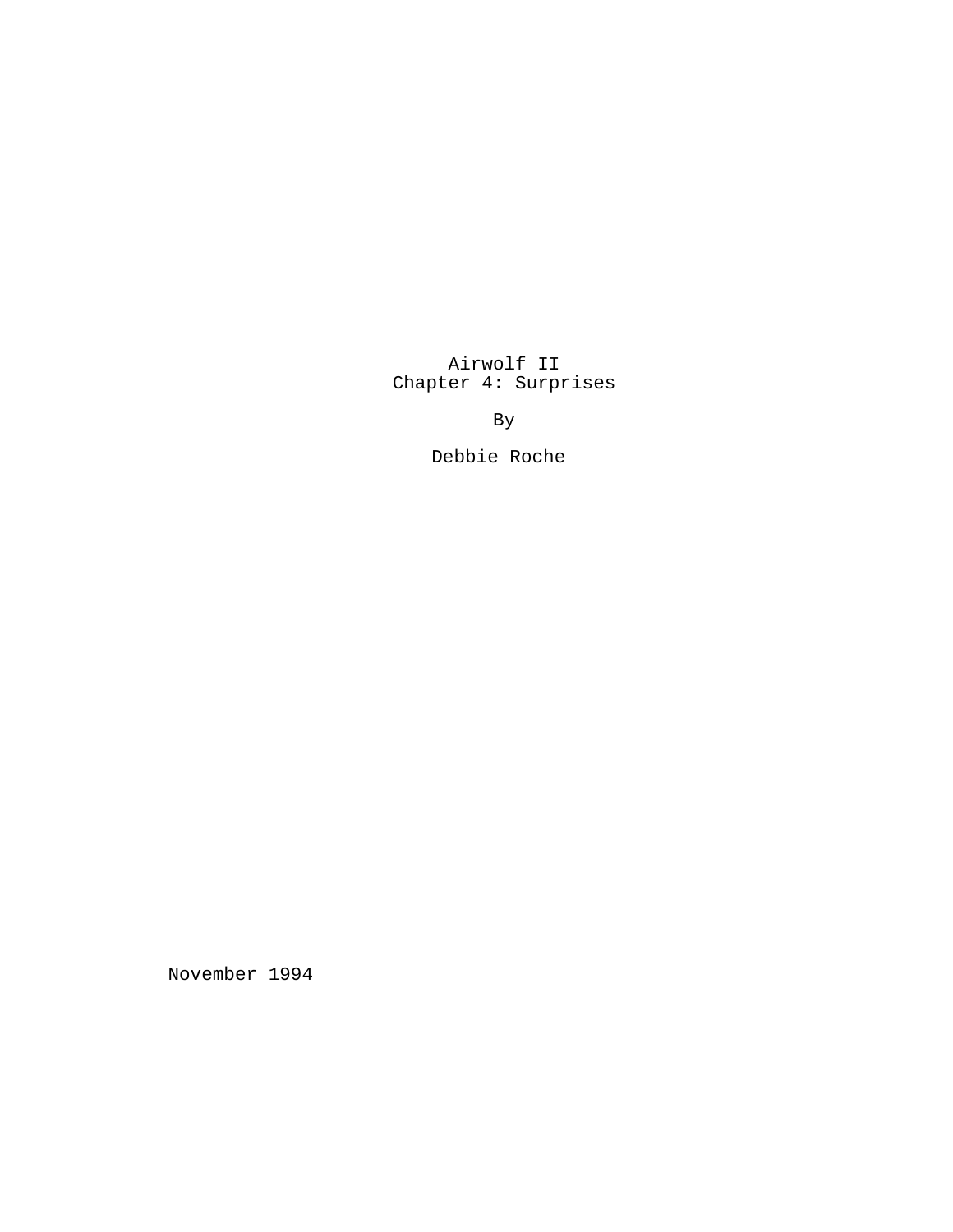#### **THURSDAY APRIL 8TH 1993**

1 INT: DEBBIE'S - LIVING ROOM (3:00PM EST) 1

DEBBIE is sitting on the couch, reading a book. The phone rings. She answers it.

## DEBBIE

Hello?

ST. JOHN (VO) Hi, hon, it's me.

DEBBIE (surprise) St. John? Aren't you guys suppose to be in the air by now? I...

ST. JOHN (VO) The flight's been delayed.

DEBBIE Delayed? How long?

ST. JOHN (VO Should be leaving in hour.

DEBBIE Is everyone still coming?

ST. JOHN (VO) Yep. Jason, Karen, Jo, Frank, Mike, Becky, and of course me.

DEBBIE (smile) Of course. (beat)(Raise eyebrow) Wait, who's Becky?

ST. JOHN (VO) Mike's new girl.

DEBBIE How long have...

ST. JOHN (VO) A few days.

DEBBIE (jokingly) Five bucks says she leaves before the weekend's over.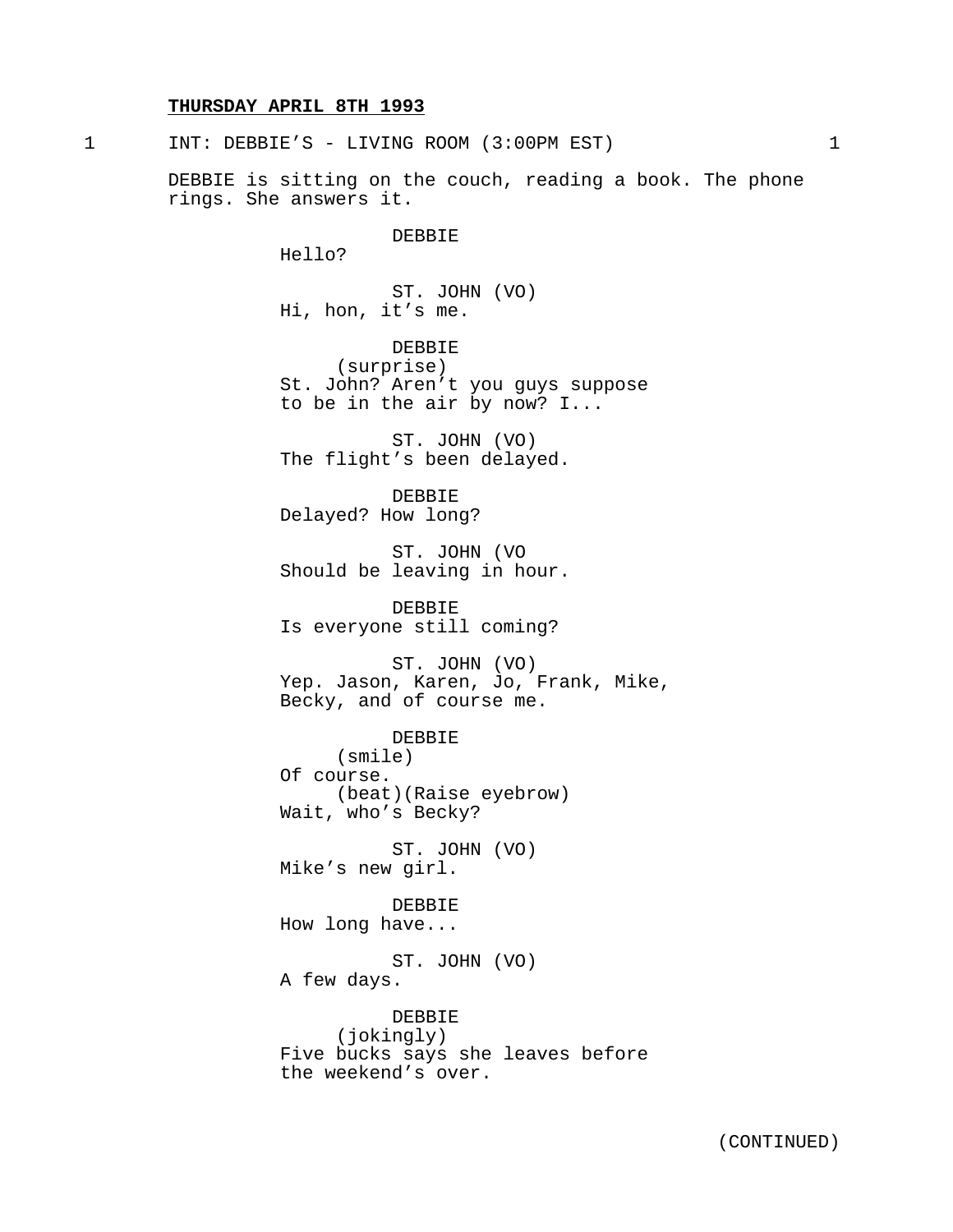ST. JOHN (VO) I don't know, they... DEBBIE Stj, honey, I was only kidding. ST. JOHN (VO) I knew that. (beat) See ya when we get there. DEBBIE See ya. ST. JOHN (VO) Love you. DEBBIE Love you too. Bye. ST. JOHN (VO) Bye. DEBBIE hangs up, then calls ANNA. Phone rings twice then it is answered. ANNA (VO) Hello? DEBBIE It's me. I've got some good news, and some bad news. (beat) Which do you want to hear first? ANNA (VO) The good news, I guess. DEBBIE Just heard from St. John. Everyone is coming. ANNA (VO) Everyone? DEBBIE They should be here around 9:00. ANNA (VO) (beat) What's the bad news?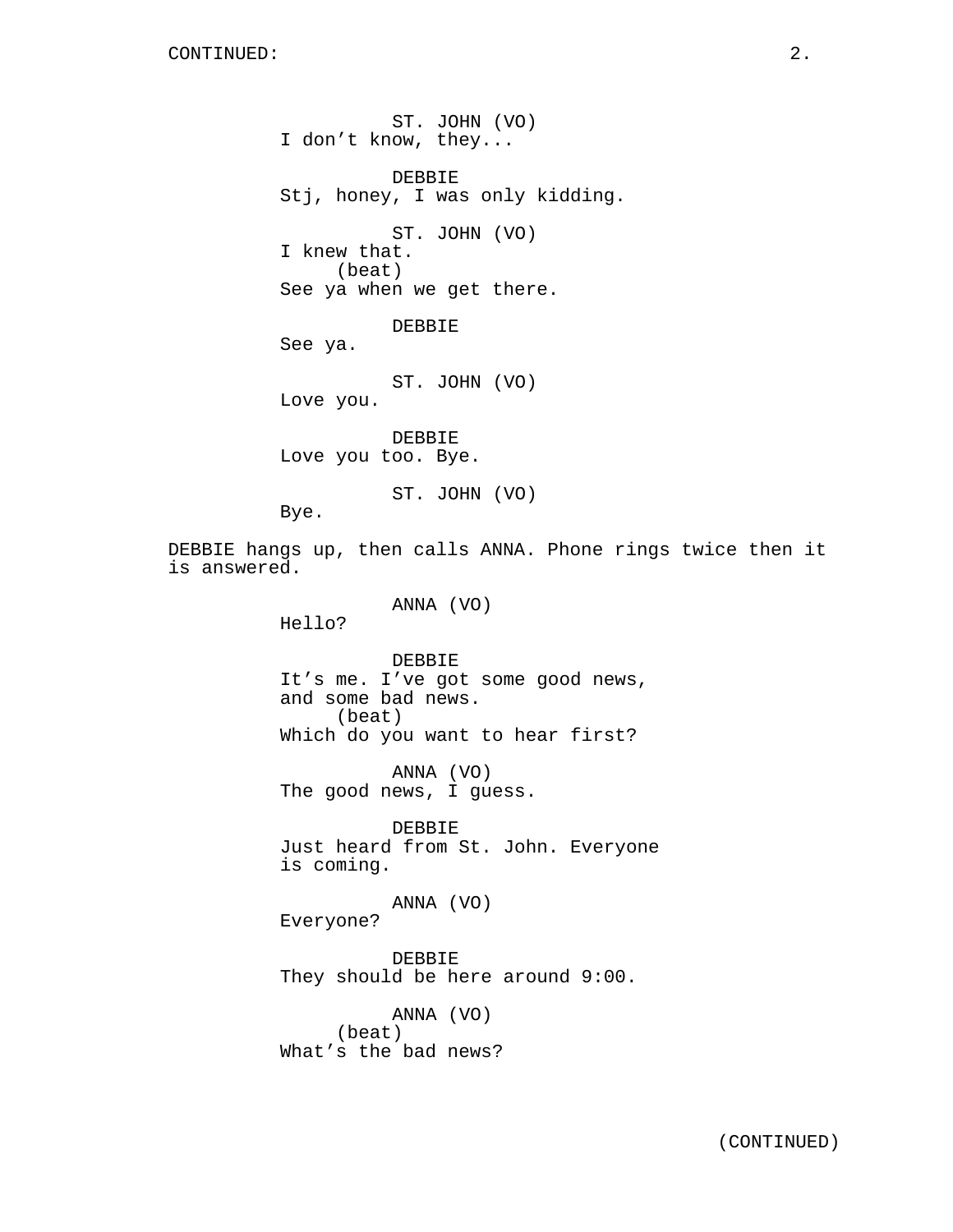DEBBIE Mike's bringing his new girl, Becky. ANNA (VO) Oh. DEBBIE Thought I should tell you so you still have time to find a date for Sunday. (beat) That is, if you're still coming? ANNA (VO) Why wouldn't I be? (beat) This is perfect. DEBBIE (confused) What? ANNA (VO) It's the perfect opportunity to make Mike jealous. DEBBIE Jealous? What are you talking about? ANNA (VO) I'll bring Kirk. We can pretend to be real serious about each other. DEBBIE I don't know, I don't think it'll work. ANNA (VO) I just want to see if he reacts. (beat) You know, see if he cares. (beat) If he reacts, that will be great. (beat) If not, oh well, but at least I'll know. One way or the other. DEBBIE If you say so. But I still don't think Mike will...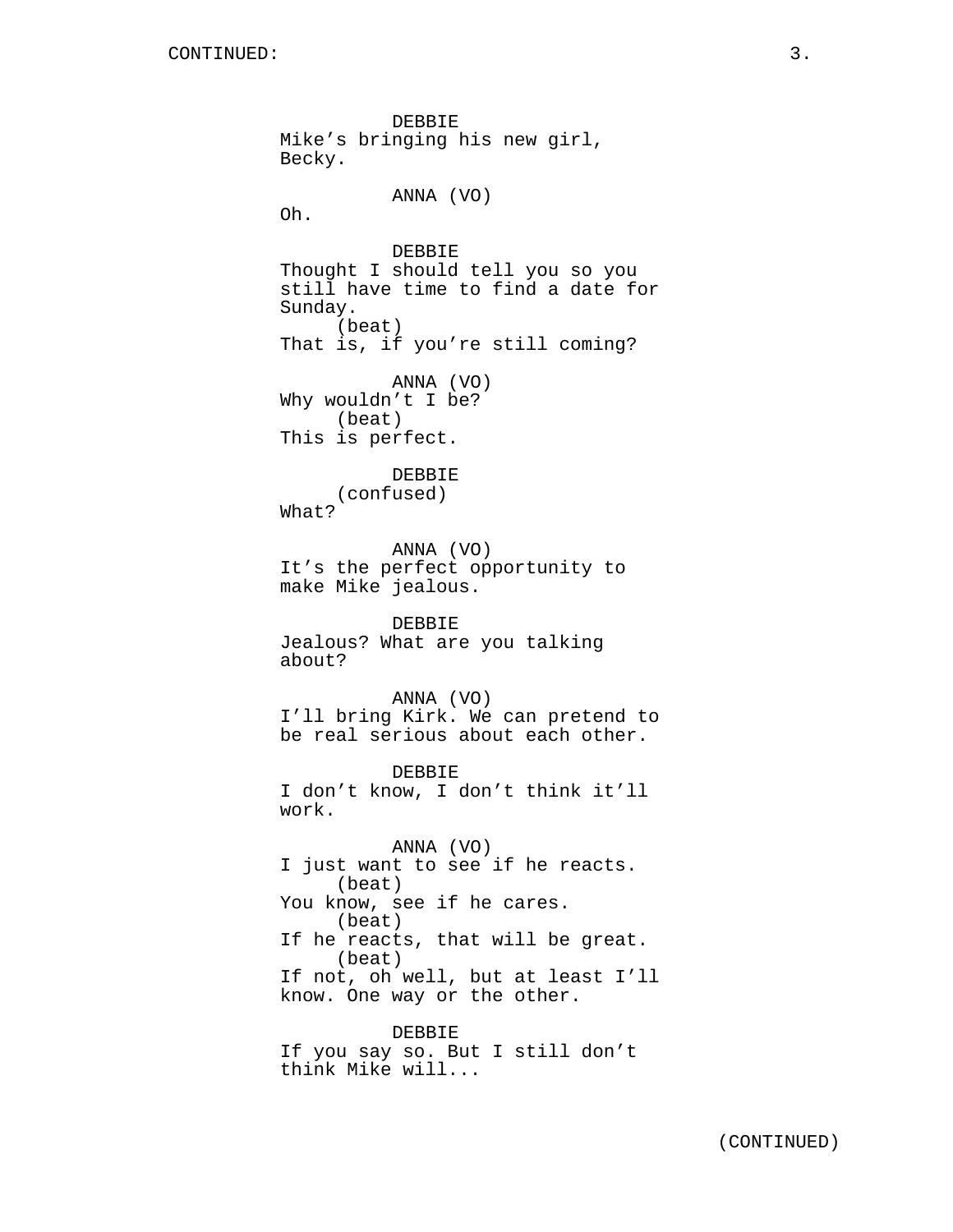ANNA (VO) It's worth a shot. DEBBIE I've gotta go... ANNA (VO) But Y & R isn't on for another hour. DEBBIE Bye. ANNA (VO) Bye. DEBBIE hangs up. CUT TO: 2 INT: PEARSON INTERNATIONAL AIRPORT - RENT-A-CAR (8:00PM) 2 JASON rents a car, then the gang heads for the exit. CONTINUE TO: 3 EXT: AIRPORT - RENT-A-CAR LOT 3 Gang exits the Airport and heads to the Rent-a-Car parking lot. CONTINUE TO: 4 EXT: AIRPORT - RENT-A-CAR PARKING LOT 4 The gang walks over to their car. It's a black 1992 Aerostar. CONTINUE TO: 5 EXT: CAR 5 JASON opens the trunk. EVERYONE throws in their bags. JASON turns to ST. JOHN. JASON Hey, Hawke. ST. JOHN turns. JASON Catch. JASON tosses the keys. ST. JOHN catches them.

(CONTINUED)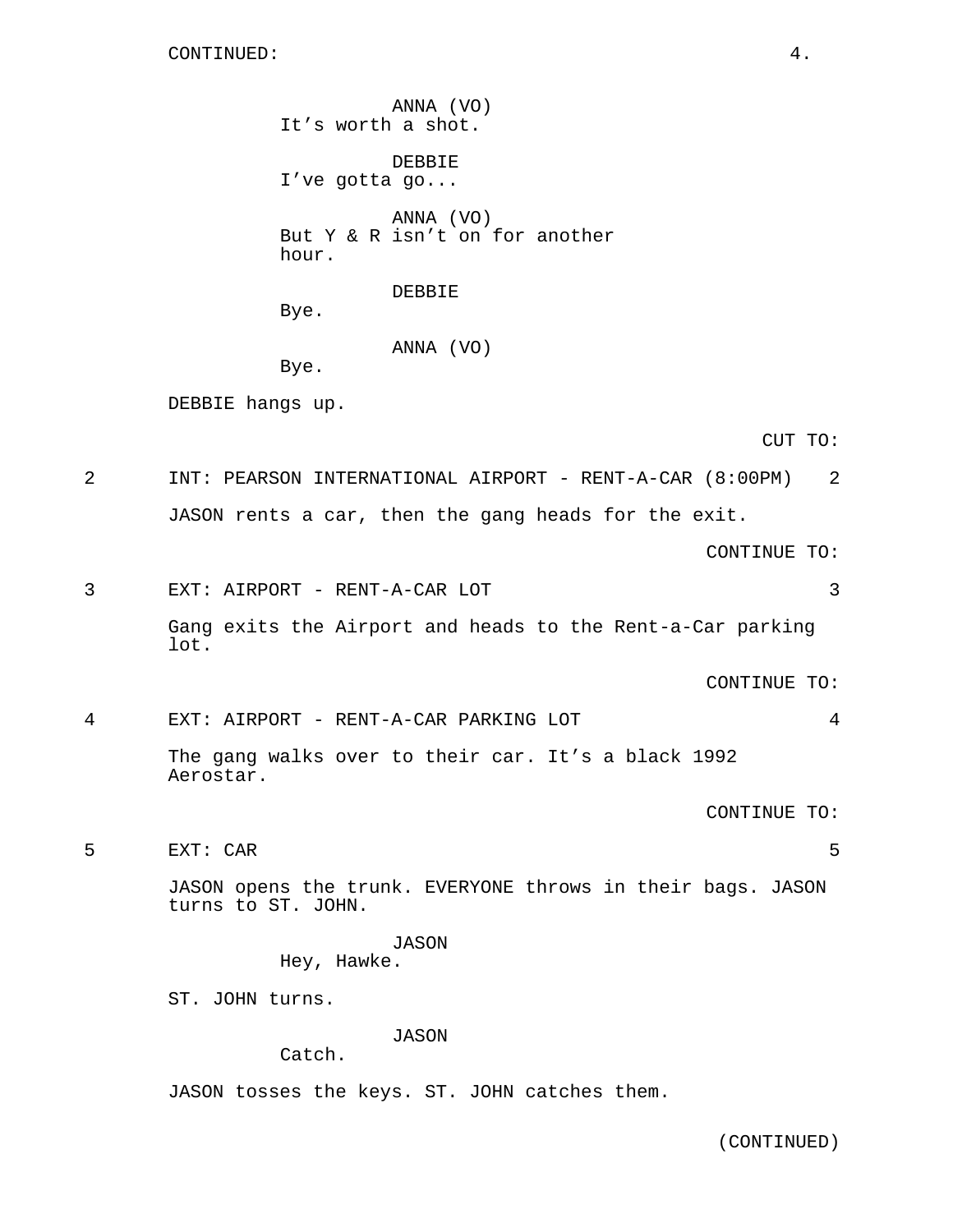ST. JOHN I thought you wanted to drive?

JASON I did. But I just remembered. I don't know how to get there.

They all laugh.

## ST. JOHN

Right.

They all get into car. (ST. JOHN is driving, and MIKE and BECKY are in the front with him. MIKE has the window. FRANK, JO, KAREN, and JASON, get in the back. FRANK and JASON have the windows.)

#### CONTINUE TO:

6 INT: CAR 6

ST. JOHN starts up the car, and drives off. He exits the Airport, onto the highway.

> JASON How far is it to Debbie's anyway?

ST. JOHN 45-55 minutes. Depending on traffic.

KAREN It was awfully nice of her to invite us all up.

MIKE It was strategy.

JASON and JO, say their lines simultaneously.

JASON

JO Come again?

What?

MIKE (look at them) Oh come on. Think about it. (beat) If we're all here, then there is no one who can call and tell him... (look at St. John) ...to come back. Right? (agree with himself) (MORE)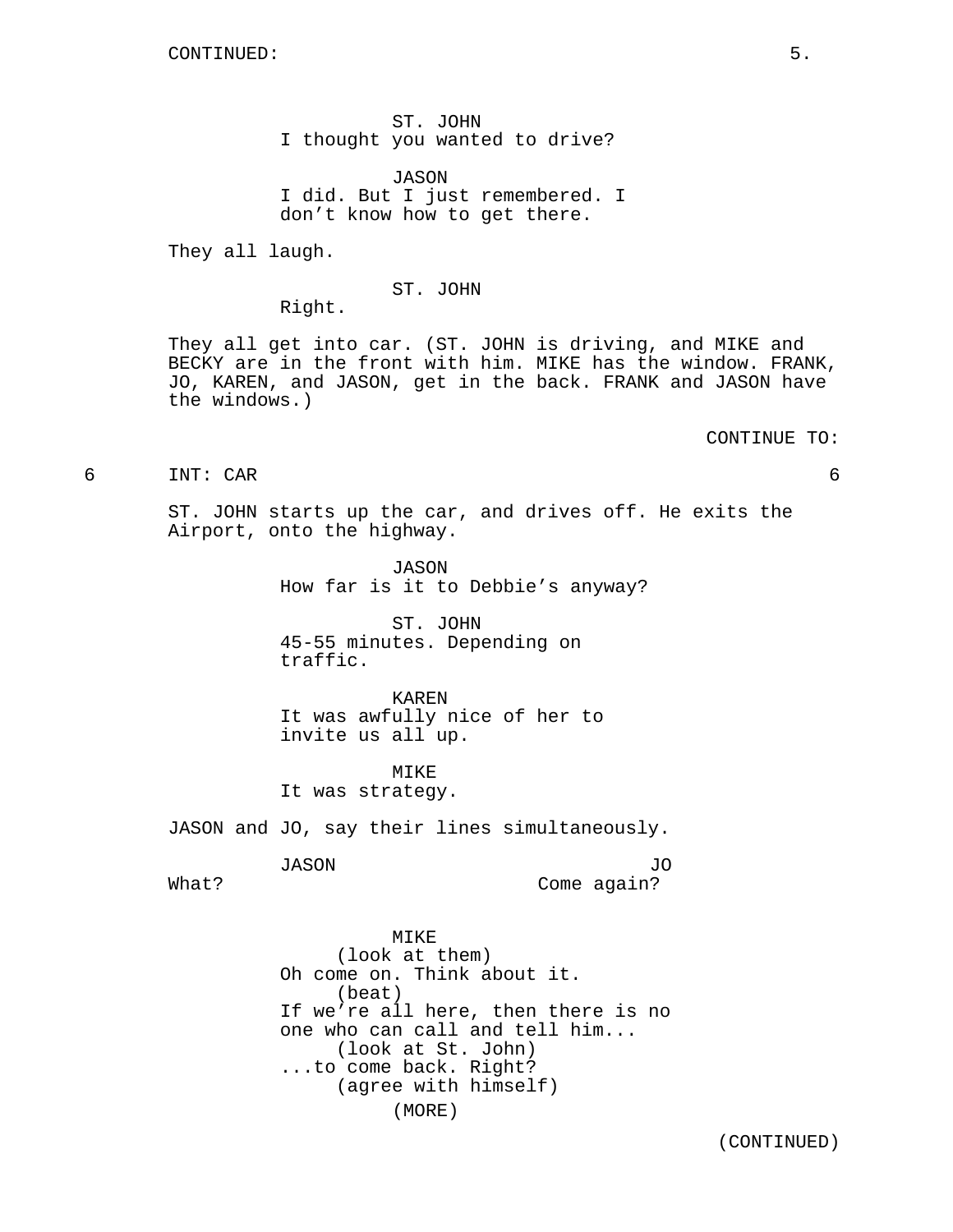MIKE (cont'd) Right. It's a perfect plan. ST. JOHN (disbelievingly) Mike, really, I... MIKE I don't believe you guys. (beat) Am I the only one who saw this for what it was? (beat) Am I the only one who saw through it? (beat) I'm telling you, she... ST. JOHN She said she wanted all of us here, because Marie and her parents, are spending the Easter holiday with her Uncle Martin in Mansfield. And, because Brenda and TJ, were staying at school. MIKE Okay Sherlock... (beat) ...then tell me why, if she has the whole house to herself, did she not just invite you? (beat) I mean it would... ST. JOHN (curious) I don't know. Maybe she... MIKE I'm telling you why. (beat) She figured that if you two were all alone, the odds of one of us calling, over the course of the weekend...

ST. JOHN Okay, okay. Point taken.

BECKY takes advantage of the momentary silence, and turns on the radio. The radio, is preset to "1050 CHUM AM (All oldies all the time)." The song on the radio is "I Fought the Law and the Law Won". Everyone sings along with the song.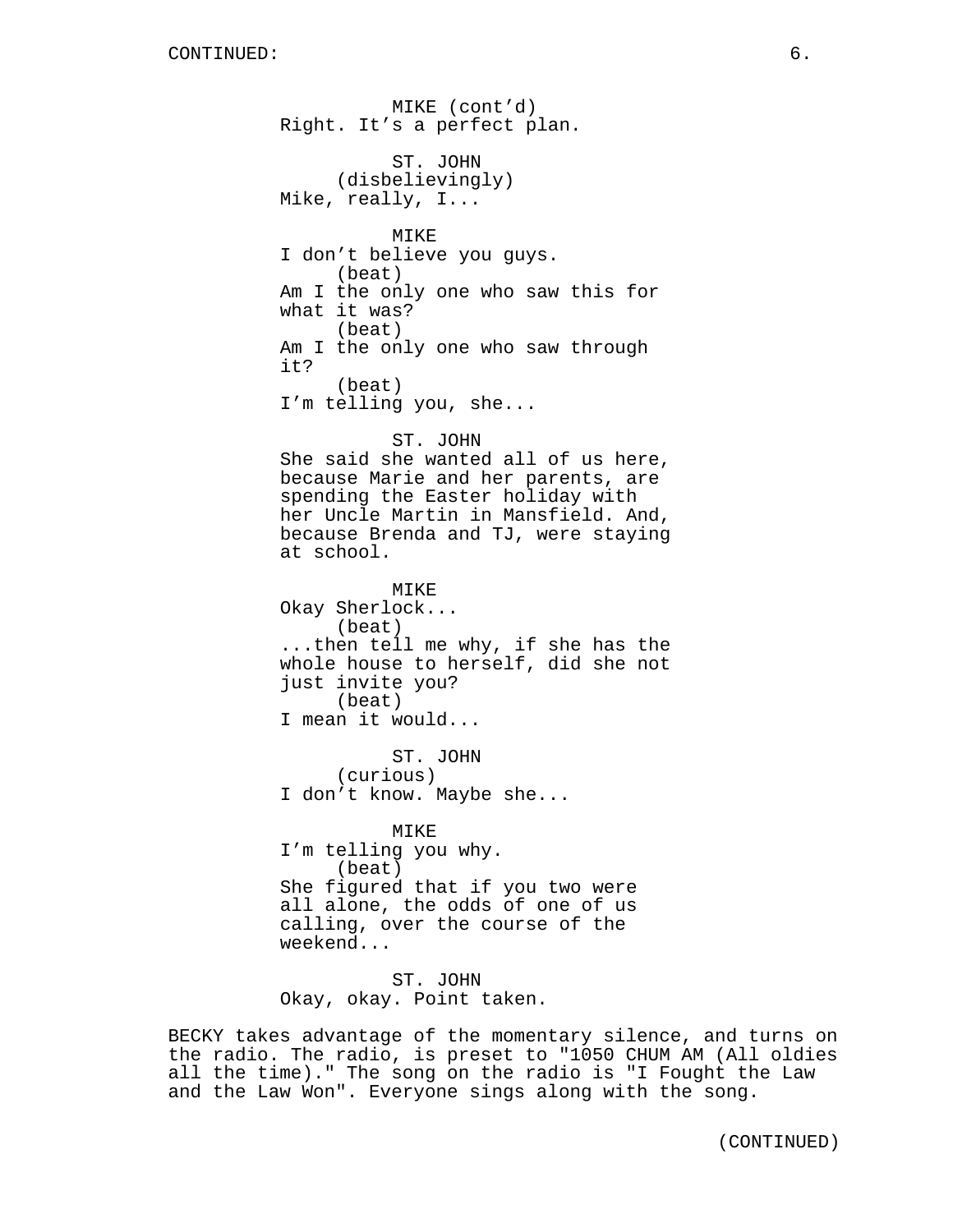JUMP TO:

EVERYONE is sitting around the table. (ORDER: MIKE, BECKY, KAREN, JASON, JO, FRANK, ST. JOHN, DEBBIE, MIKE.) JASON

So, what's the Toronto night life like?

7 INT: DEBBIE'S - KITCHEN (10:00PM) 7

ST. JOHN and DEBBIE exchange a look. MIKE looks at them.

MIKE What was the name of that club we went to last time? Alive, Life something?

DEBBIE The Stilife?

MIKE Right, Stilife. I liked that club.

FRANK Well, if Mike liked it, it can't be all that bad. Whatcha say, we go check it out?

ST. JOHN

Sure.

KAREN I'll have to change out of this if we're going out.

JO

Me too.

BECKY

Me three.

EVERYONE rises from the table to go and get changed. JO and FRANK, JASON and KAREN, and MIKE and BECKY, exit the kitchen and go down the hall. DEBBIE and ST. JOHN go downstairs.

PAN TO: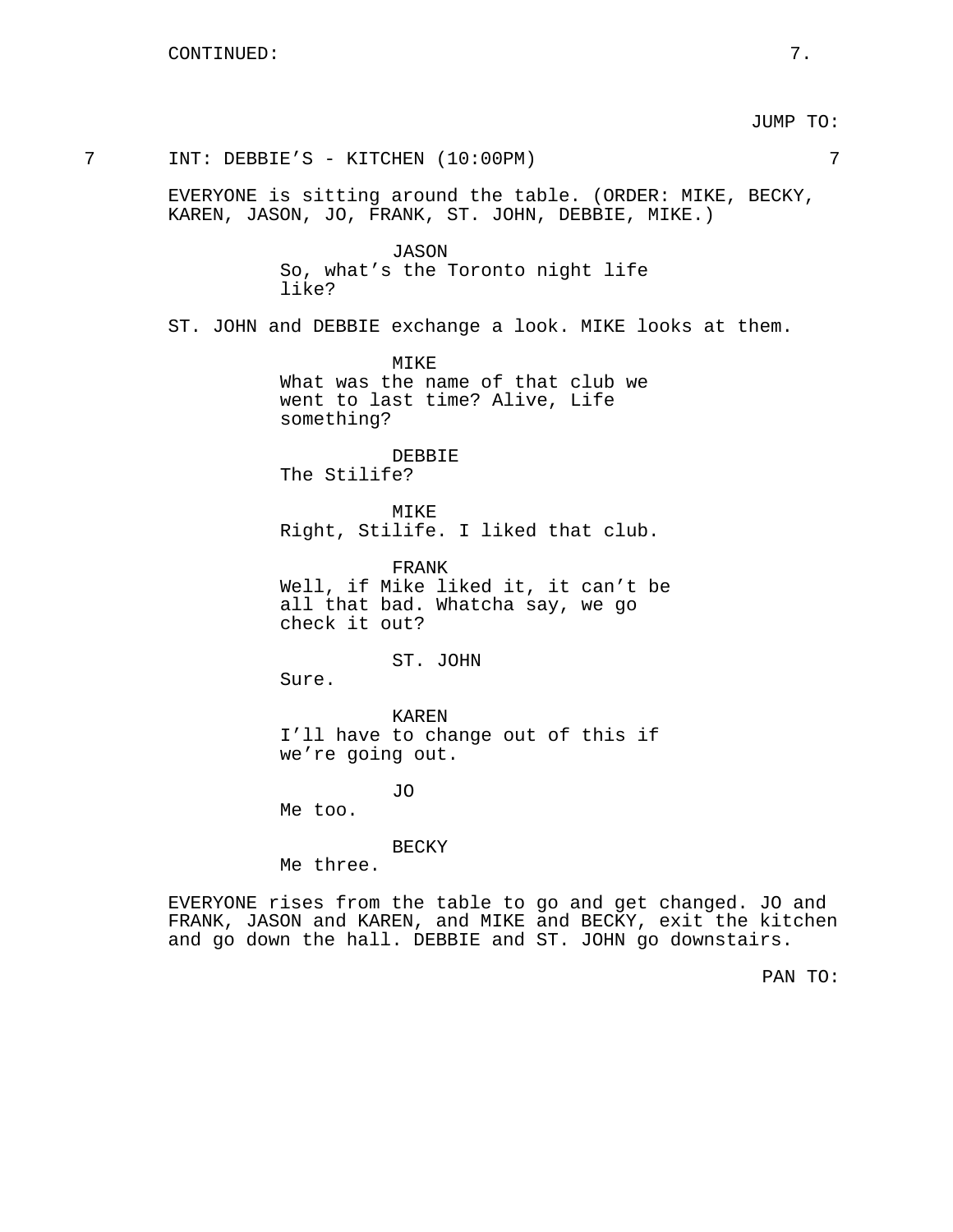## 8 INT: HALLWAY 8

JASON and KAREN, enter the second bedroom on the left. (TJ's Room.) MIKE and BECKY, enter the last bedroom on the left. (Brenda's Room.) JO and FRANK, enter the room across from MIKE and BECKY. (Parent's Room.)

## CONTINUE TO:

#### 9 TIME FLIES 9

They all get changed. The guys are ready first, and wait for the girls in the living room. The girls arrive, and the guys get up. They say good bye to DUSTY, and exit. DEBBIE locks the side door once everyone is out. They get into the car. (Front: ST. JOHN, DEBBIE, BECKY, MIKE. Back: JASON, KAREN, JO, FRANK.) ST. JOHN drives off. They drive to the Stilife. They park the car, and go to the club. They enter the club, and have a good time. They exit the club and return to the car. They enter the car, same seating as before. ST. JOHN drives home. They exit car. DEBBIE unlocks the side door, and opens it. Everyone enters. JASON, KAREN, MIKE, BECKY, JO and FRANK, head upstairs. ST. JOHN and DEBBIE stay on the landing. DEBBIE closes the door, and locks it. They all say good night. ST. JOHN and DEBBIE go downstairs. EVERYONE else goes to their rooms, upstairs.

CONTINUE TO:

## **FRIDAY APRIL 9th 1993**

10 TIME RESUMES (4:00AM) -- DEBBIE'S BEDROOM 10

ST. JOHN and DEBBIE are entering her room.

CONTINUE TO:

# 11 INT: ROOM 11

DEBBIE removes her shoes and leotards. ST. JOHN removes his shoes, socks, and shirt. She removes the locket he gave her on Valentine's day. He grabs her from behind, and nuzzles her neck. She rolls her head back, and to the side.

> ST. JOHN You know, Mike had this crazy idea that the only reason you invited everyone, was so that no one would call and...

DEBBIE turns and looks him in the eye.

8.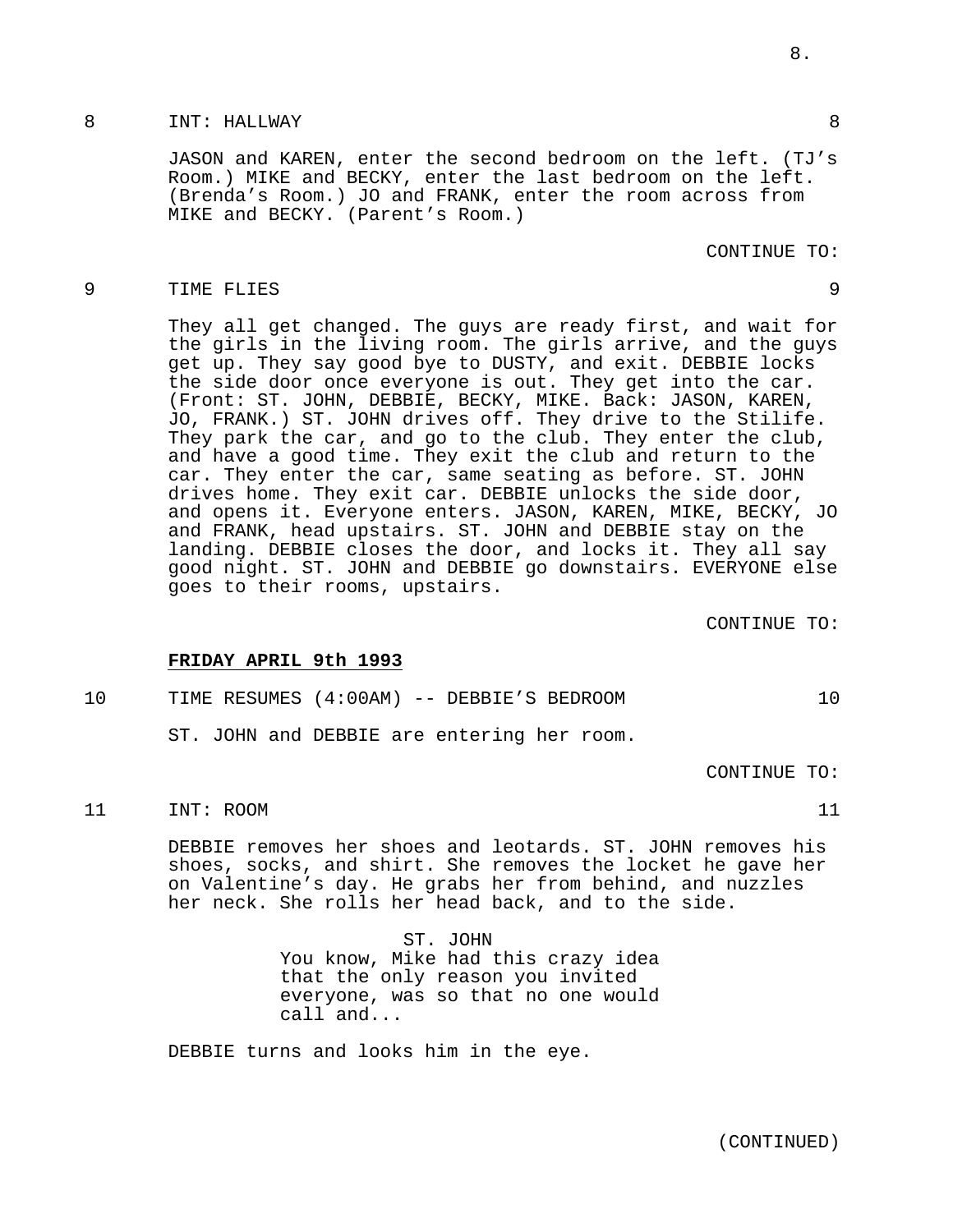DEBBIE Clever guy. I always knew Mike was...

```
ST. JOHN
```
What?

```
DEBBIE
     (kiss his neck)
I said...
     (kiss his neck)
Mike...
     (kiss his neck)
...is...
     (kiss his neck)
...right.
```
She looks at him, and kisses him. He pulls her to him, and unzips the zipper at the back of her dress. The dress falls to the floor. She steps out of it. He leans her back, and they fall on the bed. He breaks the kiss.

# ST. JOHN

You mean...

DEBBIE Stj, honey. (beat) Shut up and kiss me.

He kisses her. They finish undressing each other and make love.

JUMP TO:

12 INT: KITCHEN (NOON) 12

Everyone is sitting around the table. Same positions as before. DUSTY is laying on the floor.

> DEBBIE It's a beautiful day. (beat) What do ya say we make a picnic lunch, and spend the day on the Island?

JASON The Island?

DEBBIE Center Island. It's a beautiful place.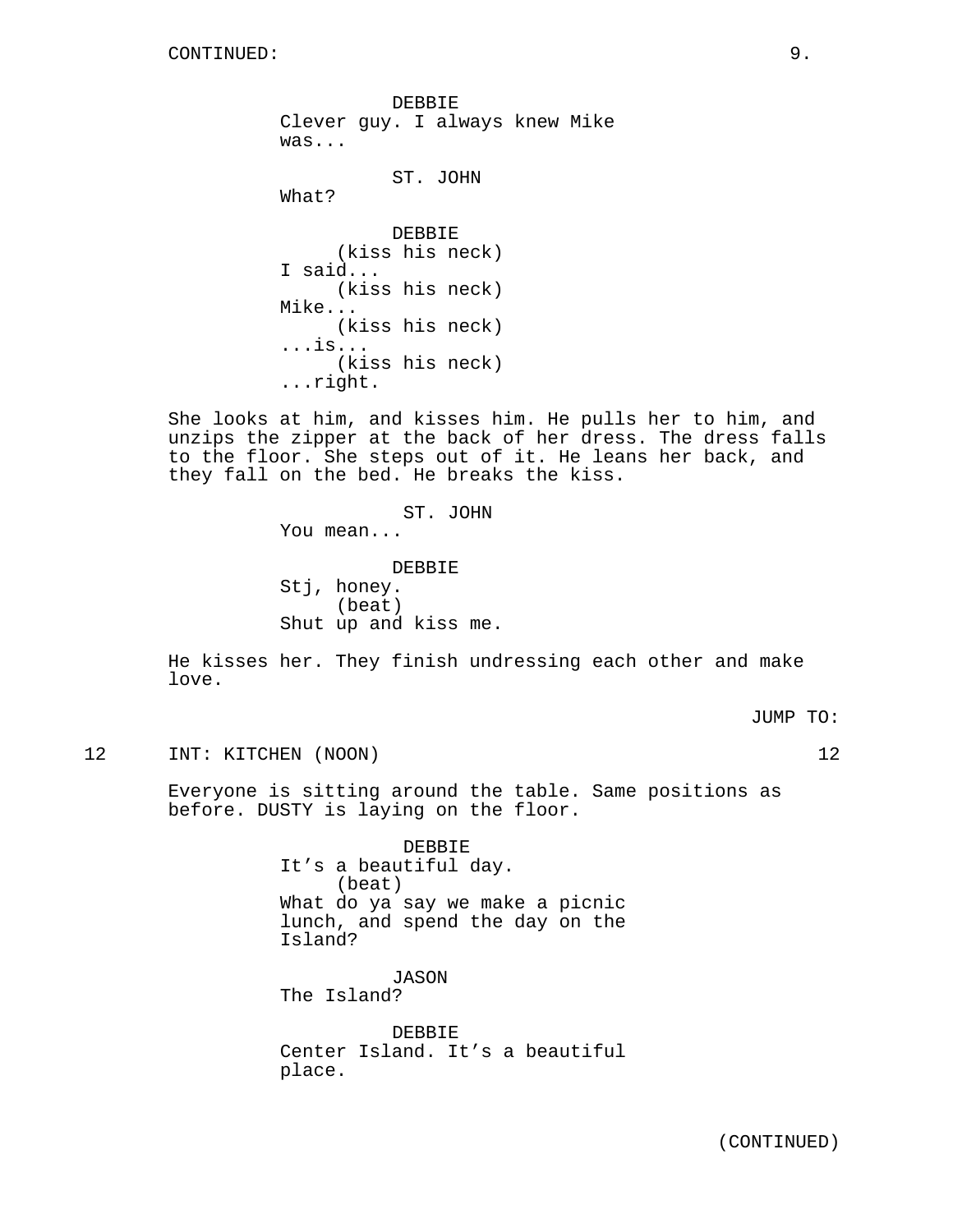MIKE Sounds good to me.

## 13 TIME FLIES 23

The girls prepare a picnic lunch, and pack it in a knapsack. The guys gather up some other things they'll need. Like blankets, a camera, and the camcorder. They pack everything into the car. They all get into the car, same as before. DUSTY sits in the back with JASON, JO, FRANK, and KAREN. ST. JOHN drives to the Harbourfront. They park the car, then get all the stuff out of the trunk. DEBBIE walks the dog. MIKE plays camera man. (He videotapes everything he can, from here on.) They walk over to the ferry dock, and wait for the ferry. They board the ferry, and ride it across to the Island. They lean on the railing, and watch the boat move through the water to the Island.) The boat docks, and they all get off. They go to CENTERVILLE, and ride the rides. (NOTE: They leave DUSTY with the ride operator.) Some of the rides they ride more than once. MIKE even manages to get most of them on film. He doesn't bring the camcorder on the log ride, because it will get wet. They buy some cotton candy and walk around the Island. The guys have their arms around the girls. They snap a few photos. Some are funny ones. Some are silly ones. Some are goofy ones. And some, are serious ones. They stop for lunch, then continue walking. They get to the beach and tie DUSTY's leash to a picnic table. The seats on the table, are on the east and west side. They build a huge sandcastle. MIKE and DEBBIE take turns filming the construction and helping. When the castle is finished, they take a walk along the shore. DEBBIE splashes ST. JOHN with water, which starts a water fight. The guys grab their girls, and they all wind up in the water. DUSTY is just laying in the sand, watching them. They finish their water fight and return to the picnic table. They watch the sunset. They decide it is dinner time. FRANK takes everyone's orders, then he and JASON go get everything, and bring it back. They eat dinner.

CONTINUE TO:

# 14 TIME RESUMES (8:00PM) 14

Everyone is finished dinner. ST. JOHN and DEBBIE, are on the blanket. DEBBIE is sitting between his legs, leaning against his chest. His arms are around her waist. They are looking at the water. MIKE, BECKY, and JO, are sitting on the east side of the bench. JASON, KAREN, and FRANK, are on the west side of the bench. The blanket, is on the east side of the bench.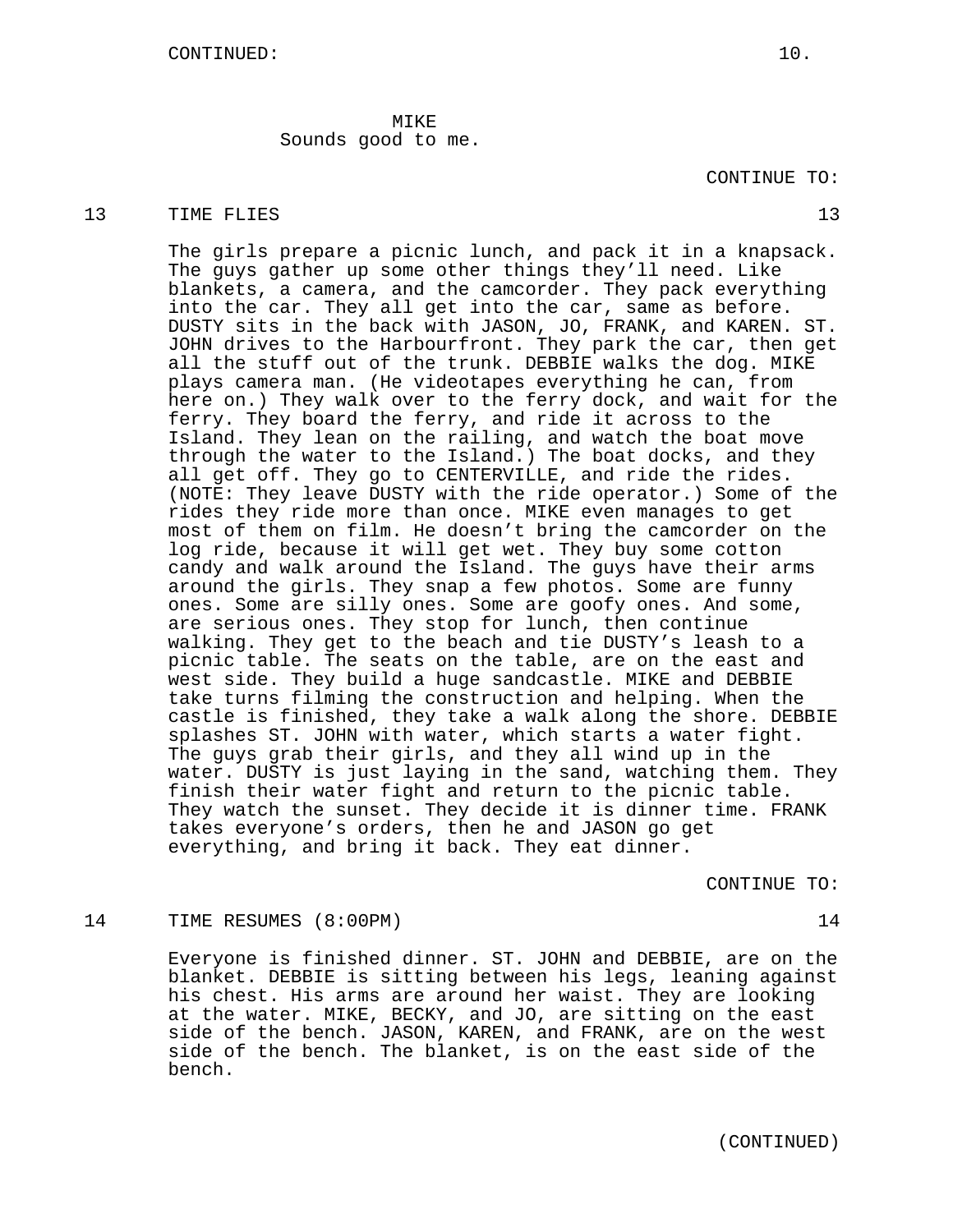MIKE What time is the last ferry?

DEBBIE It comes every hour on the hour. I think the last one is at midnight.

MTKF. (consult watch) How far is it back to the dock?

DEBBIE Depends on how fast we walk. Anywhere from 1 to 2 hours.

No one has noticed, but JO and KAREN have slipped off. They come back. They are both carrying a cup of water. JO pours hers over FRANK, and KAREN pours hers on JASON. FRANK and JASON scream. JO and KAREN run, in opposite directions. FRANK and JASON run after them. DEBBIE, ST. JOHN, MIKE, and BECKY, all start laughing. MIKE picks up the camcorder, and starts recording. BECKY gets an idea, and slips off. FRANK catches JO, and knocks her to the ground. JASON catches KAREN, and knocks her to the ground. FRANK kisses JO, and JASON kisses KAREN. MIKE puts the camcorder back on the table, but forgets to turn it off. It is focused on the blanket. MIKE turns to say something to BECKY.

> MIKE Be... (notice she's gone) Becky?

ST. JOHN and DEBBIE see her come up behind MIKE, with a cup of ice. She dumps it down his shirt. He screams, and she runs. ST. JOHN and DEBBIE start laughing. MIKE runs after BECKY. ST. JOHN and DEBBIE are alone. Well almost alone -- DUSTY is still there. ST. JOHN nuzzles and kisses her neck.

> ST. JOHN We're finally alone.

DEBBIE Dusty's still here.

ST. JOHN turns, and pins her to the blanket. He is on top of her.

> ST. JOHN Dusty, doesn't count.

He kisses her. His hands run down the sides of her body. He opens her jeans. His hands travel up her body, from inside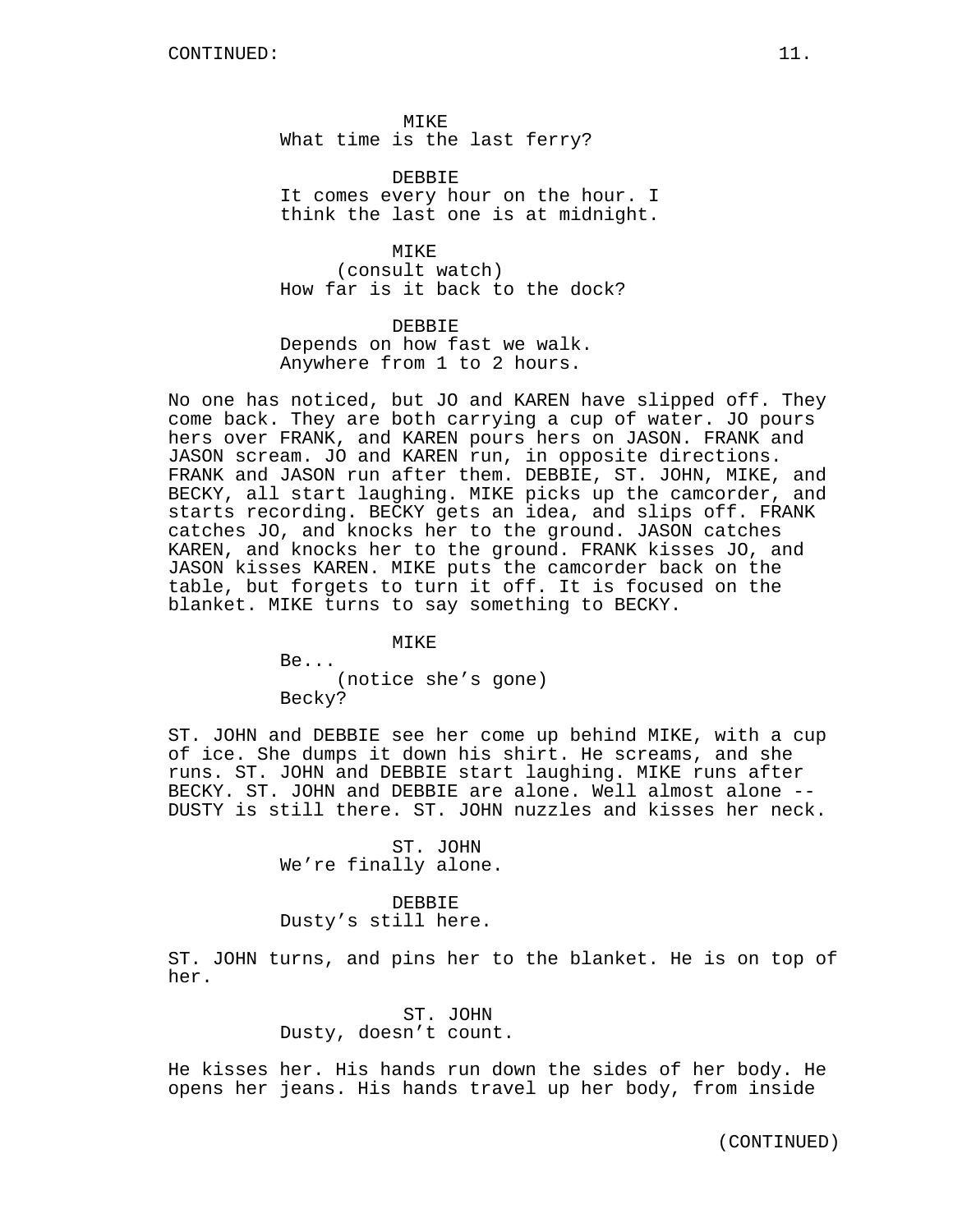her shirt. She rises her left leg. And, bending it at the knee, plants her foot firmly on the ground. He breaks the kiss, and kisses her neck. His hands massage her breasts. She gasps his name. His hands travel back down her body, as his lips kiss her neck. She nuzzles his neck, and runs her hands up his back. His hands continue down her body, and stop between her legs. He brings his lips to hers, as he fondles her, preparing her for entry. She breaks the kiss. He buries his head in her neck. His fingers continue their assignment.

JUMP TO:

## 15 EXT: CENTER ISLAND - BEACH (10:30PM) 15

ST. JOHN and DEBBIE are laying on the blanket, in each others arms. She looks at him, and rolls onto him. She kisses him. FRANK and JO get back, and FRANK clears his throat. ST. JOHN and DEBBIE break the kiss.

> JO I hope we're not interrupting something.

ST. JOHN What gave you that idea?

DEBBIE rolls off him. MIKE and BECKY come back. Then JASON and KAREN come back.

> ST. JOHN Better get a move on, or we might miss the boat.

> > CONTINUE TO:

16 TIME FLIES 2018 16

DEBBIE and ST. JOHN fold up the blanket, and put it in the knapsack. FRANK unties DUSTY. MIKE picks up the camcorder, and notices it's still recording. He decides not to say anything, and fades it out. Then turns it off. They walk back to the dock. The ferry, is docking as they get there. They board the ferry, and again, lean on the railing. Only this time they watch the boat approach the city. MIKE films the ride back. The ferry docks, and everyone exits. They walk to the car. ST. JOHN opens the trunk, and puts the knapsack in. MIKE puts the camcorder in. EVERYONE gets in the car, same seating as before. ST. JOHN drives off, and DEBBIE turns on the radio. "1050 CHUM." Everyone sings with the radio, all the way home. ("Born to be Wild", "Runaway" "Painted Black" etc.) They get home. EVERYONE exits the car. DEBBIE unlocks the door, while ST. JOHN opens the trunk. ST.

(CONTINUED)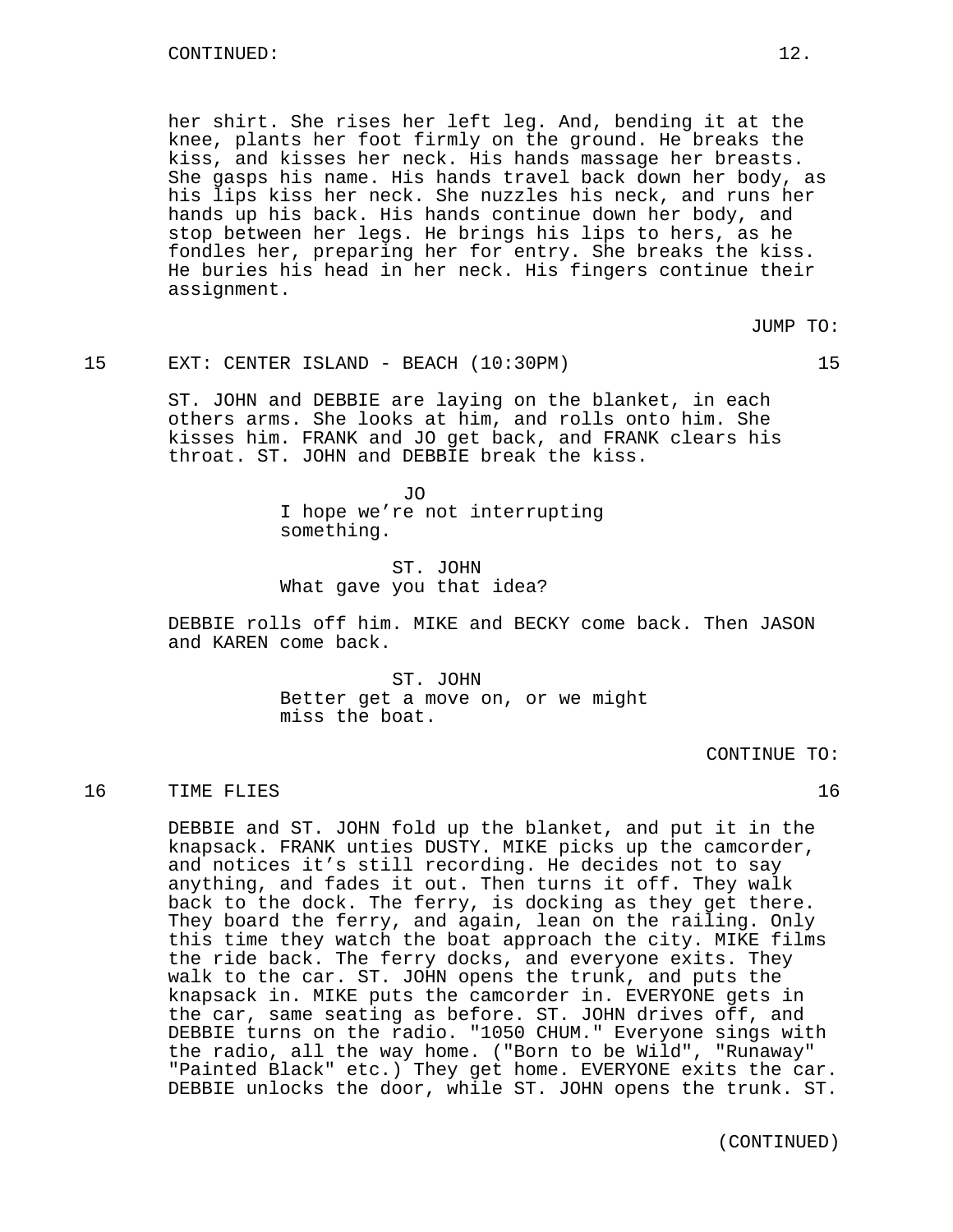JOHN takes out the knapsack, and MIKE takes out the camcorder. DEBBIE opens the door, and DUSTY goes downstairs. EVERYONE else enters, and heads upstairs. DEBBIE and ST. JOHN, remain on the landing. They all say goodnight. DEBBIE closes and locks the door. Then she and ST. JOHN go downstairs.

# **SATURDAY APRIL 10th 1993**

17 INT: LIVING ROOM (1:00PM) 17

EVERYONE is sitting on the floor. They are about to start Round 1 of WHEEL of FORTUNE. (The board game. NOTE: Puzzle board has 3 rows of 11.) They are playing in teams. MIKE/BECKY vs. JASON/KAREN vs. JO/FRANK. ST. JOHN is playing host, and DEBBIE is playing VANNA. (ST. JOHN has the answer book. He tells DEBBIE what numbered square to reveal. And gives the team their money.)

> ST. JOHN Round 1: Phrase. Mike and Becky will start.

Puzzle contains 7 words. Word 1: 1-3. Word 2: 5-7. Word 3: 9-11. Word 4: 16-18. Word 5: 23-25. Word 6: 27-29. Word 7: 31-33.) MIKE spins the wheel. \$400.

ST. JOHN

\$400.

MTK<sub>E</sub> I'll have an R.

ST. JOHN There are 2 R's. Numbers 7 and 29.

ST. JOHN hands BECKY \$800. DEBBIE reveals numbers 7 and 29.

ST. JOHN Spin, solve, or buy a vowel?

MIKE

We'll spin.

MIKE spins. \$600.

ST. JOHN

\$600.

CUT TO: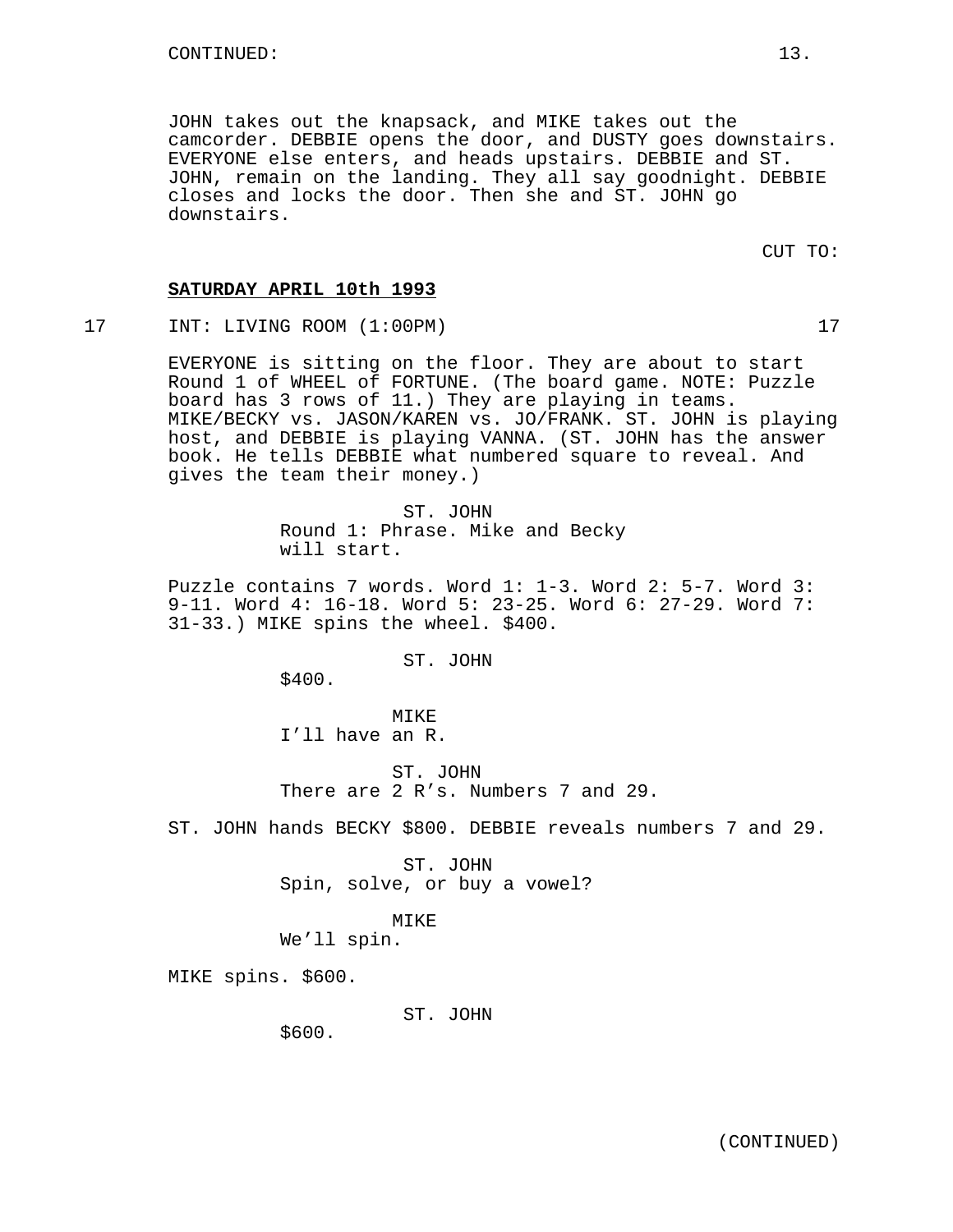N?

ST. JOHN There are 3 N's. Numbers 2, 17, and 32.

ST. JOHN hands BECKY \$1800. (TOTAL: \$2600.) DEBBIE reveals numbers.

> ST. JOHN Spin, solve, or buy a vowel?

MIKE

MIKE We'll spin.

MIKE spins. \$750.

ST. JOHN

\$750.

MIKE

L?

ST. JOHN There are 4 L's. Numbers 10, 11, 24, and 25.

ST. JOHN hands BECKY \$3000. (TOTAL: \$5600.) DEBBIE reveals numbers.

> ST. JOHN Spin, solve, or buy a vowel?

> > MIKE

Spin.

MIKE spins. \$400.

ST. JOHN

\$400.

MIKE

D?

ST. JOHN One D. Number 18.

ST. JOHN hands BECKY \$400. (TOTAL: \$6000.) DEBBIE reveals the number. MIKE whispers to BECKY. She nods.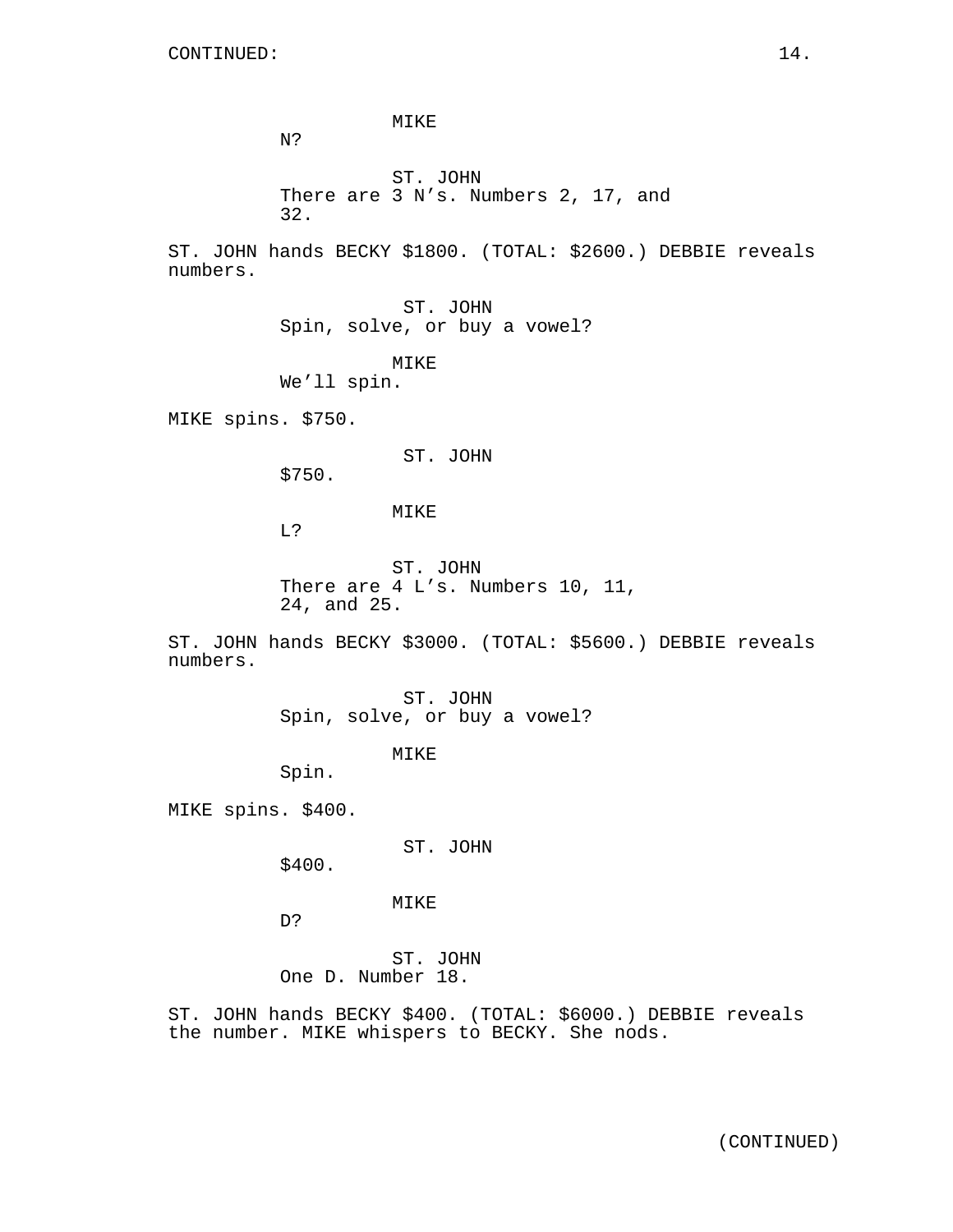MIKE We'll buy an A.

ST. JOHN There are three A's. Numbers 9, 16, 23.

DEBBIE reveals the numbers. BECKY gives ST. JOHN \$250. (TOTAL: \$5750.)

MIKE

Spin.

MIKE spins. \$500.

ST. JOHN

\$500.

#### MIKE

F?

ST. JOHN Two F's. Numbers 5, and 27.

DEBBIE reveals the numbers. ST. JOHN gives BECKY \$1000. (TOTAL \$6750.)

> ST. JOHN Only vowels left. Either buy one or solve, Mike.

MIKE I'll solve.

ST. JOHN Okay. For \$6750, what is this phrase?

MIKE One for all and all for one.

ST. JOHN

Correct.

DEBBIE reveals the remaining letters, #1, 3, 6, 28, 31, and 33. Then, after everyone sees the answer, she covers up every square. She then turns the card over, and whispers the category and card number to ST. JOHN. ST. JOHN turns to the correct page in the answer book.

> ST. JOHN Round 2: Title. Jason and Karen will start.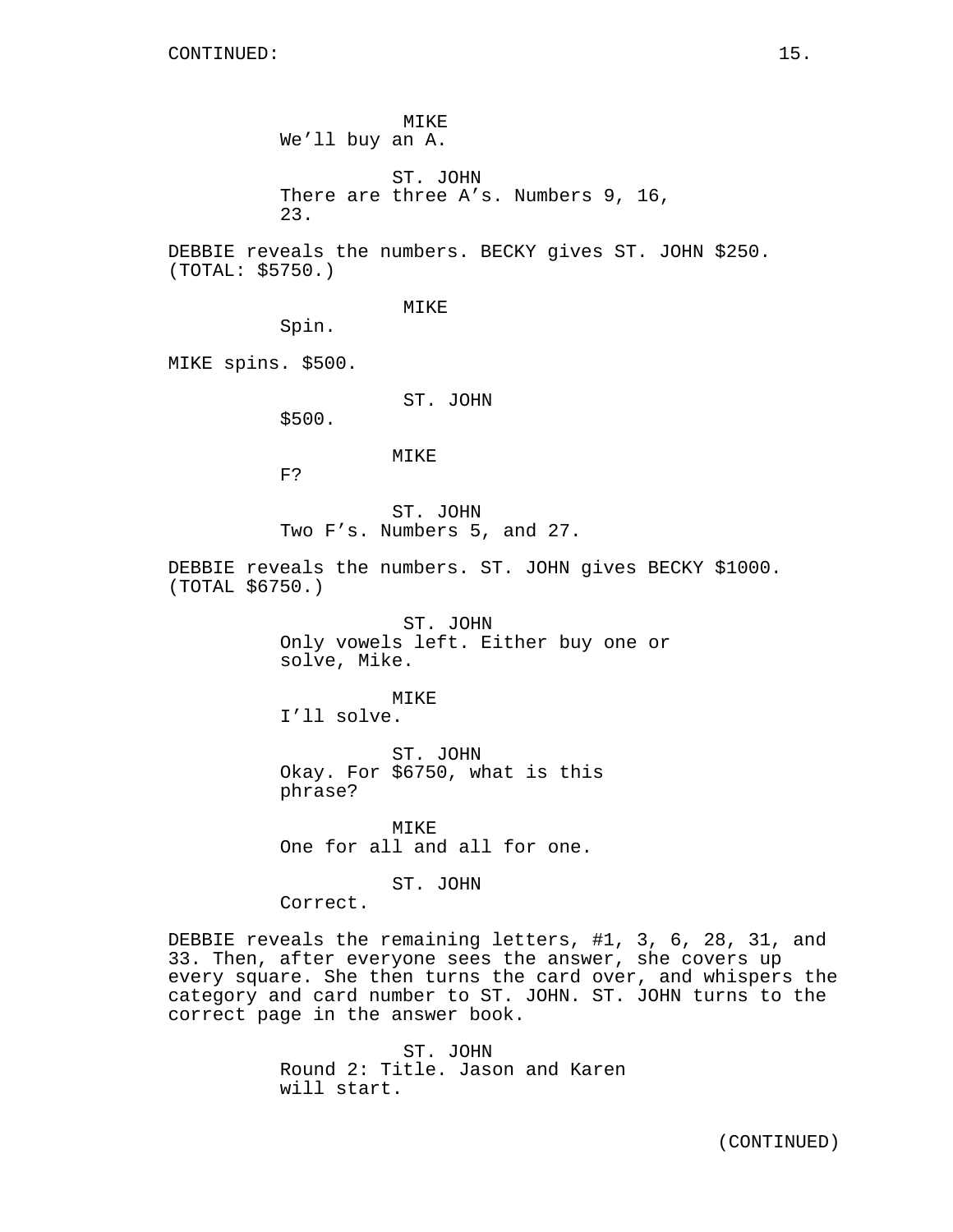Puzzle contains 5 words. Word 1: 1-3. Word 2: 5-10. Word 3: 13-14. Word 4: 16-21. Word 5: 25-30. JASON spins. \$100. ST. JOHN \$100 JASON S? ST. JOHN One S. Number 16. DEBBIE reveals the number. ST. JOHN gives KAREN \$100. JASON Spin. JASON spins. \$250. ST. JOHN \$250. JASON T? ST. JOHN One T. Number 1. DEBBIE reveals the number. ST. JOHN gives KAREN \$250. (TOTAL: \$350.) JASON Spin. JASON spins. \$400.

ST. JOHN

\$400.

JASON

N?

ST. JOHN One N. Number 9.

DEBBIE reveals the number. ST. JOHN gives KAREN \$400. (TOTAL: \$750.) JASON whispers to KAREN, she nods.

JASON

Buy an E?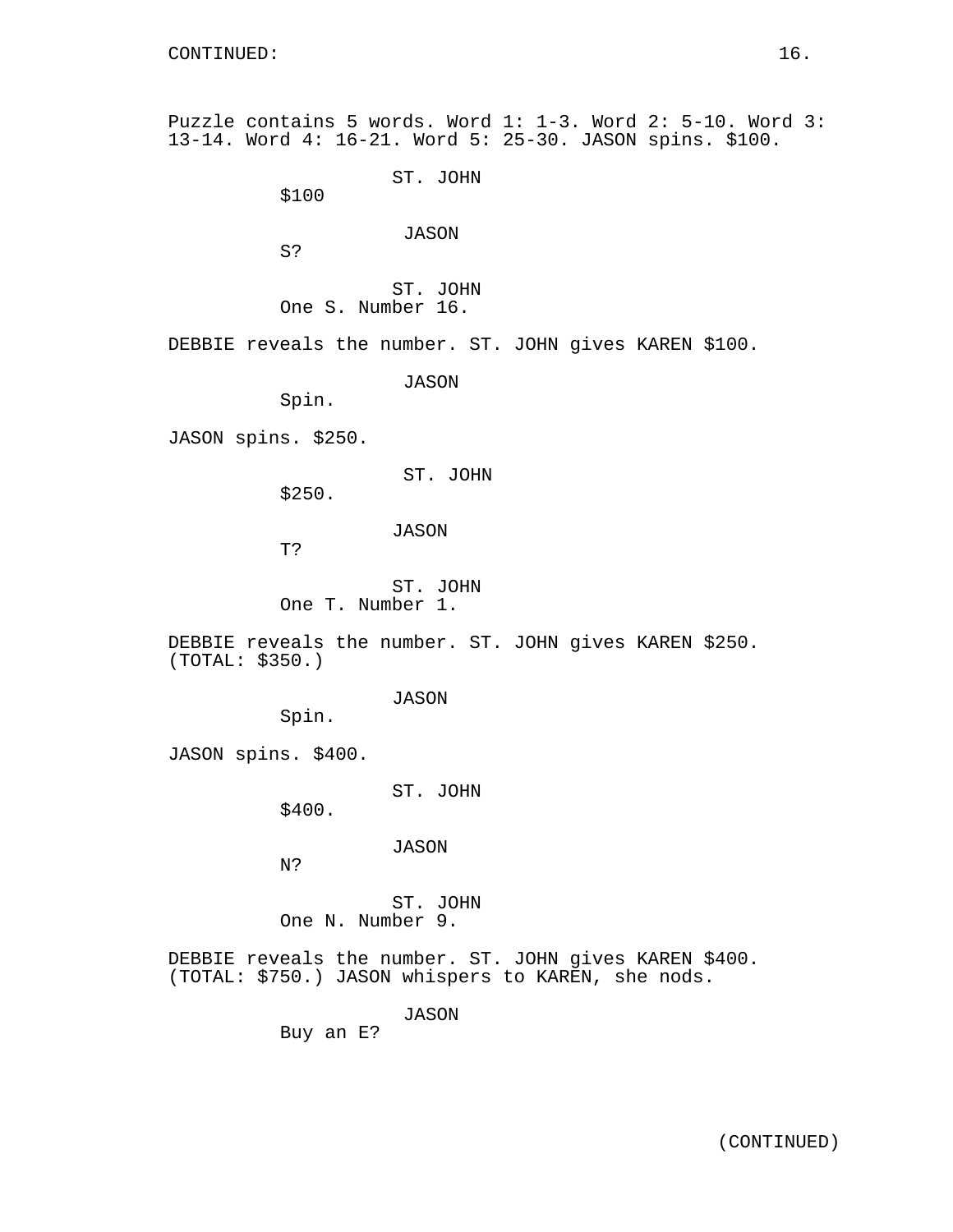(TOTAL: \$500.)

JASON spins. \$500.

ST. JOHN There are 4 L's. Numbers 5, 17, 27, and 28.

DEBBIE reveals the numbers. ST. JOHN gives KAREN \$2000. (TOTAL: \$2500.)

JASON

ST. JOHN

JASON

ST. JOHN

JASON

18, and 19.

Spin.

\$500.

L?

There are 5 E's. Numbers 3, 6, 8,

DEBBIE reveals the numbers. KAREN gives ST. JOHN \$250.

Spin.

JASON spins. \$750.

ST. JOHN

\$750.

JASON

H?

ST. JOHN 2 H's. Numbers 2, and 25.

DEBBIE reveals the numbers. ST. JOHN gives KAREN \$1500. (TOTAL: \$4000.) JASON whispers to KAREN, she nods.

JASON

Buy an O?

ST. JOHN 3 O's. Numbers 13, 26, and 29.

DEBBIE reveals the numbers. KAREN gives ST. JOHN \$250. (TOTAL: \$3750.)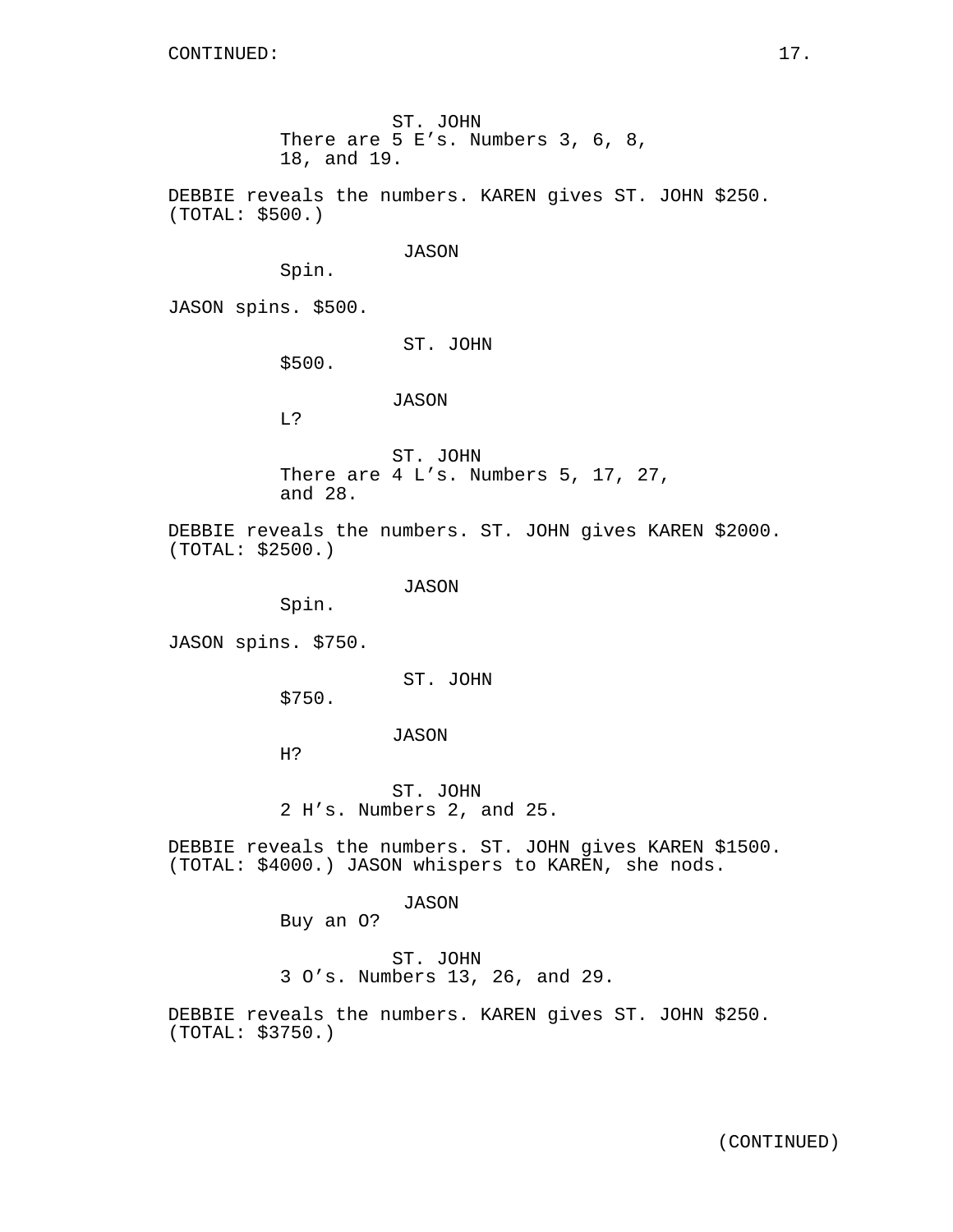ST. JOHN No vowels left. Either spin or solve, Jason.

JASON One more spin.

JASON spins. BANKRUPT. JASON and KAREN moan. KAREN gives ST. JOHN their \$3750.

> ST. JOHN Frank and Jo have a chance to steal. What's it gonna be guys? Spin, or solve?

FRANK We'll spin.

FRANK spins. \$750.

ST. JOHN

\$750.

FRANK

F?

ST. JOHN One F. Number 14.

DEBBIE reveals the number. ST. JOHN gives JO \$750.

FRANK

Spin.

FRANK spins. \$450.

ST. JOHN

\$450.

FRANK

W.

ST. JOHN One W. Number 30.

DEBBIE reveals number. ST. JOHN gives JO \$450. (TOTAL: \$1200.)

FRANK

One more.

FRANK spins. \$600.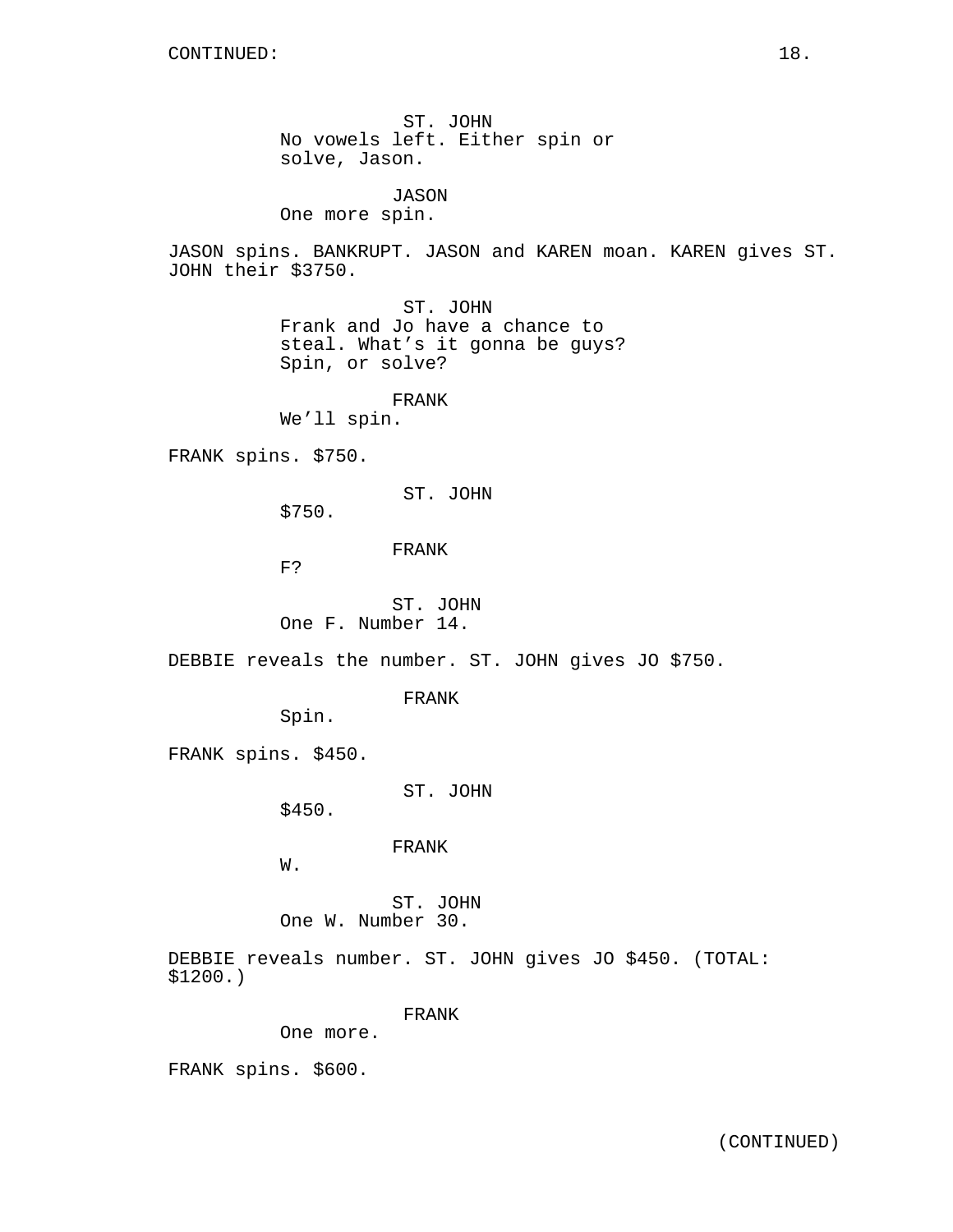ST. JOHN

\$600.

FRANK

G.

ST. JOHN

One G. Number 7.

DEBBIE reveals the number. ST. JOHN gives JO \$600. (TOTAL: \$1800.) FRANK looks at JO.

FRANK

Once more.

FRANK spins. \$750.

ST. JOHN

\$750.

## FRANK

D.

ST. JOHN One D. Number 10.

DEBBIE reveals the number. ST. JOHN gives JO \$750. (TOTAL: \$2550.)

> FRANK We'll solve it.

ST. JOHN For \$2550, what is this TITLE?

FRANK The Legend of Sleepy Hollow.

ST. JOHN

Correct.

DEBBIE reveals the remaining numbers, 21 and 22, then looks for a good next puzzle. She finds one. She whispers the puzzle number to ST. JOHN, who turns to the correct page in the answer book. DEBBIE covers all the numbers, and inserts the new puzzle card.

> ST. JOHN Round 3: Character. Frank and Jo will start.

Puzzle contains 4 words. Word 1: 1-5. Word 2: 7-11. Word 3: 16-18. Word 4: 25-30. MIKE and BECKY have \$6750. FRANK and JO have \$2550. JASON and KAREN have \$0. FRANK spins. \$750.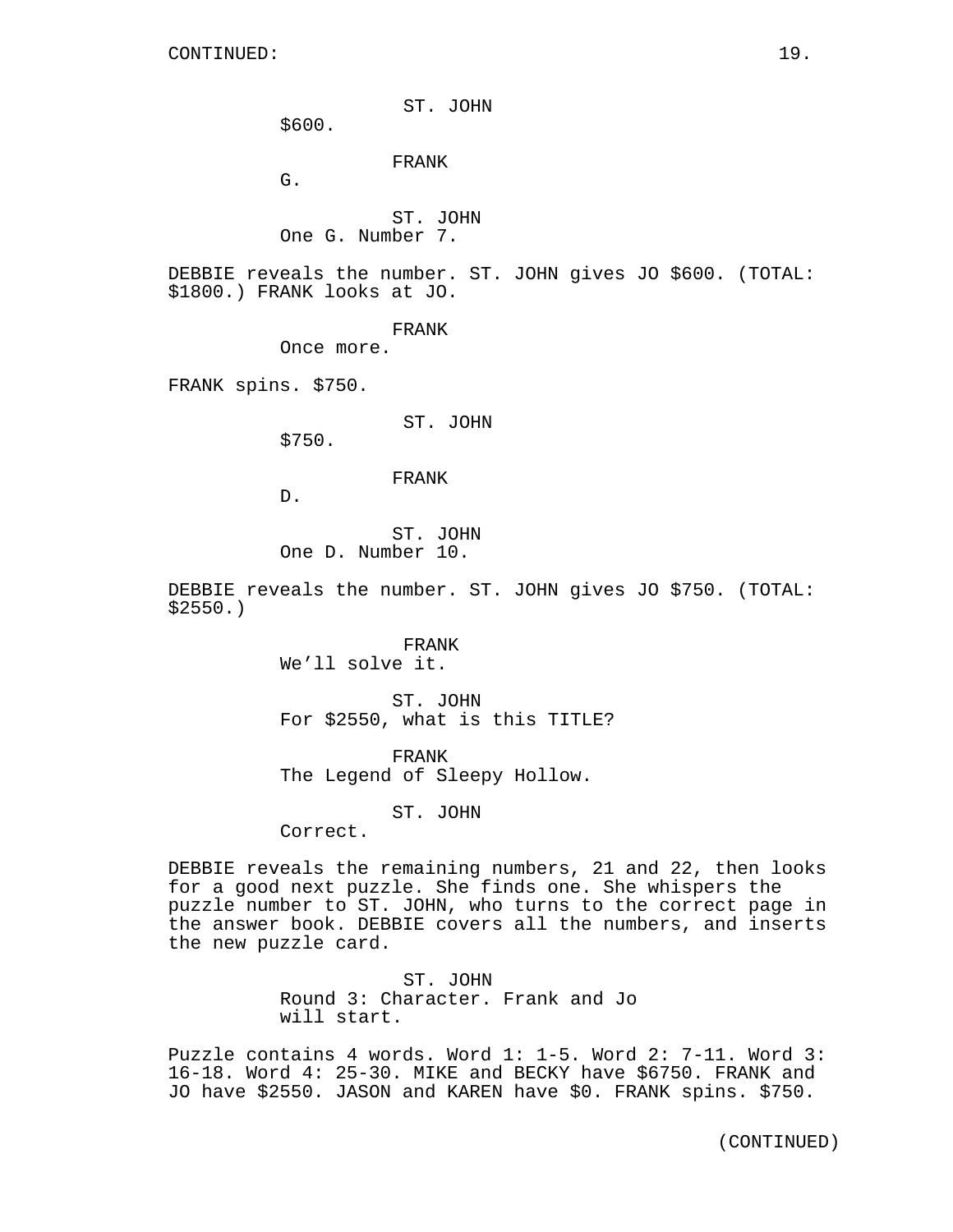ST. JOHN \$750. JO R? ST. JOHN One R. Number 2. DEBBIE reveals number. ST. JOHN gives FRANK \$750. JO Spin. FRANK spins. \$750. JO S? ST. JOHN Sorry, no S's. Mike, your turn. MIKE spins. \$750. BECKY N? ST. JOHN N's. Numbers 10 and 30. DEBBIE reveals numbers. ST. JOHN gives MIKE \$1500. MIKE looks at BECKY. MIKE Buy a vowel. An E? ST. JOHN 2 E's. Numbers 5 and 11. DEBBIE reveals the numbers. MIKE Buy another vowel. An A? ST. JOHN There are 5 A's. Numbers 8, 16, 18, 26, and 29. DEBBIE reveals the numbers. MIKE gives ST. JOHN \$500. (TOTAL: \$1000)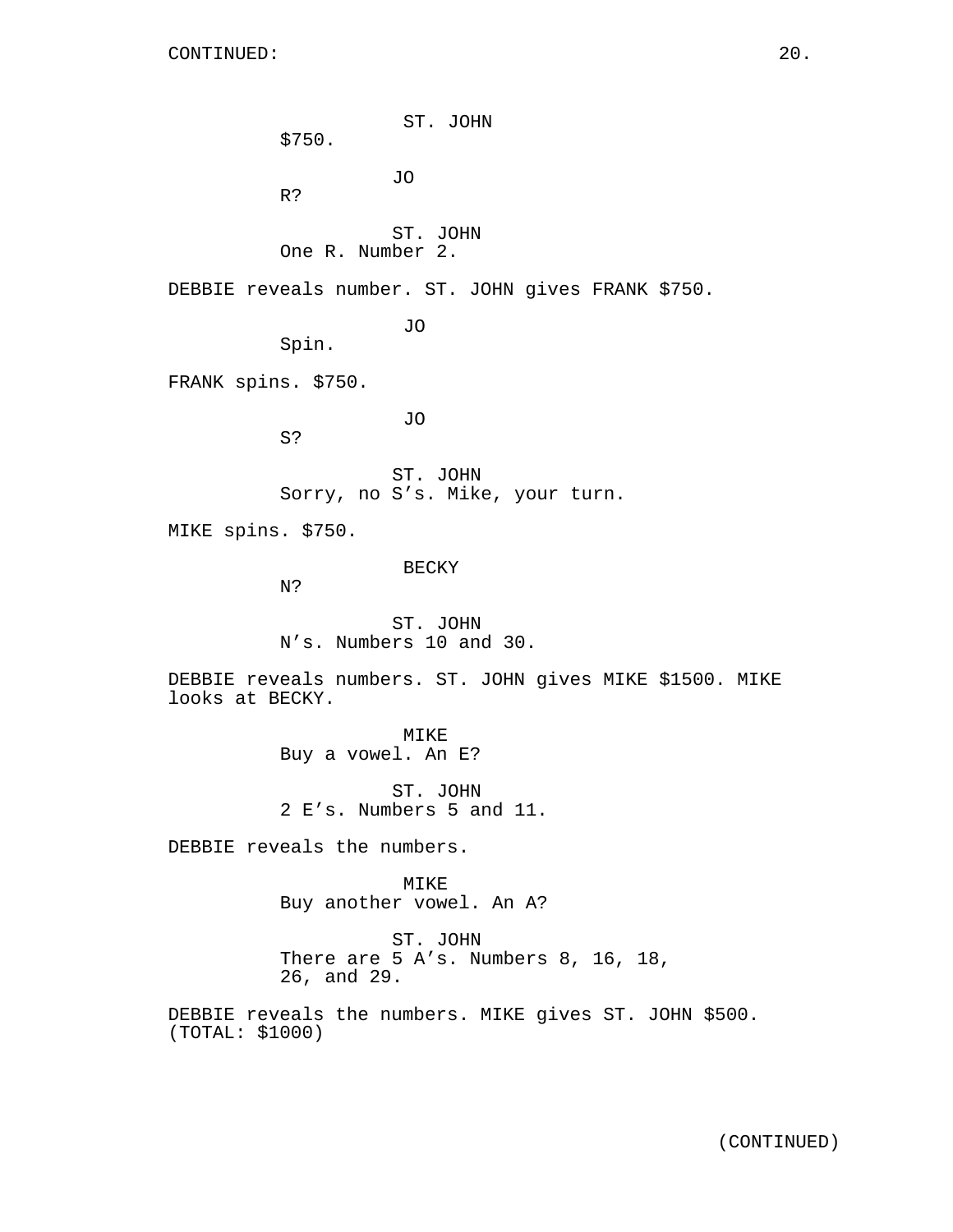BECKY

Spin.

MIKE spins. \$400.

ST. JOHN

\$400.

BECKY

L?

ST. JOHN Sorry, no L's. Jason, your turn.

This round FRANK and JO have: \$750. MIKE and BECKY have: \$1000. JASON spins. \$750.

ST. JOHN

\$750.

## KAREN

B?

ST. JOHN 2 B's. Numbers 1 and 25.

DEBBIE reveals the numbers. ST. JOHN gives JASON \$1500.

KAREN

Spin.

JASON spins. \$500.

ST. JOHN

\$500.

KAREN

M?

ST. JOHN One M. Number 28.

DEBBIE reveals the number. ST. JOHN gives JASON \$500. (TOTAL: \$2000)

KAREN

Spin.

JASON spins. \$450.

ST. JOHN

\$450.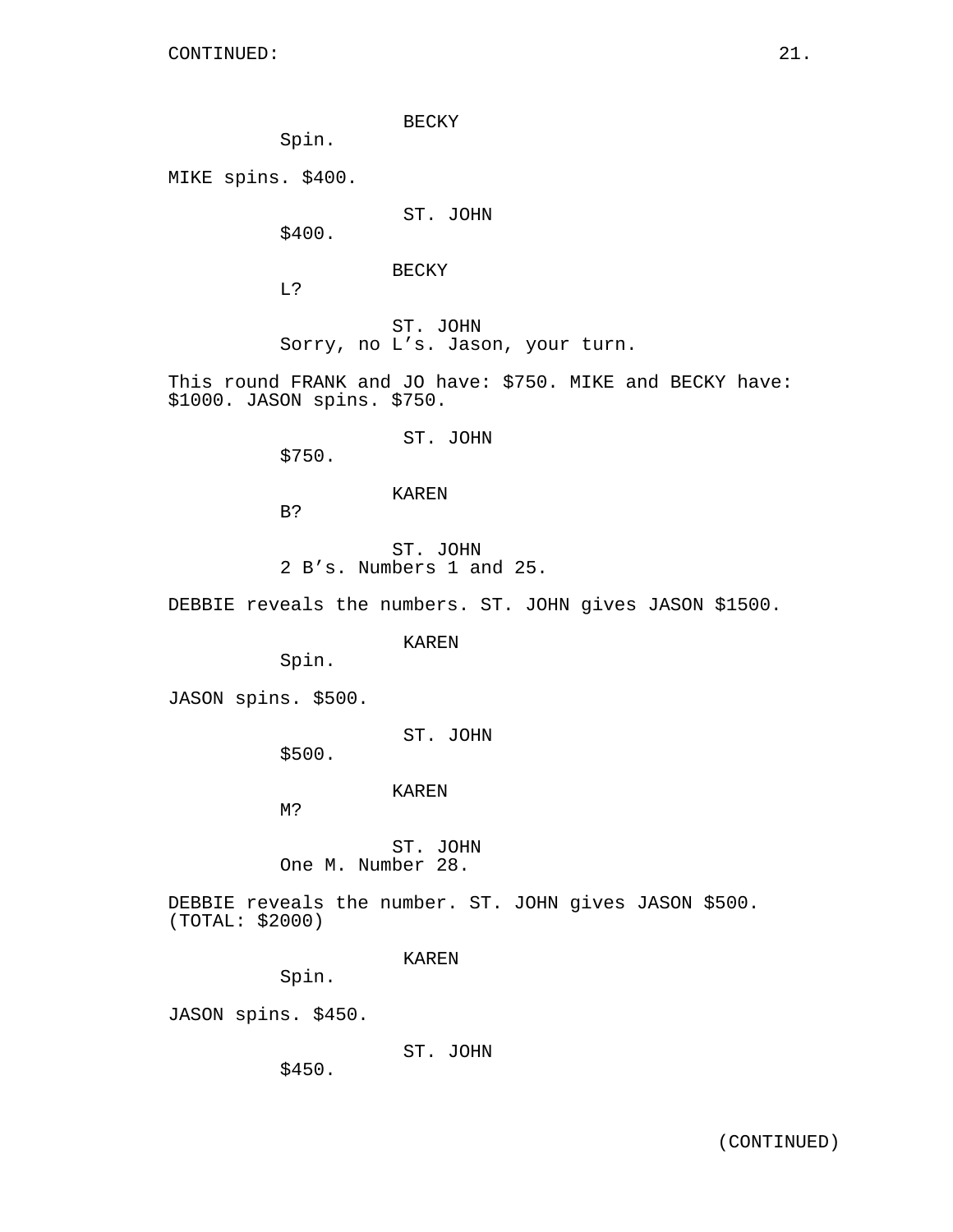KAREN

K?

# ST. JOHN One K. Number 17.

DEBBIE reveals the number. ST. JOHN gives JASON \$450. (TOTAL: \$2450)

## KAREN

Spin.

JASON spins. \$750.

ST. JOHN

\$750.

# KAREN

C?

ST. JOHN One C. Number 4.

DEBBIE reveals the number. ST. JOHN gives JASON \$750. (TOTAL: \$3100)

KAREN

Spin.

JASON spins. \$600.

ST. JOHN

\$600.

## KAREN

W?

ST. JOHN One W. Number 7.

DEBBIE reveals the number. ST. JOHN gives JASON \$600. (TOTAL: \$3700)

# KAREN

Spin.

JASON spins. \$300.

ST. JOHN

\$300.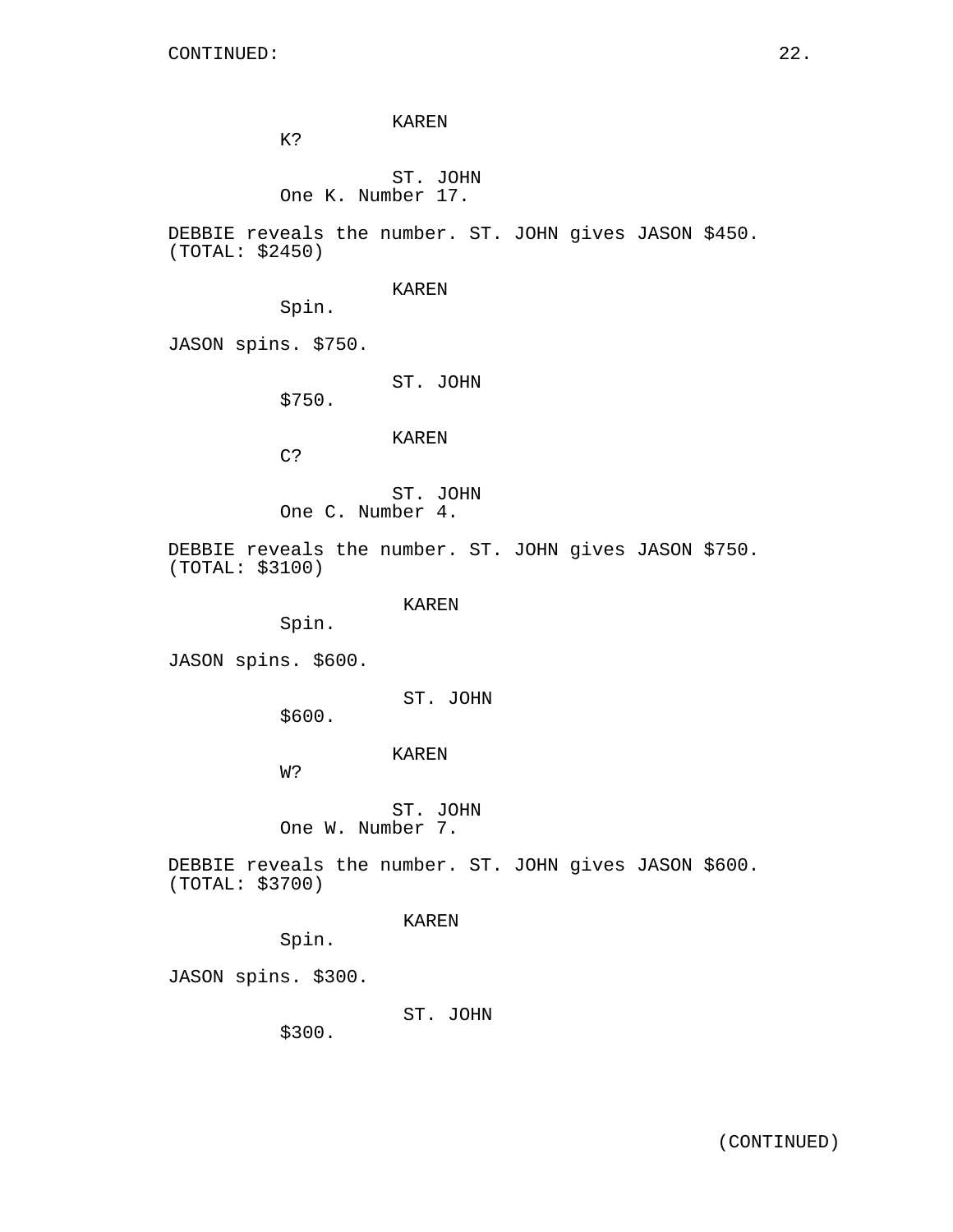KAREN

Y?

# ST. JOHN One Y. Number 9.

DEBBIE reveals the number. ST. JOHN gives JASON \$300. (TOTAL: \$4000)

> KAREN I'd like to solve the puzzle.

ST. JOHN For \$4000, Karen. Solve the puzzle.

KAREN Bruce Wayne AKA Batman.

ST. JOHN

Correct.

DEBBIE reveals the remaining numbers -- 3 and 27. She lets everyone see the answer, then covers up all the letters. She turns the puzzle card over. She whispers something to ST. JOHN, as he is collecting the rounds money from MIKE, and JO. SCORE is now MIKE: \$6750, JO: \$2550, JASON: \$4000. ST. JOHN turns the puzzle book to the page that DEBBIE just told him.

> ST. JOHN Round 4: Thing. Mike starts.

Puzzle is 4 words. Word 1: 1-10. Word 2: 12-13. Word 3: 15-22. Word 4: 25-32. MIKE spins the wheel. \$750.

ST. JOHN

\$750.

BECKY

T?

ST. JOHN 4 T's. Numbers 6, 10, 17, and 31.

DEBBIE reveals the numbers. ST. JOHN gives MIKE \$3000.

MIKE

Spin.

MIKE spins. \$600.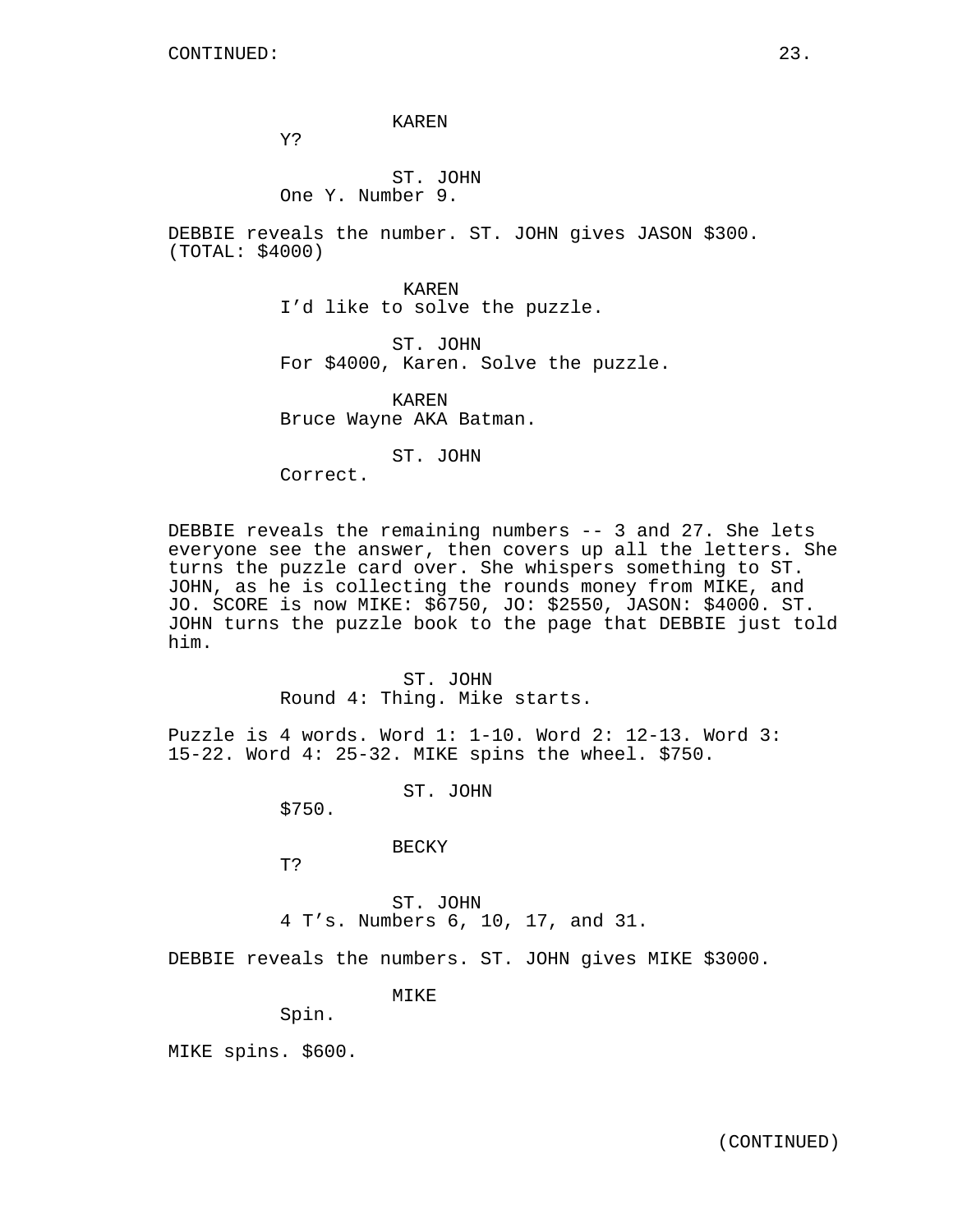ST. JOHN

\$600

# BECKY

N?

ST. JOHN 3 N's. Numbers 9, 15, and 20.

DEBBIE reveals the numbers. ST. JOHN gives MIKE \$1800. (TOTAL: \$4800)

MIKE

Spin.

MIKE spins. \$750.

ST. JOHN

\$750

## BECKY

R?

ST. JOHN 2 R's. Numbers 5 and 29.

DEBBIE reveals the numbers. ST. JOHN gives MIKE \$1500. (TOTAL: \$5300)

MIKE

Spin.

MIKE spins. \$600.

ST. JOHN

\$600

BECKY

S?

ST. JOHN One S. Number 25.

DEBBIE reveals the number. ST. JOHN gives MIKE \$600. (TOTAL: \$5900)

MIKE

Spin.

MIKE spins. \$100.

(CONTINUED)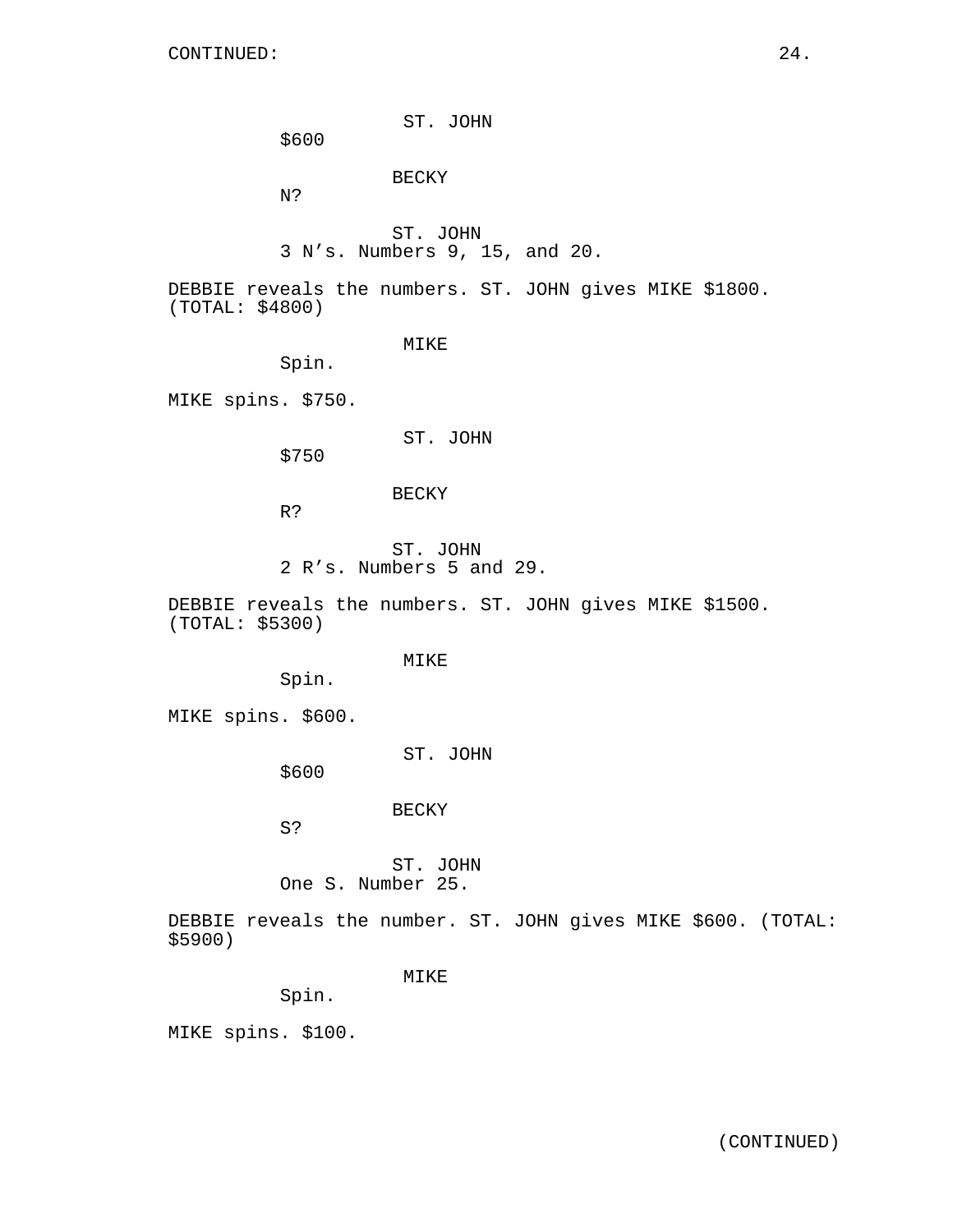ST. JOHN \$100 BECKY L? ST. JOHN One L. Number 22. DEBBIE reveals the number. ST. JOHN gives MIKE \$100. (TOTAL: \$6000) MIKE looks at BECKY. MIKE Buy a vowel. An E? ST. JOHN 3 E's. Numbers 2, 8, and 26. DEBBIE reveals the number. MTK<sub>E</sub> Another vowel. An A? ST. JOHN 3 A's. Numbers 4, 16, and 21. DEBBIE reveals the number. MIKE Another vowel. An I? ST. JOHN 2 I's. Numbers 18 and 30. DEBBIE reveals the number. MIKE Another vowel. An O? ST. JOHN 2 O's. Numbers 12 and 19. DEBBIE reveals the number. MIKE gives ST. JOHN \$1000. (TOTAL: \$5000) MIKE Spin. MIKE spins. MIKE whispers something to BECKY. \$600.

ST. JOHN

\$600.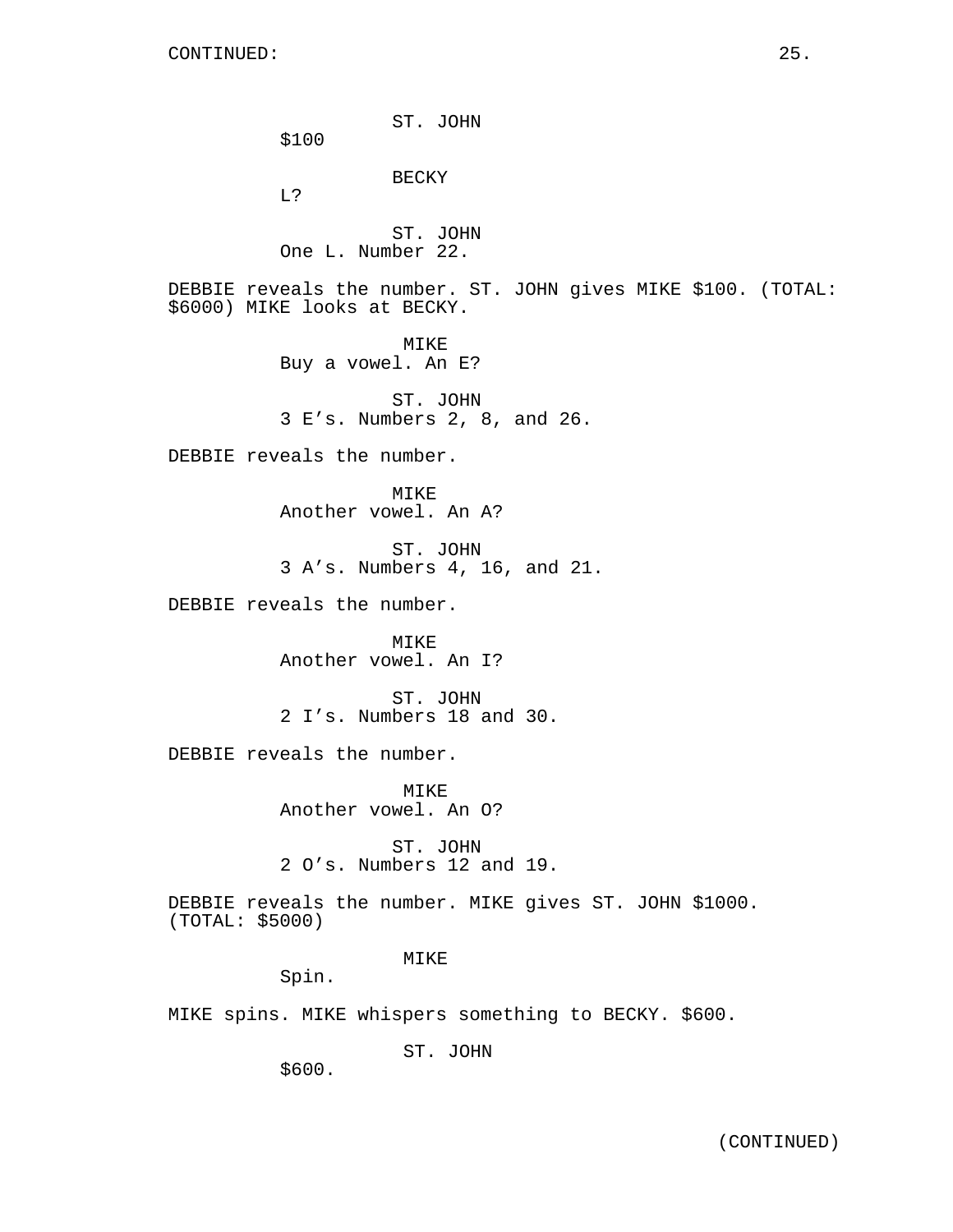BECKY

F?

ST. JOHN

1 F. Number 13.

DEBBIE reveals the number. ST. JOHN gives MIKE \$600. (TOTAL: \$5600)

MIKE

Spin.

MIKE spins. MIKE whispers something to BECKY. \$400.

ST. JOHN

\$400.

BECKY

C?

ST. JOHN

1 C. Number 27.

DEBBIE reveals the number. ST. JOHN gives MIKE \$400. (TOTAL: \$6000)

## MIKE

One more spin.

MIKE spins. MIKE whispers something to BECKY. \$250.

ST. JOHN

\$250.

BECKY

M?

ST. JOHN One M. Number 7.

DEBBIE reveals the number. ST. JOHN gives MIKE \$250. (TOTAL: \$6250)

> MIKE I'd like to solve the puzzle.

ST. JOHN For \$6250 Mike. What is this THING?

MIKE Department of National Security.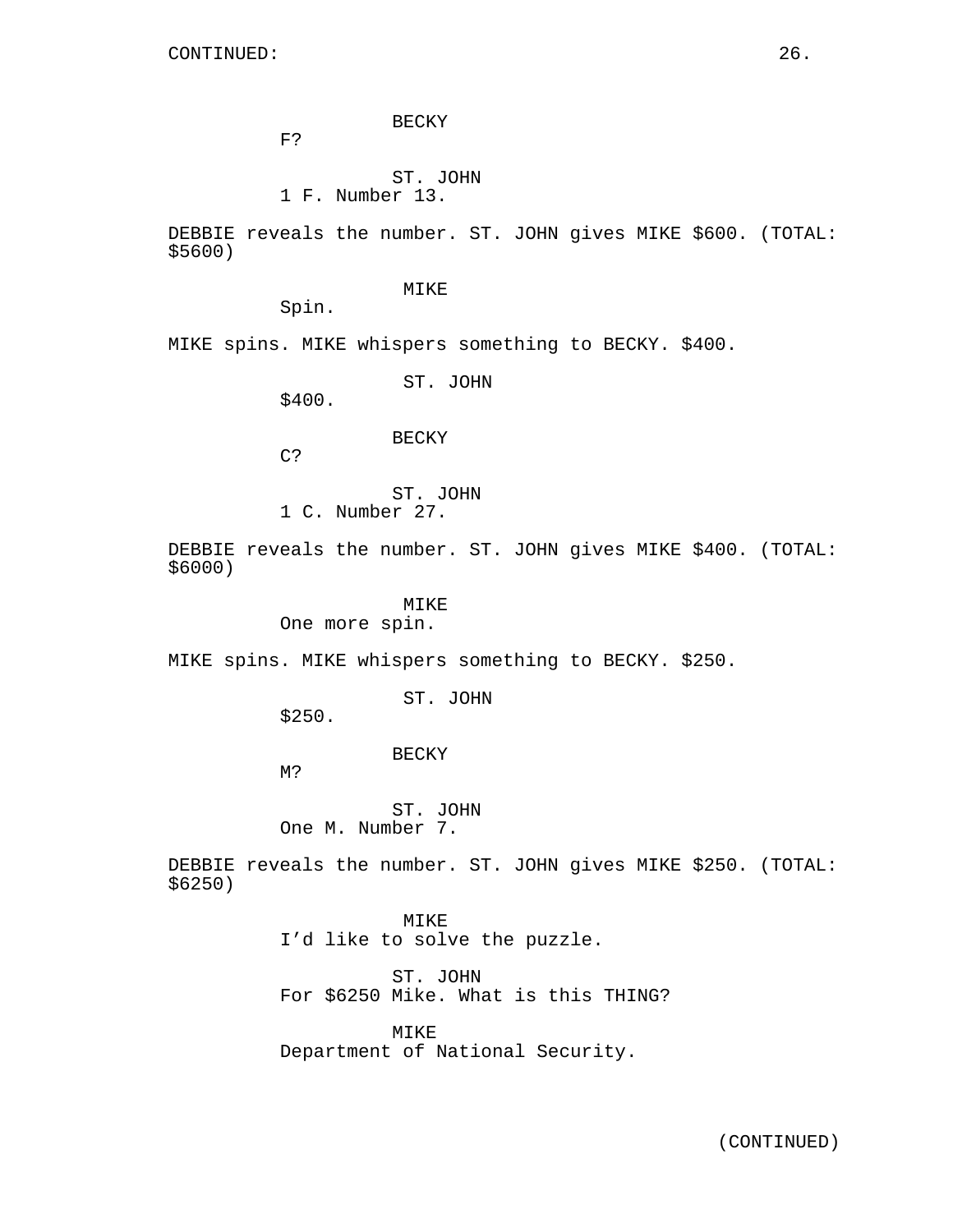#### ST. JOHN

Correct.

DEBBIE reveals the remaining letters, #1, 3, 28, and 32.

ST. JOHN Well, it looks like Mike and Becky are the big winners with \$13000. (beat) They will play the bonus round. Once we find a card.

ST. JOHN and DEBBIE, search for the next puzzle. They find one. Puzzle is 2 words. Word 1: 3-10. Word 2: 15-19.

> ST. JOHN The category is THING. R, S, T, L, N, and E, will be given to you. (beat) Deb, turn over numbers, 4, 5, 6, 8, 10, 18 and 19.

DEBBIE reveals those numbers. 4 and 19 are E's; 5, 6, and 8 are L's; 10 is an R; 18 is an N.

> ST. JOHN Now, we need three more consonants, and a vowel.

> > MIKE

C.

BECKY

H.

MIKE

P.

ST. JOHN And a vowel?

MIKE and BECKY, consult.

BECKY

An A.

ST. JOHN Okay, let's see how you did. (beat) Deb. Numbers 3, 9, 15 and 16.

DEBBIE reveals those numbers. 3 is a C; 9 is an A; 15 is a P; 16 is a H.

(CONTINUED)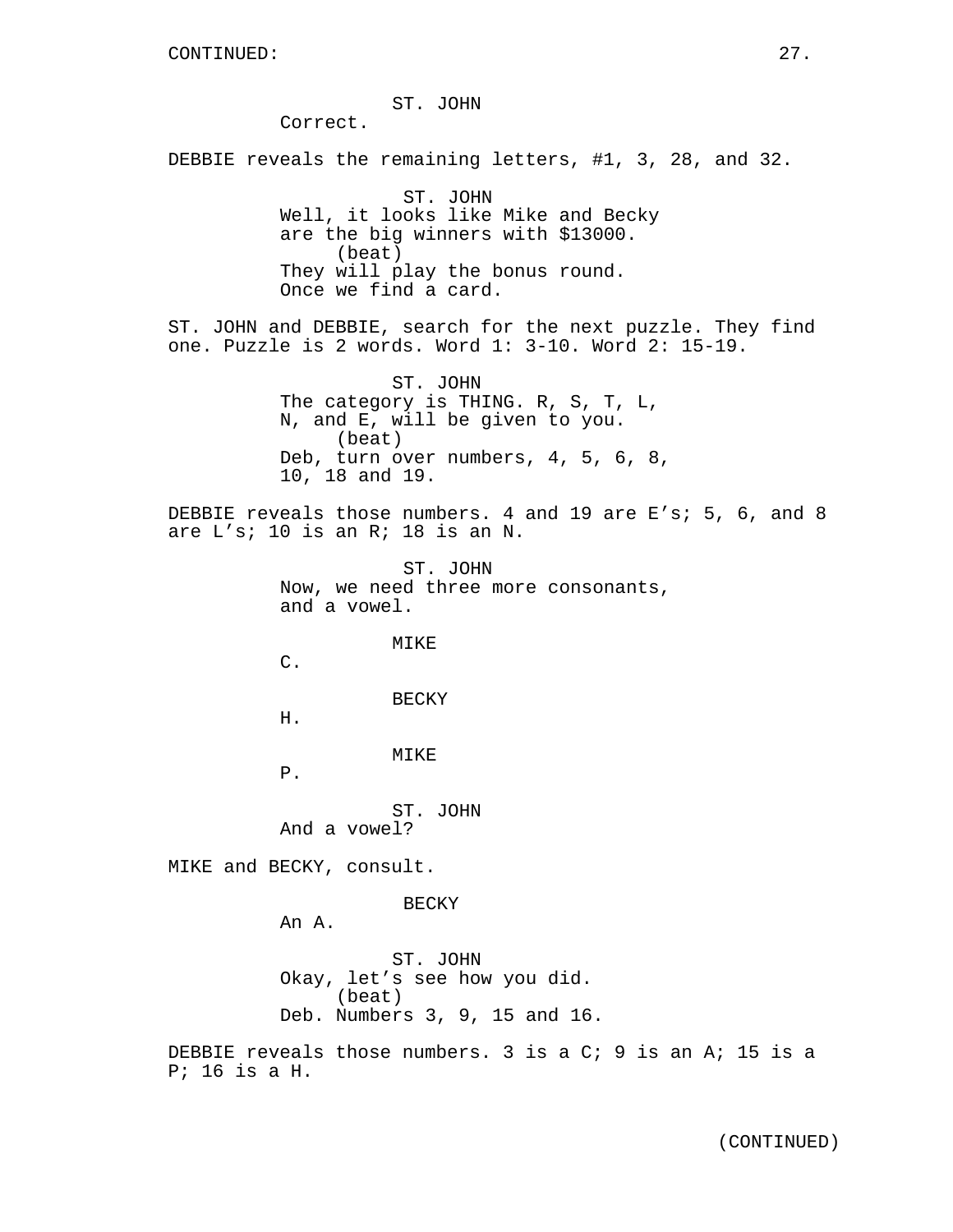ST. JOHN 10 seconds Mike, Becky. MIKE and BECKY think. Timer counts down. 10-9-8... MIKE Cellular Phone. ST. JOHN Yeh. Congratulations guys, you've won. DEBBIE reveals numbers 7 and 17. ST. JOHN Game's over. JASON Let's play again. MIKE Again? JO Yeh, again. You two hogged the wheel. DEBBIE I've got a better idea. Why don't we play TRIVIAL PURSUIT instead? KAREN I have a better idea. Why don't we have lunch first? BECKY Good idea. I'm starving. JASON Okay, what shall it be? DEBBIE What about subs from MR. SUB.? They deliver, and they're just around the corner. EVERYONE agrees. DEBBIE goes to the phone, and calls MR. SUB. The gang puts away WHEEL of FORTUNE. DEBBIE I'd like to place an order for 8 super assorted 12 inch subs.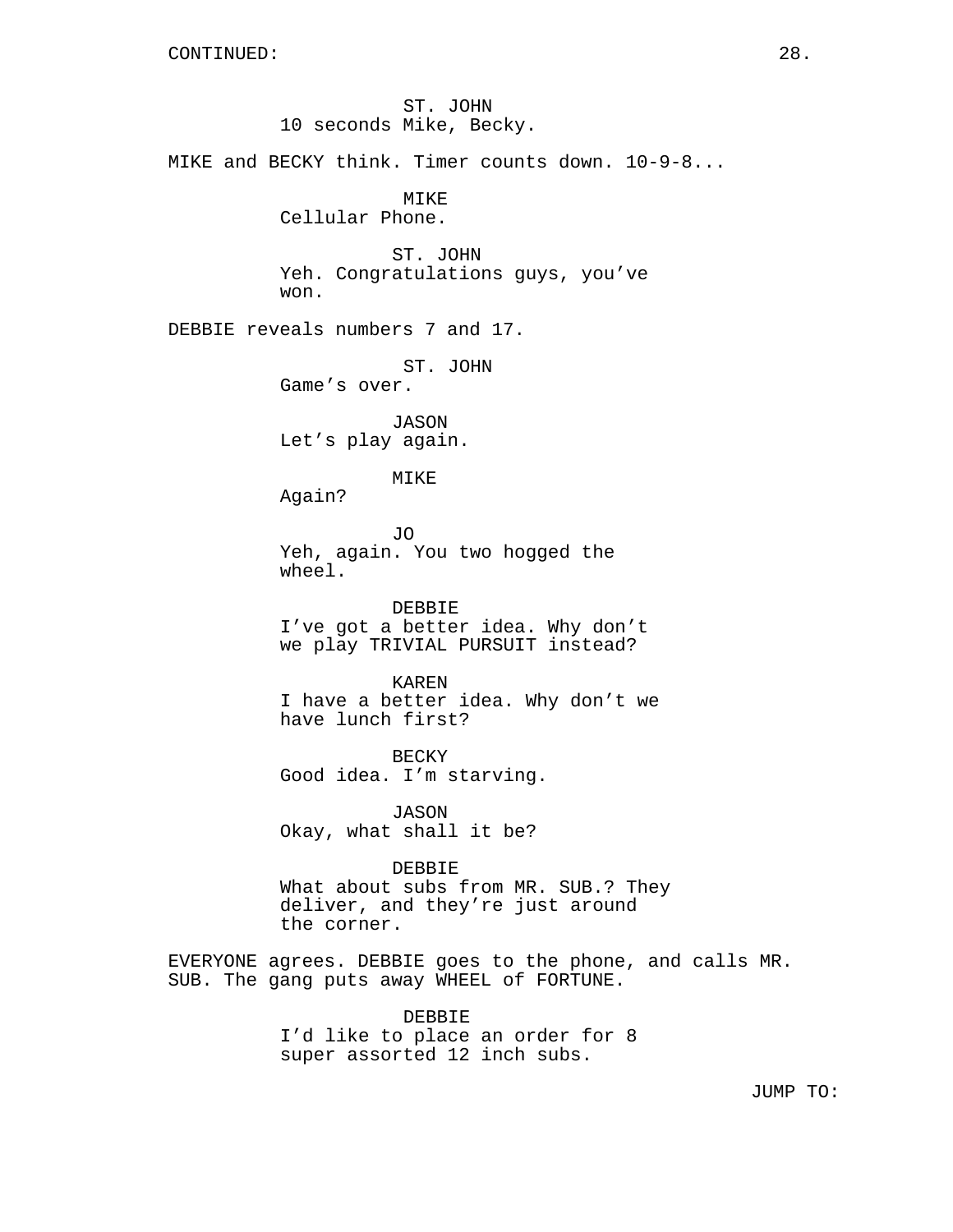# 18 INT: KITCHEN (3:00PM) 18

The gang has just finished lunch.

DEBBIE I'll go downstairs and get TP.

## BECKY

TP?

EVERYONE-ELSE Trivial Pursuit.

DEBBIE goes downstairs. The gang clears the table. DEBBIE comes back up. EVERYONE is sitting around the table, same as before. DEBBIE sets up the board. They use the cards for the TV Edition.

> DEBBIE Okay, how do we want to play? KAREN What do you mean? DEBBIE

Well, there are only 6 pies. Do we want to play in pairs... (beat) ...foursomes... (beat) ...Guys vs. Girls.... (beat) ...what?

JO What about couple?

MIKE How about St. John, Deb, Me, and Becky vs. You, Frank, Jason, and Karen?

#### JASON

How about...

ST. JOHN We can always play more than one game. Let's stick to couples for now. That way we can see...

#### MIKE

...who we want to be partnered with next time.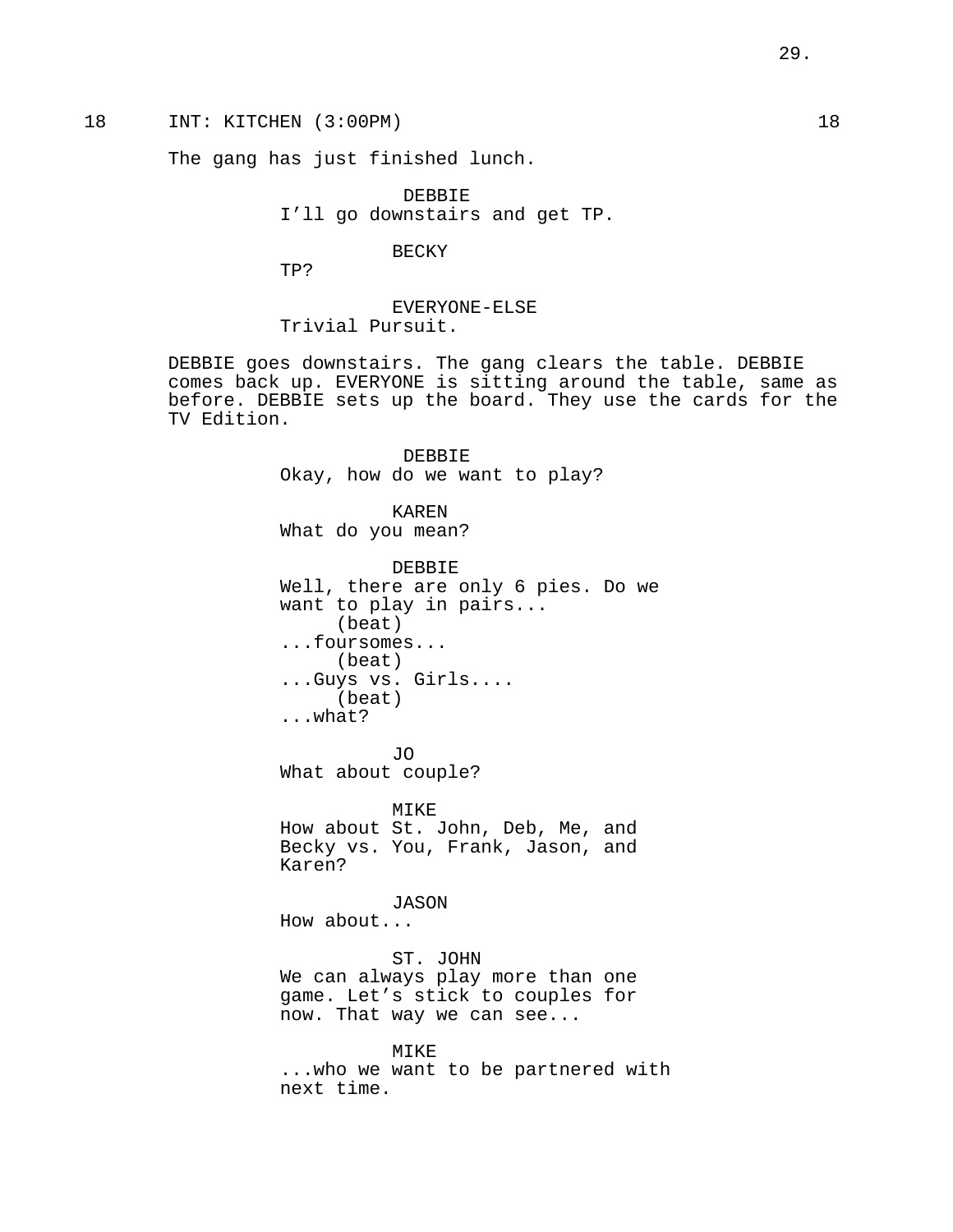CONTINUE TO:

#### 19 TIME FLIES 19

They play, to near completion. ST. JOHN and DEBBIE, and, MIKE and BECKY, are tied. They both only need to get to the center. JASON and KAREN need two more wedges. JO and FRANK only need one more wedge.

CONTINUE TO:

20 TIME RESUMES 20

It's ST. JOHN's and DEBBIE's turn. They roll a "6" and advance to the center. The gang consults the next card, and selects the question.

> JASON On the series TV "Gilligan's Island", what was the Skipper's full name?

DEBBIE That's easy. Jonas Grumby.

JASON (turn card over) She's right.

MIKE How'd you know that?

DEBBIE

I read it.

MTK<sub>F</sub> From the card?

DEBBIE No, in a book.

ST. JOHN (kiss her) Well, we won.

MIKE Not so fast. You two went first, we all have one turn left. (beat) Pass me the die.

DEBBIE hands MIKE the die. MIKE rolls a "3" and advances to the center. The gang consults the next card, and selects a question.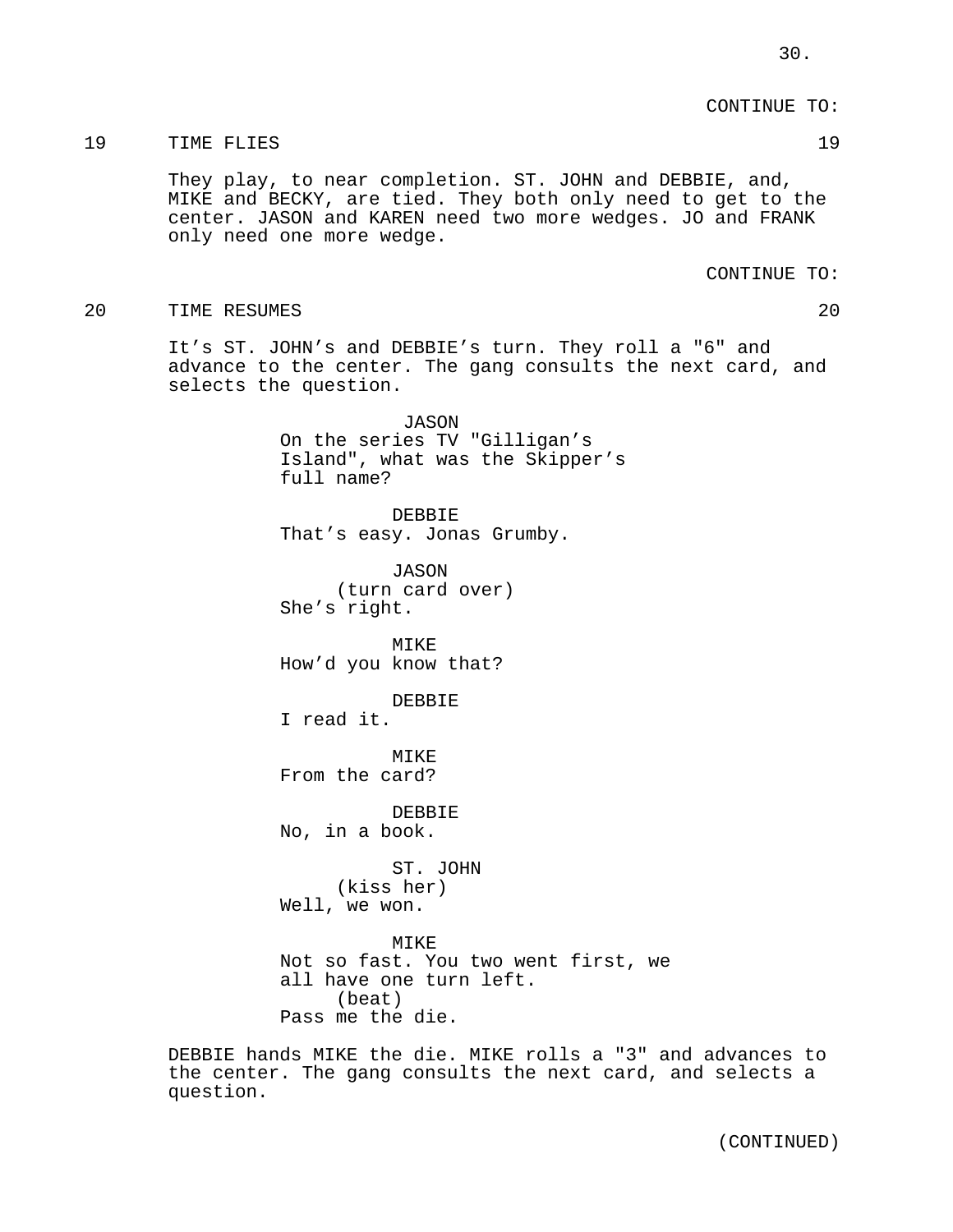ST. JOHN On the TV series "Star Trek", who was the first Captain of the Enterprise? BECKY (to Mike) James T. Kirk, wasn't it? MIKE No, there was somebody before him. Now what was his name... (beat) Trout...? (beat) No... Gold? (beat) No... Pike... (beat) Yeh, that's it Pike. Christopher Pike. DEBBIE You sure? MIKE Yeh, I'm sure. ST. JOHN (turn card over) Wrong. It was... DEBBIE Robert April. ST. JOHN (turn to her) Right. MIKE (raise eyebrow) April? Who the hell was April? DEBBIE Robert April had command before Pike. Who, had command before Kirk. Who... MIKE Where...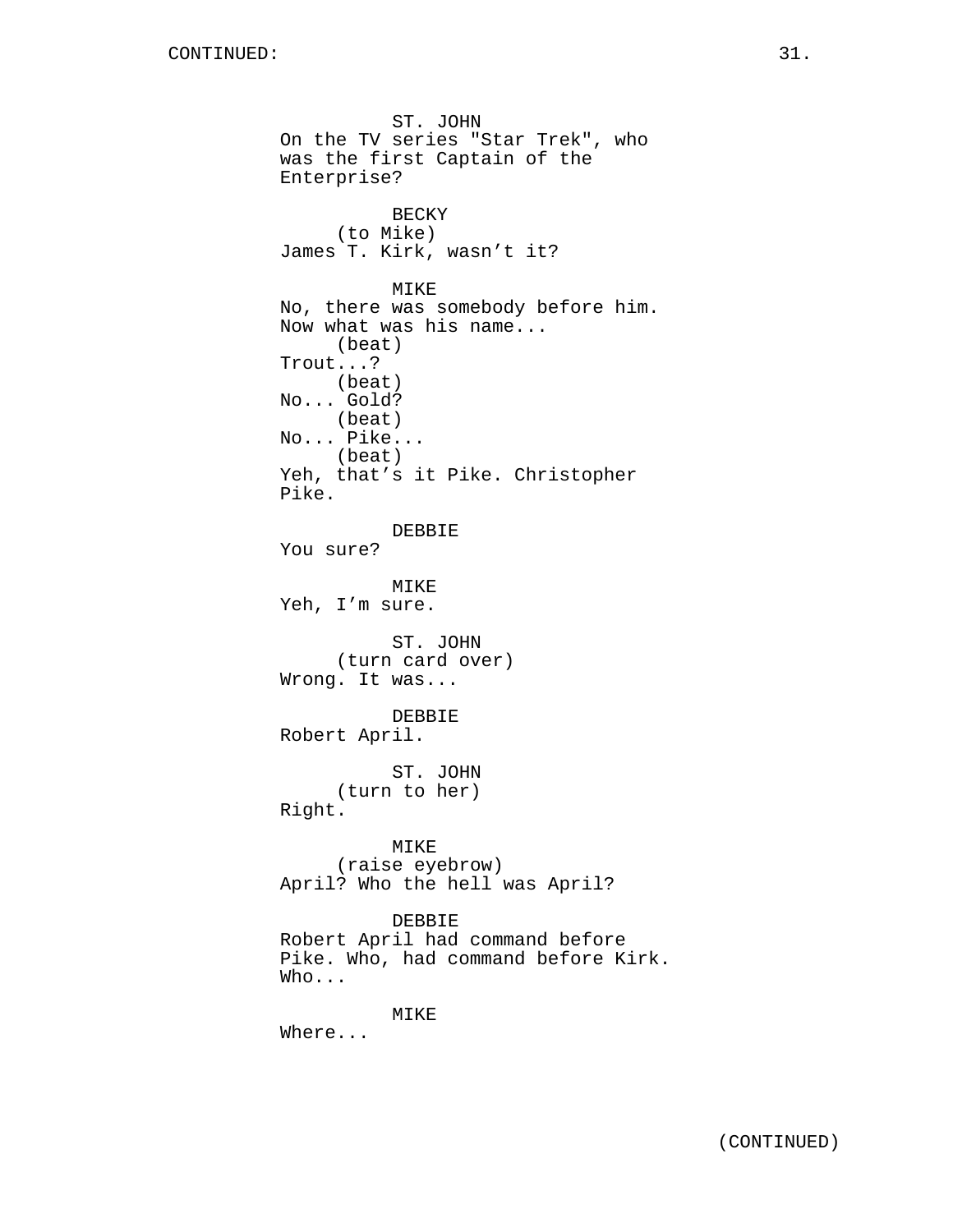DEBBIE The character was introduced in one of the animated episodes.

ST. JOHN Looks like we still win Mike.

JO Not so fast. Give us the die, we still have a turn.

BECKY hands JO the die. JO rolls a "5" and advances to their last wedge. JASON pulls a card.

> JASON On the TV series "Hart to Hart", name the Hart's dog?

FRANK That's easy. Freeway.

JASON (turn card over) Correct.

JO places their last wedge in the pie, and rolls the die. She rolls a "6" and advances to the center. The gang consults the next card, and selects a question.

> JASON On the TV series "Cheers", what is the address of the bar?

FRANK The address?

JASON

Yes.

JO Complete, or just the street name.

JASON

Either.

JO (turn to Frank) Becker Street?

FRANK (turn to Jo) No, I think it's Bleecher Street.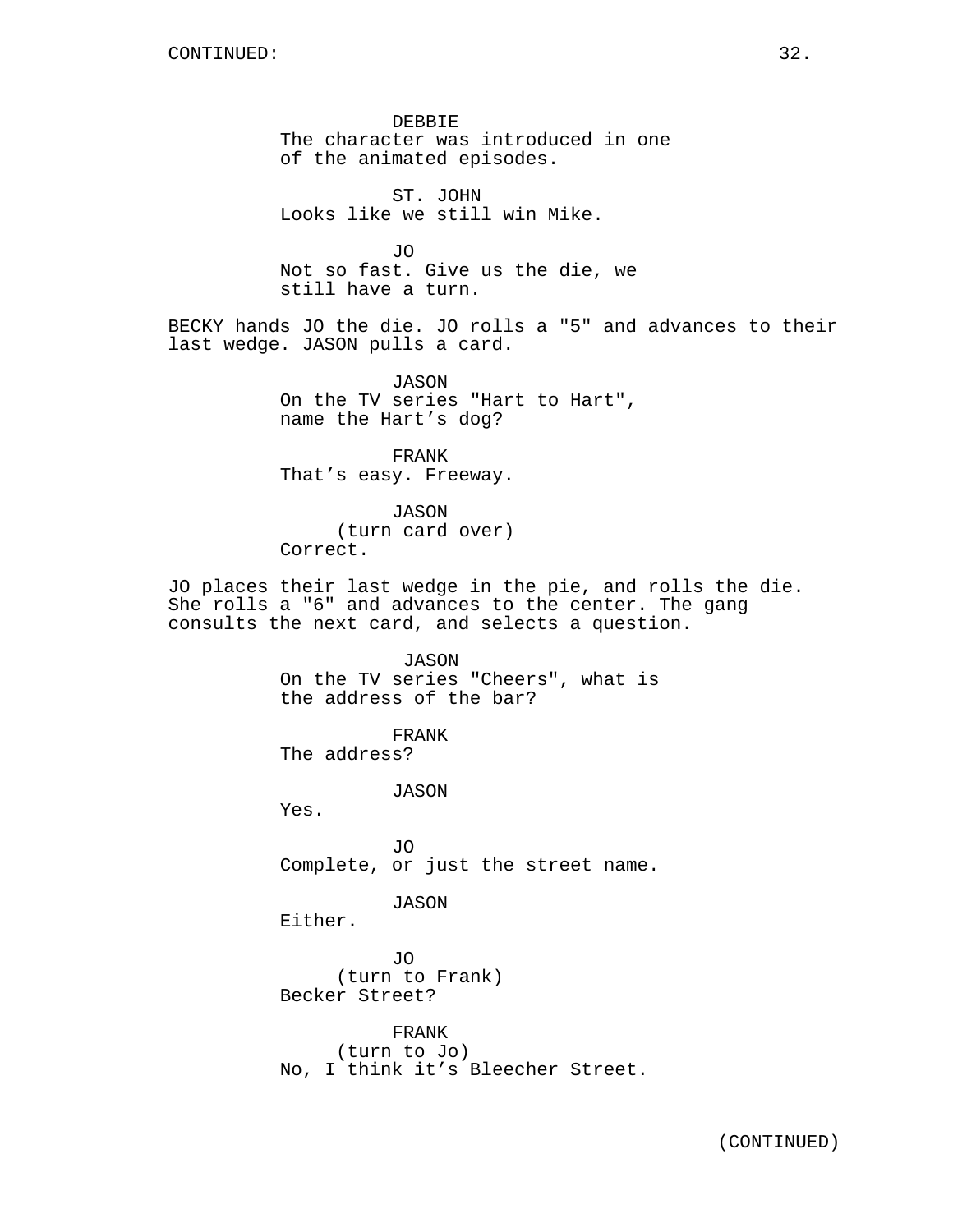JO It could be Beeker Street.

JASON We need an answer guys.

FRANK

Okay, okay. (beat) Beeker Street.

JASON (turn card over) Nope, sorry. (beat) 112 1/2 Beacon Street.

KAREN Now it's our turn.

KAREN picks up the die, and hands it to JASON. JASON rolls a "2" and moves to a wedge square. FRANK pulls a card.

> FRANK John Stamos use to be a regular on what daytime soap? And, who did he portray?

> KAREN The soap was General Hospital. And he played Blackie Parrish.

FRANK (turn card over) Correct.

KAREN places the wedge in their pie. JASON rolls a "6" and advances to the center.

KAREN

What did you do that for? We still need one more wedge.

JASON

Strategy.

FRANK Pick a category?

JASON

Drama.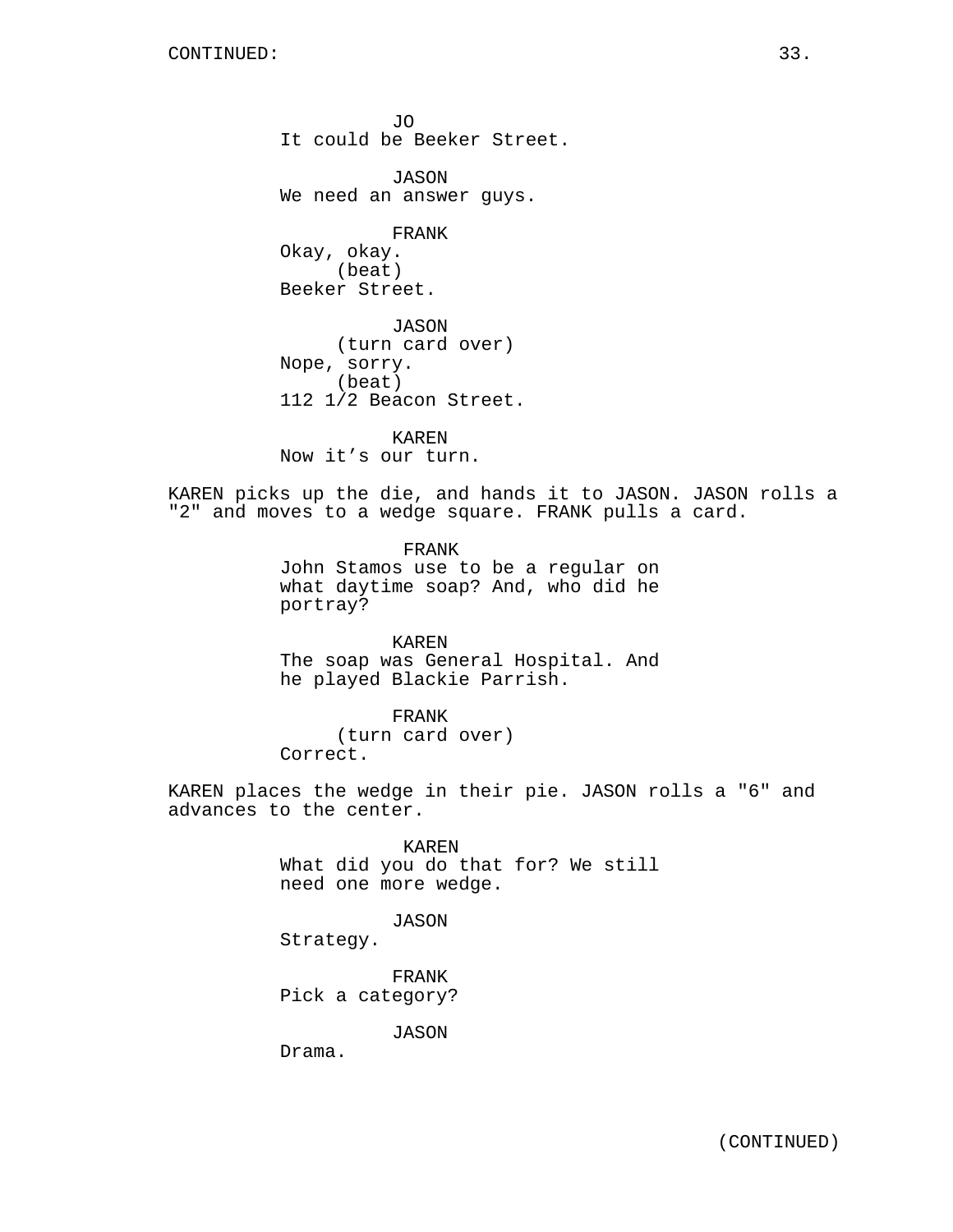FRANK (pull a card) Complete this line from the TV series "Mission Impossible": As always, should you, or any member of your IM Force...

FRANK turns the card over.

## JASON

...be caught, or killed, the secretary will disavow any knowledge of your actions. This tape will self destruct in five seconds.

## FRANK

Correct.

JASON rolls another "6" and advances to their last wedge. FRANK pulls a card.

> FRANK On the TV series "I Dream of Jeannie", what was the name of the base psychiatrist?

FRANK turns the card over.

KAREN Dr. Bellows.

JASON Dr. Alfred Bellows.

FRANK

Right.

Karen places the last wedge in their pie. JASON rolls a "3" and advances half way to the center. JO pulls a card.

> JO On the TV series "Remington Steele", how did Laura come up with the name Remington Steele?

> JASON Remington was the brand name of her typewriter, and Steele...

KAREN ...was for her favorite football team, The Steelers.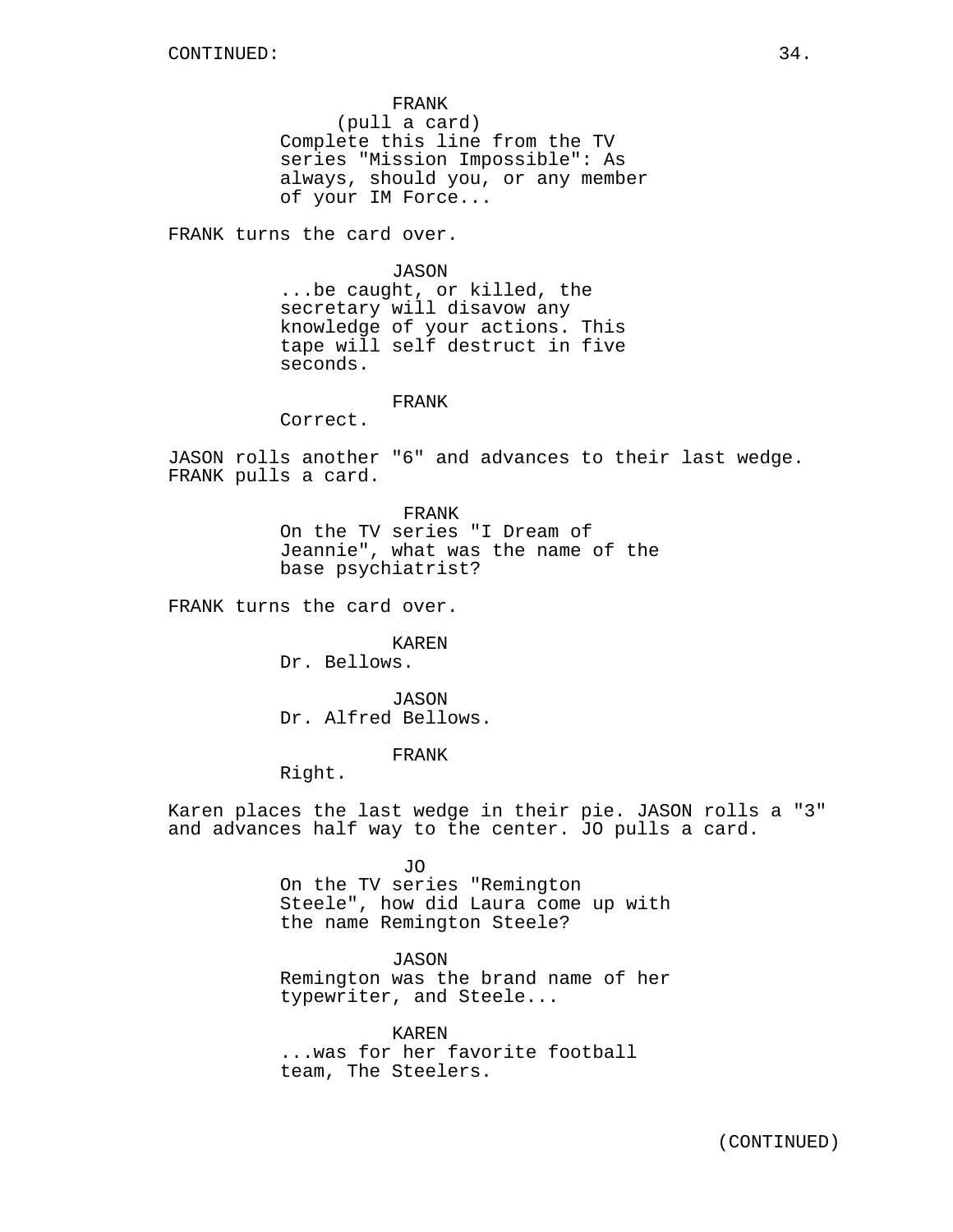JO (turn card over) Correct. JASON rolls another "3" and advances to the center. JO pulls a card. The gang selects a question. Or should I say tries to select a question. They can't decide between two questions. MIKE Jason, pick a number. 1 or 2? JASON (think) 2. JO Okay. (beat) On the TV series "MacGyver", what was MacGyver's first name? JO turns the card over. KAREN

Stace. JO Nope. JASON Mac? JO Nope. DEBBIE Angus. JASON Angus? (beat) What was the other question? MIKE Doesn't matter now. St. John and Deb have won the game. JASON Just read it, okay?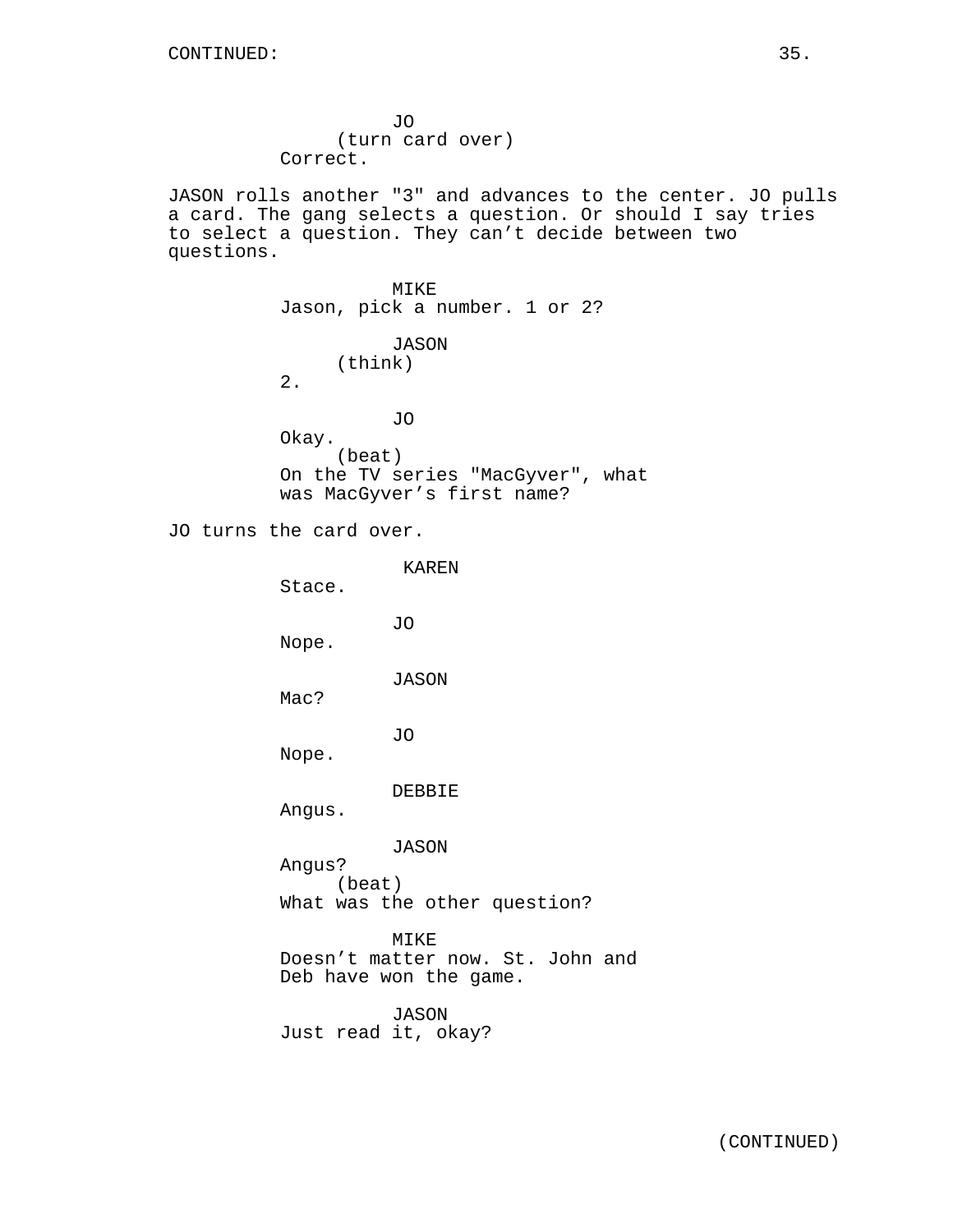JO Okay. (beat) What were the complete names, including rank, of any three members of "The A-Team"? **JASON** Colonel John "Hannibal" Smith, Lieutenant Templeton "Face" Peck, and Sergeant BA Baracus. JO (turn card over) Well, you got one completely right. JASON What? Just one? JO The members are: Colonel John "Hannibal" Smith... JASON I said that. JO I know. That's the one you got right. DEBBIE May I continue the list Jo? JO Sure. DEBBIE Lieutenant Templeton "Faceman" Peck, Sergeant Bosco "Bad Attitude (BA)" Baracus, and Captain HM "Howling Mad" Murdock. JO Right. BECKY Mike, what time is it? MIKE (consult watch) 7:00, why?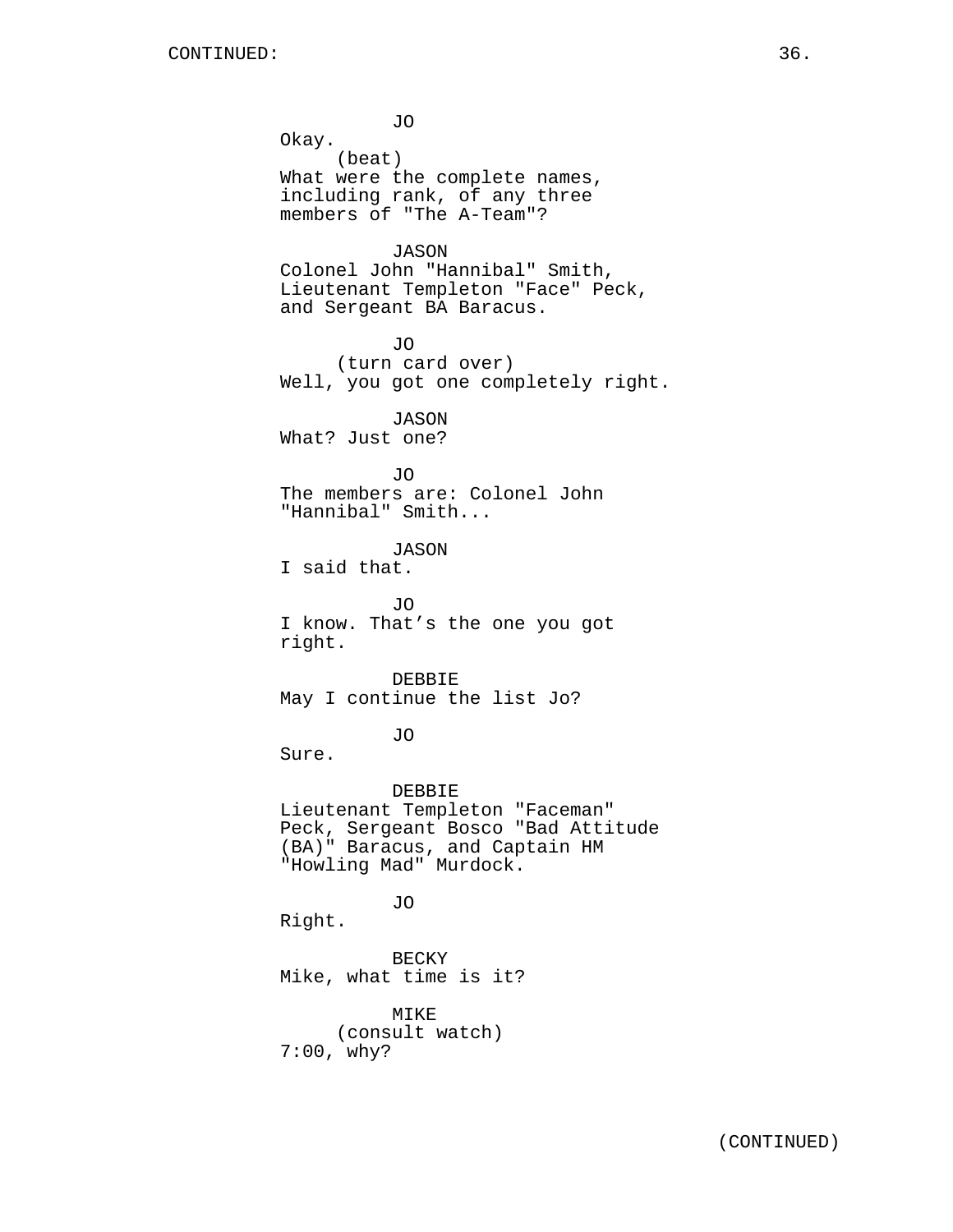BECKY It looks like such a nice night outside. I was wondering if you wanted to go for a walk?

DUSTY's ears perk, at the mention of the word "walk."

MIKE

Sure. (beat) Anyone else want to come?

DUSTY rises.

JASON

Sure.

JO Count us in too.

ST. JOHN I think we'll stay here.

MIKE, BECKY, JO, FRANK, JASON, and KAREN, rise from the table. They go to get their jackets. DUSTY follows. MIKE returns to the kitchen.

DEBBIE

Oh, Mike.

MIKE (turn) Yeh?

## DEBBIE

Here.

She picks up the spare house key, from the window sill, and throws it to him. He catches it, and puts it in his jacket pocket.

#### MIKE

(smile) Thanks.

Everyone else returns. DUSTY is following every move MIKE makes.

> DEBBIE I think Dusty wants to go with you too.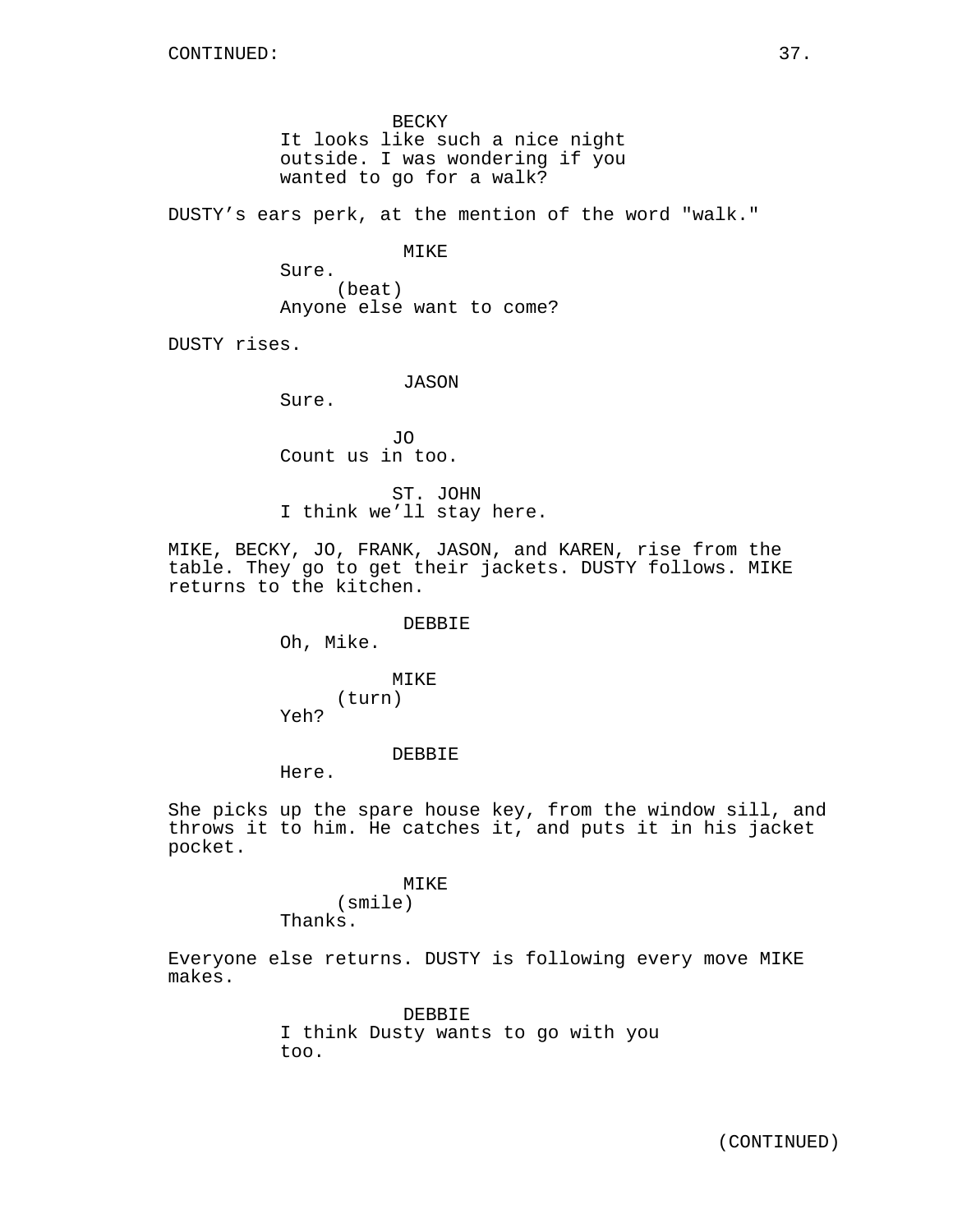MIKE Where's his leash? DEBBIE

(point) In that closet.

MIKE opens the closet, and gets DUSTY's leash. MIKE puts it on him.

> MIKE The key is for the side door, right?

> > DEBBIE

Right.

MIKE

Bye guys.

ST. JOHN / DEBBIE

Bye.

EVERYONE-ELSE

Bye.

MIKE, DUSTY, BECKY, JASON, KAREN, JO, and FRANK, exit via the front door. FRANK closes the door as he is exiting. DEBBIE turns to ST. JOHN.

> DEBBIE Let's go downstairs.

They rise from the table.

CONTINUE TO:

21 INT: BASEMENT 21 21

ST. JOHN heads to the fireplace to start a fire, as DEBBIE goes to her room to turn on the stereo.

PAN TO:

# 22 FOCUS ON ST. JOHN 22

He turns on the overhead light. He fixes the fire, and lights it. DEBBIE puts on a tape in her room and exits. She has changed out of what she was wearing, into, something "more comfortable." ST. JOHN is finishing the fire. DEBBIE approaches him. She stops, at the light switch, and waits till he's rising from the floor. Then she turns off the light. He turns around and she walks up to him. ST. JOHN looks at what she's wearing. She wraps her arms around him.

(CONTINUED)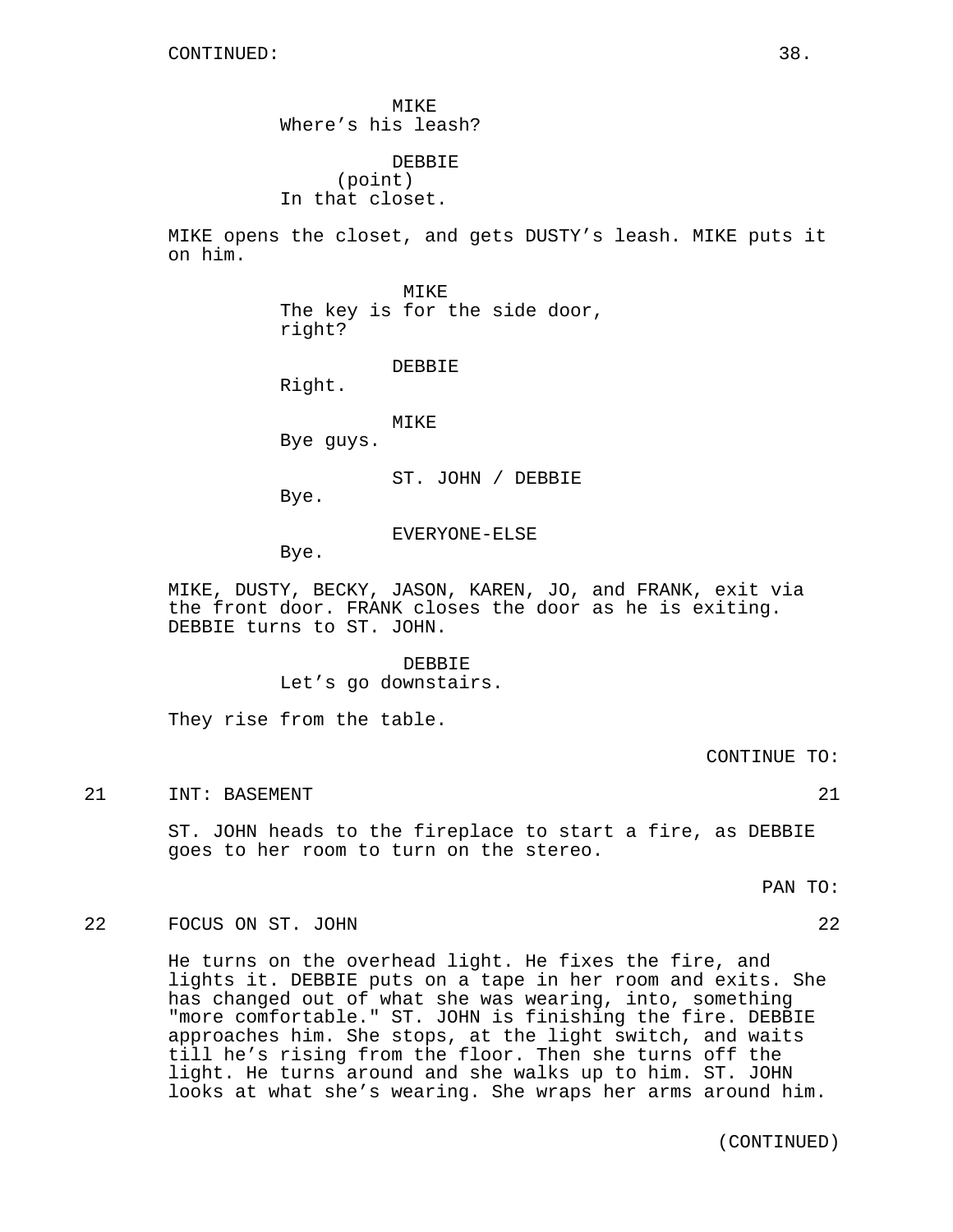ST. JOHN That's new.

DEBBIE Do you like it?

ST. JOHN

Yes.

She nuzzles his neck, and whispers in his ear.

DEBBIE

Dance with me.

He holds her close, and they dance. The music is soft and romantic. She kisses his neck. She whispers into his ear.

DEBBIE

I want you.

She looks at him. Their eyes lock. He kisses her, passionately. She breaks the kiss, and sits on the floor.

> DEBBIE You know... (beat) ...they should be gone for a while.

He sits down beside her.

DEBBIE Why don't you help me out of this thing?

He pulls her close. She leans back, taking him with her. She lays flat on her back, and pulls him close. He kisses, and nuzzles, her neck. She kisses and nuzzles his. He positions himself on top of her, and helps her out of the negligee she is wearing. He then removes his own clothes. She waits for him. He caresses her body, every inch. He prepares her for his entry. Then when her body is ready, he enters. He makes love to her. She cries out in ecstasy, as his ride comes to the peak of the hill. He kisses her passionately as he withdraws from her. They lay on the floor in each others arms, in front of the fire.

JUMP TO: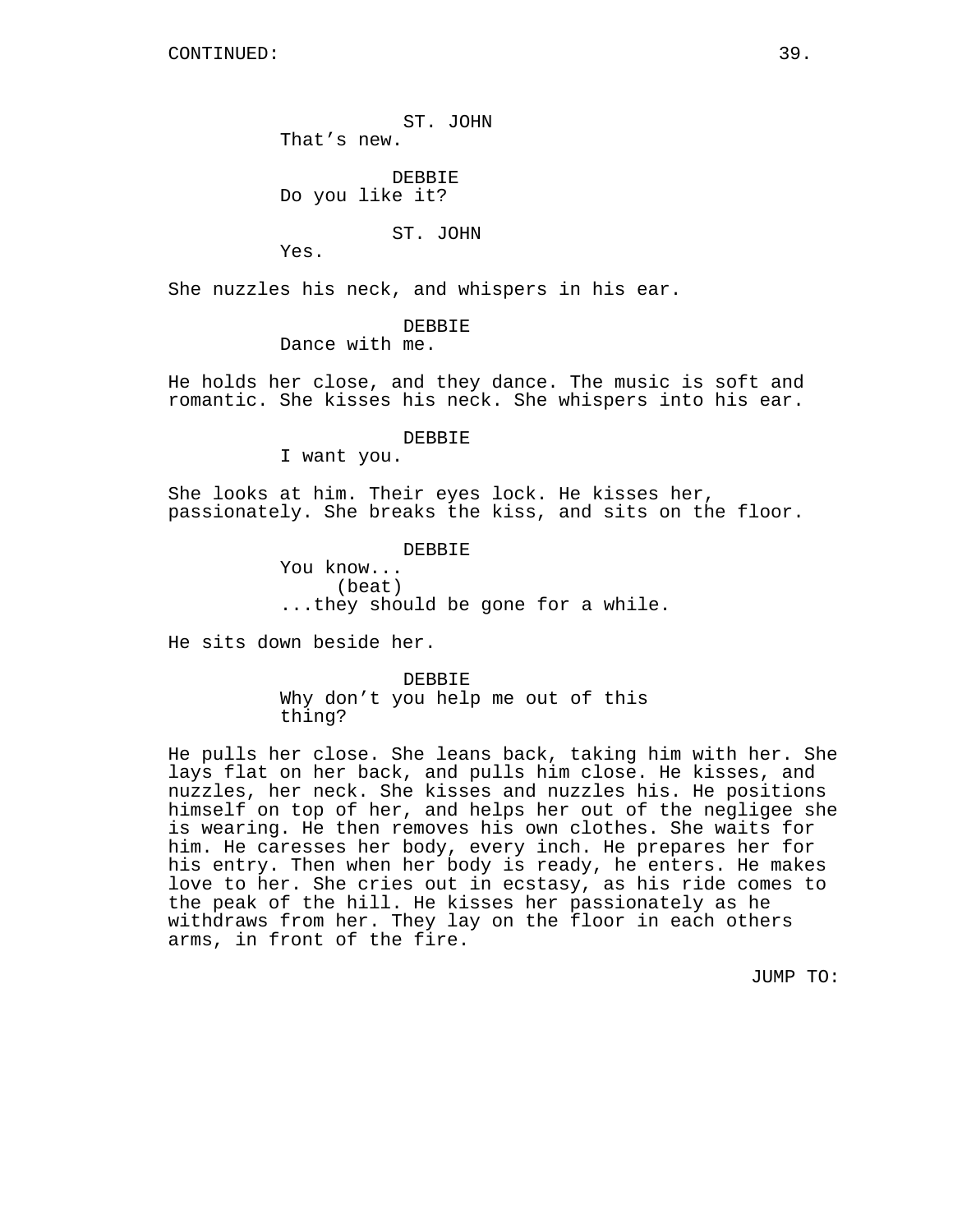# 23 EXT: DRIVEWAY (10:00PM) 23

The gang returns. They walk up the driveway, to the side door.

CONTINUE TO:

## 24 SIDE DOOR 24

MIKE takes the key out of his pocket and opens the door.

PAN TO:

# 25 BASEMENT 25

ST. JOHN and DEBBIE, are sitting on the couch. They are fully clothed, and are cuddling. They hear the door unlock, and open.

> MIKE (VO) We're back.

**DEBBIE** Down here, Mike.

DUSTY comes running down the stairs. They hear the side door close, and lock.

> ST. JOHN You can come down if you want.

DUSTY lays down in front of the fire. The gang come down stairs. MIKE and BECKY join ST. JOHN and DEBBIE, on the couch. JO and FRANK, sit in the arm chair. JASON and KAREN, sit in the rocking chair.

> JASON Is that a pool table?

DEBBIE Yep. You can play if you want.

JASON Maybe later.

ST. JOHN You guys enjoy your walk?

KAREN (smile) Yes, we did.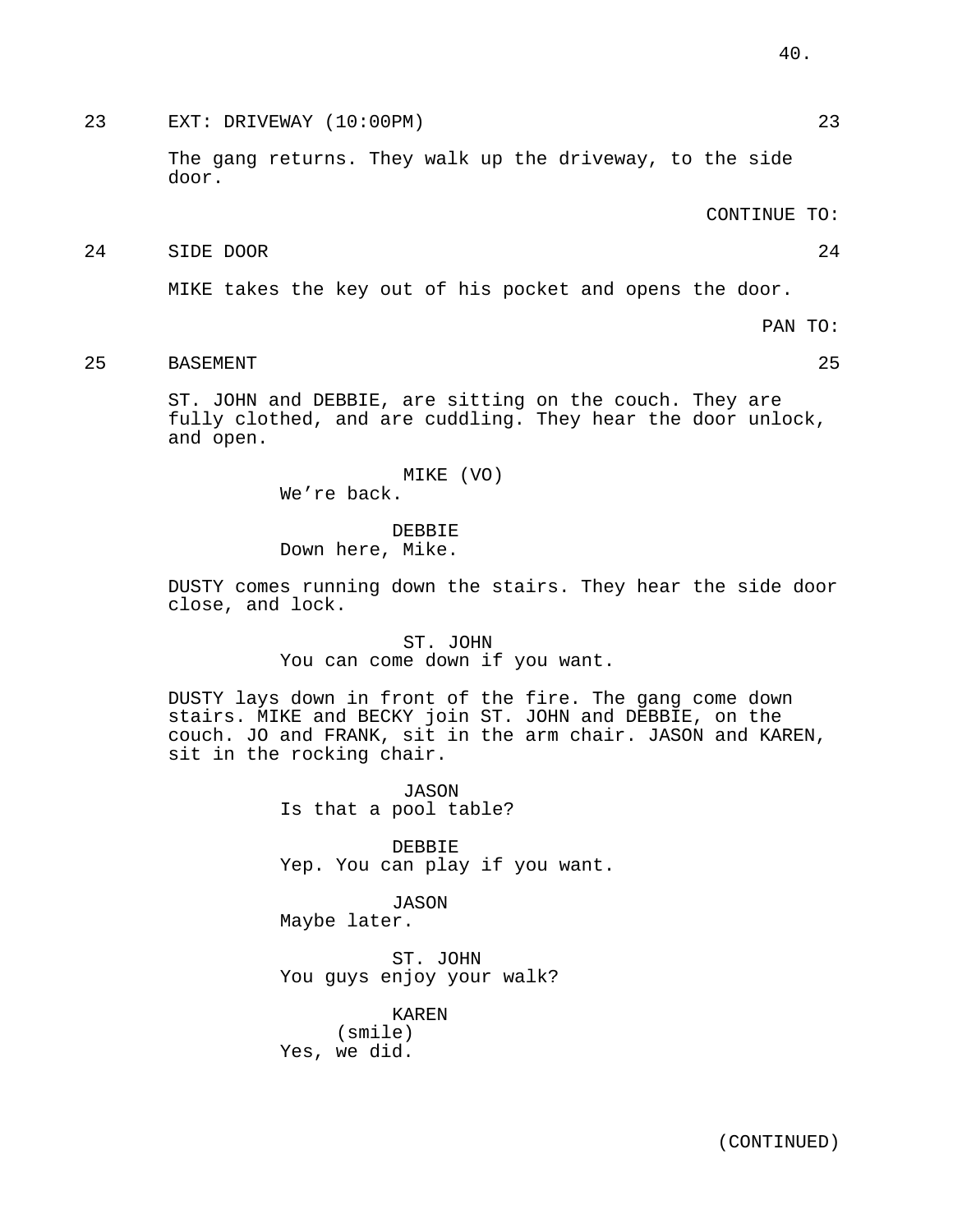ST. JOHN Where'd you guys go? JO Around the block. ST. JOHN (look at clock) It took you guys three hours, to walk around the block? BECKY We stopped off at the park for a while. MIKE What did you two do while we... ST. JOHN We built a fire, and... DEBBIE (beat) ...watched a movie. KAREN What movie? DEBBIE "My Best Friend is a Vampire". MIKE What other movies do you have? DEBBIE A whole stack. They're all in the walk-through closet. Around the corner. (Rise) Here, I'll show you. MIKE gets up. MIKE and DEBBIE go to the closet. FOCUS stays on the group. MIKE (VO) Wow, I can't believe the selection. Sci-fi, Action, Drama, Comedy, everything. (Yell) Hey guys. (beat) Want to watch the "Star Wars

Trilogy"?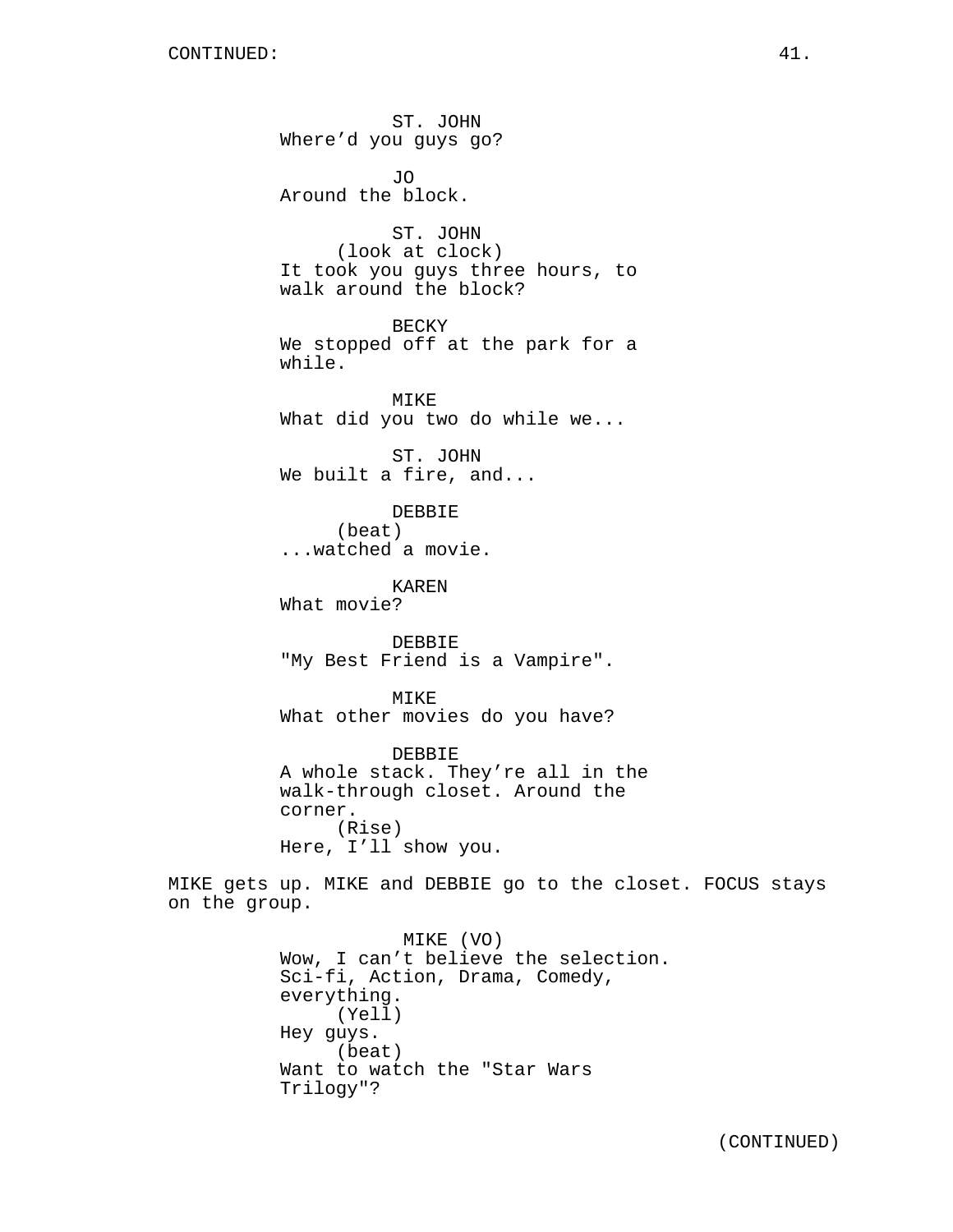The gang exchanges a "not particularly" look.

JASON

No.

MIKE (VO) How about "The Indiana Jones Trilogy"?

The gang exchanges a "why not" look.

## EVERYONE

Sure.

MIKE and DEBBIE come back with the boxed INDY set. MIKE sits back on the couch. DEBBIE turns on the TV and the VCR. She inserts the RAIDERS OF THE LOST ARK tape in the VCR. She then returns to the couch, and ST. JOHN's arms. She picks up the remote, and presses "play."

CONTINUE TO:

# 26 TIME FLIES 26

They watch the movie. It ends at 12:15am.

CONTINUE TO:

# **SUNDAY APRIL 11th 1993**

27 TIME RESUMES (12:15AM) 27

DEBBIE hits the "Rewind" button.

JO I think I'll turn in.

FRANK Yeh, me too.

JO / FRANK (rise) Night guys.

EVERYONE-ELSE

Night.

JO and FRANK head upstairs.

CONTINUE TO: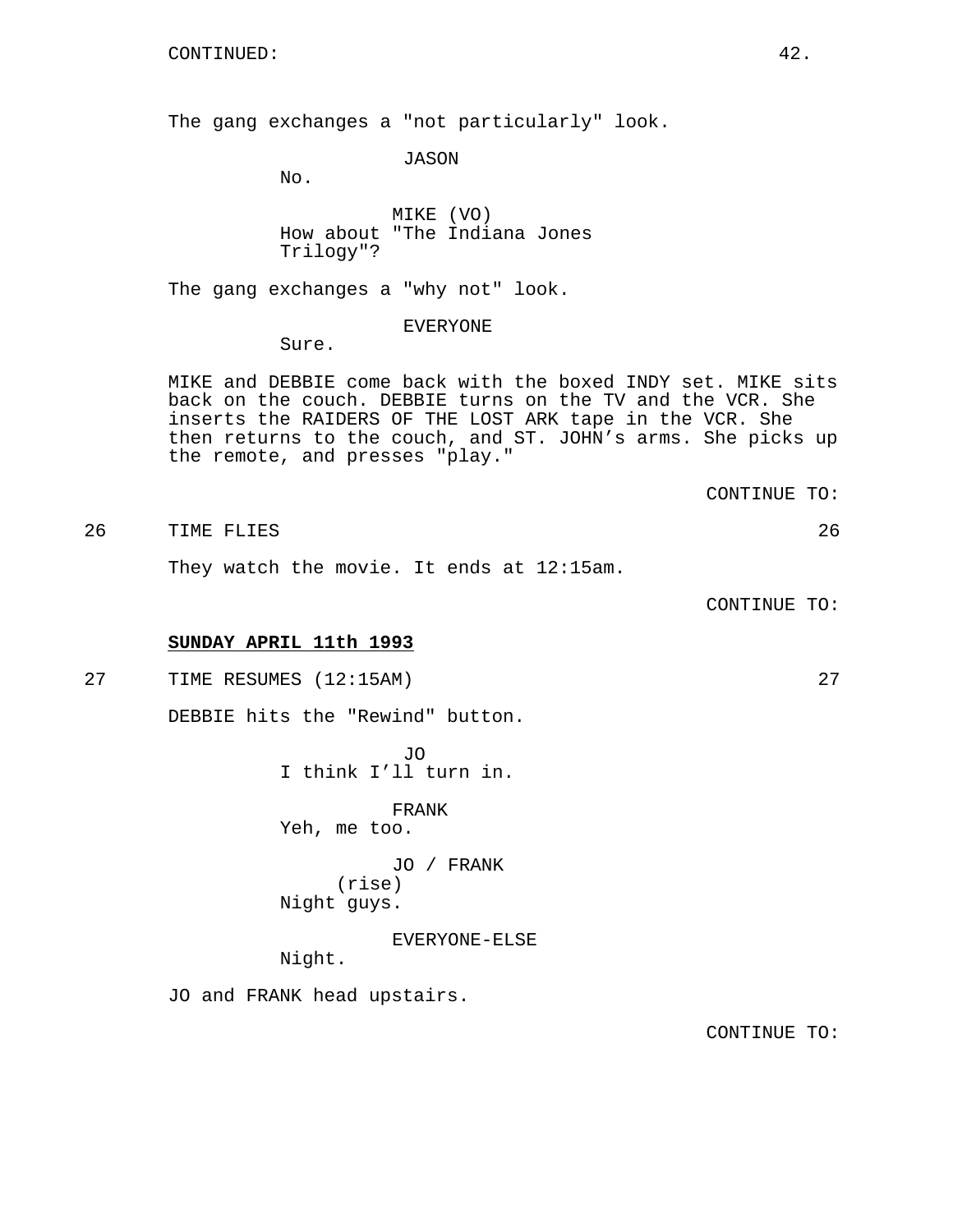# 28 TIME FLIES 28

Once the tape finishes rewinding, DEBBIE ejects the tape and puts it back in its box. She inserts "THE TEMPLE OF DOOM" into the VCR. She then returns to the couch, and ST. JOHN's arms. She picks up the remote, and presses "play." They watch the movie. It ends at 2:20am.

## CONTINUE TO:

29 TIME RESUMES (2:20AM) 29

DEBBIE hits the "Rewind" button, as KAREN yawns.

KAREN I think I'll turn in.

JASON (yawn) Yeh, me too. Night guys.

JASON and KAREN rise.

EVERYONE-ELSE

Night.

JASON and KAREN head upstairs.

CONTINUE TO:

30 TIME FLIES 30

Once the tape finishes rewinding, DEBBIE ejects the tape and puts it back in its box. She inserts "THE LAST CRUSADE" into the VCR. She then returns to the couch, and ST. JOHN's arms. She picks up the remote, and presses "play." They watch the movie. It ends at 4:30am. DEBBIE hits the "Rewind" button. The movie finishes rewinding. DEBBIE ejects the tape, puts it back in its box.

CONTINUE TO:

31 TIME RESUMES (4:30AM) 31

BECKY whispers something to MIKE. MIKE nods, and they rise from the couch.

> ST. JOHN You turning in?

MIKE Yeh, see you two in the morning.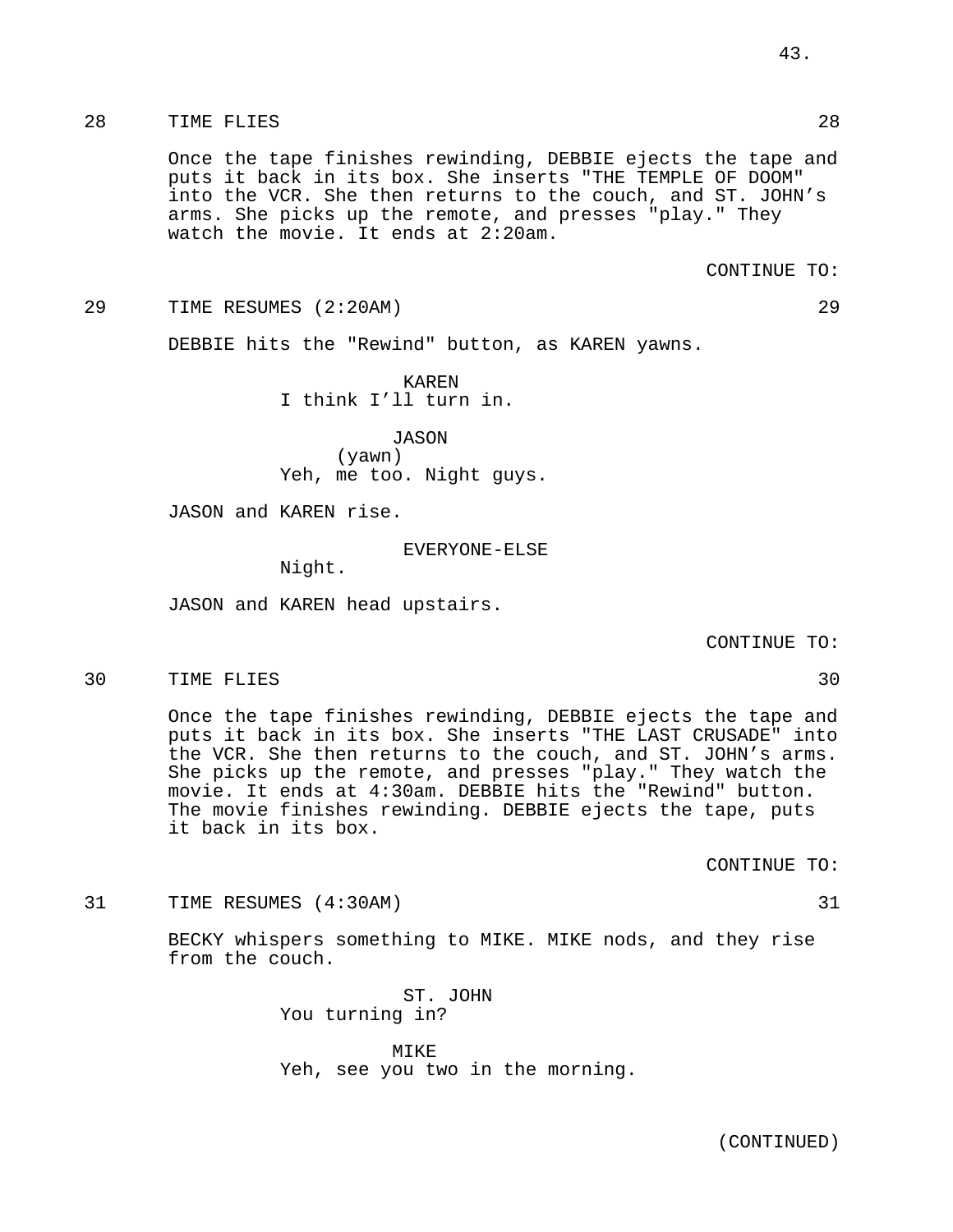ST. JOHN looks at the clock on the VCR. DEBBIE sits back on the couch.

> ST. JOHN It is morning, Mike.

MIKE You know what I mean.

ST. JOHN Night guys.

MIKE / BECKY

Night.

DEBBIE

Night.

MIKE and BECKY head for stairs. DEBBIE thinks of something, and calls to MIKE.

DEBBIE

Oh Mike?

MIKE turns to her.

DEBBIE Make sure the side door is locked on your way up?

MIKE smiles at her, and nods. MIKE and BECKY head upstairs. The fire has gone out, at least the one in the fireplace, anyway. DEBBIE rises.

> ST. JOHN Where are you going?

DEBBIE turns to him and smiles seductively.

DEBBIE

To bed. (beat) You coming?

ST. JOHN rises. She heads to her room and he follows.

CUT TO: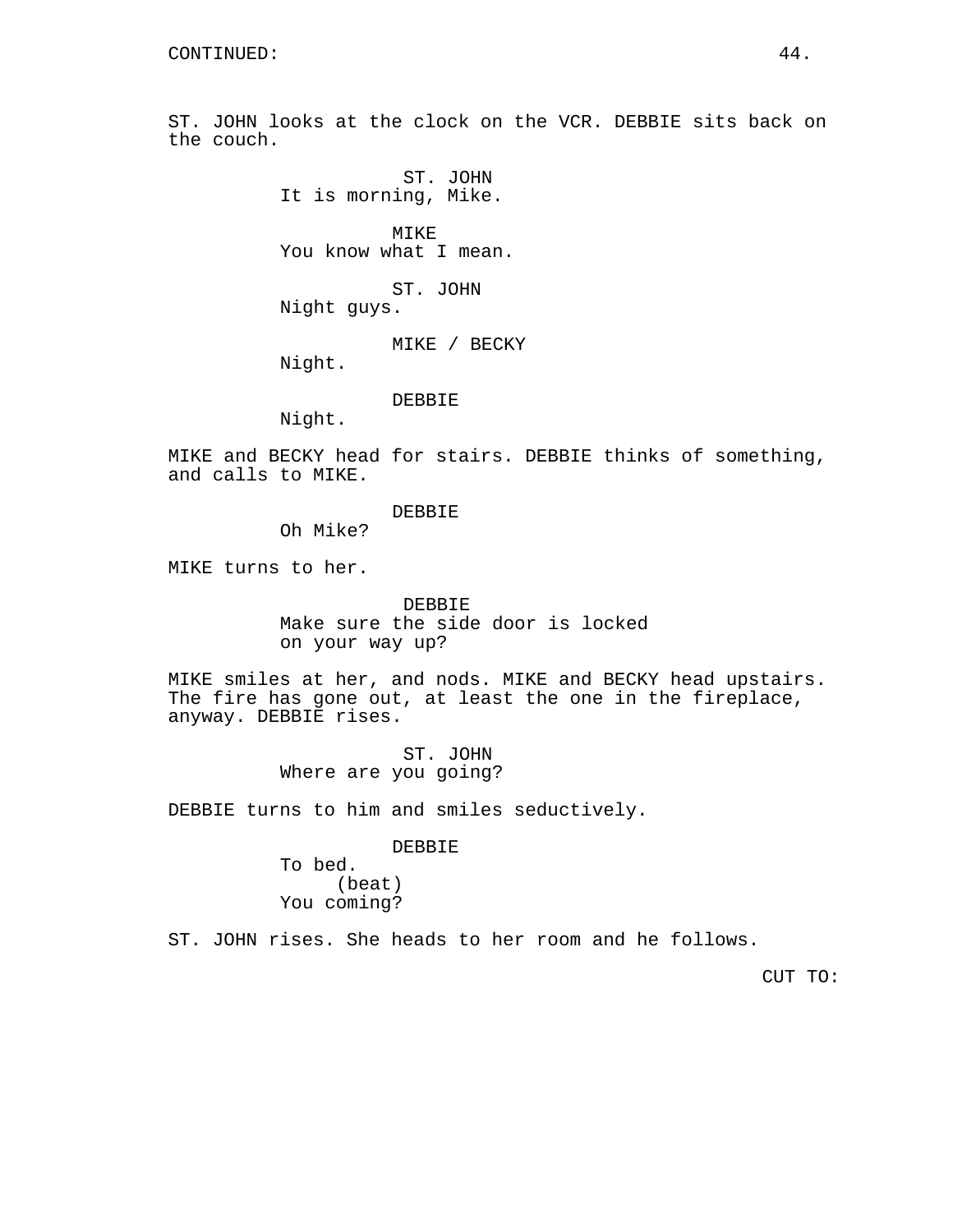# 32 INT: KITCHEN (12:30PM) 32

The girls, JO, KAREN, BECKY, and DEBBIE, are sitting around the table. One of them just finished saying something to DEBBIE. DEBBIE nods and points at the counter behind her. The guys, MIKE, ST. JOHN, FRANK, and JASON, enter from the hallway. They all have their hands behind their backs. Each guy sits beside his girl, and hands her the solid chocolate bunny they had behind their back.

## GUYS

# Happy Easter.

The girls take their bunnies, and give their guy a kiss. DEBBIE opens the cupboard behind her, and removes a bag. She takes out four smaller bags, and hands one to each of the girls. They each take the solid egg out of the bag, and offer it to their guy.

#### GIRLS

Happy Easter.

The guys kiss their girls. The phone rings. EVERYONE tenses. JASON, is right beside the phone.

> JASON I'll get it.

## DEBBIE

Wait.

JASON stops.

DEBBIE Check the display.

JASON does.

DEBBIE Is it a local call, or long distance?

JASON

Local.

DEBBIE Okay, answer it.

JASON (Answer phone)  $Lo...$ 

JASON almost says "Locke" but stops himself.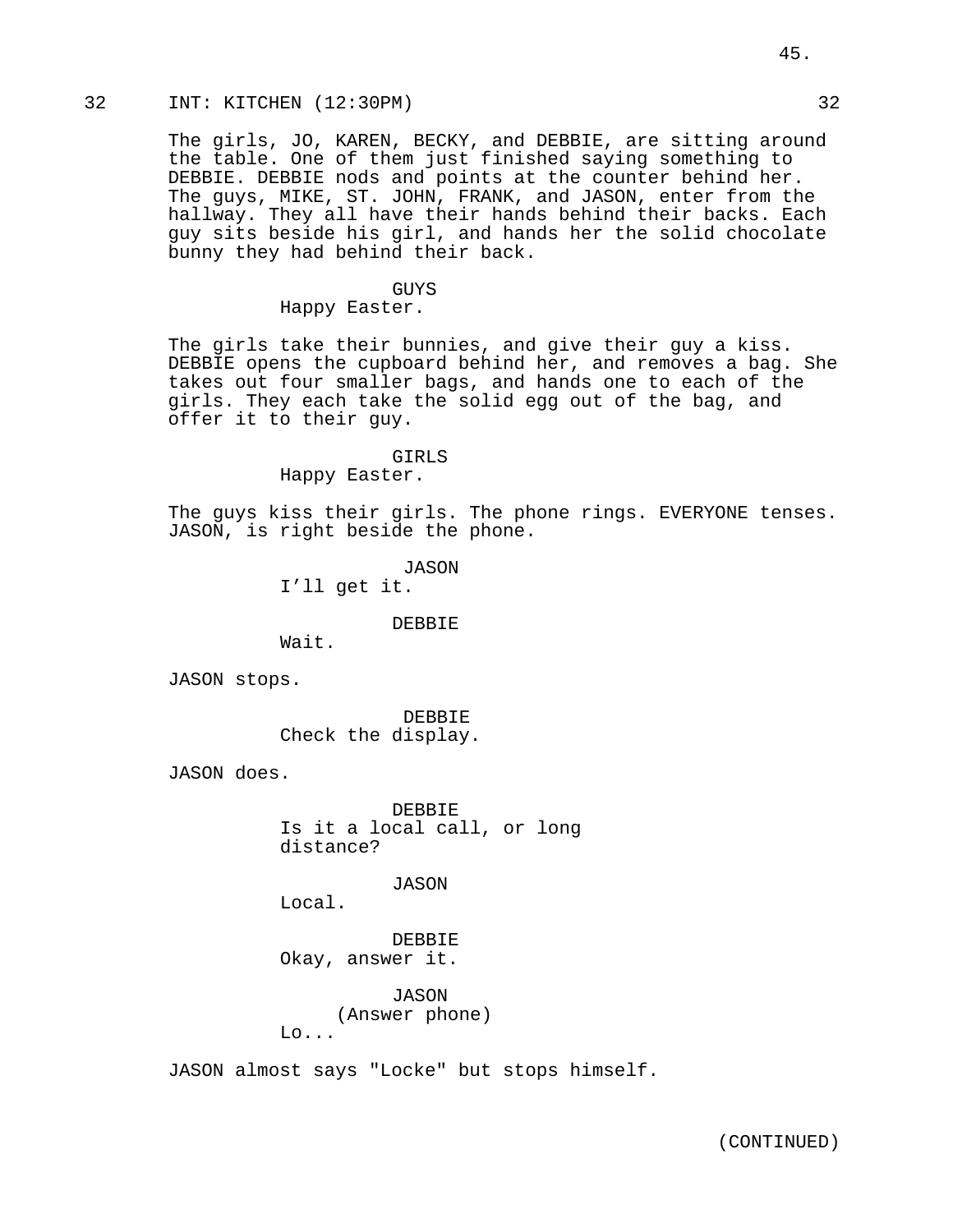JASON Hello? ANNA (VO) Uh, is Debbie there? JASON May I ask who's calling? ANNA (VO) Anna. JASON One second. JASON hands the receiver to DEBBIE. He mouths the word "Anna." DEBBIE takes it. DEBBIE Hi Anna. ANNA (VO) Who answered the phone? DEBBIE Jason. ANNA (VO) Oh. (beat) What time is the reservation for again? DEBBIE

5:00.

ANNA (VO) Did you want me and Kirk to meet you guys there, or come to your place?

DEBBIE Meet us there.

ANNA (VO) Okay. See ya at 5:00. Bye.

DEBBIE

Bye.

DEBBIE hands the receiver back to JASON, who hangs up the phone.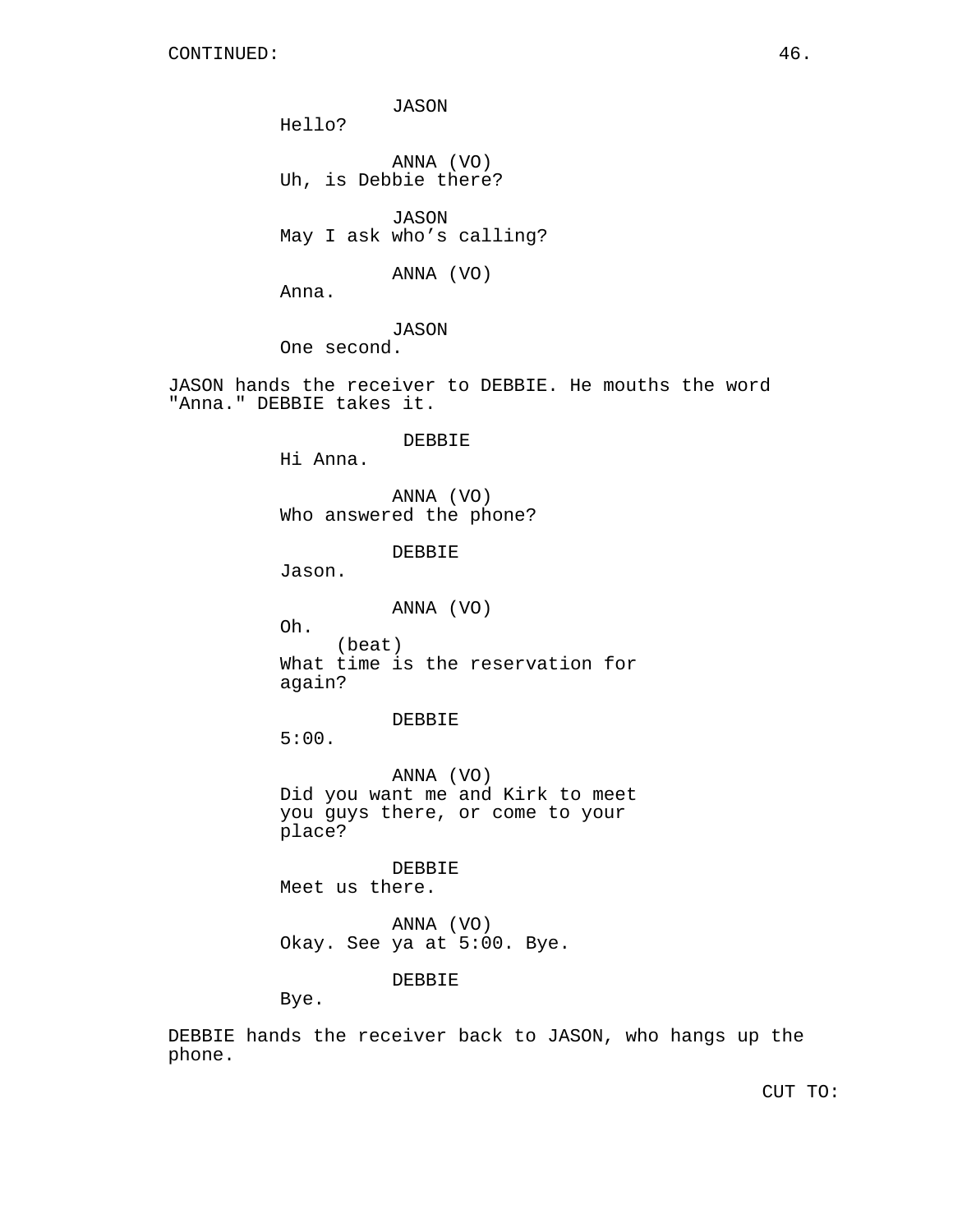# 33 INT: RESTAURANT (6:00PM) 33

EVERYONE is sitting around a table. Three sides of the table, have seats. The left side, the right side, and the back. (Left side: ST. JOHN, DEBBIE, MIKE, and BECKY. Right side: FRANK, who is across from ST. JOHN, JO, JASON, and KAREN. Back: ANNA and KIRK. ANNA is on the left, an KIRK is on the right.) They have just completed dinner, and the waitress is removing their plates.

> WAITRESS Can I get you something from the dessert menu?

They've already discussed what they want.

JASON We'll have five sundaes.

WAITRESS

What flavor?

JASON What flavors do you have?

WAITRESS Strawberry, blueberry, blackberry, raspberry, hot fudge, caramel, lemon lime, cherry, and berry surprise.

JASON (look at Karen) Cherry?

KAREN

Sure.

JASON (to waitress) One cherry.

FRANK turns to JO. MIKE turns to BECKY. ANNA turns to KIRK. DEBBIE turns to ST. JOHN. They discuss what flavor they want.

FRANK

Hot fudge.

ANNA

Caramel.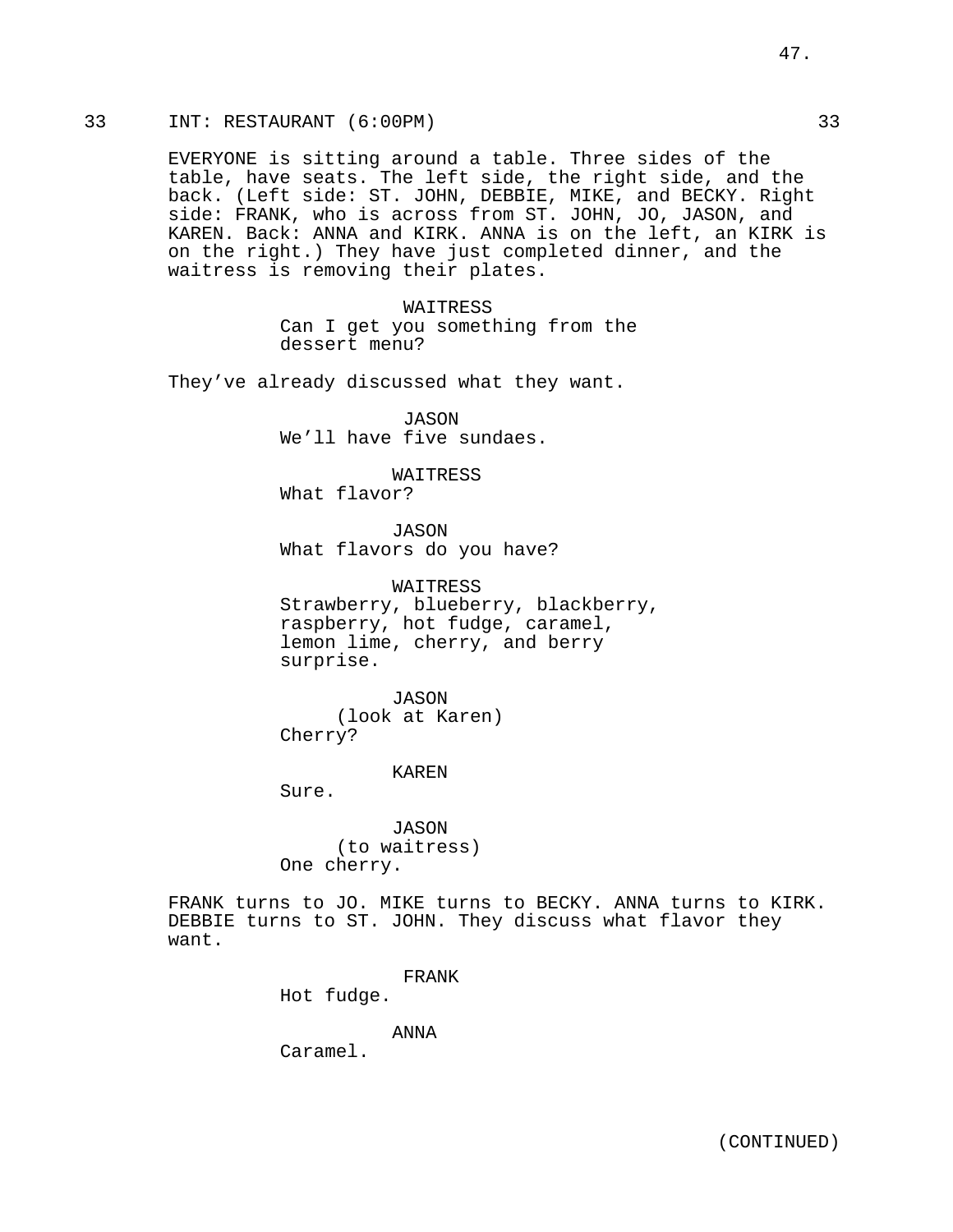MIKE

Raspberry.

ST. JOHN Berry surprise.

WAITRESS Anything else?

DEBBIE Could you put two spoons with each one, please?

WAITRESS Sure. Be right back.

The waitress leaves. ST. JOHN has his arm around DEBBIE. FRANK has his arm around JO. JASON has his arm around KAREN. KIRK puts his arm around ANNA. MIKE is to preoccupied with BECKY to notice. BECKY is resting her head on his chest, and, has one hand running up and down his back, while the other one is resting on the inside of his thigh. There is an uneasy silence for a minute.

ST. JOHN

So, Anna... (beat) ...what have you been up to since we last saw you?

ANNA Not much. Just the usual.

JASON I hear you're job hunting. Any possibles?

ANNA

Nope, nothing.

The WAITRESS returns with their sundaes. They are huge. Each has 4 scoops of vanilla ice cream, smothered with the appropriate sauce. And they also have some cream along the sides. (NOTE: The berry surprise --> Strawberry, blueberry, blackberry, and raspberry.) The waitress gives each couple their sundae, and two spoons. Then she leaves. EVERYONE digs in.

JUMP TO: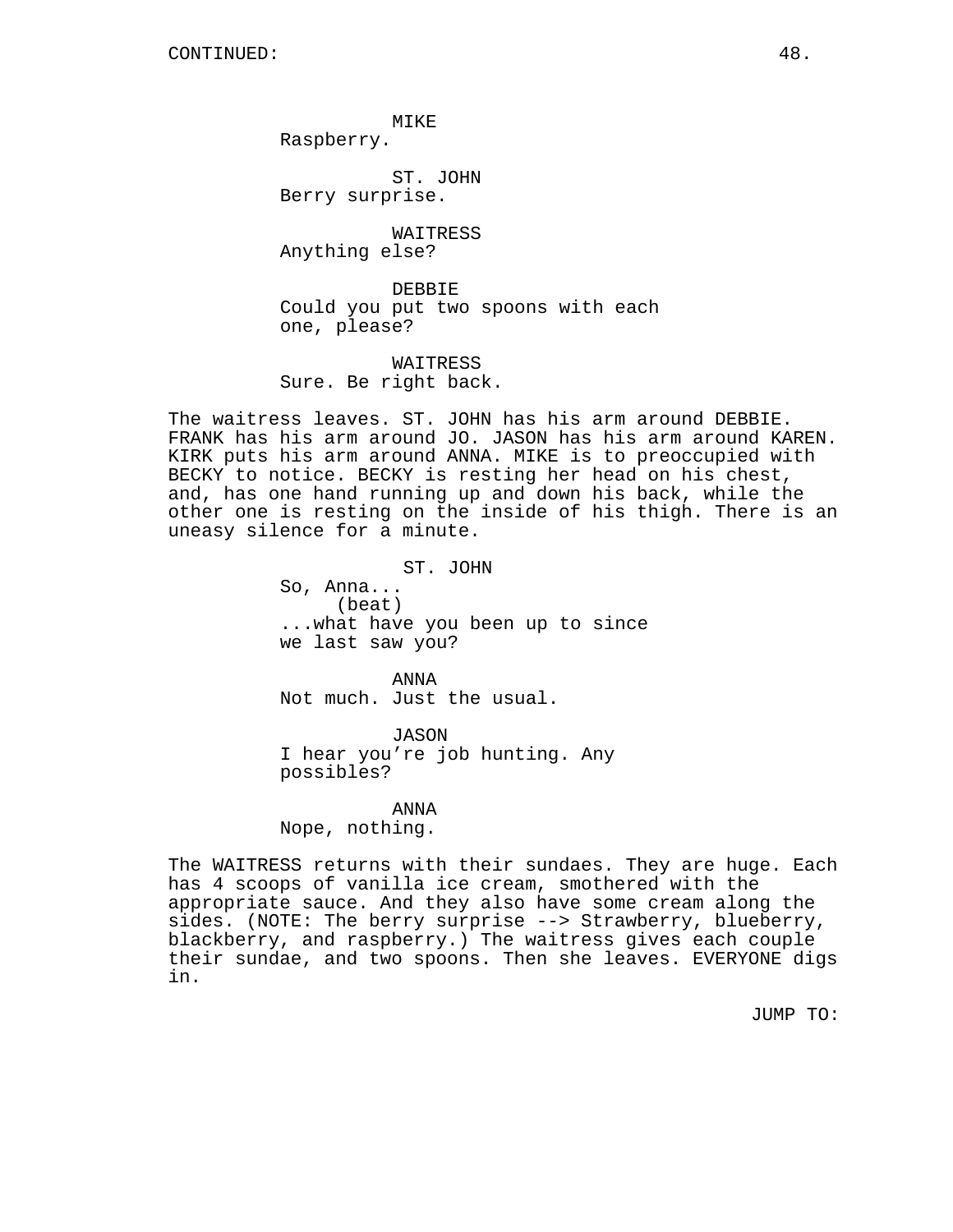34 INT: DANCE CLUB (11:00PM) 34 EVERYONE is dancing with their date to a slow song. PAN TO: 35 ST. JOHN AND DEBBIE 35 DEBBIE looks over at MIKE and BECKY and whispers to ST. JOHN. DEBBIE I told her her "plan" wouldn't work. ST. JOHN (look at her) Who's pl...? DEBBIE Anna's. ST. JOHN Oh. (beat) Wait, what plan? DEBBIE She invited Kirk to try and make Mike jealous. ST. JOHN (confused) What? DEBBIE She figures that if Mike sees her with another guy, he'll realize he cares for her, and act jealous. Just like in the movies. ST. JOHN laughs. DEBBIE (look at him) What's so funny? ST. JOHN The thought of Mike Rivers acting jealous.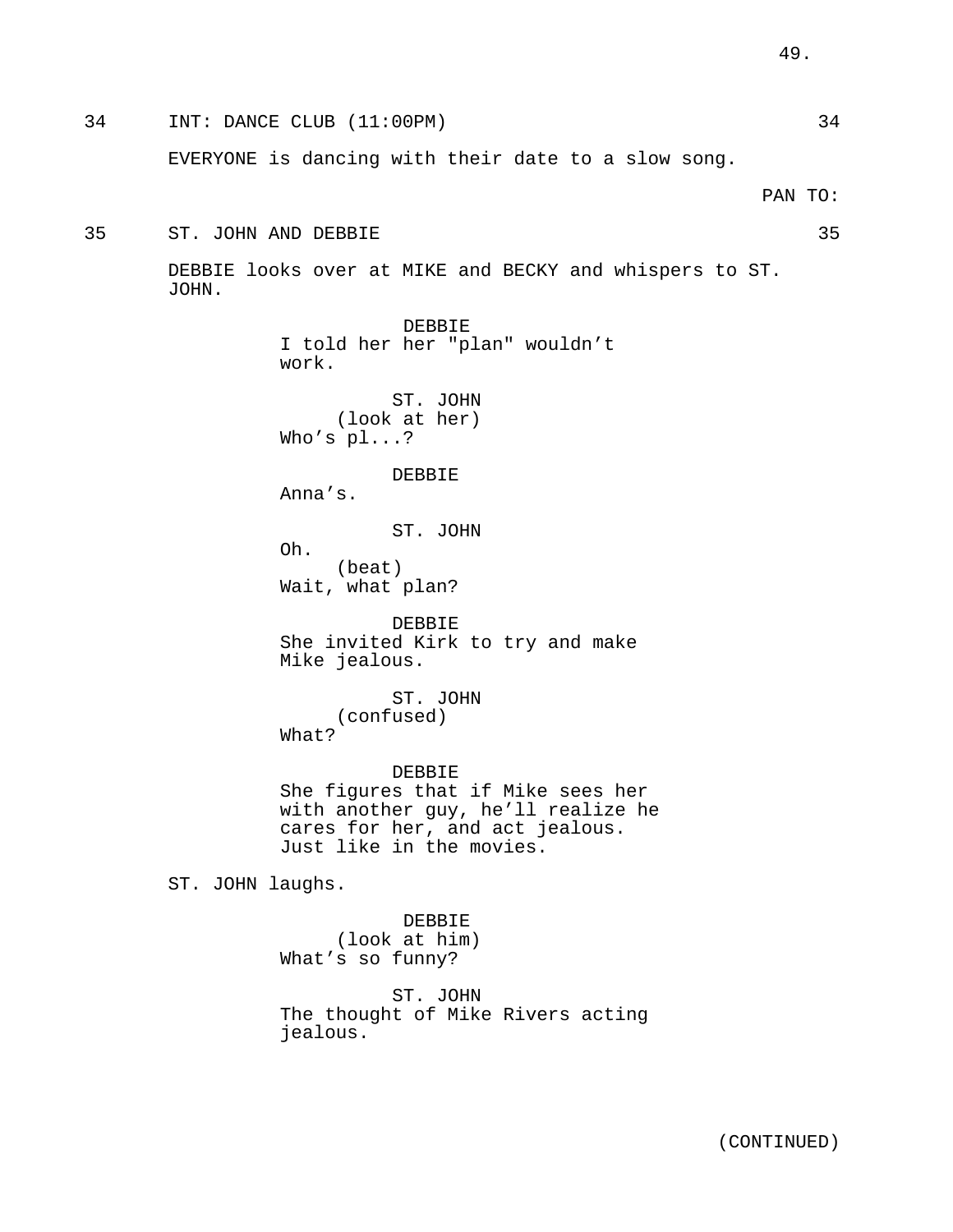DEBBIE I know it's not likely, but... ST. JOHN (look at her) Not likely? (beat) Try down right impossible. (beat) Especially with Becky here. Anna picked the wrong time to try that theory. Besides, this isn't a movie.

36 MIKE AND BECKY 36

BECKY looks at him and kisses him.

PAN TO:

PAN TO:

37 JO AND FRANK 37

JO I wonder how long Anna's been seeing Kirk.

FRANK What makes you think they're seeing each other?

JO Look at them.

FRANK looks at them. They are dancing close. ANNA appears to be whispering in KIRK's ear.

FRANK

So?

JO I'm telling you, I...

FRANK Joey, listen. I've been watching them too. And, if you ask me, it's an act.

JO

What?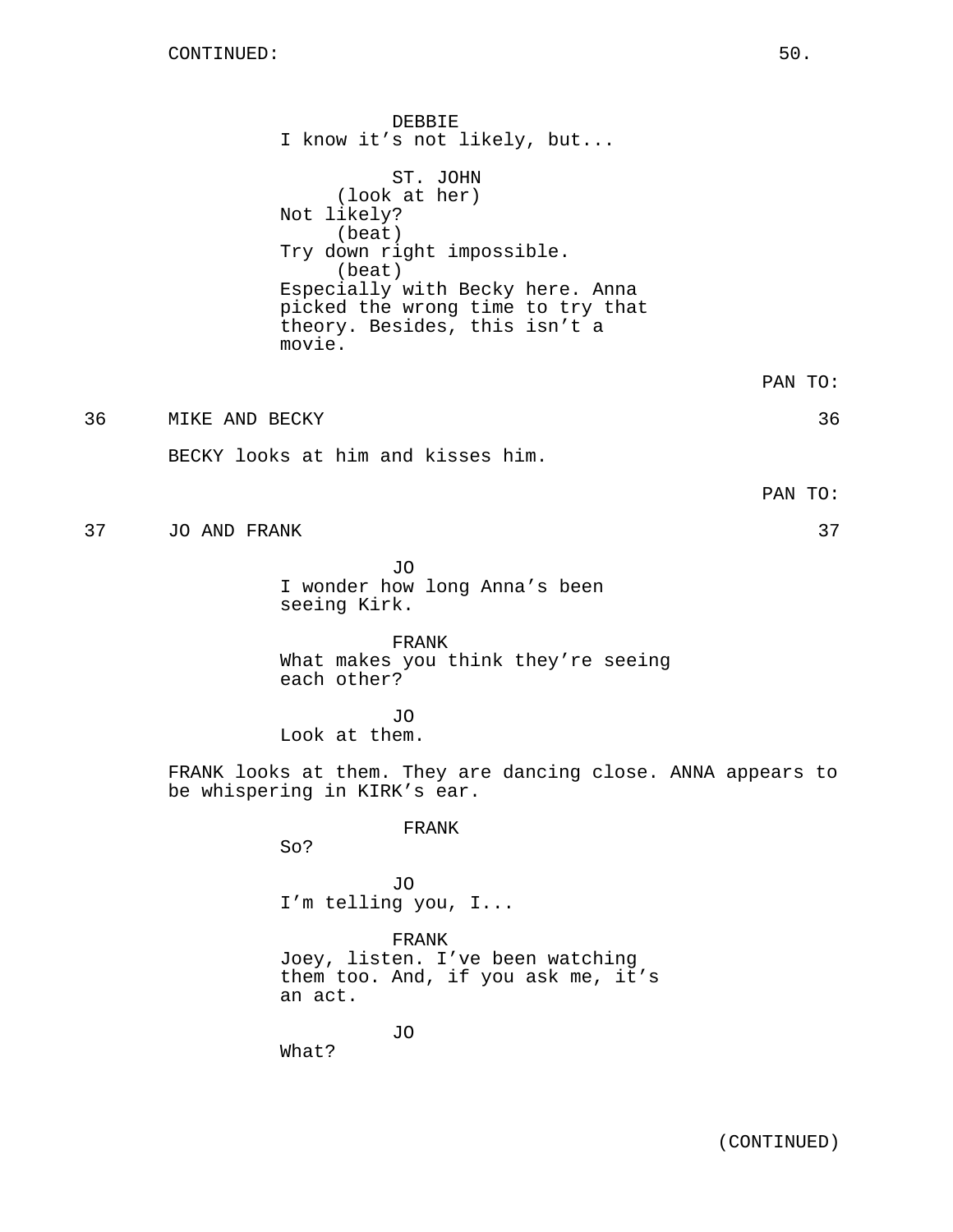like.

FRANK An act. You know, as in not real, make believe. JO For what purpose? What could she hope to... FRANK Mike. JO Mike? FRANK Yeh, Mike. JO But Mike is off in his own little world. What... FRANK Oh come on now, Joey. Don't tell me you don't know? JO Know what? FRANK (look at her) There's only one person in this whole room, that Anna cares about. And that's Mike. She's had a crush on him since the Halloween party. And... PAN TO: 38 ANNA AND KIRK 38 ANNA is whispering in KIRK's ear, but it isn't what it looks ANNA

Damn! It's not working. (beat) It always works in the movies. KIRK This isn't the movies, Anna. This is real life. Besides... (beat)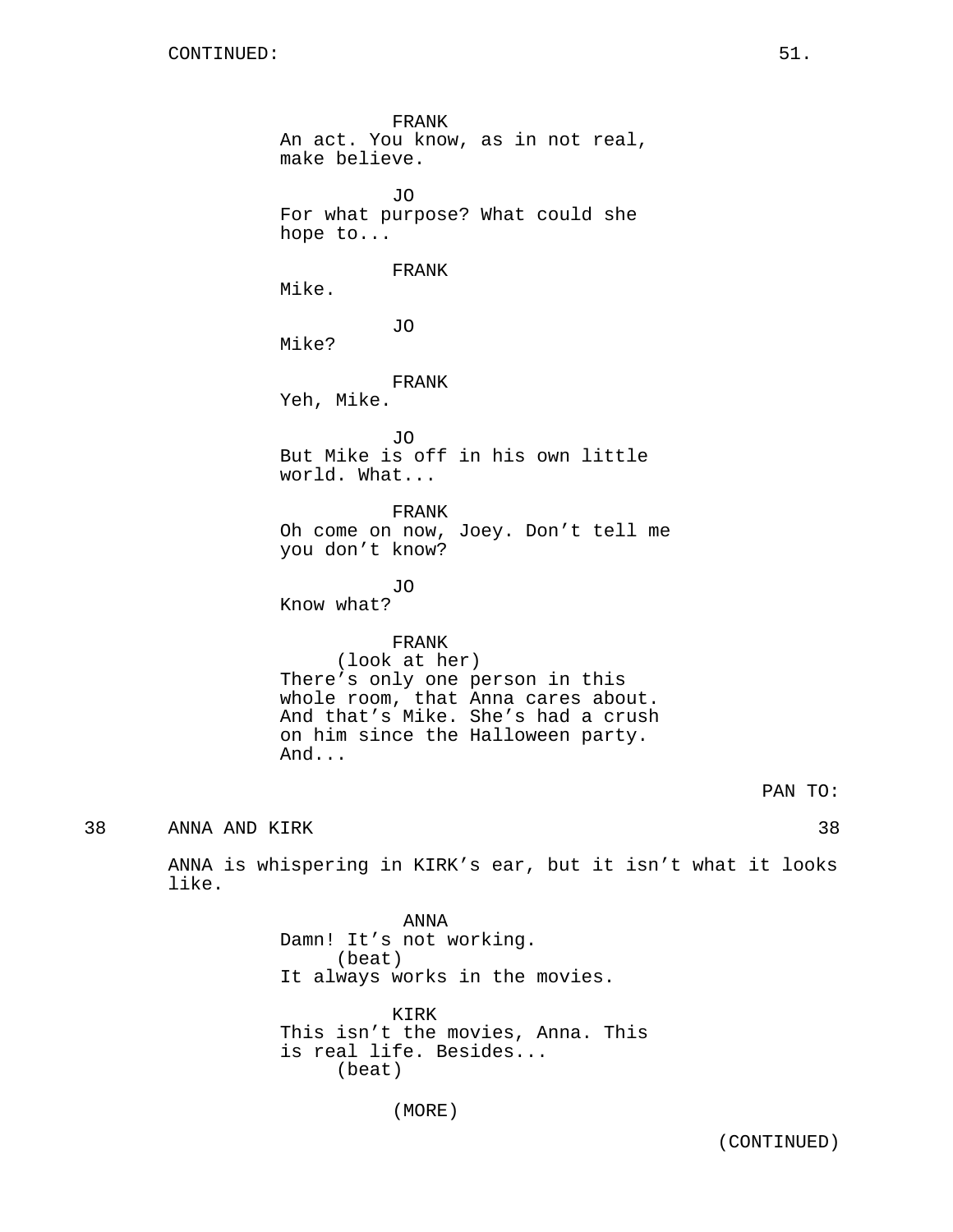KIRK (cont'd) ...look at the woman he's with. I'd give anything to be in his shoes. I mean she's...

ANNA

Kirk!

KIRK

Sorry.

(beat) Look I don't think Mike would notice, if we were the only other couple in the room and I tore off all your clothes, threw you down on the floor, and made wild passionate love to you for...

ANNA Kirk! Really. (beat) I'll just have to think of something else.

KIRK We could try my idea.

ANNA

I don't think so.

ANNA looks over at MIKE and BECKY. They are kissing. ANNA looks over at ST. JOHN and DEBBIE. They are kissing. ANNA looks over at JO and FRANK. They are kissing. ANNA looks over at JASON and KAREN. They are kissing.

> ANNA (mutter) Some people have all the luck.

> > KIRK

What?

ANNA

Nothing.

The song ends. EVERYONE returns to the table.

PAN TO: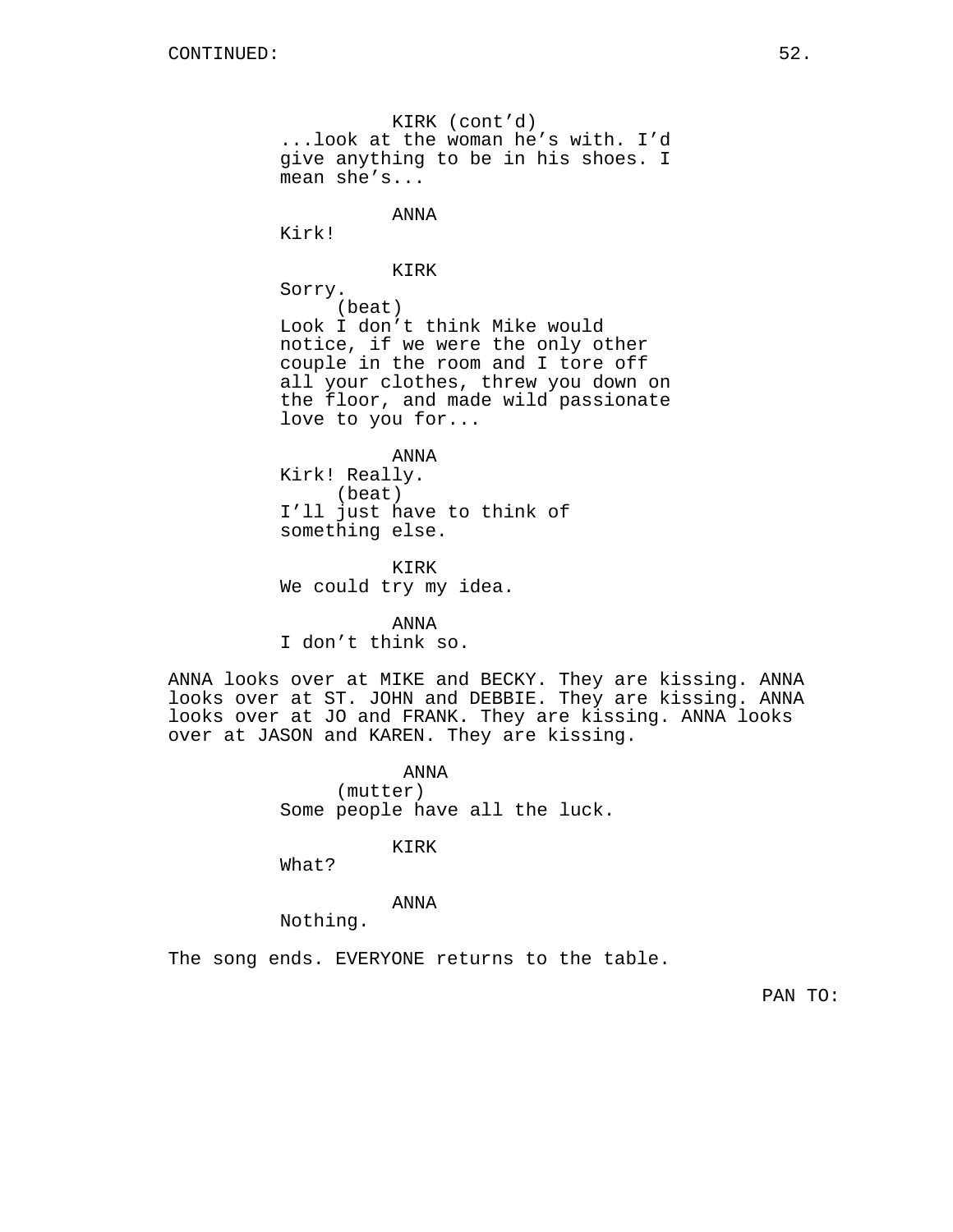39 THE TABLE 39

The table is close to the bar. It is round and has a horseshoe bench. ST. JOHN is at one end, and ANNA is at the other. (Order: ST. JOHN, DEBBIE, MIKE, BECKY, FRANK, JO, JASON, KAREN, KIRK, and ANNA.) DEBBIE looks at ANNA. (Note: No-one is really paying attention to the conversation.)

> DEBBIE You want to come over for a while, or are you...

ANNA We'd love to come over.

KIRK puts his arm around her and pulls her to his side.

KIRK But we have something else to do.

ANNA gives him a "what are you doing" look. He looks at her.

KIRK Right honey?

ANNA

I... uh...

KIRK Don't you remember?

ANNA Uh, no, not really.

KIRK Didn't I tell you?

ANNA No. You didn't.

KIRK Oh. Well trust me. We have something great planned. (turn to Debbie) Maybe some other time.

DEBBIE (confused) Yeh, sure.

The WAITRESS comes over.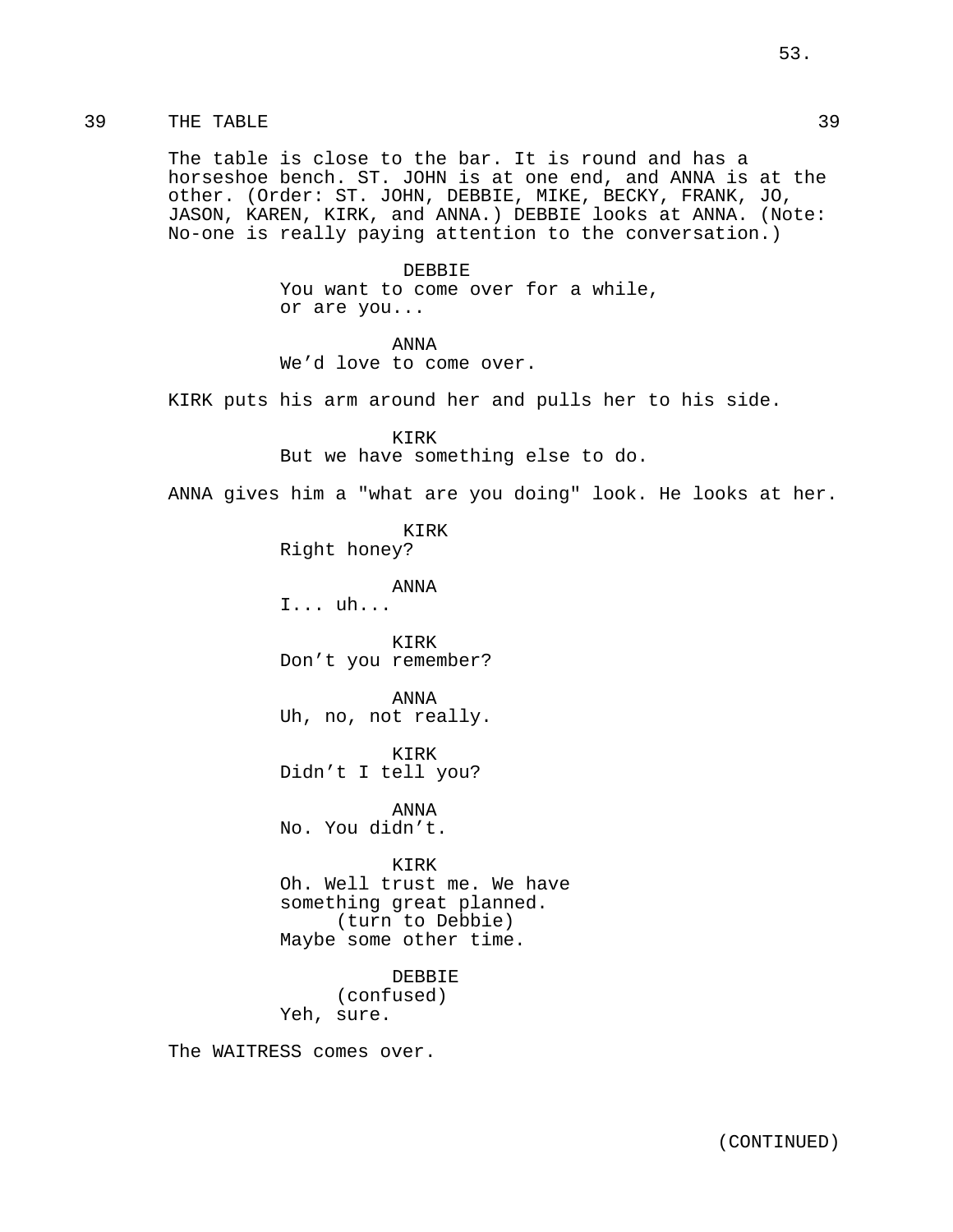WAITRESS Can I get you guys something to drink? ST. JOHN Sure. A large cola. DEBBIE Diet cola. MIKE Beer. BECKY Cola. FRANK Beer. JO Cola. JASON Beer. KAREN Diet Cola. KIRK Beer. ANNA Cola. WAITRESS Anything else? MIKE Yeh. Could you bring us a bowl of popcorn? WAITRESS Sure. Be right back.

The waitress leaves. The fast tempo song ends, and another slow song comes on. ANNA looks at KIRK.

> ANNA Let's dance.

> > KIRK

I'd...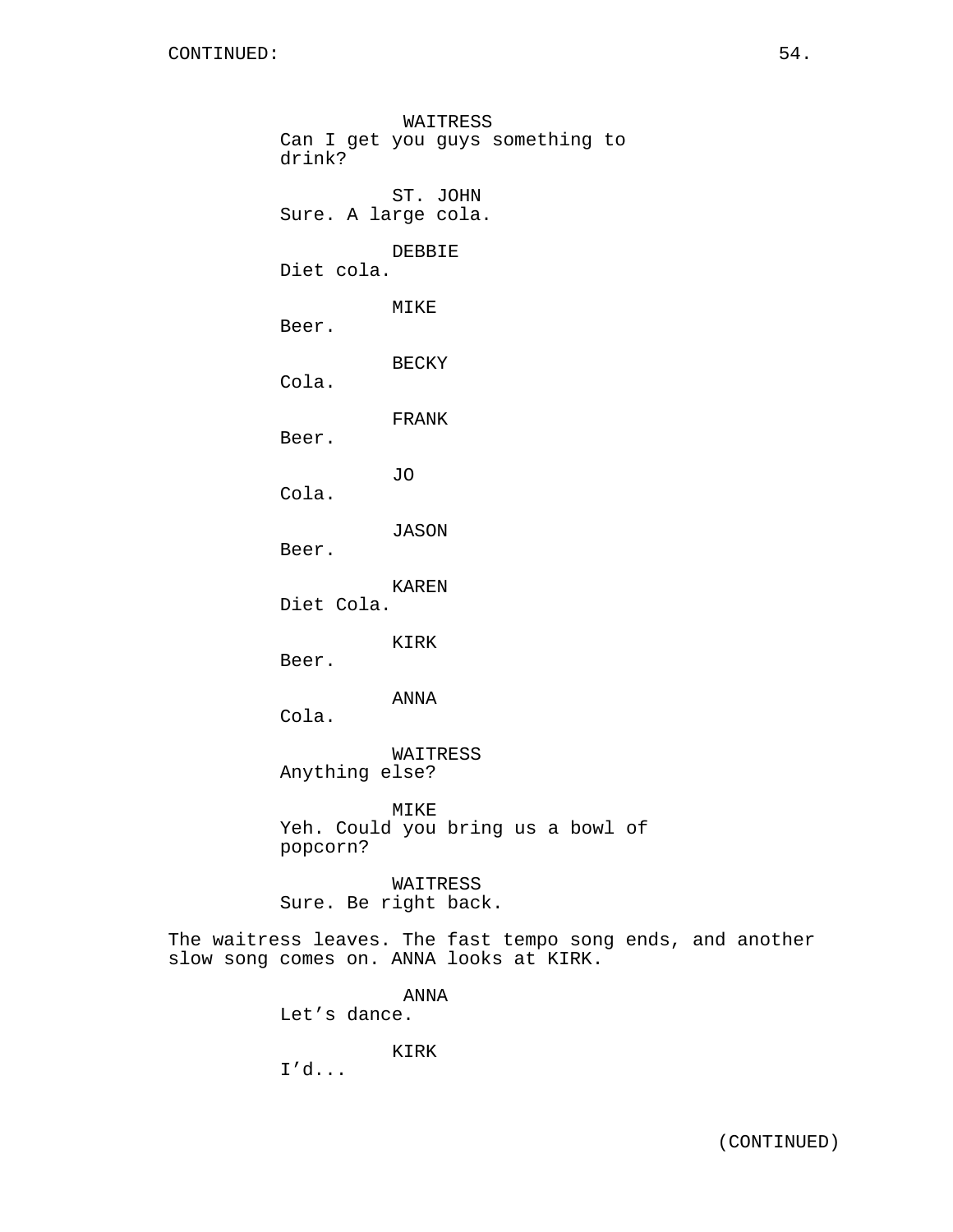ANNA gives him a "now" look, and grabs his hand. She pulls him up, and takes him to the dance floor.

> MIKE (turn to Debbie) Where'd she find that guy?

DEBBIE No idea. Never seen him before. (beat) Heard about him, yeh. But this is the first time I've met him.

**MTKE** He seems like a...

PAN TO:

40 ANNA AND KIRK 40

ANNA What the hell are you doing?

KIRK

Dancing?

ANNA You know what I mean!

KIRK The plan was to make him jealous, right?

# ANNA

Yeh. But how do you plan to do that if we're not in the same room? How will I know if it's...

KIRK It could work better if we're not in the same room.

ANNA

What? How...

KIRK Think about it. I mean really think. (beat) If Mike and Becky were to get up and walk out of here right now... (beat) What would you think?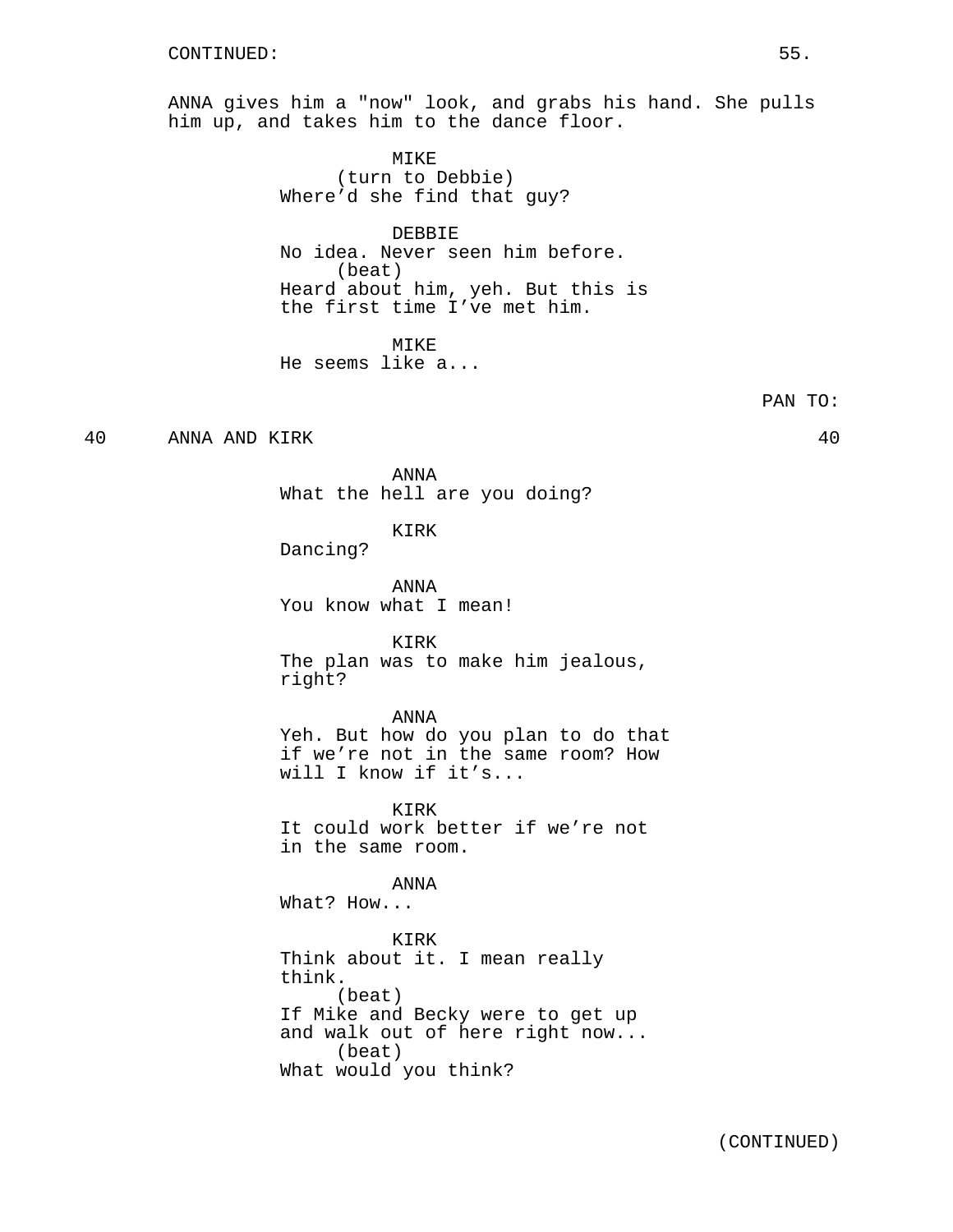ANNA Well, knowing Mike, I'd assume they were going of to be alone.

KIRK

And...

ANNA ...and that they'd pro... (beat) Oh, I get it. (smile at him) You think that by leaving, he'll get curious as to what we are up to.

KIRK

Right. (beat) Looks like our drinks have arrived. Come on let's get back.

41 THE TABLE 41

WAITRESS arrives, and gives everyone their drink. She then places the bowl of popcorn in the center of the table. ANNA and KIRK come back as the WAITRESS is leaving. They sit.

CONTINUE TO:

PAN TO:

42 TIME FLIES 42

They all drink their drinks and eat the popcorn. They feed each other popcorn. And also toss it at each other. They dance a few more dances and order another round of drinks.

CONTINUE TO:

43 TIME RESUMES 43

They are finishing off their drinks and the popcorn.

DJ (VO) Attention everyone. (beat) This is the last dance. (beat) So grab your partner, and hit the floor.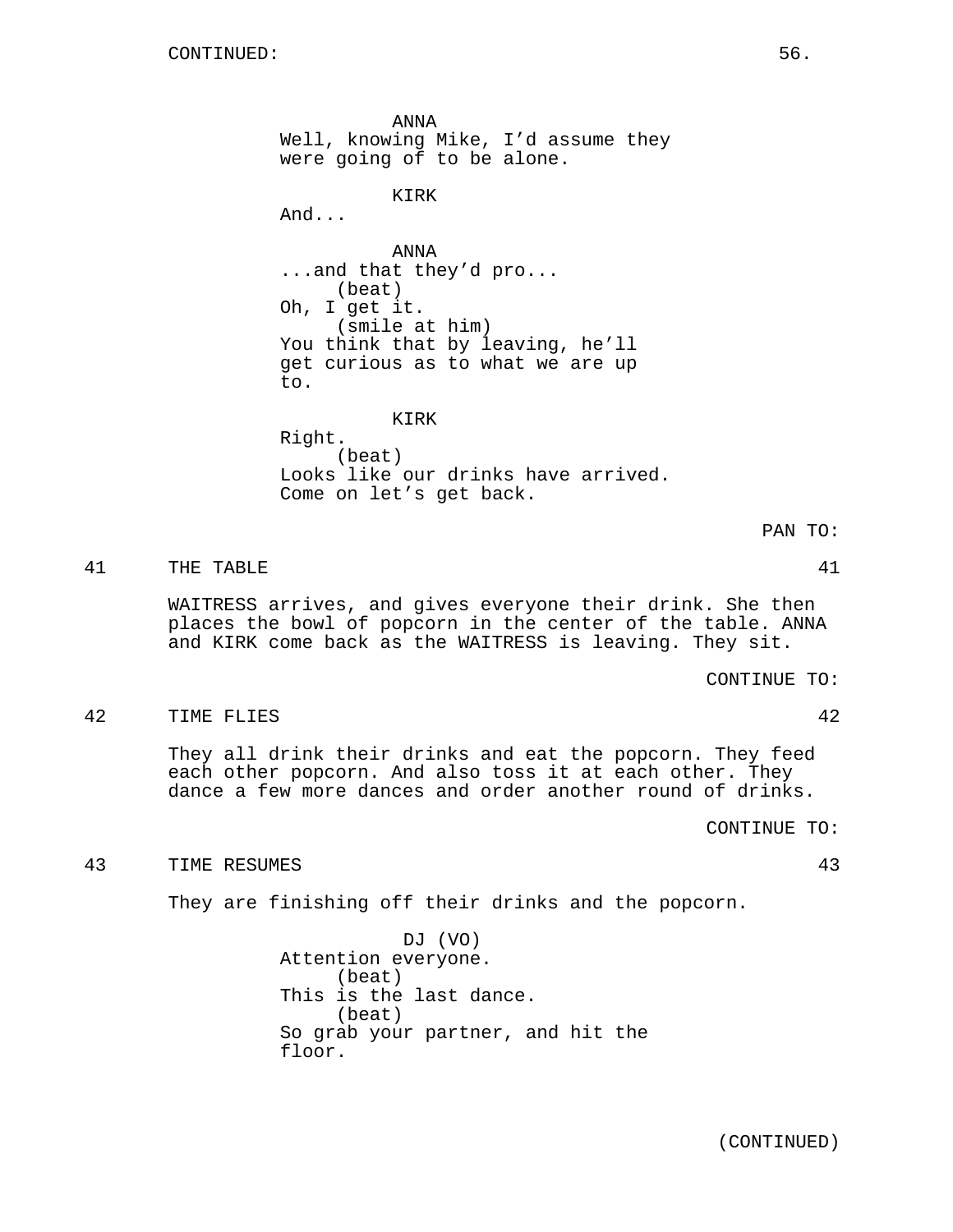EVERYONE rises from the table and heads to the floor, as the DJ plays "STAIRWAY TO HEAVEN" by Led Zeppelin. The guys hold their dates close, real close. The girls rest their heads on their guys' shoulder, or chest. They dance the dance. The song ends. The gang returns to the table, and gathers up their jackets, etc. then exit the club.

CONTINUE TO:

## **MONDAY APRIL 12th 1993**

44 EXT: CLUB (2:00AM) 44

The gang exits the club.

ANNA (to Mike) Where'd you guys park?

MIKE (point south) Somewhere down there.

ANNA Oh. I guess this is good night then. (point north) We're parked up there.

EVERYONE

Night.

ANNA / KIRK

Night.

ANNA and KIRK head north. Everyone else, heads south.

45 EVERYONE-ELSE 45

DEBBIE What time does your flight leave?

MIKE

Me, Beck, Jo, Frank, Jason, and Karen, leave at 1:00pm.

DEBBIE turns to ST. JOHN and raises an eyebrow.

DEBBIE You're not going with them.?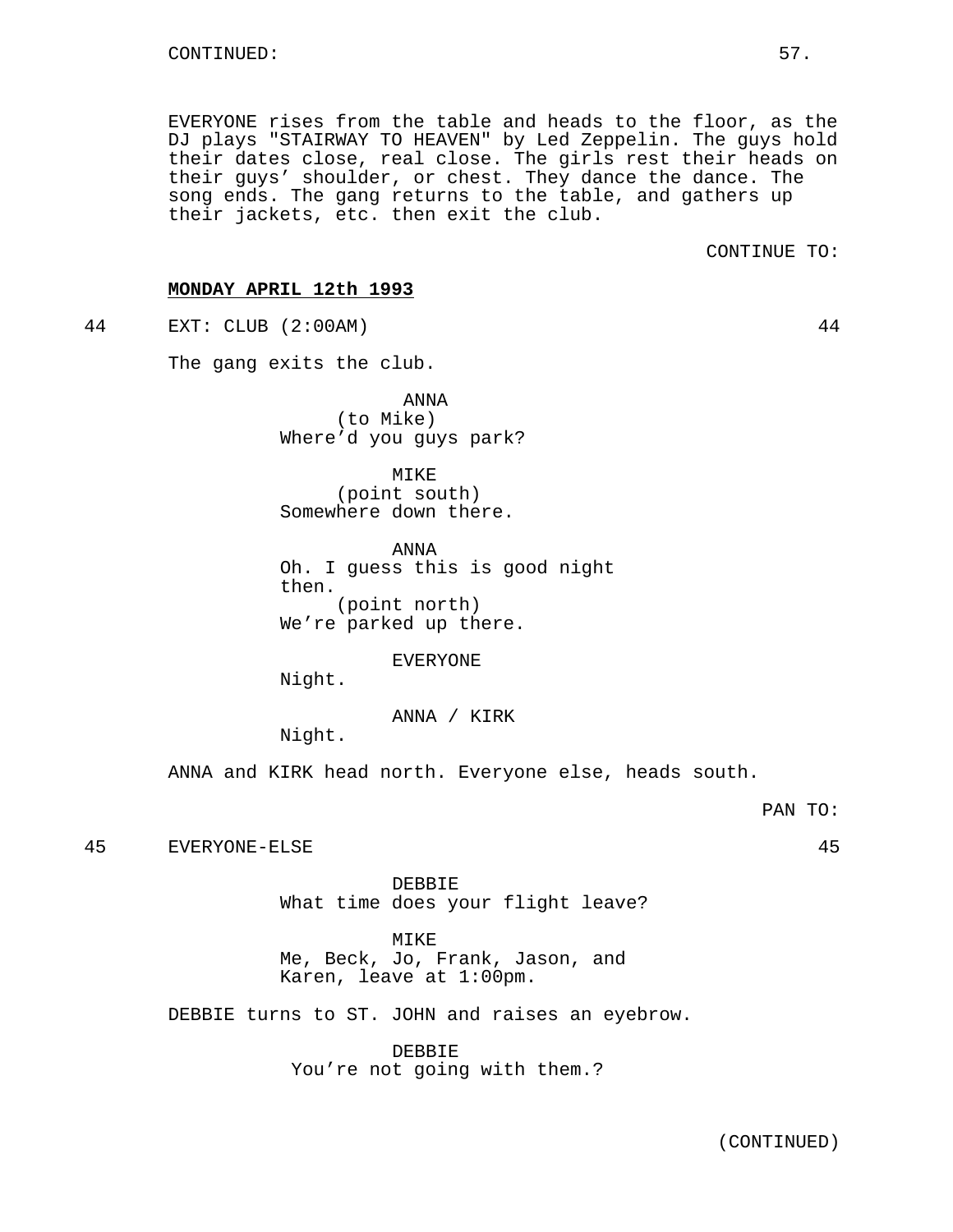ST. JOHN (smile) Nope. I don't have to be back till Wednesday. Mike'll fly in and pick me up, Tuesday afternoon.

DEBBIE

Oh.

CONTINUE TO:

## 46 TIME FLIES 46

They walk to the car. The guys have their arms around their date. They get to the car, and sit in the same positions as before. They drive back to DEBBIE's. They pull in to the driveway. They exit the car. They walk to the door. DEBBIE opens the door. They enter the house. They all say goodnight. DEBBIE closes and locks the door. ST. JOHN and DEBBIE head downstairs, everyone else heads upstairs.

JUMP TO:

47 EXT: DRIVEWAY - 11:00AM 47

EVERYONE is standing in the driveway by the car. Gang has placed their bags in the trunk. DEBBIE gives JO, KAREN, BECKY, JASON, and FRANK, a good bye hug.

### DEBBIE

Bye guys, see ya all soon.

She gives MIKE, a hug and a peek on the cheek.

DEBBIE See you, tomorrow.

EVERYONE

Bye.

ST. JOHN

Bye.

ST. JOHN puts his arm around DEBBIE. DUSTY runs over to MIKE.

## MTKE<sup>®</sup>

Bye Dusty.

EVERYONE gets into the car. This time, MIKE is driving. (FRONT: MIKE and BECKY. BACK: JASON, KAREN, JO, and FRANK.) ST. JOHN and DEBBIE wave good bye, as the car drives off. Then they walk back to the side door. DEBBIE opens the door. DUSTY is sitting in the middle of the driveway.

(CONTINUED)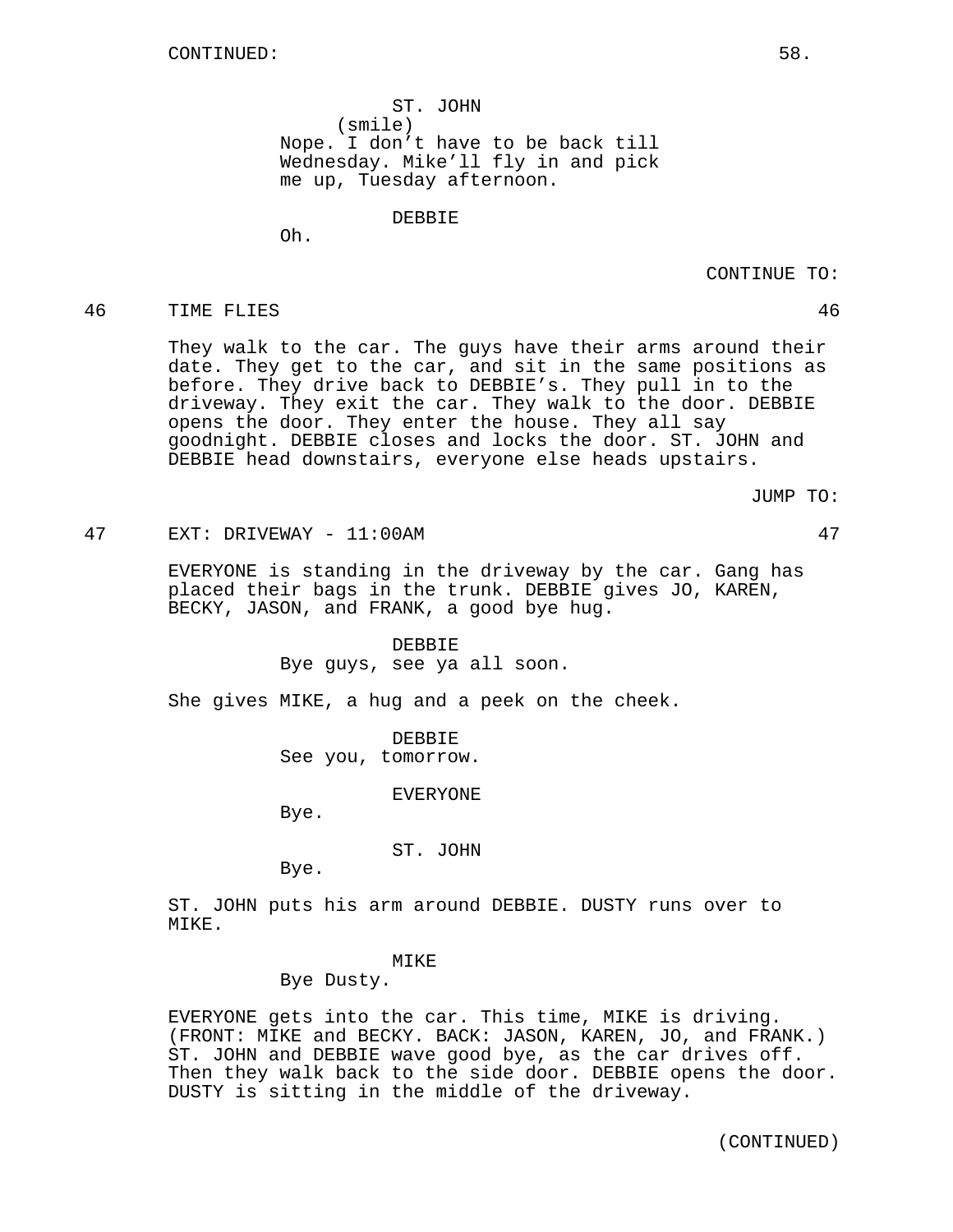DEBBIE Come on Dusty, let's go.

DUSTY enters the house. ST. JOHN and DEBBIE follow.

48 TIME FLIES 48

The gang arrives at the airport. They return the car. They go through customs. They wait for the plane. They board the plane. The plane takes off.

JUMP TO:

# 49 INT: DEBBIE'S - KITCHEN (3:00PM) 49

ST. JOHN and DEBBIE, are just finished lunch. She leans on the table, and looks at him.

> DEBBIE What do you say, we go downstairs, light a fire, turn on the radio, and, play a game of Rummy 500.

ST. JOHN Rummy 500?

DEBBIE Yeh. But, we'll play to 2500 not 500.

ST. JOHN leans on the table and looks at her.

ST. JOHN (smile) What are the stakes?

DEBBIE (smile) Winner's prerogative.

They rise from the table and head downstairs.

CONTINUE TO:

50 INT: BASEMENT 50 50

ST. JOHN lights a fire. DEBBIE turns on the stereo, in her room, to 1050 CHUM. Then she exits her room with a deck of cards. They sit on the floor in front of the fire. DEBBIE deals the first hand.

CONTINUE TO: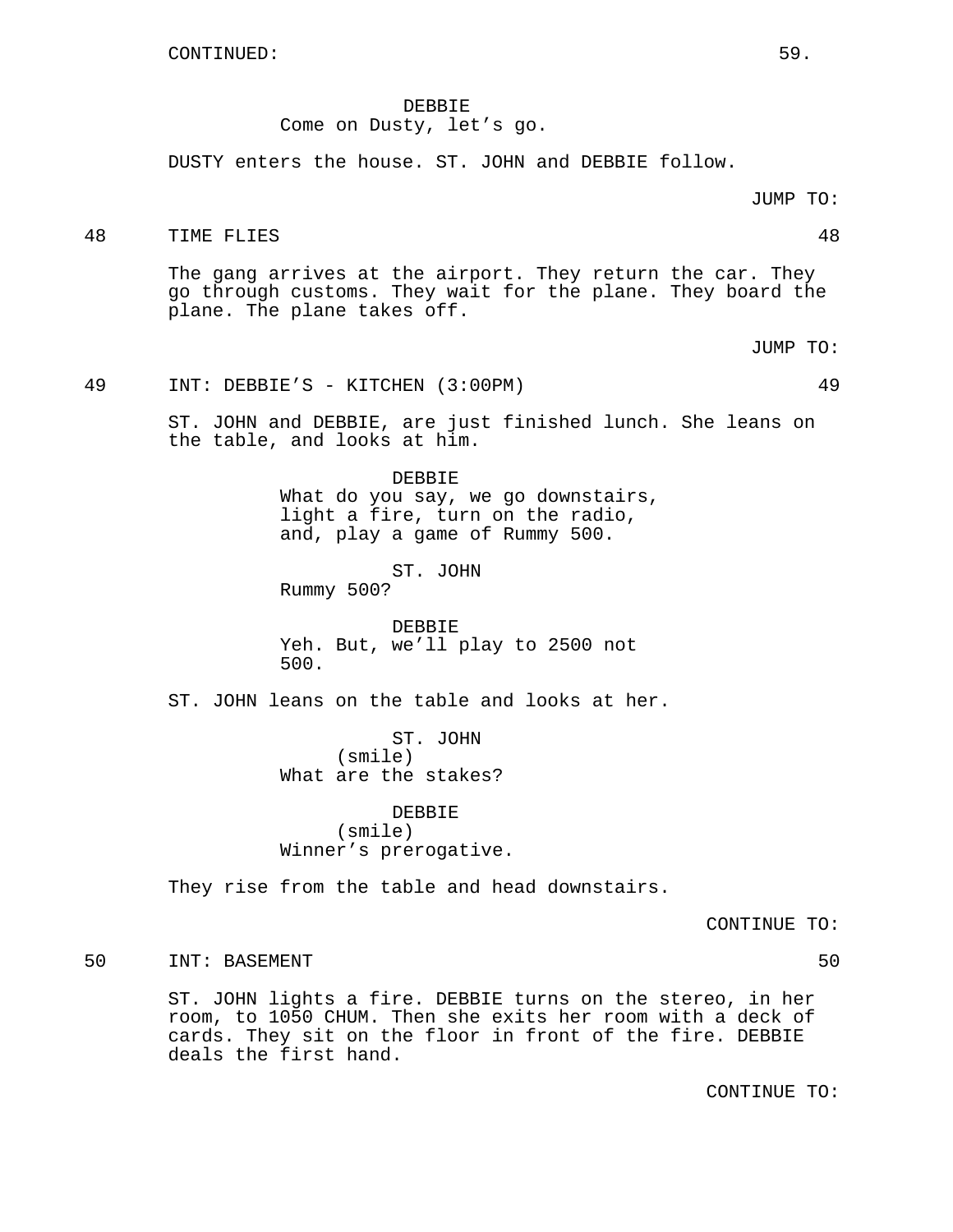# 51 TIME FLIES 51

They play the game. When the score is 500-450, they order a pizza. They eat the pizza, then return to the game. ST. JOHN wins, but not by much. (Score: 2510-2495.)

CONTINUE TO:

52 TIME RESUMES (6:45PM) 52

DEBBIE is gathering up the cards. She looks at ST. JOHN.

# DEBBIE Looks like you've won. What's next?

ST. JOHN smiles, and kisses her. He wraps his arm around her neck, and pulls her close.

JUMP TO:

```
53 INT: SANTINI AIR - OFFICE (4:58PM MST) 53
```
MIKE is sitting at the desk daydreaming. JO is leaning on the desk talking to JASON. JASON is sitting on the couch. MIKE picks up the phone. He has the following conversation, as he is dialing DEBBIE's number.

> JO Who are you calling?

# MIKE

Deb.

# JASON

Why?

MIKE Just to let them know we made it back.

JASON But Mike, we've been...

MIKE completes the number and motions JASON to be quiet.

JUMP TO: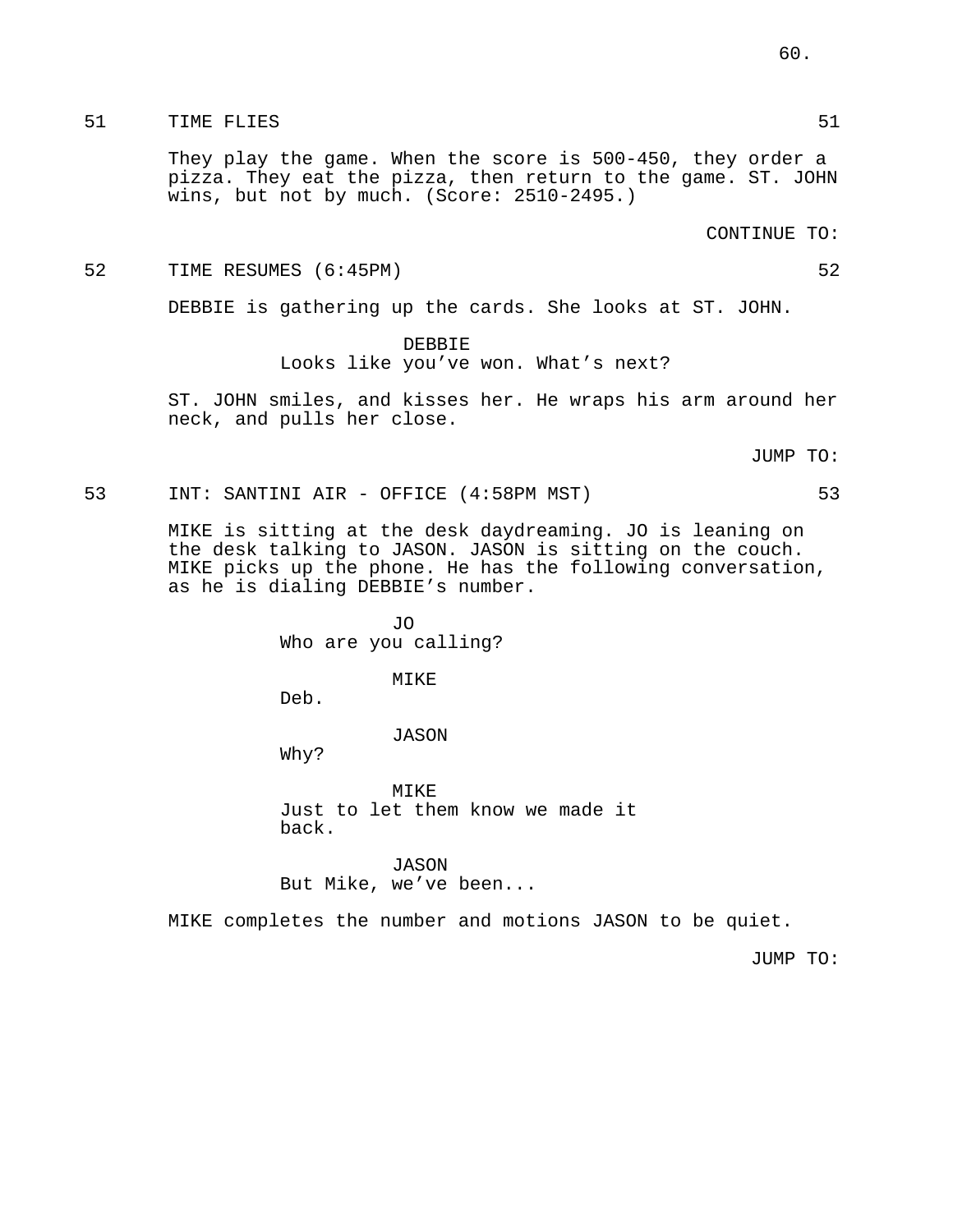54 INT: DEBBIE'S - BASEMENT (7:00PM EST) 54

ST. JOHN and DEBBIE are both on the floor, naked. He is on top of her. One of his hands is between her legs, preparing her for entry, the other one is cupping a breast. She gasps his name. He is about to enter, when the phone rings. He kisses her neck.

> ST. JOHN Don't answer it. (beat) Let it ring. DEBBIE

> (gasp) I can't let it ring. It might be my...

ST. JOHN It might be Jason.

## DEBBIE

Stj.

He gives her an "okay, answer it" look. But continues kissing her neck, etc. The phone is on the floor, behind her head. She reaches back and picks it up.

# DEBBIE

Hello?

MIKE (VO)

Hi Deb.

## DEBBIE

Mike!

ST. JOHN tickles her, she giggles.

# DEBBIE

Stj, stop it.

He doesn't. He keeps kissing her. ST. JOHN can hear MIKE on the other end of the phone.

> MIKE (VO) Am I interrupting something?

## DEBBIE

Well...

ST. JOHN says his line to MIKE, but DEBBIE still has the phone.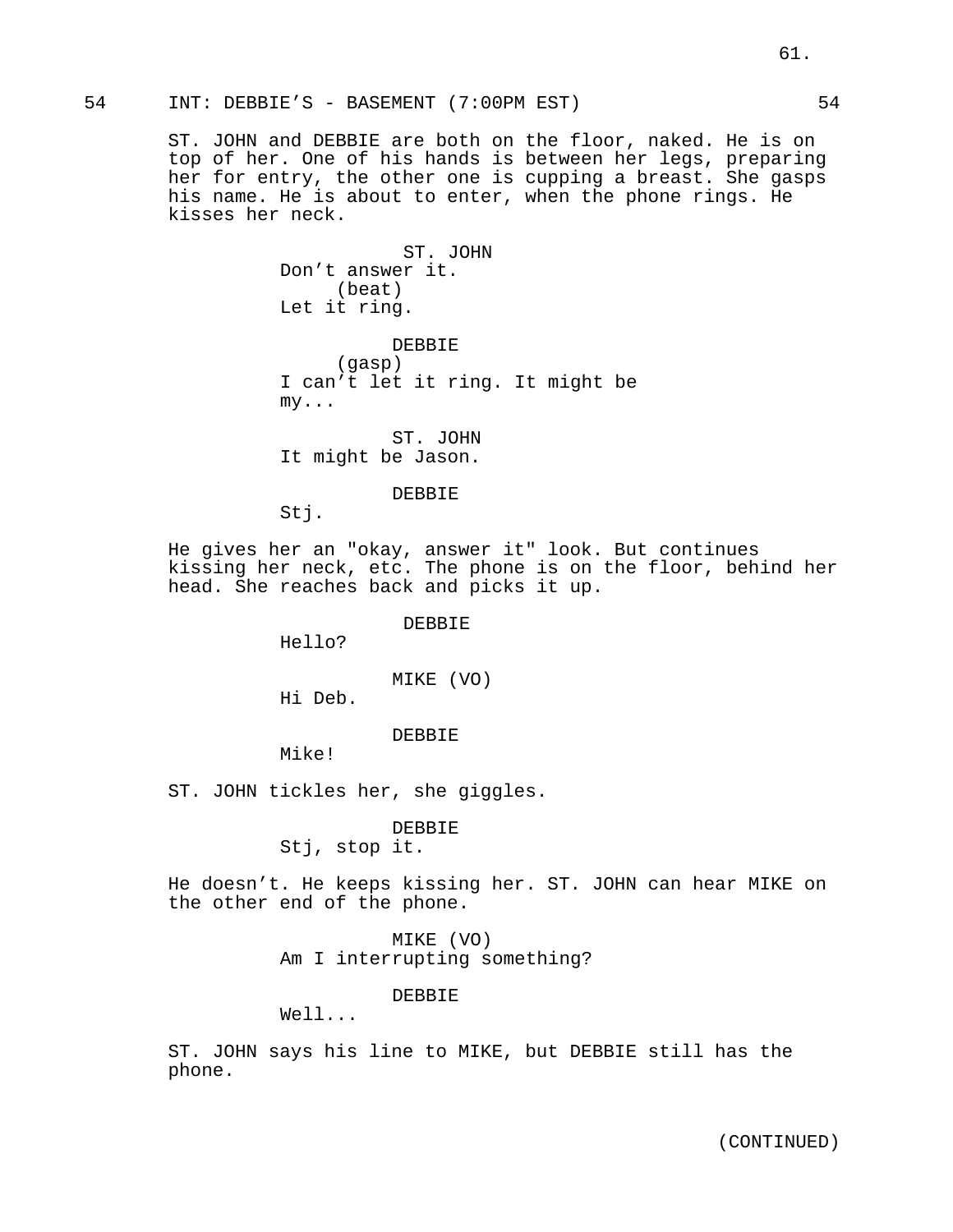ST. JOHN Yes, Mike, you are. What is it? ST. JOHN kisses her neck again. MIKE (VO) I just wanted you to know that we made it back. ST. JOHN takes the receiver from DEBBIE, and kisses her on the lips. MIKE (VO) Deb? (beat) St. John? (beat) You guys still there? (beat) Hello? ST. JOHN is bringing the phone receiver back to the cradle. He is in the process of hanging it up. He breaks the kiss. ST. JOHN Bye Mike. ST. JOHN hangs up the phone, and enters her. She gasps his name. JUMP TO: 55 INT: SANTINI AIR - OFFICE 55 MIKE is still holding the phone. ST. JOHN has just hung up.

MIKE

Hello?

MIKE gets a dial tone. He hangs up. JASON and JO are looking at him.

> JASON What is it?

MIKE They hung up.

JO laughs to herself.

MIKE What... what's so funny?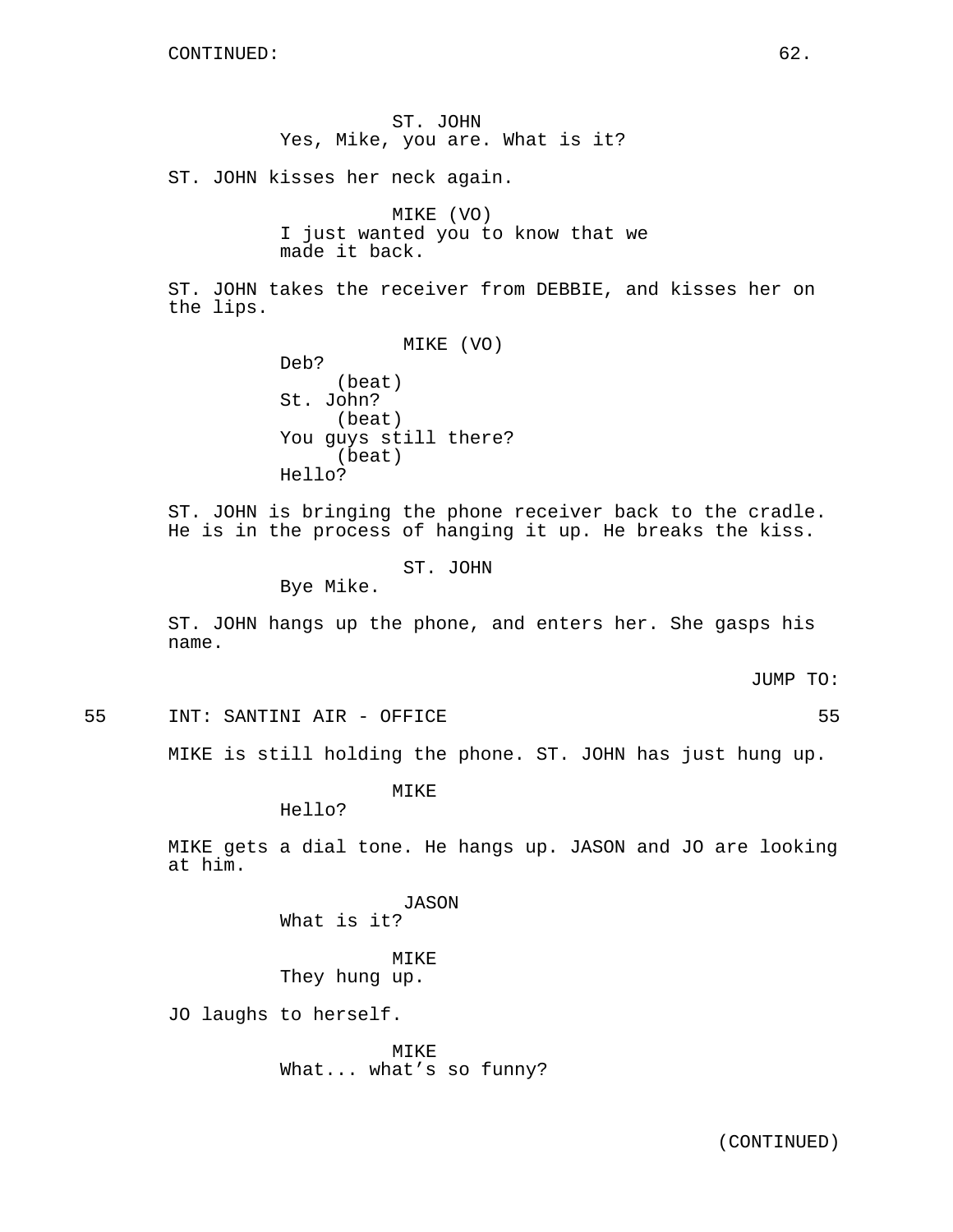JO Oh, nothing. Never mind Mike. (beat) I gotta go, so... (beat) I'll see you tomorrow.

JO rises and starts to leave. MIKE looks at JASON, who is trying not to laugh.

> JASON I'll walk you out Jo.

JASON rises and goes to JO.

MIKE What, did I miss something here?

JASON and JO exit the office. MIKE sits there for a few seconds, then gets up and yells to them.

MIKE

Hey guys, wait up.

They stop, and MIKE exits the office, and meets them in the hanger.

JUMP TO:

56 INT: DEBBIE'S - BEDROOM (8:33PM EST) 56

ST. JOHN and DEBBIE have moved to the bedroom. He is kissing her neck. Her hands are running up and down his back. She gasps his name. He kisses her passionately. Her arms go around his neck, and she pulls him close. Her left leg rises. She bends it at the knee, inviting him in. He takes her arms in his hands. And, removes them from his neck, and holds them down, flat, on the bed. He nuzzles her neck, as she kisses his neck. He enters her. She gasps his name. He rides her to the top of the hill. He gives one final push. She arches her back, allowing him to go deeper. He pushes himself as far as he can. She cries out in pleasure. They reach the top of the hill, and start the descent down. She lowers her back, back down to the bed. He releases her arms, and kisses her neck. He looks at her, and she looks at him.

> ST. JOHN I love you. DEBBIE I love you too.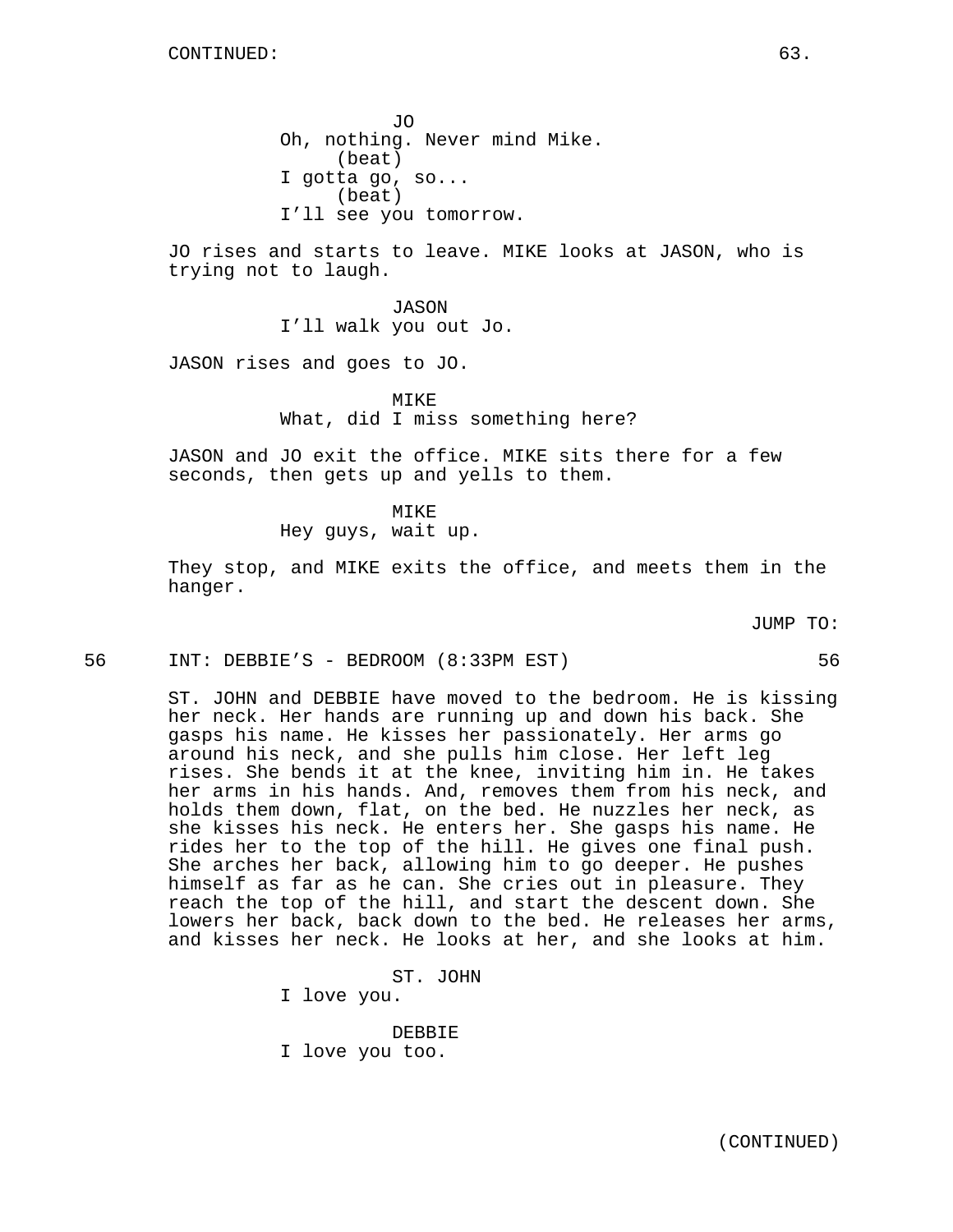She wraps her arms around his neck, and pulls him to her. She kisses him passionately, and rolls him over. She positions herself on top of him. She starts kissing his chest and neck. He wraps her hair in his hand, and gently rises her head. He brings her lips to his, and kisses her. He lets go of her hair, and wraps one arm around her neck. His other hand, grabs one of her breasts. She presses her body close to him. He enters her again. And they make love. Again. This time she remains on the top, for the whole ride.

JUMP TO:

## **TUESDAY APRIL 13th 1993**

57 INT: BEDROOM (10:00AM) 57

DEBBIE wakes up first. She turns on her side, and rests her head on her hand. She watches ST. JOHN sleep, for a while. Then she starts kissing up his body, and he wakes up. He wakes up as she reaches his lips. She kisses him.

DEBBIE

Morning.

ST. JOHN

Morning.

He kisses her.

JUMP TO:

58 INT: KITCHEN (NOON) 58

ST. JOHN and DEBBIE are dressed, and sitting at the table. They hear a chopper outside, and exchange a look.

> ST. JOHN If that's Mike, he's early.

> > PAN TO:

59 EXT: BACK YARD 59

A SANTINI AIR chopper lands, and shuts down. MIKE exits. He goes through the yard to the side door.

PAN TO: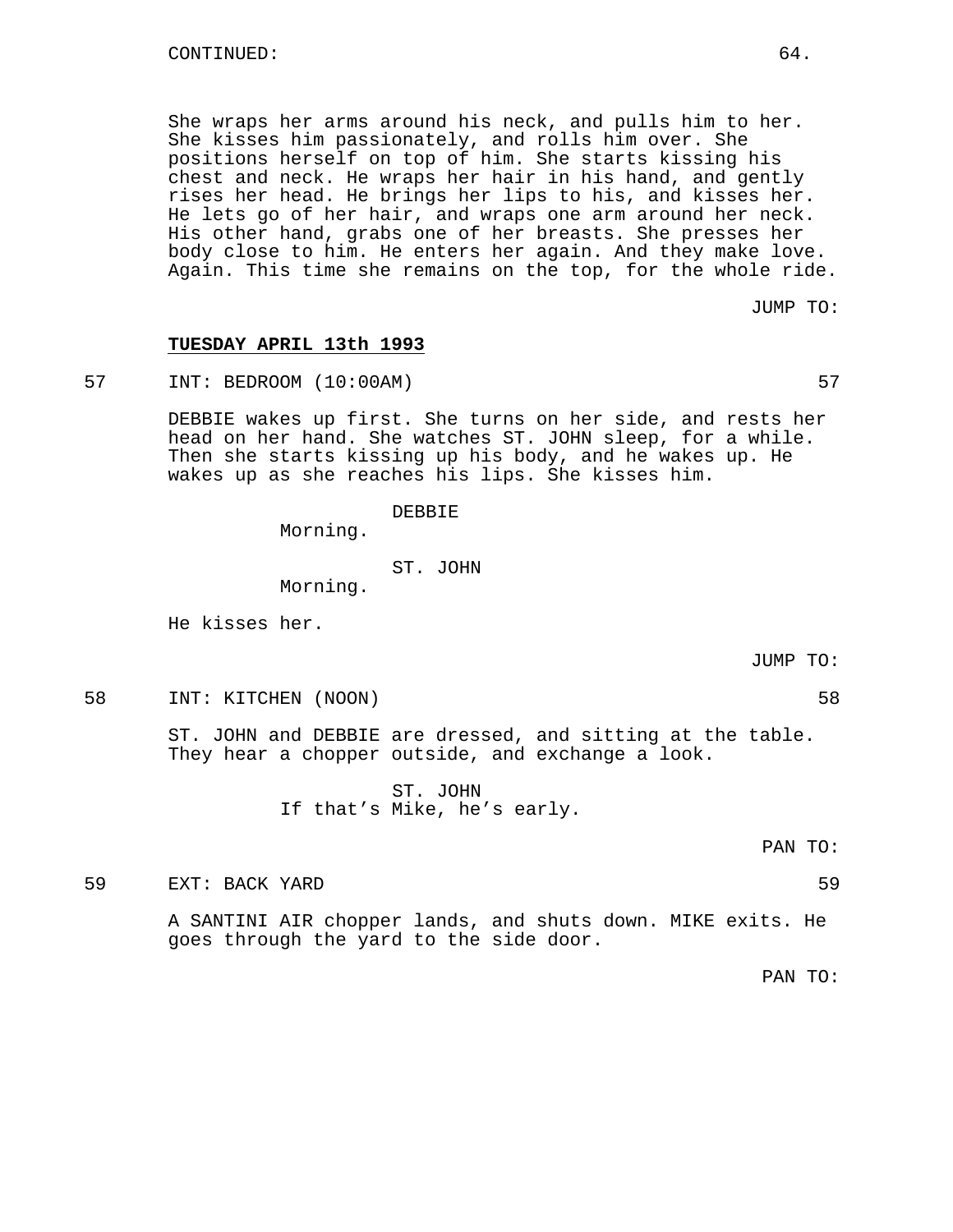60 INT: KITCHEN 60

Knock on side door.

DEBBIE Come on in Mike. It's open.

MIKE enters and joins them at the table.

DEBBIE Would you like a cup of tea?

# MIKE

Sure, thanks.

DEBBIE rises, and goes to get MIKE a cup. DEBBIE says her line on the way back to the table.

> DEBBIE Do you have to lift off right away, or can you stay for a while?

DEBBIE hands MIKE his cup. He pours himself a cup of tea, from the teapot, which, is on the table.

> MIKE I'm sorry, but...

DEBBIE I know. Duty calls.

MIKE nods.

CUT TO:

61 EXT: BACK YARD - CHOPPER 61

MIKE gets into the chopper and starts it up. ST. JOHN puts his bag in the baggage compartment. Then kisses DEBBIE good bye. ST. JOHN walks around to his side of the chopper. MIKE flashes DEBBIE a smile. ST. JOHN enters the chopper. DEBBIE waves good bye. The chopper lifts off. DEBBIE watches the chopper fly off, till she can see it no more. Then she walks to the back door, and enters the house.

CONTINUE TO:

65.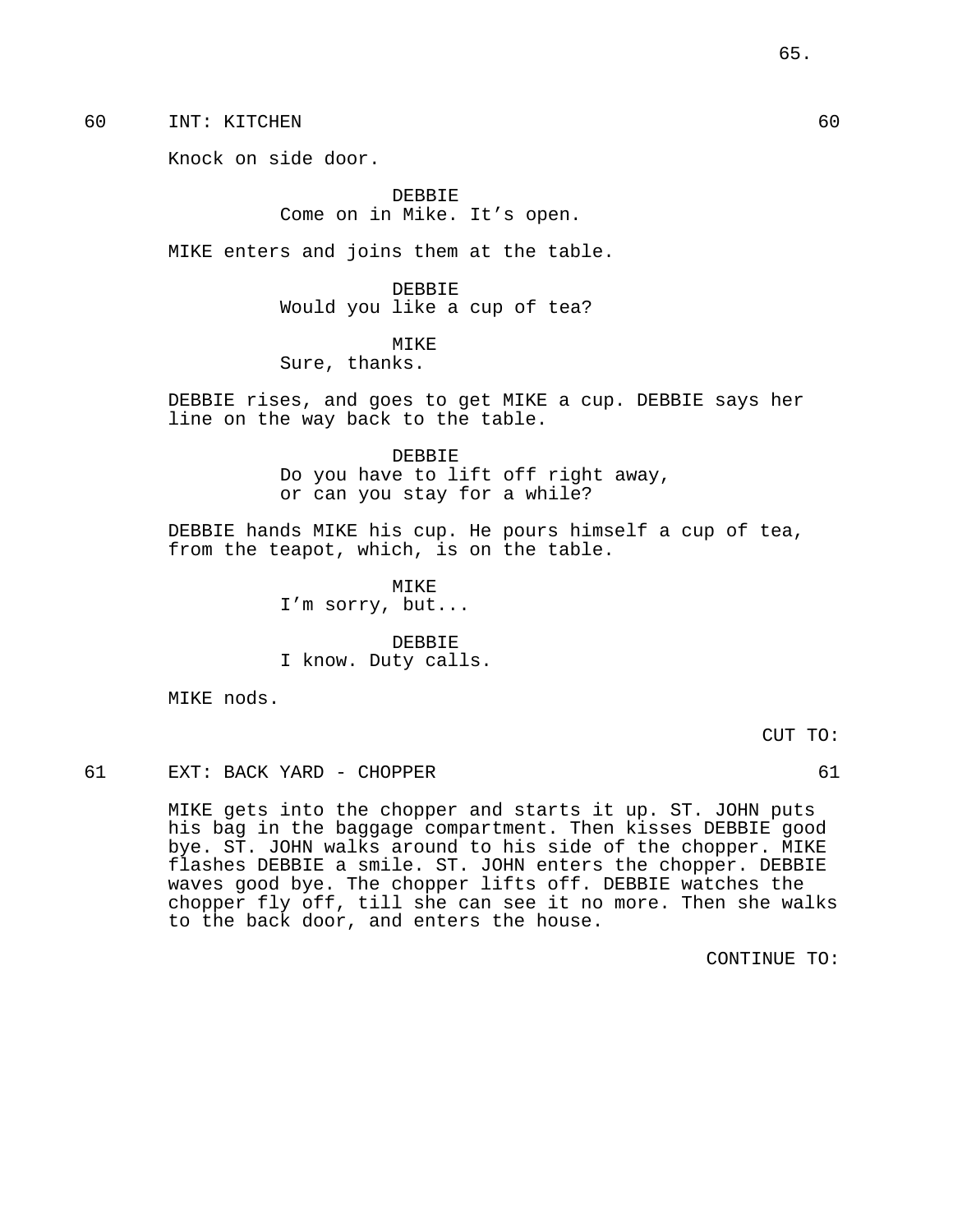DEBBIE enters. The phone rings. She walks over to, and answers, it.

> Hello? ANNA (VO)

Hi, it's me.

DEBBIE

DEBBIE

Hi.

ANNA (VO)

Well?

DEBBIE Well what?

ANNA (VO) What did Mike say?

DEBBIE About what?

ANNA (VO) What do you mean about what? Me and Kirk?

DEBBIE

Oh... (beat x2) Nothing.

ANNA (VO)

Nothing?

DEBBIE

Nothing.

ANNA (VO) Nothing? Are you...

DEBBIE Yes. He said absolutely nothing. Nada. Zip. Zilch. Zero. Not a single thing.

# ANNA (VO)

Really?

DEBBIE feels like jumping through the phone and hitting her.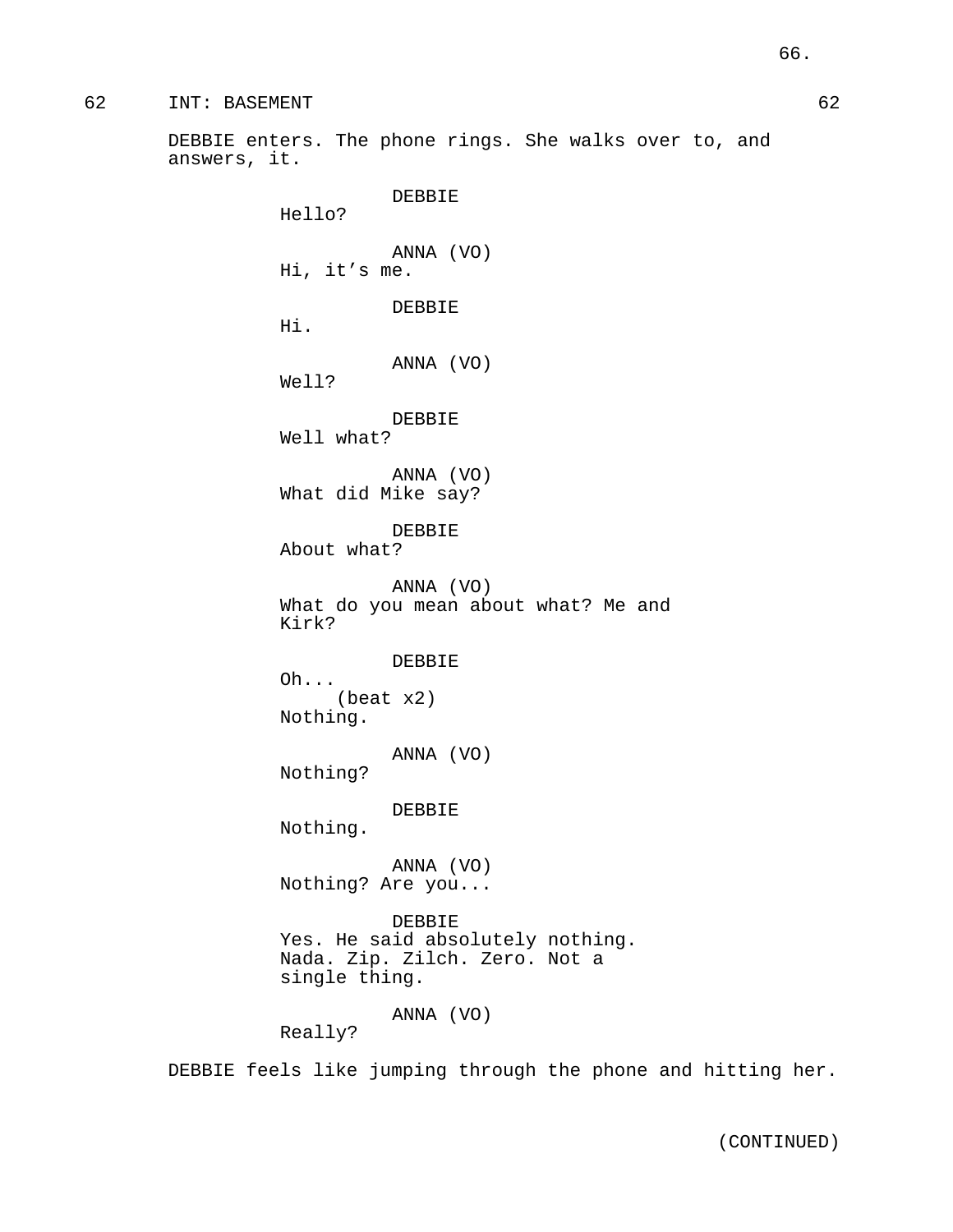ANNA (VO) I guess it really was a stupid idea, hunh?

DEBBIE (about to agree) Well of...

## ANNA (VO)

I mean whatever made me think it would work? It always does in the movies. They always wind up with each other at the end.

### DEBBIE

No, it wasn't really a stupid idea. It might have worked if Becky wasn't there, though.

#### ANNA (VO)

Yeh, probably. Looks like I blew it again.

DEBBIE Even in the movies the girl who's trying to get a guy to notice her strikes out a few times.

ANNA (VO)

Yeh.

DEBBIE Besides there's always the 26th.

ANNA (VO) The 26th? What's the 26th?

**DEBBIE** You mean, you don't know?

ANNA (VO)

Know what?

DEBBIE

And I thought you said you remembered everything I told you about him?

ANNA (VO) About who? (beat) Debbie, will you just...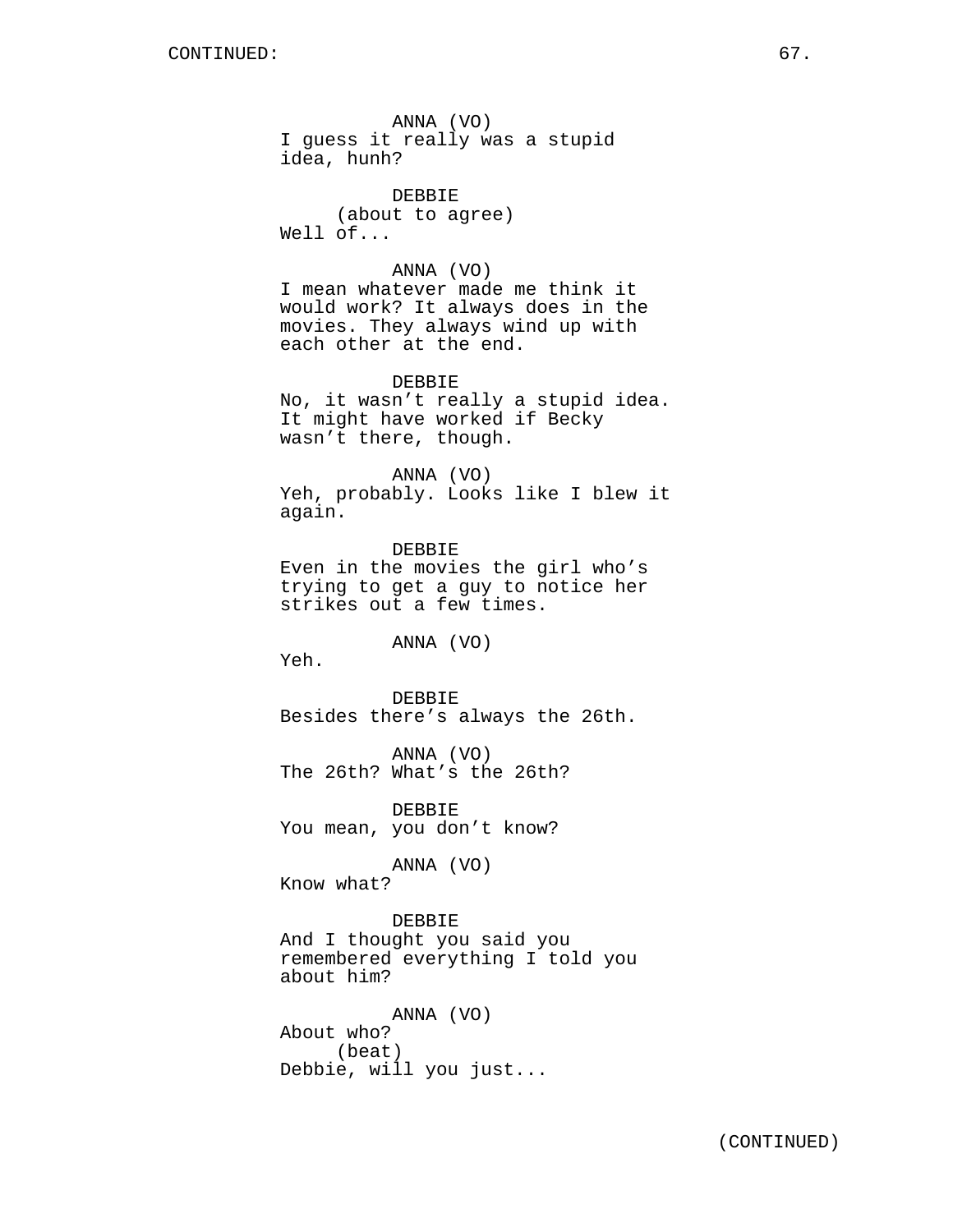DEBBIE Mike. ANNA (VO) Mike? DEBBIE Yeh. ANNA (VO) The 26th has something to do with Mike? DEBBIE Yes. ANNA (VO) I, I don't know what. Tell me? DEBBIE Try his birthday. ANNA (VO) The 26th is his birthday? DEBBIE Yeh. ANNA (VO) I can't believe I forgot that. (beat) So, what are you doing? DEBBIE Now, or for Mike's birthday? ANNA (VO) Mike's birthday. DEBBIE We're going to throw him a surprise party. ANNA (VO) Like you did for Frank, right? DEBBIE Right. ANNA (VO) What's the plan?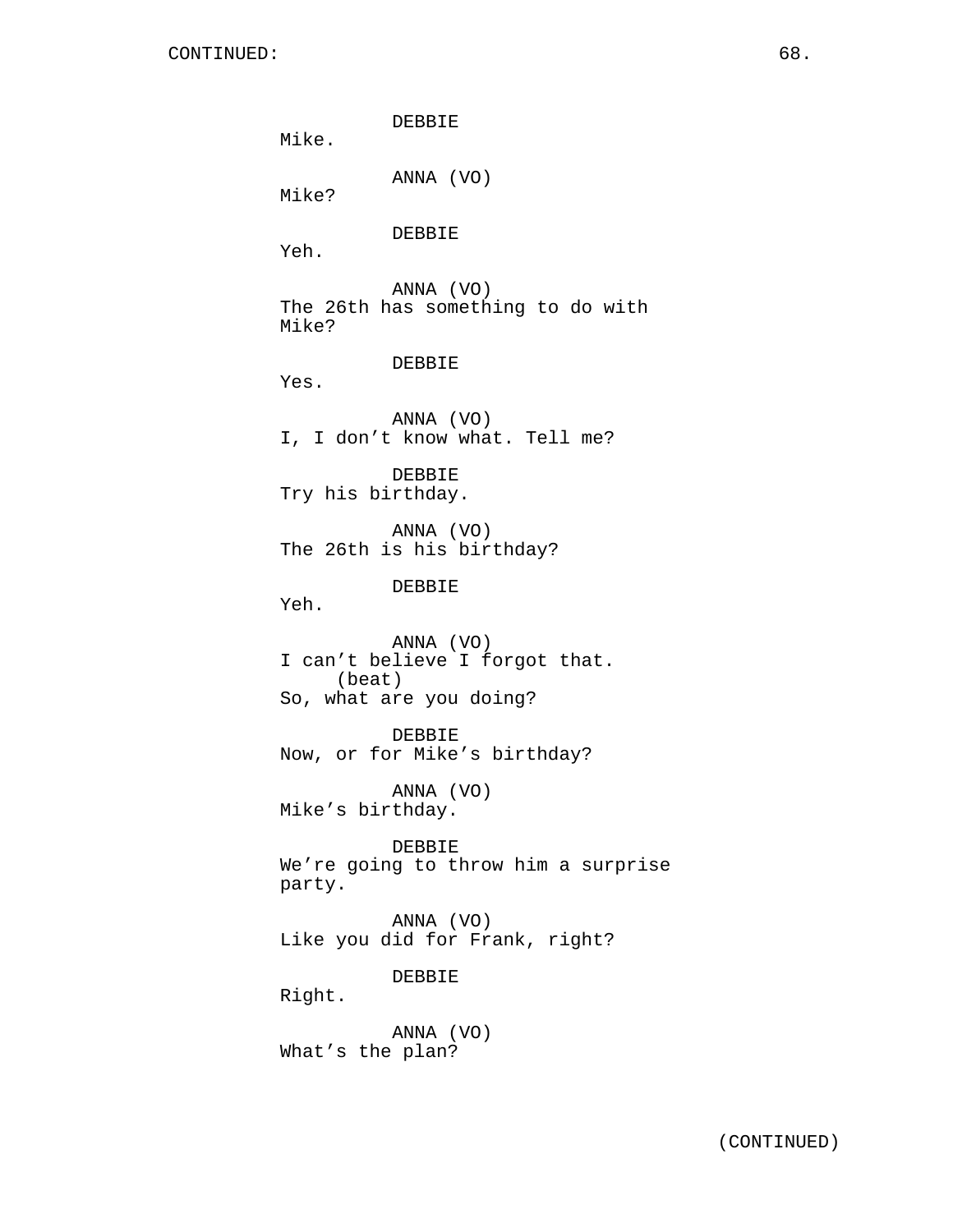DEBBIE St. John's flying up that weekend, and we'll fly down on the Monday.

ANNA (VO) How are you planning to get Mike there?

DEBBIE We're still working on that part.

ANNA (VO) Oh. Well, if I think of something, I'll let you know.

DEBBIE Okay. I'll be talking to them on Thursday. If we don't have a plan by then. I'll see if they do. And if they don't, we'll work one out on the phone.

ANNA (VO)

Okay. Bye.

DEBBIE

Bye.

DEBBIE hangs up.

CUT TO:

# **THURSDAY APRIL 15th 1993**

63 INT: LIVING ROOM (3:00PM) 63

DEBBIE is sitting on the couch, reading. The phone rings. She answers it.

DEBBIE

Hello?

JASON (VO) Hi, it's Jason.

DEBBIE Hi Jase. What's up?

JASON (VO)

Not much.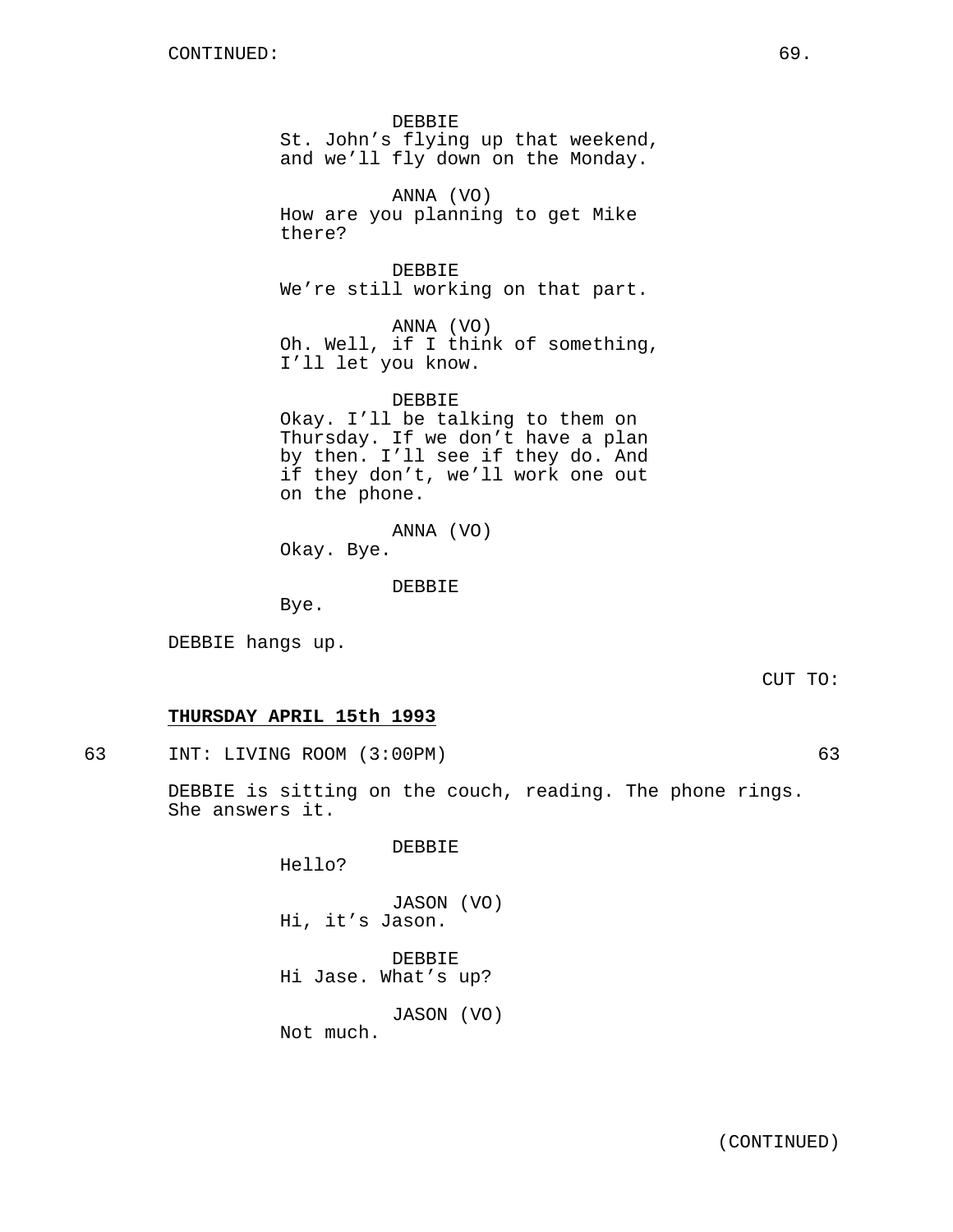DEBBIE Is St. John there? JASON (VO) No. DEBBIE Then why... JASON (VO) He and Mike are out with The Lady. It's just me and Jo. DEBBIE (idea) That's it!!! JASON (VO) That's what? DEBBIE That's how we'll do it! JASON (VO) Do what? DEBBIE Get Mike to the party. JASON (VO) Come again? DEBBIE Here, listen to this. Tell me what you think.

## CUT TO:

# **MONDAY APRIL 26th 1993**

64 EXT: BACK YARD (8:00AM) 64

ST. JOHN and DEBBIE are walking to the chopper. They are both carrying one bag.

CONTINUE TO: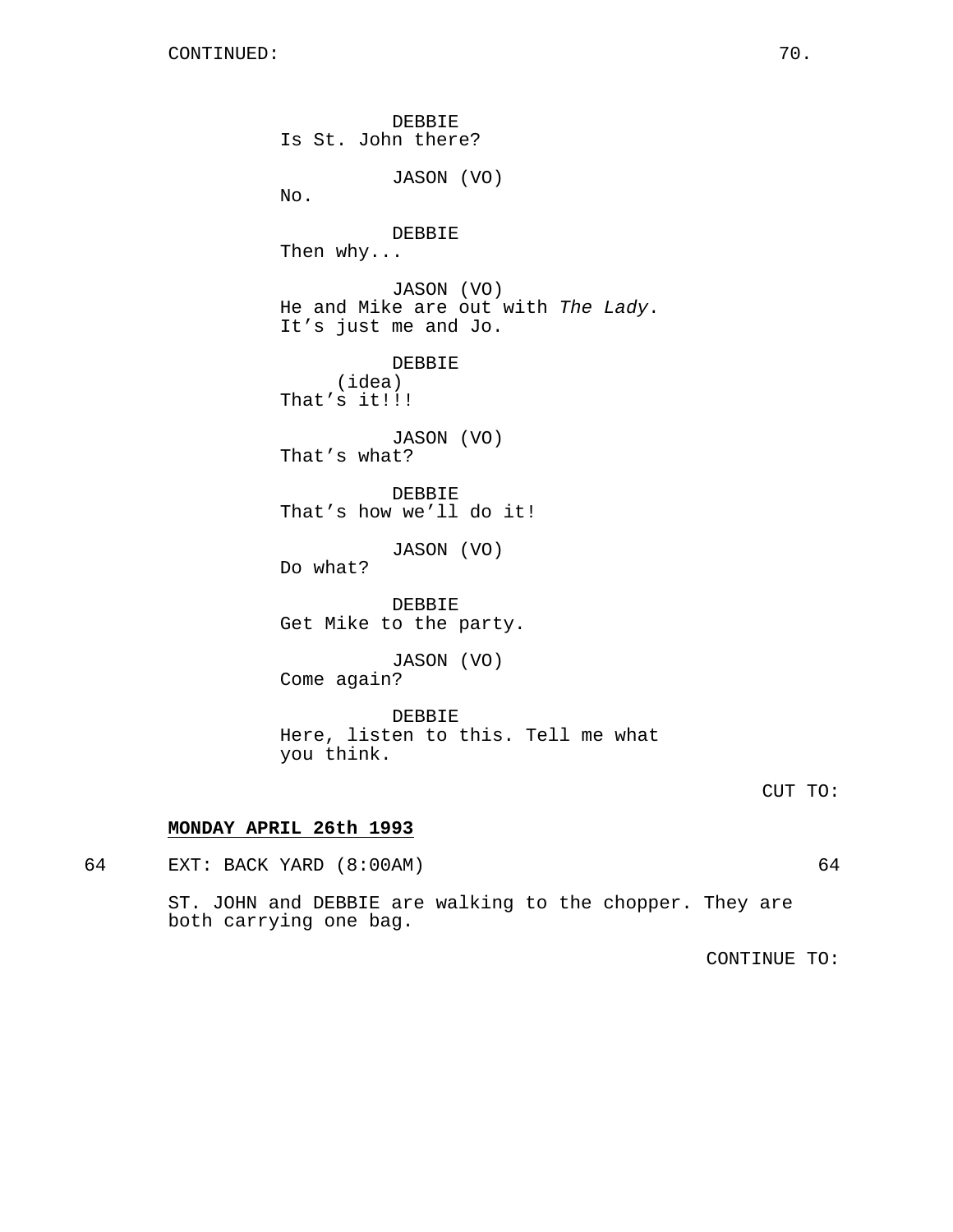ST. JOHN opens the baggage compartment, and puts the bags in.

> DEBBIE (consult watch) Where is she? (turn to St. John) I can't believe this. (beat) She better get here soon, or I'll kill her.

ST. JOHN places his hands on her shoulders.

ST JOHN Deb, honey, relax. (beat) She'll be here.

She looks at him. He smiles. She relaxes. He kisses her.

ST. JOHN Why do I get the feeling we're forgetting something?

They both think. Short pause.

DEBBIE / ST. JOHN The cake.

DEBBIE I'll go back in and get it. (beat) She better be here, by the time I get back or...

ST. JOHN sees ANNA open the gate, and advance down. He turns DEBBIE around.

> ST. JOHN There she is now. See. (beat) You go get the cake, and I'll start up the chopper.

## DEBBIE

Right.

DEBBIE runs up the hill, to the back door, and enters the house. ANNA descends the stairs, and walks over to the chopper. ST. JOHN takes her bag, and puts it in the baggage compartment.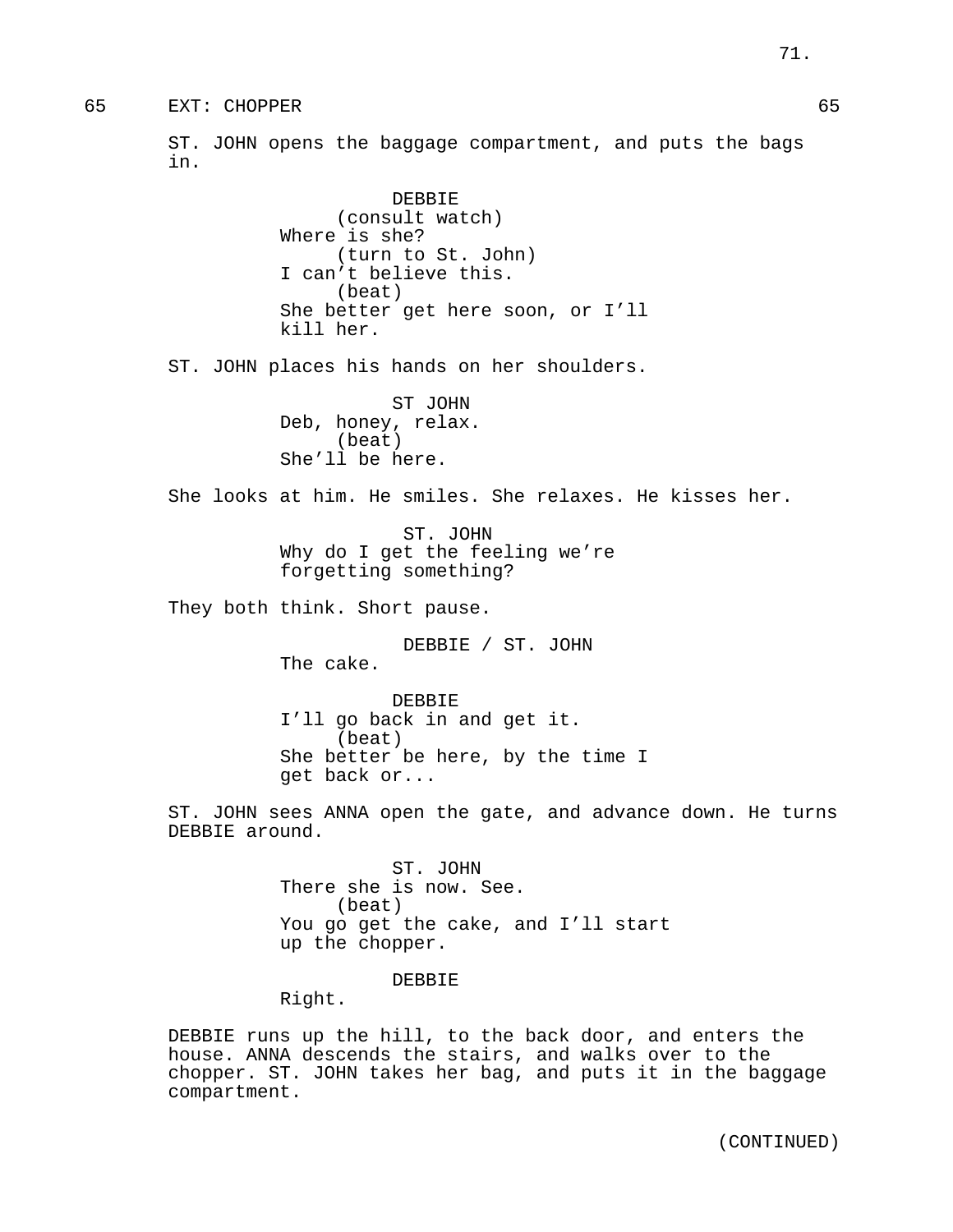ANNA Sorry I'm late, I...

ST. JOHN That's okay.

ANNA (beat) How was your weekend?

ST. JOHN

Great.

ST. JOHN sees DEBBIE exit the house, carrying the cake box. (DEBBIE walks to them, while they are talking.)

ST. JOHN

And yours?

ANNA

Spent the whole weekend, and most of the week, trying to find the perfect gift for Mike.

ST. JOHN And did you?

ANNA

I think so.

ST. JOHN What is it?

DEBBIE reaches them.

ANNA It's a surprise.

DEBBIE What's a surprise?

ANNA Mike's present.

DEBBIE

Oh.

ANNA (beat) By the way, where are we throwing the party?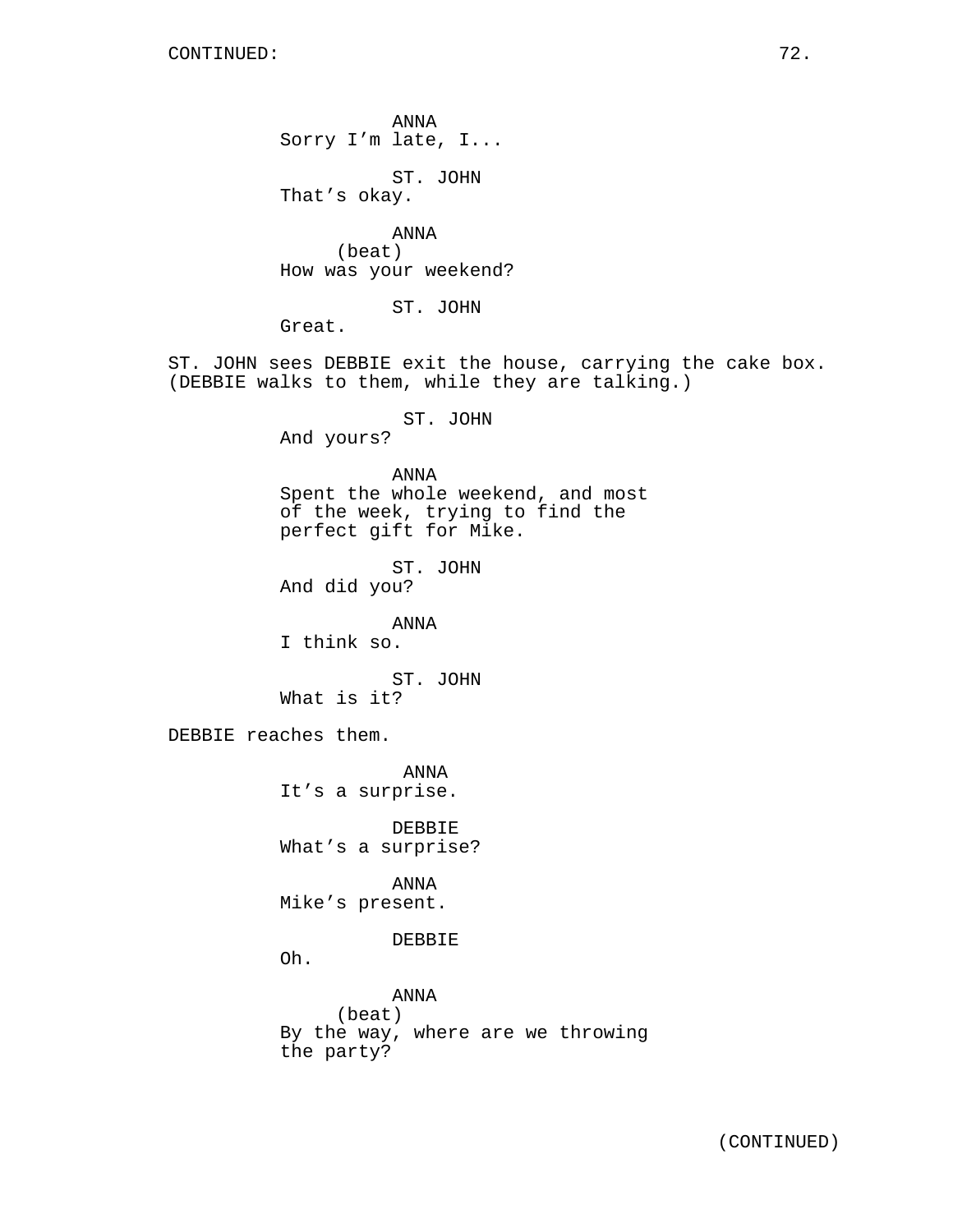ST. JOHN (open the two doors) Mike's loft.

ANNA

Oh.

ANNA gets in the back. DEBBIE hands her the cake box.

DEBBIE Here, hold this.

ANNA (take the box) What is it?

### DEBBIE

The cake.

DEBBIE enters the front. ST. JOHN enters the chopper from the other side. ST. JOHN starts up the chopper, then they lift off.

CONTINUE TO:

66 INT: CHOPPER - IN THE AIR OVER MICHIGAN (10:30AM) 66

ANNA Does Mike suspect anything?

DEBBIE Not if everything is going as planned.

ANNA You never told me. What exactly is the plan.

ST. JOHN Well, right about now... (beat) Mike's phone is ringing...

JUMP TO:

67 INT: MIKE'S LOFT - BEDROOM (8:30AM MST) 67

MIKE is asleep. The phone is ringing. MIKE reaches for the phone. He answers it, still 1/2 asleep.

> MIKE What is it?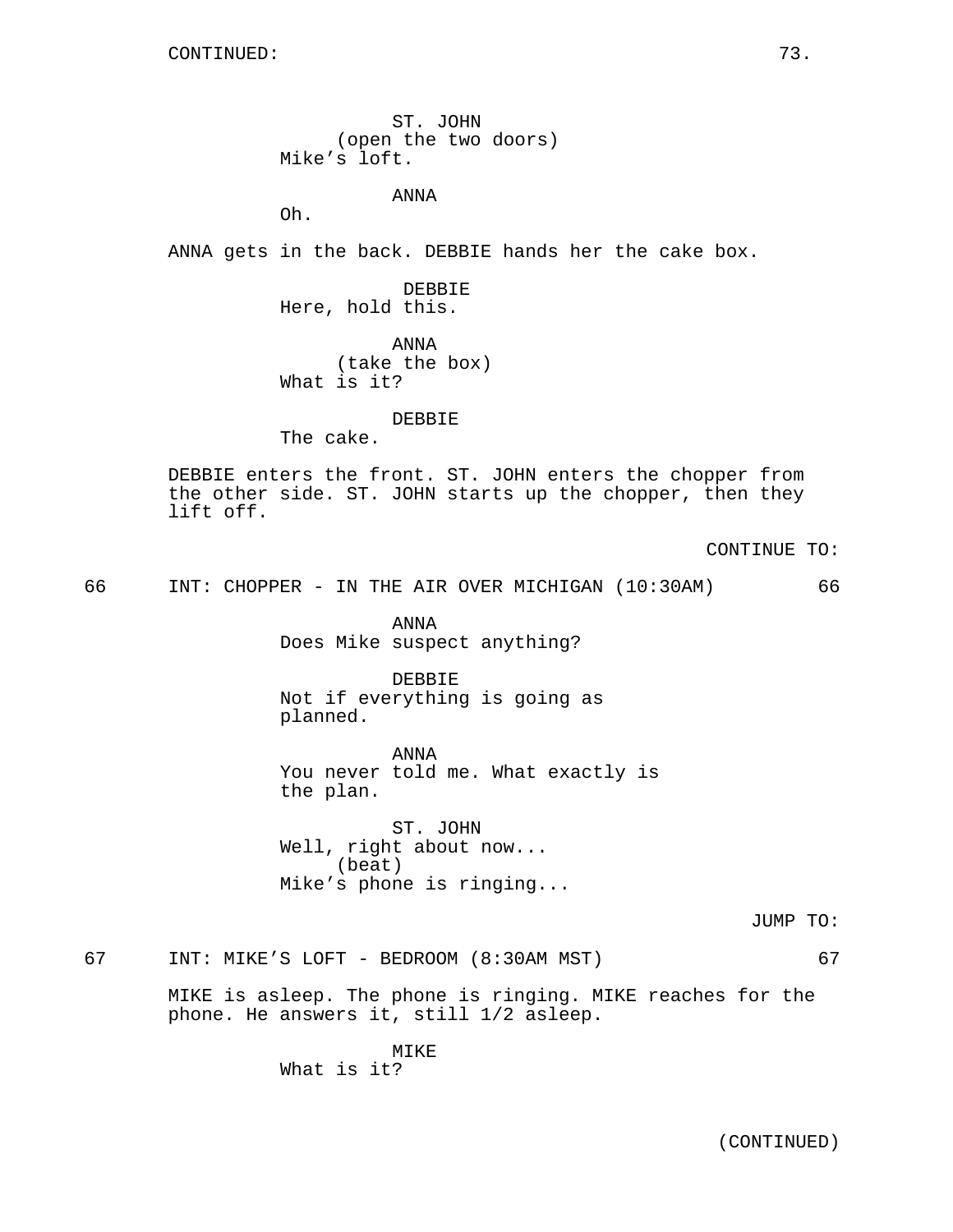JASON (VO) Mike? MIKE Jason. I should have guessed. JASON (VO) We need you at the Lair. ASAP. MIKE But Locke, it's my day off. JASON (VO) Sorry Mike. St. John's not back yet, and Jo can't fly this one solo. MIKE Why don't you... JASON (VO) I've got a meeting all day. MIKE Jason, I real... JASON (VO) Jo will meet you at the Lair. Bye Mike. MIKE Jason... A click is heard as JASON hangs up. MIKE Jason? (dial tone) Locke! MIKE hangs up the phone, and stumbles out of bed. MIKE (mutter) Well, happy birthday, Mike.

JUMP TO: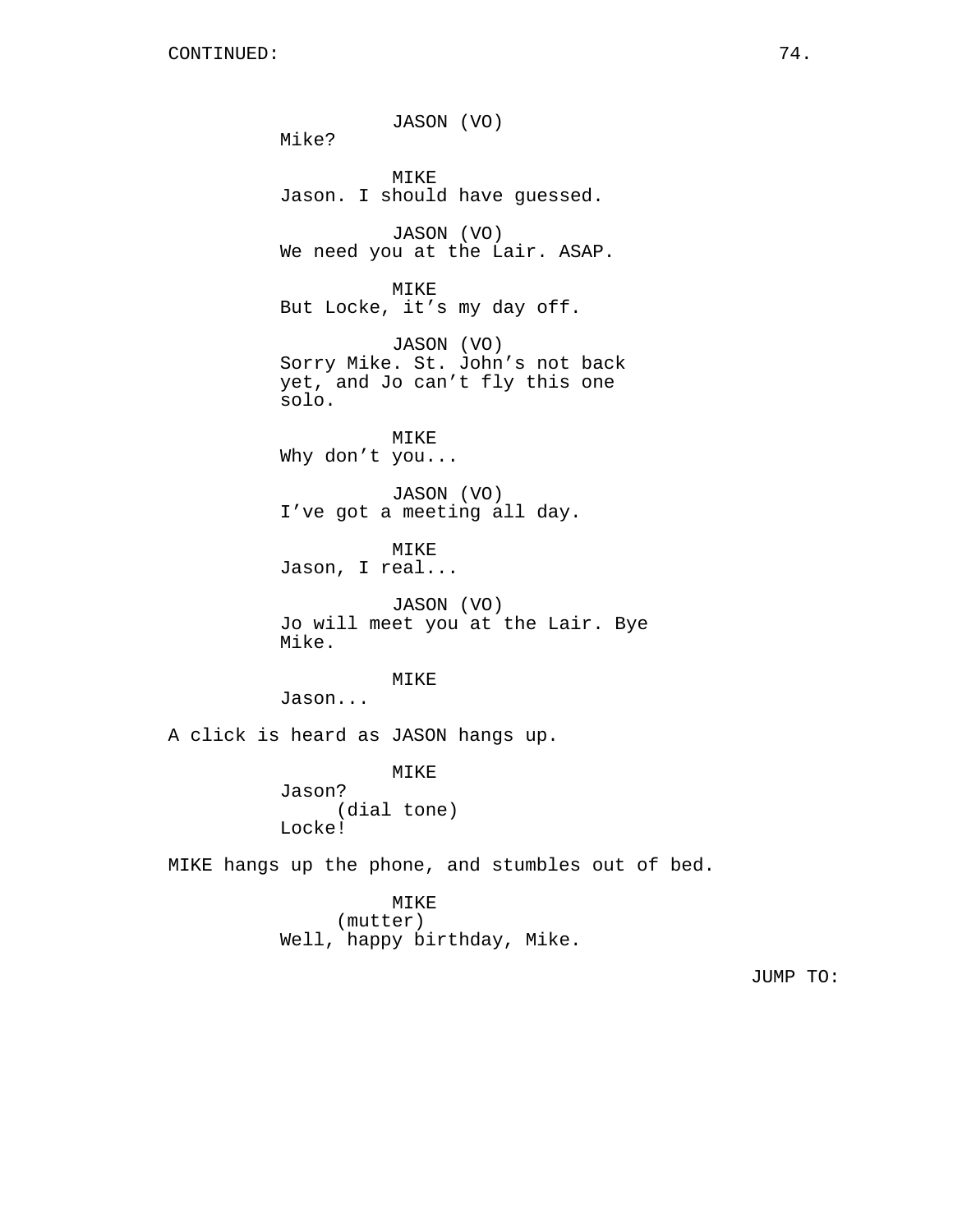68 INT: THE LAIR (10:30AM) 68 MIKE enters. JO is at one of the computer stations. JO Good, you're here. JO turns and heads to Airwolf. JO Let's go. MIKE Jo, wait. JO stops. MIKE Do mind telling me what's so important? JO I'll explain it in the air. Let's go. JO continues towards AIRWOLF. MIKE follows. JUMP TO: 69 INT: SANTINI AIR - OFFICE (1:15PM) 69 ST. JOHN, DEBBIE, and ANNA, enter. JASON and KAREN are waiting. ST. JOHN So? JASON Everything's on schedule. KAREN (to St. John) You got Mike's key? ST. JOHN Yep. Come on, let's go. They exit office.

CONTINUE TO: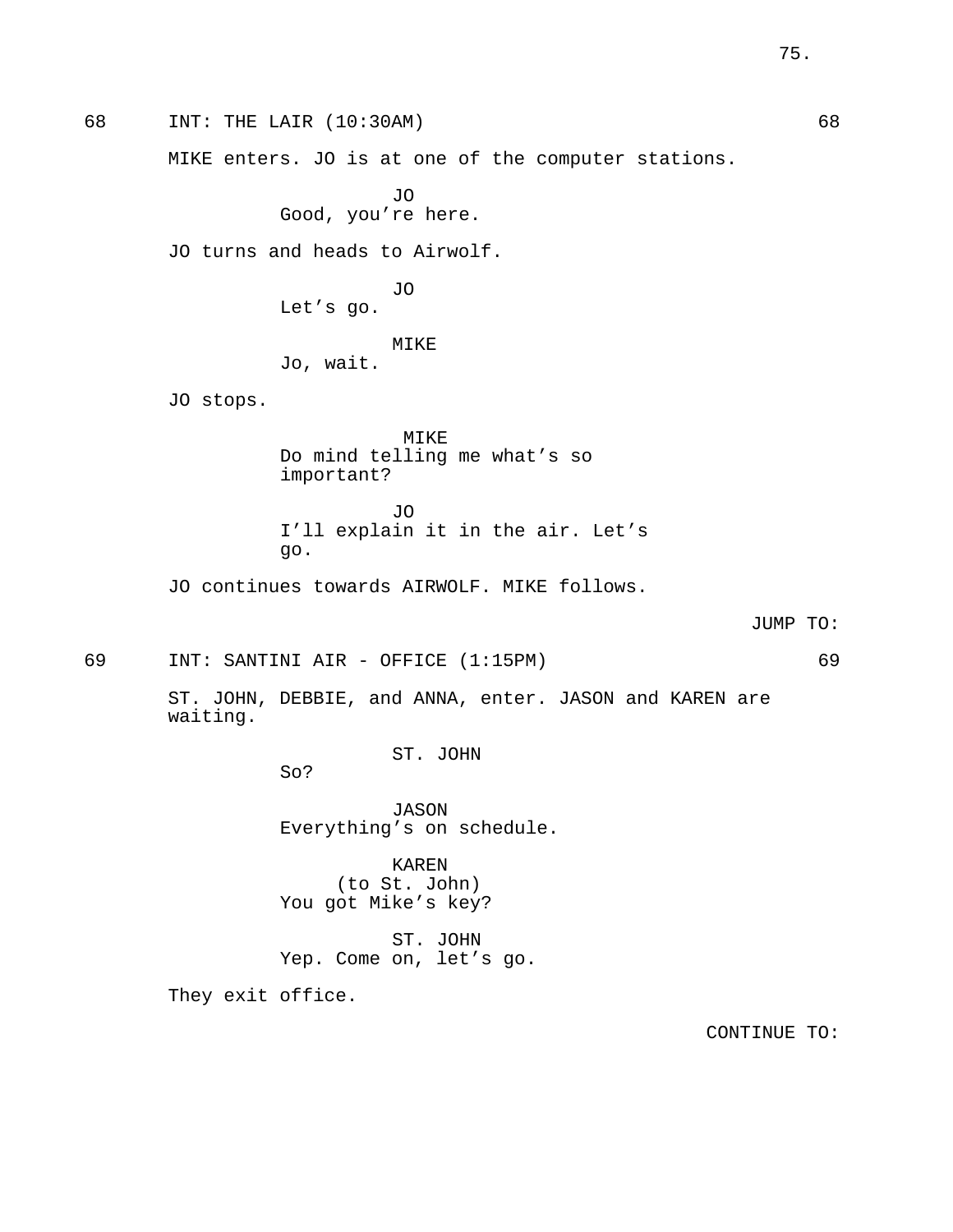## 70 TIME FLIES 70

They walk through the hanger, and exit. They walk to their cars. (ANNA and DEBBIE, go with ST. JOHN, in his jeep. They've already put their bags in it. ANNA is in the back of the jeep, with the bags, and the cake. JASON and KAREN go to JASON's car.) They drive off, heading to MIKE's.

71 INT: AIRWOLF (1:25PM) 71

MIKE is flying. JO is in the back.

MIKE I still don't understand why you couldn't have handled this yourself. It's a simple photo recon. Any...

JO Hey, don't blame me. It was Jason's idea. He seems to think we might run into trouble.

MIKE

Trouble?

CONTINUE TO:

The Subset of the SIDE of the SIDE of the SIDE of the SIDE of the SIDE of the SIDE of the SIDE of the SIDE of the SIDE of the SIDE of the SIDE of the SIDE of the SIDE of the SIDE of the SIDE of the SIDE of the SIDE of the

AIRWOLF's camera's are out. She is taking still shots, and videotape pictures, of the area. Once finished, she flies up, turns around, and returns to the Lair.

CONTINUE TO:

73 INT: LAIR (3:00PM) 73

AIRWOLF descends and lands. CAMERA is focused on an external view of AIRWOLF. MIKE shuts her down. He and JO exit. MIKE starts walking off, JO calls him.

JO

Mike.

MIKE (turn to her) Yeh?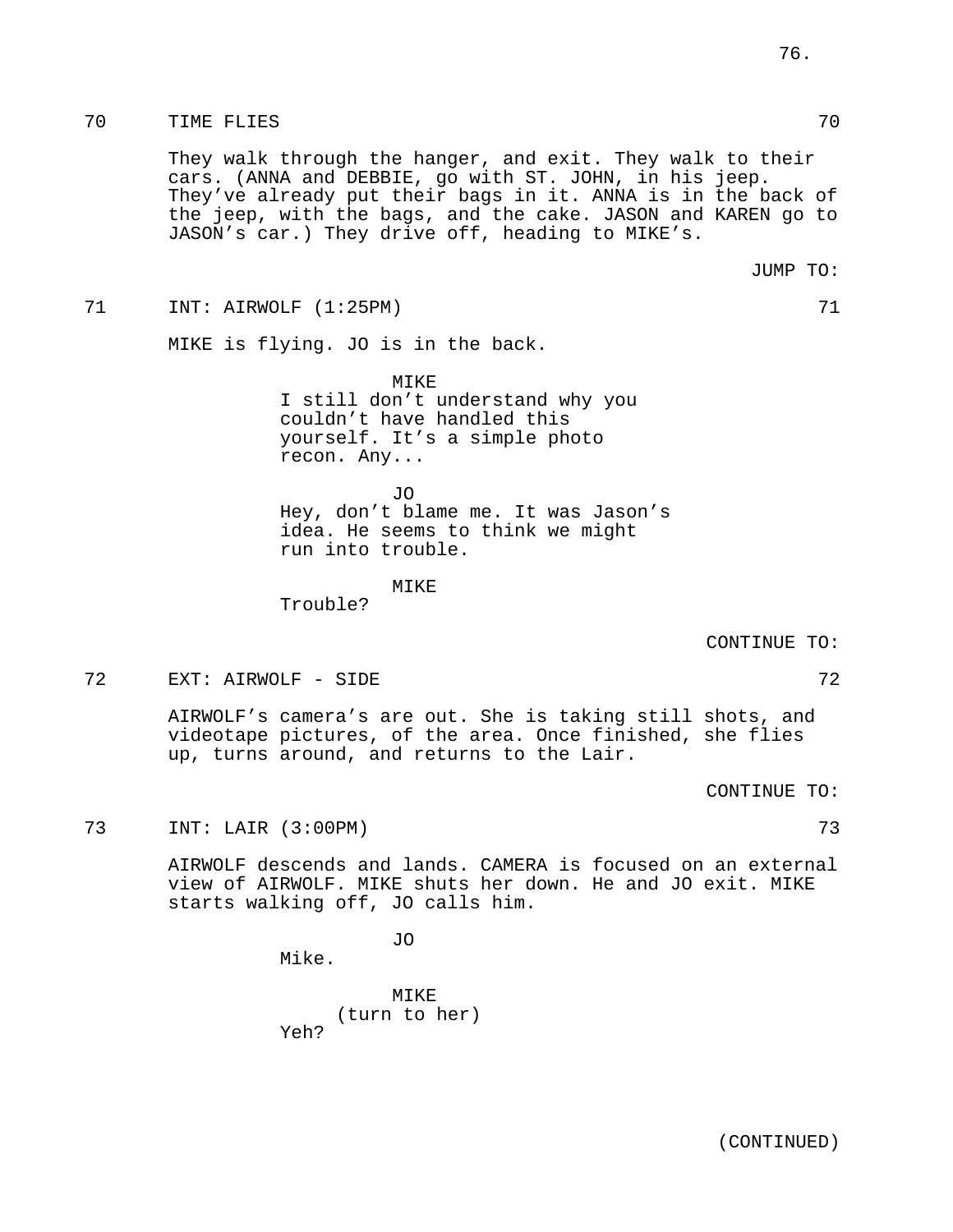JO Do me a favor? MIKE That depends. JO hands him two video tapes, and the still shots. JO Take these to Jason? MIKE Now? JO He said he wanted them by 5:00. MIKE What could be so important... JO Please. I'd do it myself only I'm meeting Frank at 3:30 and... MIKE takes the tapes and photos. MIKE Sure, why not. JO Thanks. See ya tomorrow. JO walks off. MIKE just stands there and mutters to himself. MIKE What a birthday this is turning out to be. MIKE turns and slowly walks to the tunnel. JUMP TO: 74 EXT: MIKE'S LOFT (5:00PM) 74 MIKE is walking to the door, talking to himself. MIKE I can't believe this day. He wasn't even there. When I get... MIKE opens the door, and everyone yells.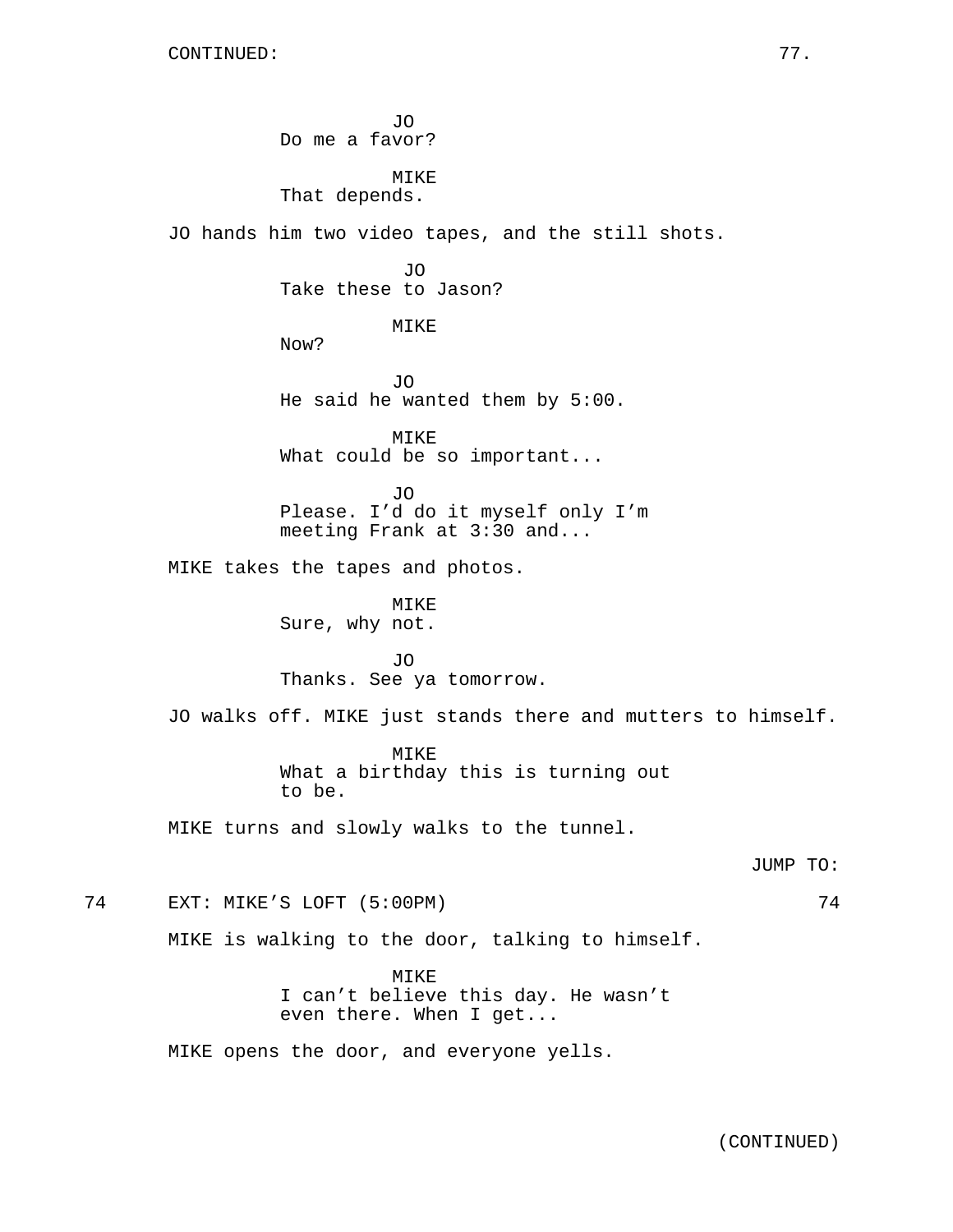## EVERYONE

SURPRISE!

MIKE enters.

CONTINUE TO:

75 INT: LOFT 75

MIKE closes the door.

MIKE You guys had this planned the whole time, didn't you? (beat) I thought you'd all forgotten.

DEBBIE walks over to him and gives him a hug. He hugs her back.

> DEBBIE Happy Birthday Mike.

> > MIKE

Thanks.

ST. JOHN walks over. MIKE releases DEBBIE.

ST. JOHN Happy birthday bud.

MIKE

Thanks. (turn to JASON) That little assignment, was a diversion, wasn't it? (beat) So, that you guys could do this.

JASON Gee, nothing gets passed you does it.

MIKE I should have guessed. (turn to Jo) And you...

JO Hey, I told you, remember. It wasn't my idea.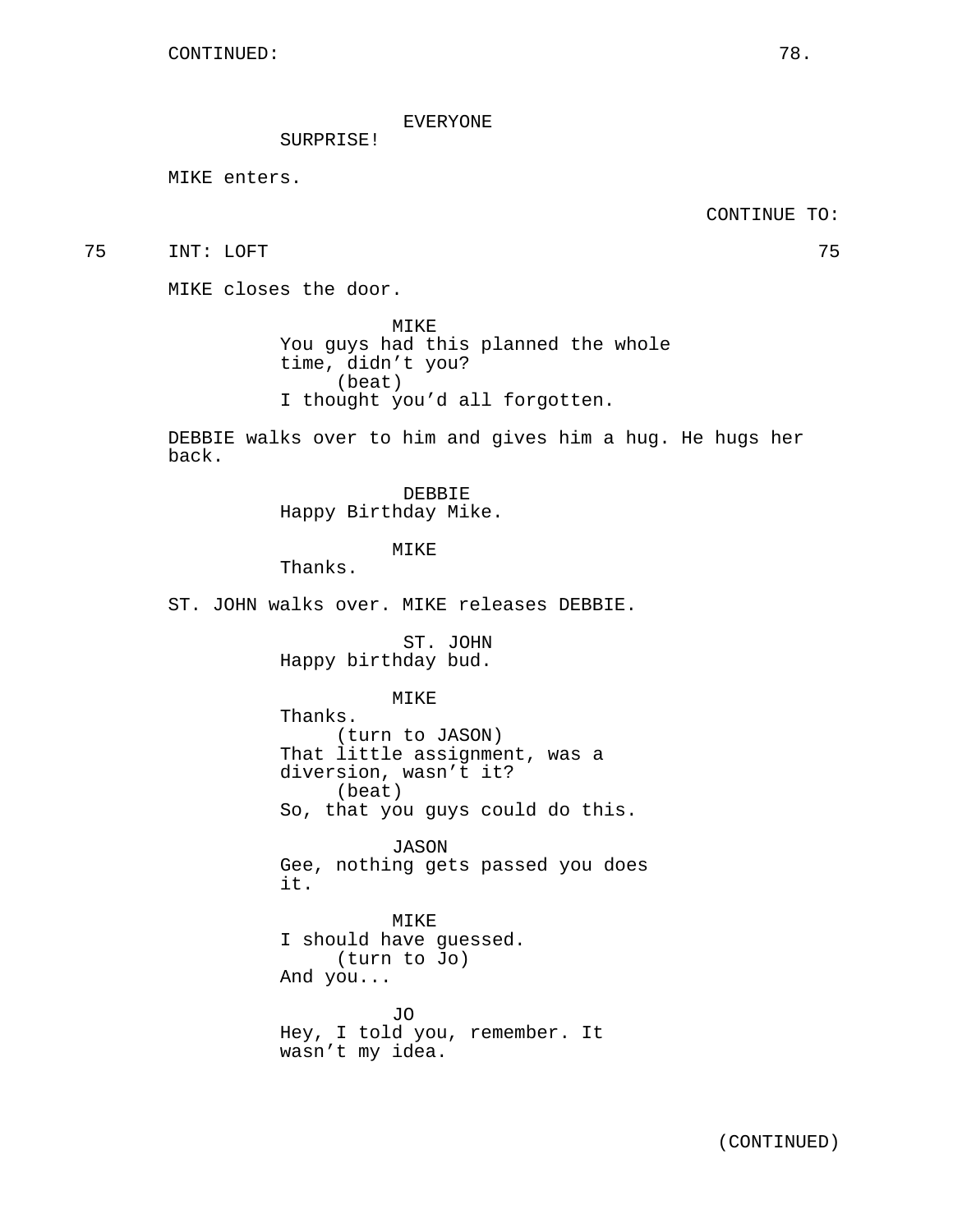MIKE So whose was it? (beat) Frank's? FRANK Nope. MIKE St. John's? ST. JOHN Nope.

MIKE Well, I know it wasn't Karen's or Anna's. That leaves... Jason?

JASON Strike three Mike. You're out.

MIKE Then who? (turn to Deb) Deb?

DEBBIE flashes a smile. KAREN lights the candles on the cake. ANNA turns on the radio.

> DEBBIE Guilty as charged.

MIKE I'll get you back you know. Maybe not today, maybe not tomorrow, but one day. And, when you least expect it.

DEBBIE I knew you'd say that.

ANNA Come on Mike. Make a wish.

EVERYONE gathers round the cake, and sings HAPPY BIRTHDAY. When it comes time for MIKE to make a wish. He rises his head as if he's thinking. His eyes lock on, and with, DEBBIE's. After a few seconds, she looks away. MIKE takes a deep breath, and blows them all out in one shot. EVERYONE cheers. ANNA hands MIKE the cutting knife. MIKE cuts the cake. (NOTE: The cake is identical to the one they got for FRANK. Only this one says HAPPY BIRTHDAY MIKE.) He hands everyone a piece. They eat their cake. Then MIKE opens his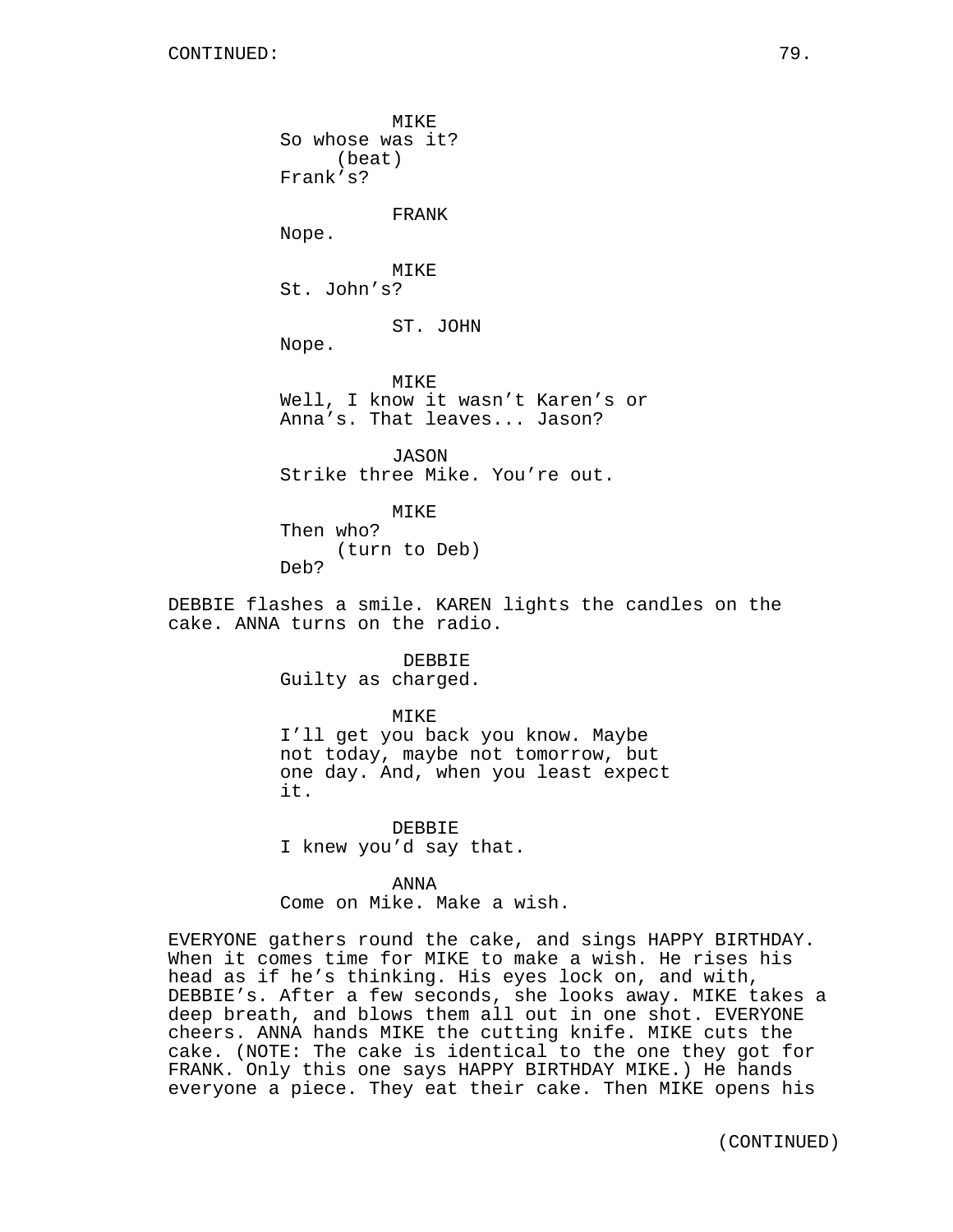presents. {JO & FRANK's: A blue knit sweater. ST. JOHN and DEBBIE give him: The Vampire Chronicles, by Anne Rice. (Which is a boxed set of three novels. Interview with the Vampire. The Vampire Lestat. The Queen of the Damned.) JASON and KAREN give him: A red dress shirt. ANNA gives him: A gold chain with an Eagle hanging from it.} After MIKE thanks everyone, a slow song comes on the radio.

### ANNA

Can I have the first dance, Mike?

## MIKE (smile) Sure.

MIKE and ANNA head to a cleared area that was set aside for dancing. EVERYONE else, follows.

CONTINUE TO:

76 TIME FLIES 76

They, dance, play a game of Pictionary, order a pizza, dance some more, play a round of RUMMY 500. (NOTE: They actually play to 3000, not 500.)

CONTINUE TO:

77 TIME RESUMES (11:30PM) 77

The game has just ended. JO and FRANK, get up to leave.

MIKE Going already?

FRANK 'Fraid so. I've got an early assignment tomorrow.

MIKE Thanks for coming guys.

MIKE rises, and walks them to the door. JO gives MIKE a hug.

JO Happy Birthday Mike.

FRANK Yeh, Happy birthday.

MIKE Thanks. See ya later.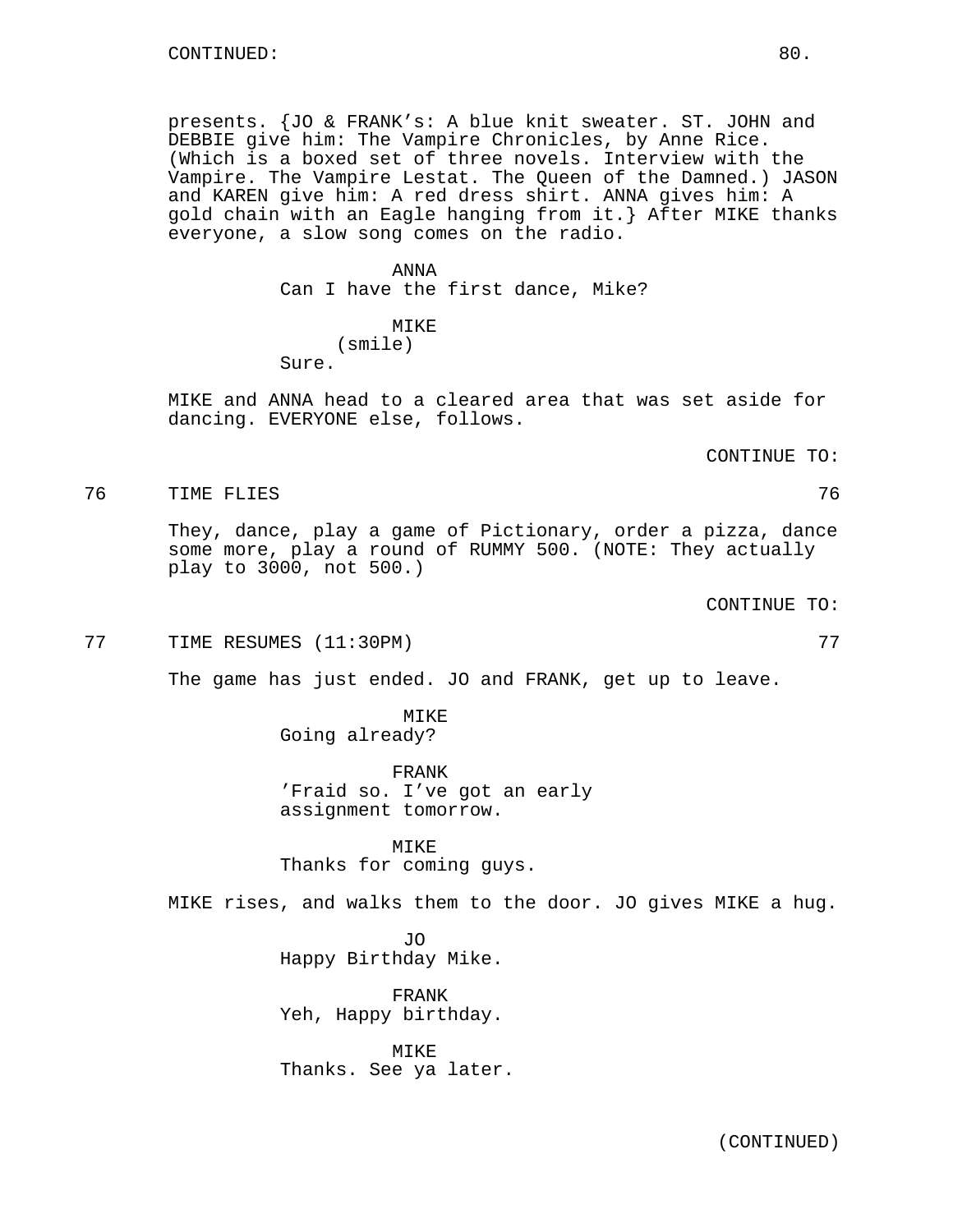JO and FRANK leave. JASON and KAREN decide it's time to go. MIKE is about to close the door. He turns, and sees JASON and KAREN coming.

> MIKE You guys leaving too? The night is still young! It's not even 10:00 yet.

> > JASON

Sorry Mike.

KAREN I've got an early class tomorrow.

MIKE So, skip it.

KAREN I can't. I'm teaching it.

MIKE Right. I forgot.

KAREN Happy Birthday Mike.

MIKE

Thanks.

JASON See ya in the morning. Don't stay up to late.

# MIKE

Yes mother.

JASON and KAREN exit. MIKE closes the door, and returns to DEBBIE, ST. JOHN, and ANNA. ANNA gets up, to fill her glass.

ANNA

Anybody want a refill while I'm up?

ST. JOHN Sure, thanks.

DEBBIE and MIKE both nod a no. ANNA takes ST. JOHN's glass, and hers, and goes over to the punch bowl. A slow song comes on.

> MIKE St. John. (beat) (MORE)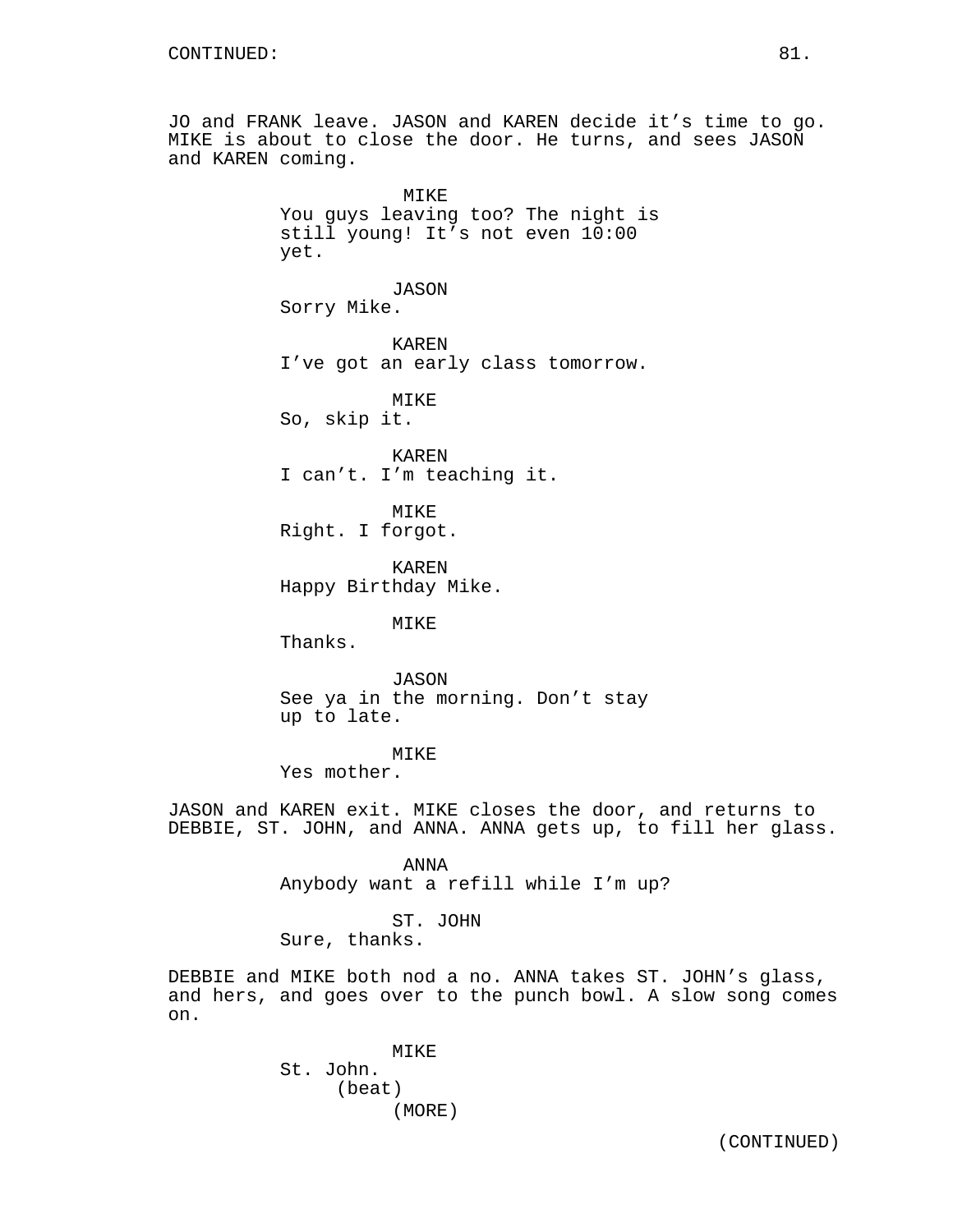MIKE (cont'd) Do you mind if I steal Deb for a dance? ST. JOHN Not as long as you promise to give her back. MIKE smiles. He rises and offers DEBBIE his hand. She takes it. They go to the dancing area. ANNA returns and hands ST. JOHN his glass. ANNA Here. ST. JOHN (take it) Thanks. ANNA I thought Becky would have been here. ST. JOHN Becky? ANNA Mike's girlfriend. From Easter. ST. JOHN Oh, Becky. No, they broke up. ANNA (try to sound glad) That's to bad. (beat) Is Mike seeing anyone? ST. JOHN Not that I'm aware of. ANNA smiles to herself and looks at MIKE. PAN TO: 78 MIKE AND DEBBIE 78

They are dancing. She has her arms around his neck. They are looking at each other, and talking.

MIKE

Thanks.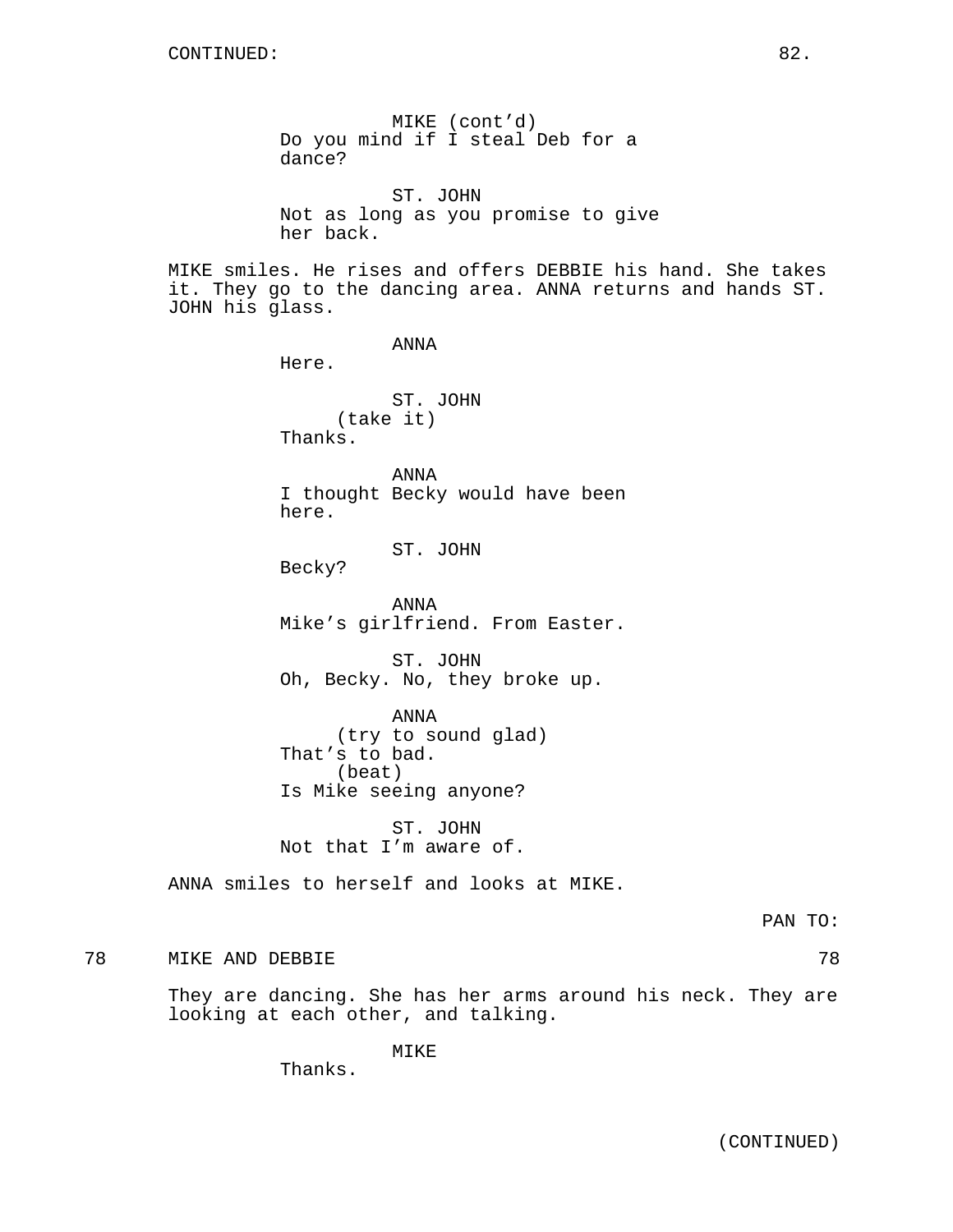DEBBIE For what? MIKE The party. DEBBIE (smile) No problem. MIKE (beat) You planning a surprise party for St. John too? DEBBIE I was thinking about it. (beat) But, he can read me like a book. He'd know if I was keeping something from him. MIKE Then we'll just have to plan it without you. That way, you really won't know anything. DEBBIE You know Mike, every know and then you really surprise me. MIKE (smile) Thanks. PAN TO: 79 ANNA AND ST. JOHN 79 ANNA I wonder what they're talking about. ST. JOHN (jokingly) Probably conspiring. ANNA About what?

> ST. JOHN (give her a look) I was joking.

(CONTINUED)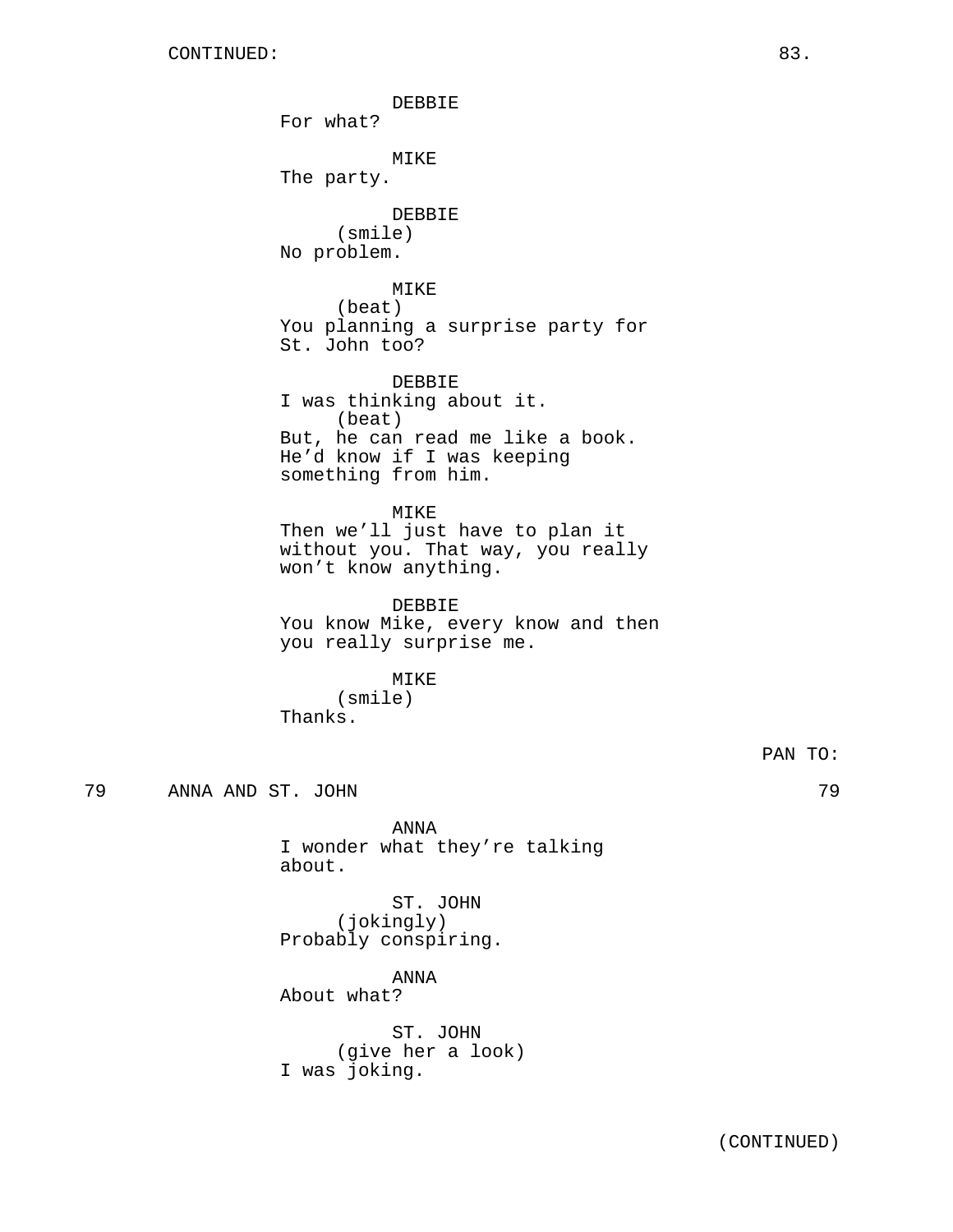ANNA I wouldn't joke about that. They seem awfully cozy out there.

ST. JOHN looks at them. MIKE says something, and DEBBIE starts laughing. The song ends, and they return to the table. DEBBIE sits beside ST. JOHN. ST. JOHN puts his arm around her.

> ST. JOHN What were you two so deep in conversation about?

DEBBIE and MIKE exchange a "now what" look. DEBBIE decides to play a little game with ST. JOHN.

## DEBBIE

(beat) I don't know how to tell you this, Stj, but...

MIKE takes a drink of his punch.

I...

DEBBIE I think I'm falling in love with Mike.

This takes MIKE by complete surprise, and he sprays the punch out of his mouth. ST. JOHN gives her a "what" look. ANNA is dumbfounded and is just looking at DEBBIE with her mouth open. MIKE is coughing, because some of the punch went down the wrong way.

> DEBBIE Yes. We were... (beat) ...planning on how to tell you.

DEBBIE rises from the table and goes over to MIKE. MIKE is still trying to figure out what she is doing.

> DEBBIE I just can't handle it anymore.

DEBBIE straddles MIKE, and kisses him. MIKE tries to push her away, fight it. But he can't. Because deep down, he doesn't want to. He wants her. ST. JOHN and ANNA, don't know what to say. After a few seconds, DEBBIE releases MIKE. She turns to ST. JOHN.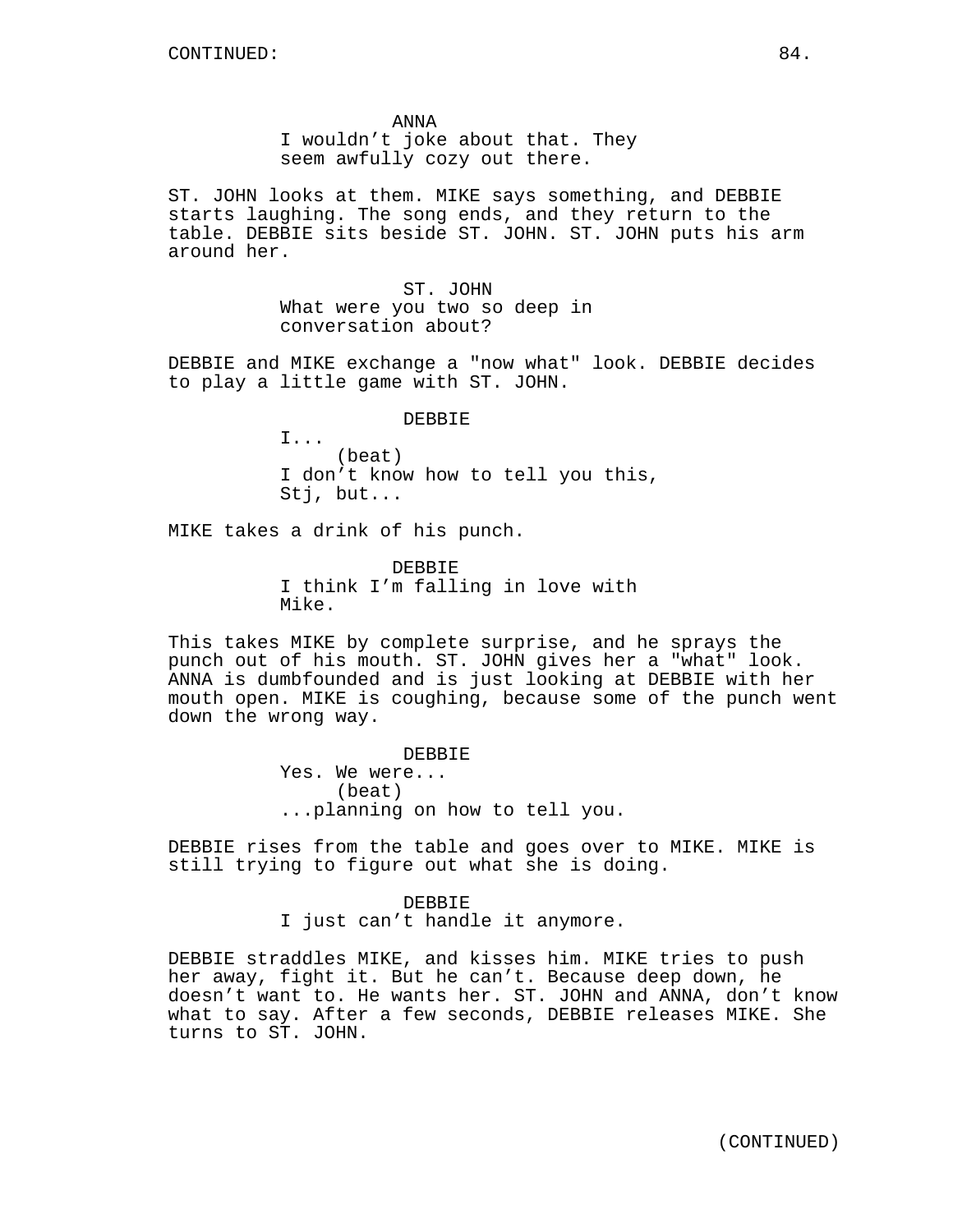## DEBBIE

Stj, I'm really sorry. I didn't want it to happen this way. I...

The look on ST. JOHN's face, is one of pure shock. DEBBIE looks from MIKE to ST. JOHN. Then decides to let him off the hook. She starts laughing, and ST. JOHN is more confused.

### DEBBIE

I'm kidding, honey.

She goes to him and slides right up beside him. She runs her hand down the side of his face.

> DEBBIE You know how much I love you.

She kisses him, really kisses him. ST. JOHN pulls her close, then lets her go.

# DEBBIE You should have seen the look on your face, hon. If only we had a camera.

ST. JOHN That wasn't very funny.

DEBBIE

Wait. (beat) You didn't actually think that Mike and I...

ST. JOHN It was very convincing. Maybe you should try acting.

ST. JOHN rises and heads for the door. DEBBIE can't believe he's leaving.

> **DEBBIE** St. John, wait. (beat) Stj.

DEBBIE runs to him.

PAN TO: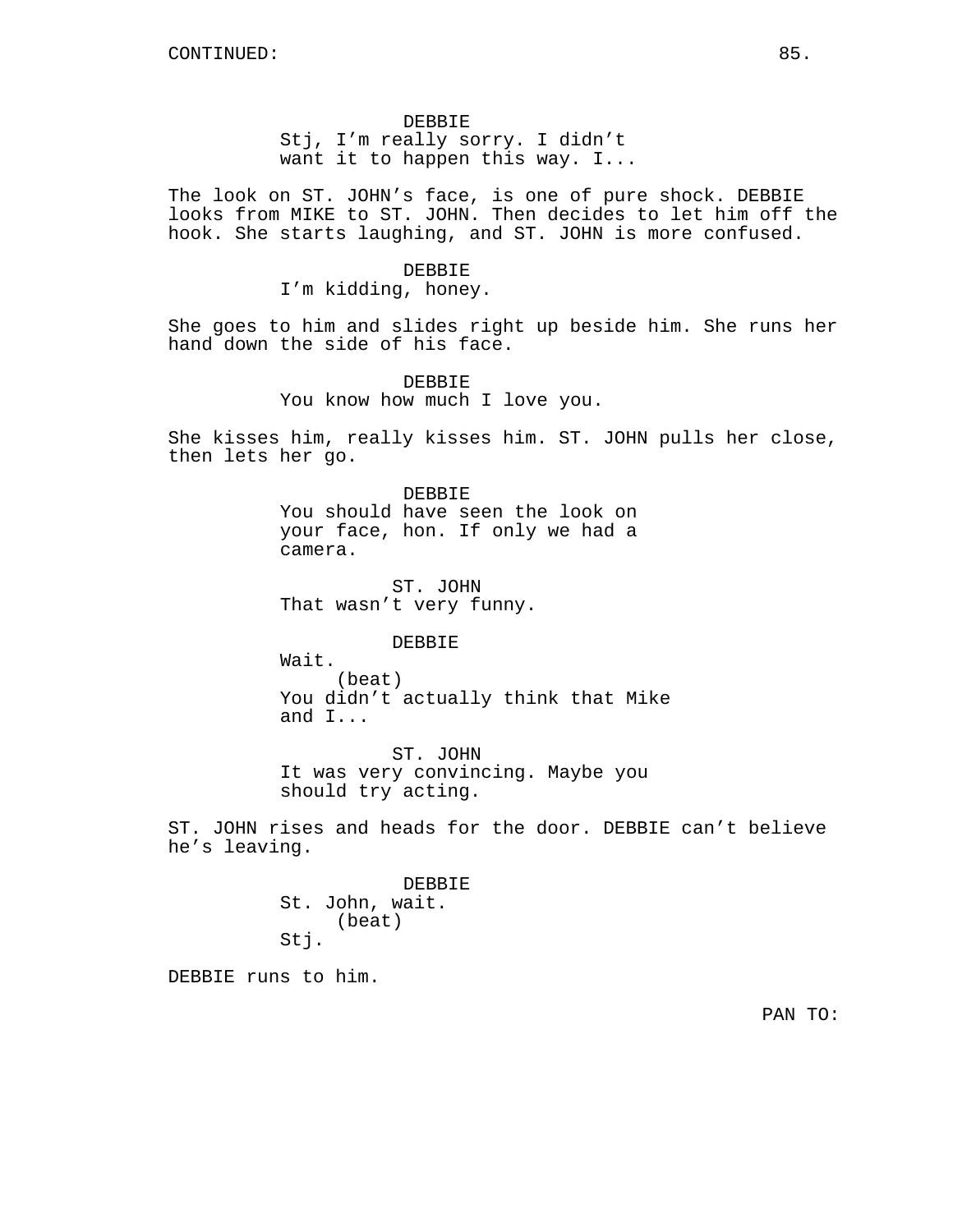He opens the door. She comes up behind him and puts her hand on his shoulder. He stops.

> DEBBIE I'm sorry, Stj. Really. (beat) I, I don't know what came over me. (beat) Please, don't leave.

ST. JOHN turns around and looks at her. He looks really mad. She's afraid that he really will leave. He stares at her hard. Then, he starts laughing. She realizes he was teasing her. She playfully punches him in the arm.

#### DEBBIE

You rat.

He is still laughing as he closes the door. She goes to punch him again, but he grabs her arm and pulls her to him.

ST. JOHN

I'm sorry.

DEBBIE Well, I guess I deserved it.

ST. JOHN Yeh. You did.

He kisses her. They break the kiss. She shakes her arm free from his grasp, and they return to the table.

PAN TO:

81 TABLE 81

MIKE and ANNA have just been watching them, like they were watching a movie. ST. JOHN and DEBBIE sit on the couch. ANNA looks at them.

> ANNA Well, now that that's over with... (beat) Let's play another round of Rummy 500. We'll play in teams. Me and Mike, against you two. (beat) This time, we'll play to 2000.

EVERYONE nods okay. ANNA picks up the cards, and deals the first hand.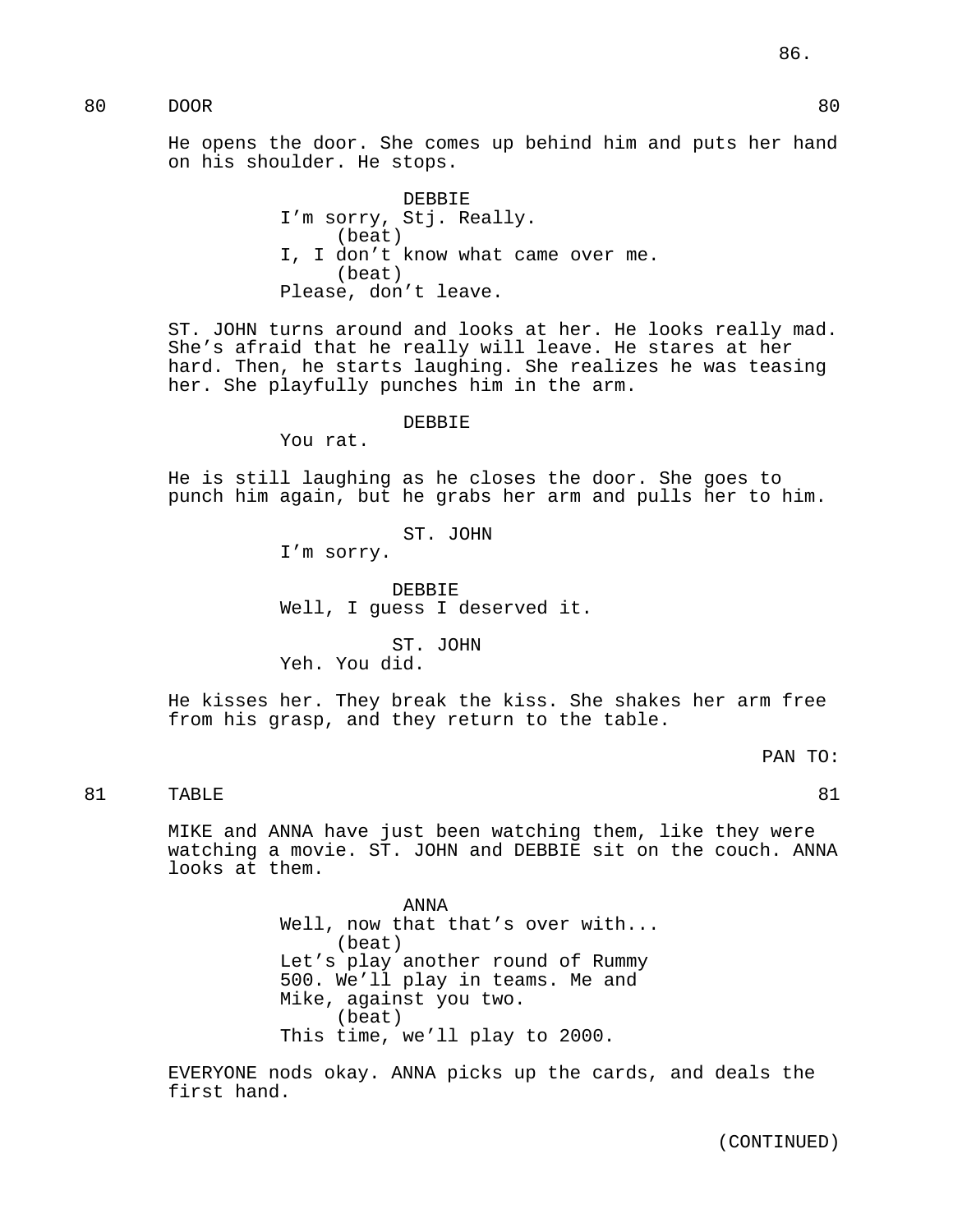CONTINUE TO:

### 82 TIME FLIES 82

They play the game. Game ends. The score is MIKE & ANNA: 1995 and DEBBIE & ST. JOHN: 2005.

CONTINUE TO:

### **TUESDAY APRIL 17th 1993**

83 TIME RESUMES (1:00AM) 83

ANNA is picking up the cards. There is a knock on the door. MIKE looks at his watch.

> MTK<sub>E</sub> Who could that be?

MIKE rises and walks to the door.

PAN TO:

84 DOOR 84

MIKE opens the door. It's WENDI. She has a bottle of champagne.

> MIKE (smile) Wendi.

WENDI (smile) Happy birthday Mikey.

WENDI wraps her arms around his neck. She kisses him deeply and passionately. She breaks the kiss, and looks at him.

### WENDI

Well, aren't you gonna invite me in, so you can open your present?

MIKE notices the only thing WENDI has is the bottle, and realizes that his present, is her. He notices that the trench coat she's wearing, is all that she is wearing.

MIKE

Ah...

WENDI enters. She sees DEBBIE, ST. JOHN, and ANNA.

(CONTINUED)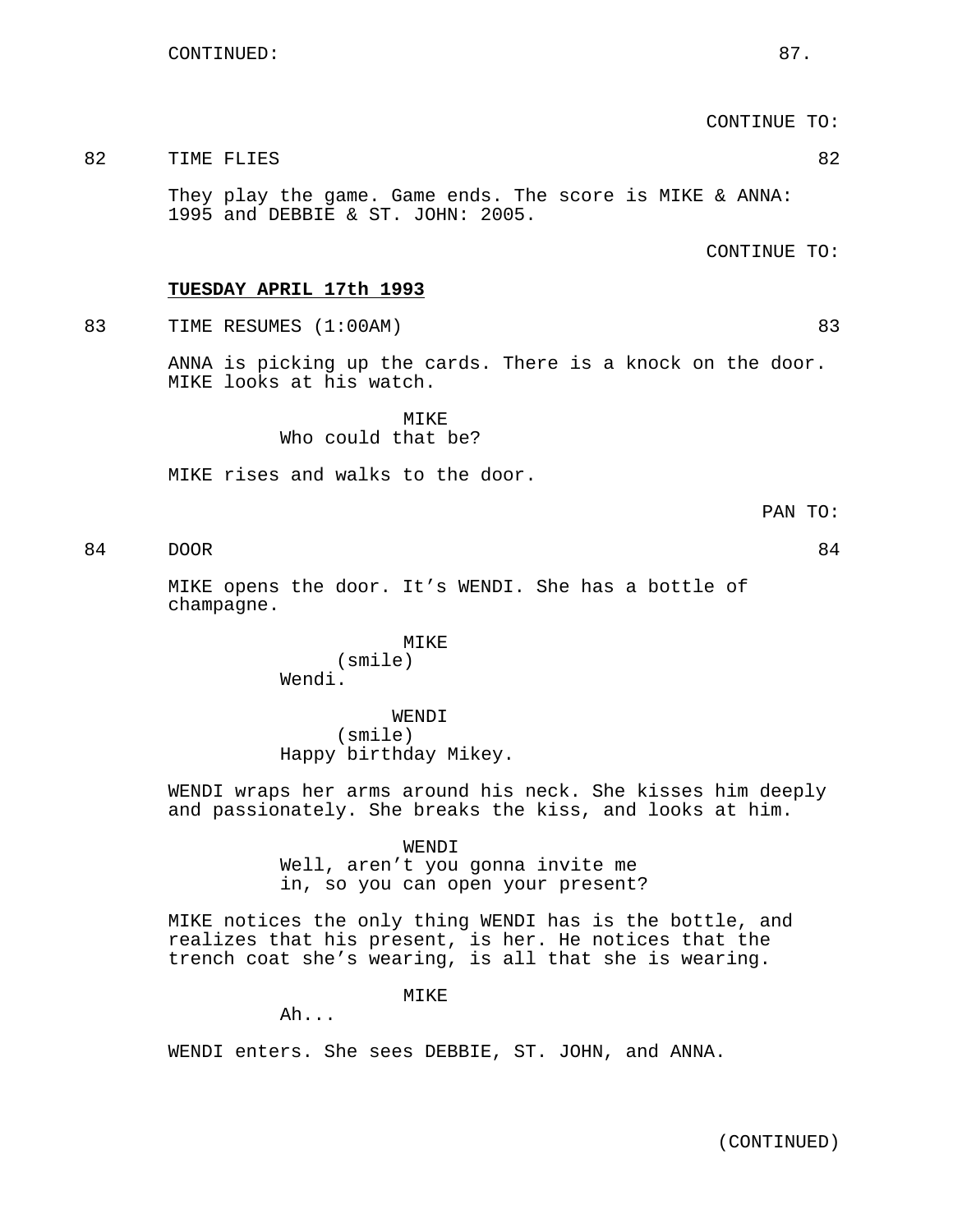WENDI I'm sorry, I didn't realize you had company. I'll...

ST. JOHN That's okay. We were just leaving.

ST. JOHN rises and turns to DEBBIE and ANNA.

ST. JOHN Come on, let's go.

DEBBIE gets up. ANNA reluctantly gets up. They head to the door. WENDI sits on the couch.

> ST. JOHN See ya tomorrow buddy.

DEBBIE See ya Mike.

ANNA

Bye Mike.

MIKE

Bye guys.

ST. JOHN (to Wendi) Go easy on him, Wendi

WENDI (smiles) No promises.

ST. JOHN, DEBBIE, and ANNA exit. MIKE closes the door. He turns around, and WENDI is standing there, with two glasses of champagne. She hands him a glass.

> WENDI A toast. To the best guy I know. On his 37th birthday.

They clink glasses and drink. She then puts down her glass, and opens the belt on her trench coat. She lets it fall. MIKE was right. There was nothing under it. She slithers up to him, and wraps her arms around his neck.

> WENDI Happy birthday Mike.

She kisses him. MIKE puts his glass down. Then wraps his arms around her, and pulls her close. Then, without breaking the kiss, he picks her up, and carries her to the bedroom.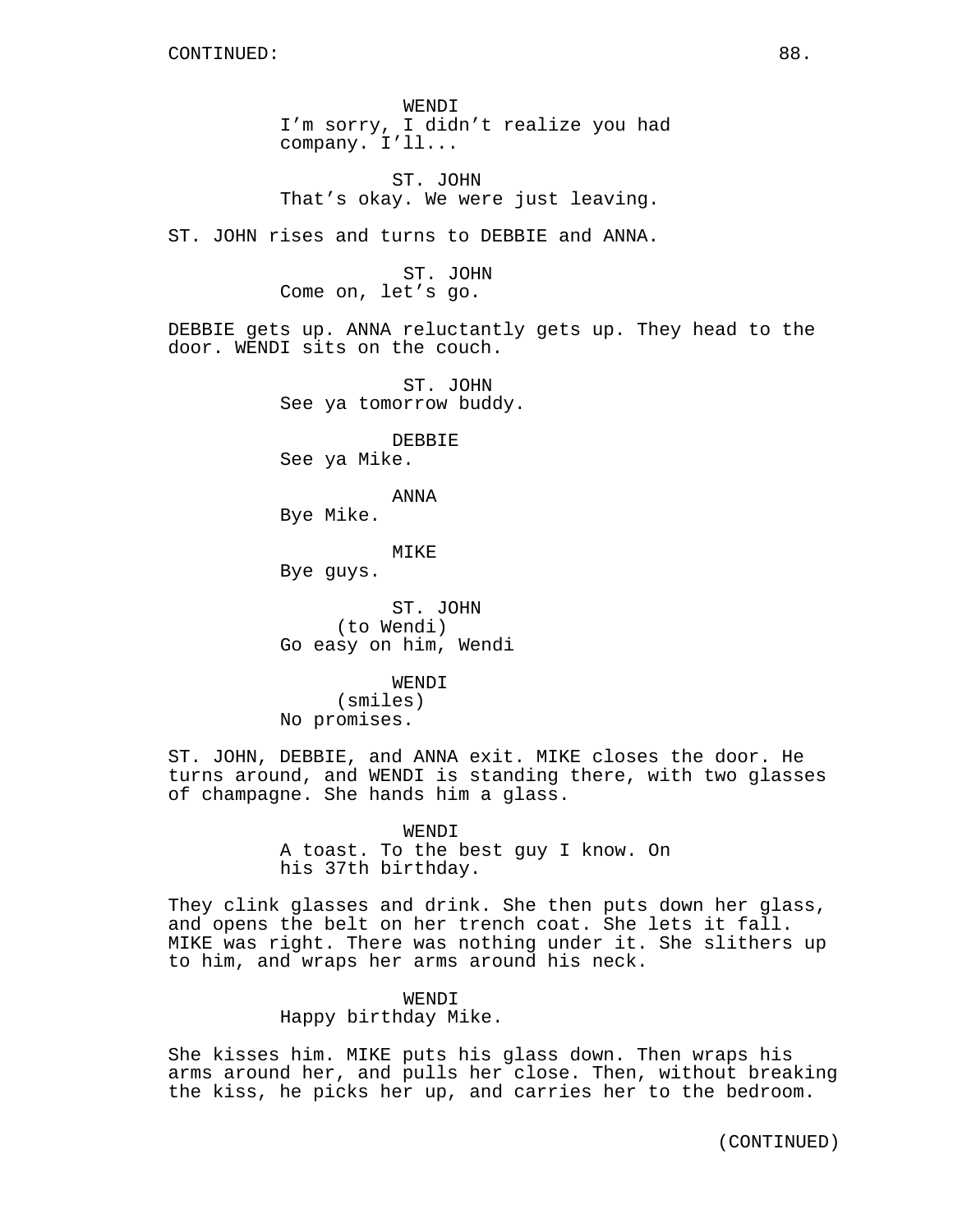CONTINUE TO:

# 85 BEDROOM 85

He lays her on the bed. Then kisses her neck, and rises off her. He removes his clothes, then joins her on the bed. She pulls him to herself. He positions himself on top of her. She pulls him as close as she can. They make love.

JUMP TO:

86 INT: ST. JOHN'S (2:00AM) 86

ST. JOHN, DEBBIE, and ANNA, enter. ANNA heads to the first floor bedroom. ST. JOHN closes the door.

ANNA

Night.

DEBBIE / ST. JOHN

Night.

ST. JOHN and DEBBIE, head upstairs.

CUT TO:

87 INT: ST. JOHN'S - BEDROOM (9:00AM) 87

ST. JOHN and DEBBIE are asleep. The phone rings. ST. JOHN answers it half asleep.

Hello?

JASON (VO) St. John?

ST. JOHN

ST. JOHN Yeh. What is it Locke?

JASON (VO) We need you at the Lair. Something's come up.

ST. JOHN Yeh, okay. I'll be there as soon as I can.

JASON (VO) Thanks. Bye.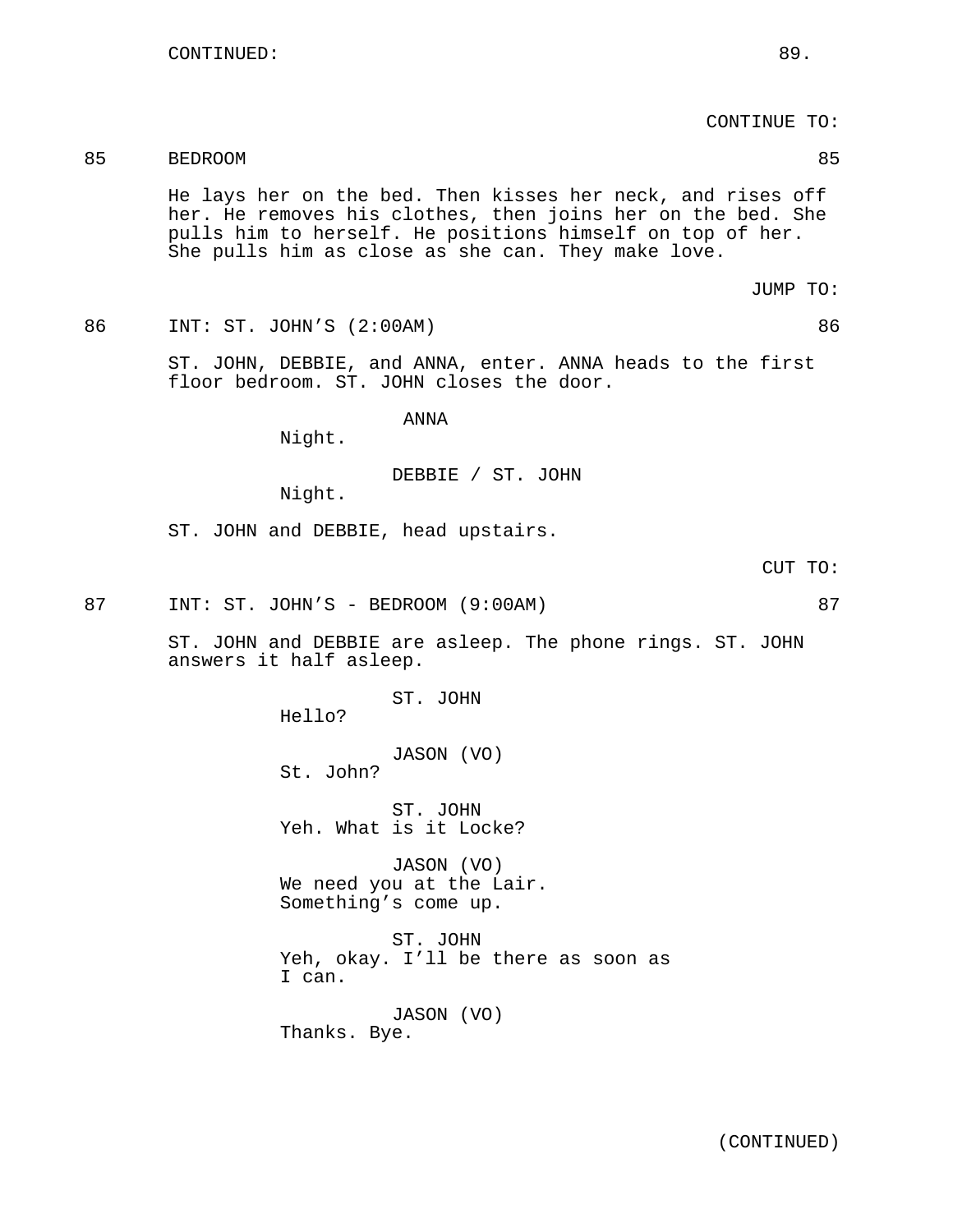ST. JOHN

Bye.

The conversation has woken DEBBIE up. ST. JOHN is hanging up the phone. She turns to him.

> DEBBIE Who was that?

ST. JOHN (turn to her) Jason, who else.

DEBBIE You have to go, right?

ST. JOHN Yeh. Sorry. (kiss her) I'll see you tonight.

DEBBIE I'll be here.

She kisses him. He gets out of bed.

CUT TO:

88 INT: ST. JOHN'S LIVING ROOM (1:30PM) 88

DEBBIE and ANNA are playing cards. DEBBIE has three cards left. ANNA has one. It is ANNA's turn. ANNA picks up a card from the top of the deck. She can't use it, so she throws it. DEBBIE picks it up, because it goes with two of the cards in her hand. She puts down a three card straight, then throws the other card.

#### DEBBIE

Out.

They add up there points for the hand. DEBBIE gets just enough to clear 500. ANNA doesn't quite make 500.

DEBBIE

I win.

ANNA gathers up the cards.

ANNA What time did St. John say he'd be back?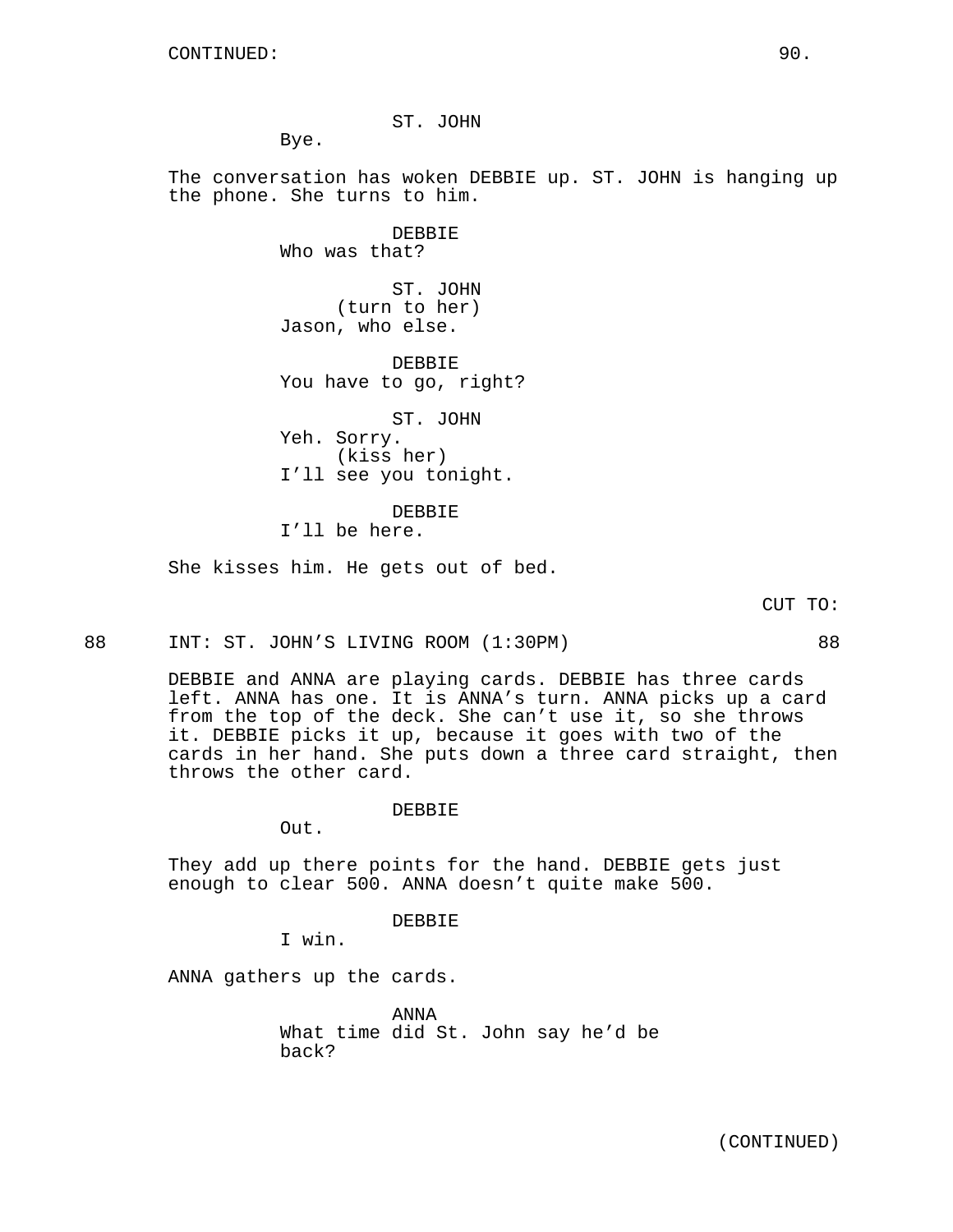DEBBIE He didn't. ANNA (look at Debbie) Can you take a guess? DEBBIE He'll be back when he's back. And not before then. (beat) Besides, what difference does it make? ANNA None. (beat) Another game? DEBBIE I guess so. ANNA deals the cards. CUT TO: 89 INT: AIRWOLF (3:00PM) 89 AIRWOLF is returning to the Lair. ST. JOHN and MIKE are in the front, and JO is in the back. MIKE (to St. John) Whatcha doing on Friday? ST. JOHN This Friday? MIKE Yeh. ST. JOHN Don't know. MIKE (surprise) You mean you haven't planned anything? ST. JOHN (confused) For what?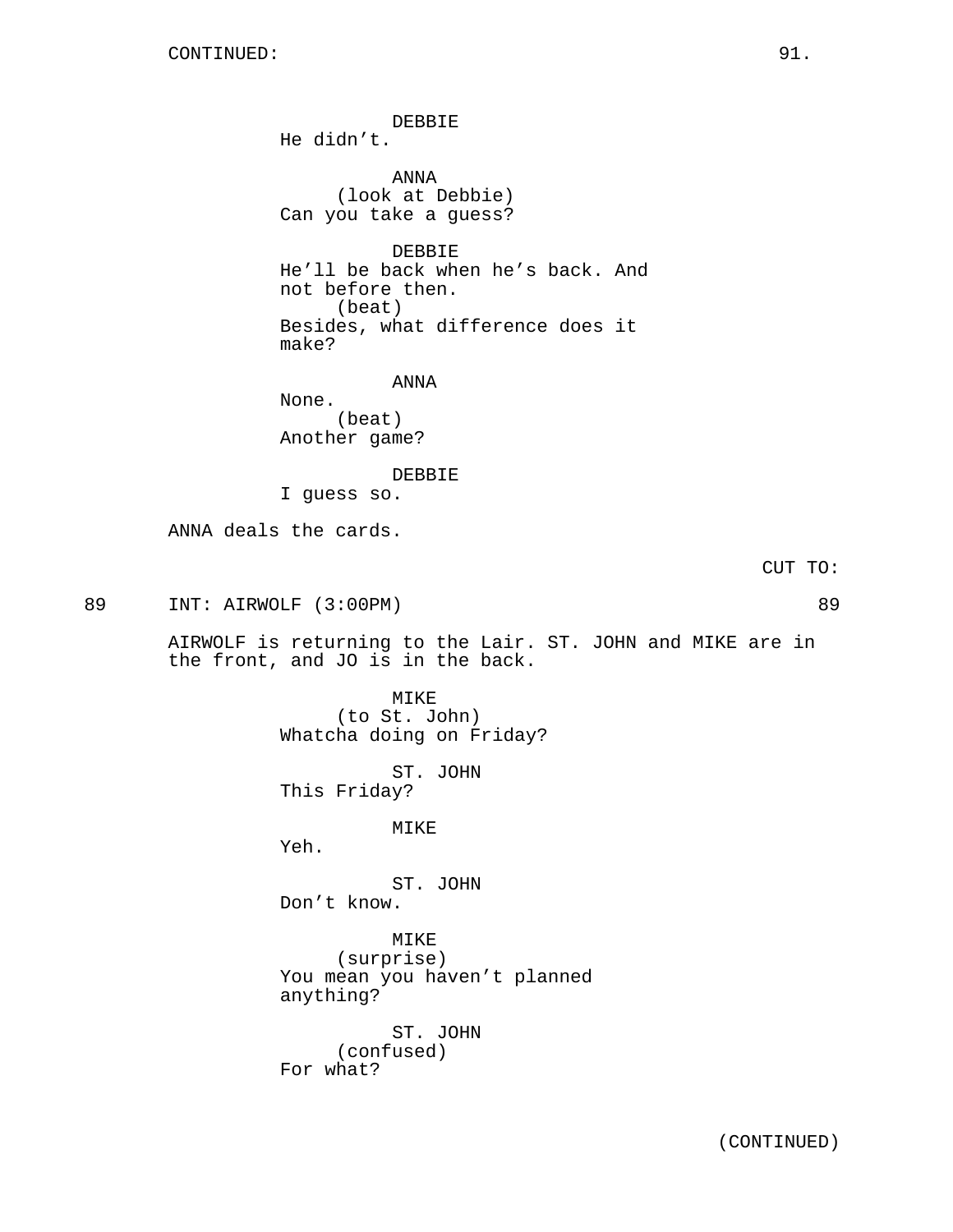MIKE I can't believe you forgot.

ST. JOHN Forgot what?

MIKE You don't know what Friday is?

ST. JOHN knows, but pretends he doesn't.

ST. JOHN You mean, besides April 30th?

MIKE Yeh. Besides April 30th.

ST. JOHN pretends to be thinking.

MIKE Eh, Jo. (beat) You know what Friday is, don't you? JO Sure. It's... MIKE Don't say it. JO All I was going to say was... MIKE I know what you were going to say. So don't say it. (beat) Well buddy, have you thought of it yet? There is a short pause, then ST. JOHN starts laughing. ST. JOHN Of course I know what it is. What do you think I am? MIKE So, what are you doing? I mean, six months, that's a long time. ST. JOHN I know. (beat)

(MORE)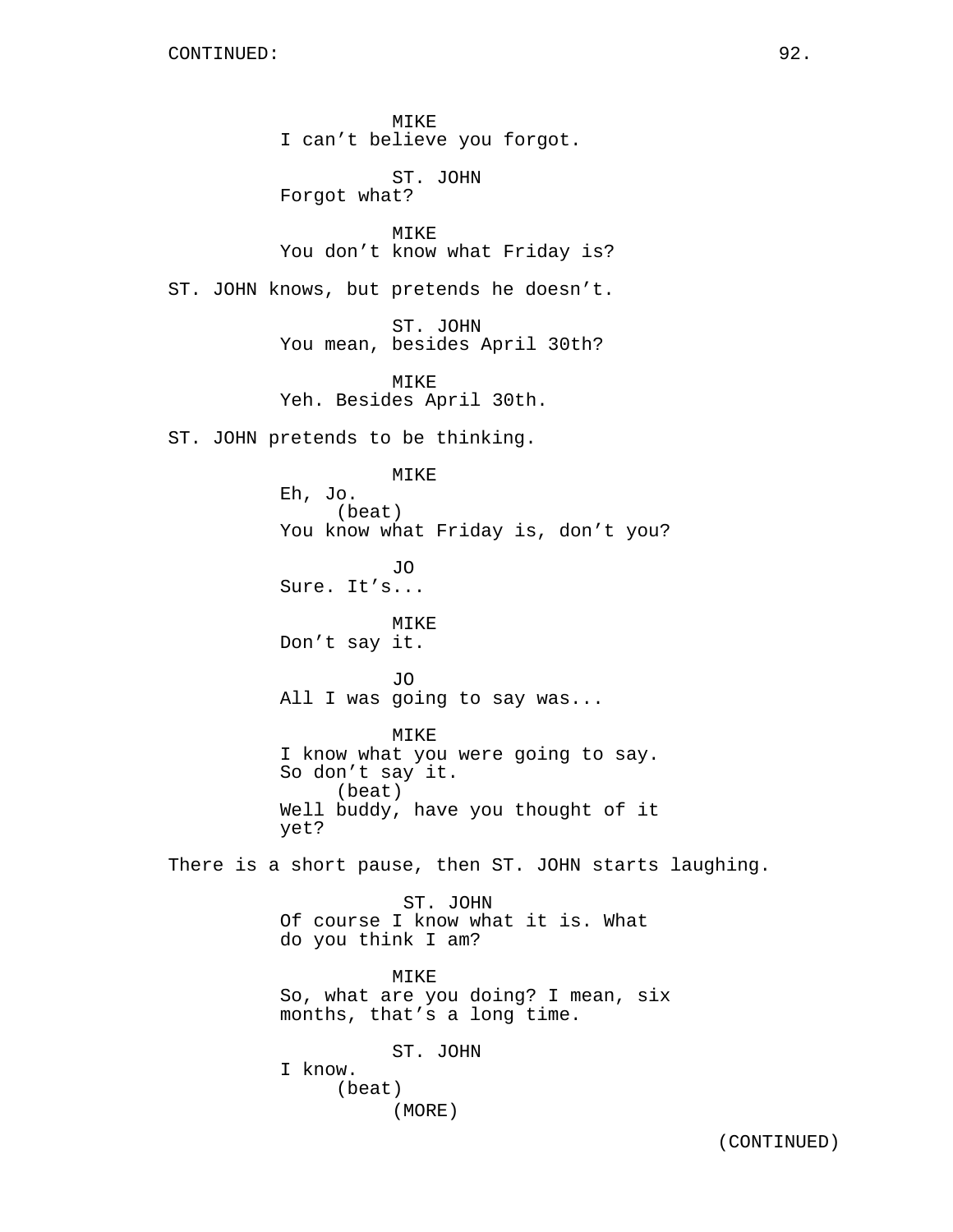ST. JOHN (cont'd) But I don't know what I'm going to do. Yet. MIKE gives him a look. PAN TO: 90 EXT: AIRWOLF 90 AIRWOLF flies on to the Lair. JUMP TO: 91 INT: THE LAIR 91 AIRWOLF descends and lands. ST. JOHN, MIKE and JO, exit. They walk over to the computers. JUMP TO: 92 INT: ST. JOHN'S (4:00PM) 92 The phone rings. DEBBIE is sitting on the couch, reading. ANNA is in her room. DEBBIE (yell) I'll get it. DEBBIE answers the phone. DEBBIE Hello? FRANK (VO) Hi cous. Can I speak to Anna? DEBBIE (curious) Sure, hang on. DEBBIE puts the receiver down. DEBBIE (yell) Anna. (beat)

Phone.

ANNA (VO)

Coming.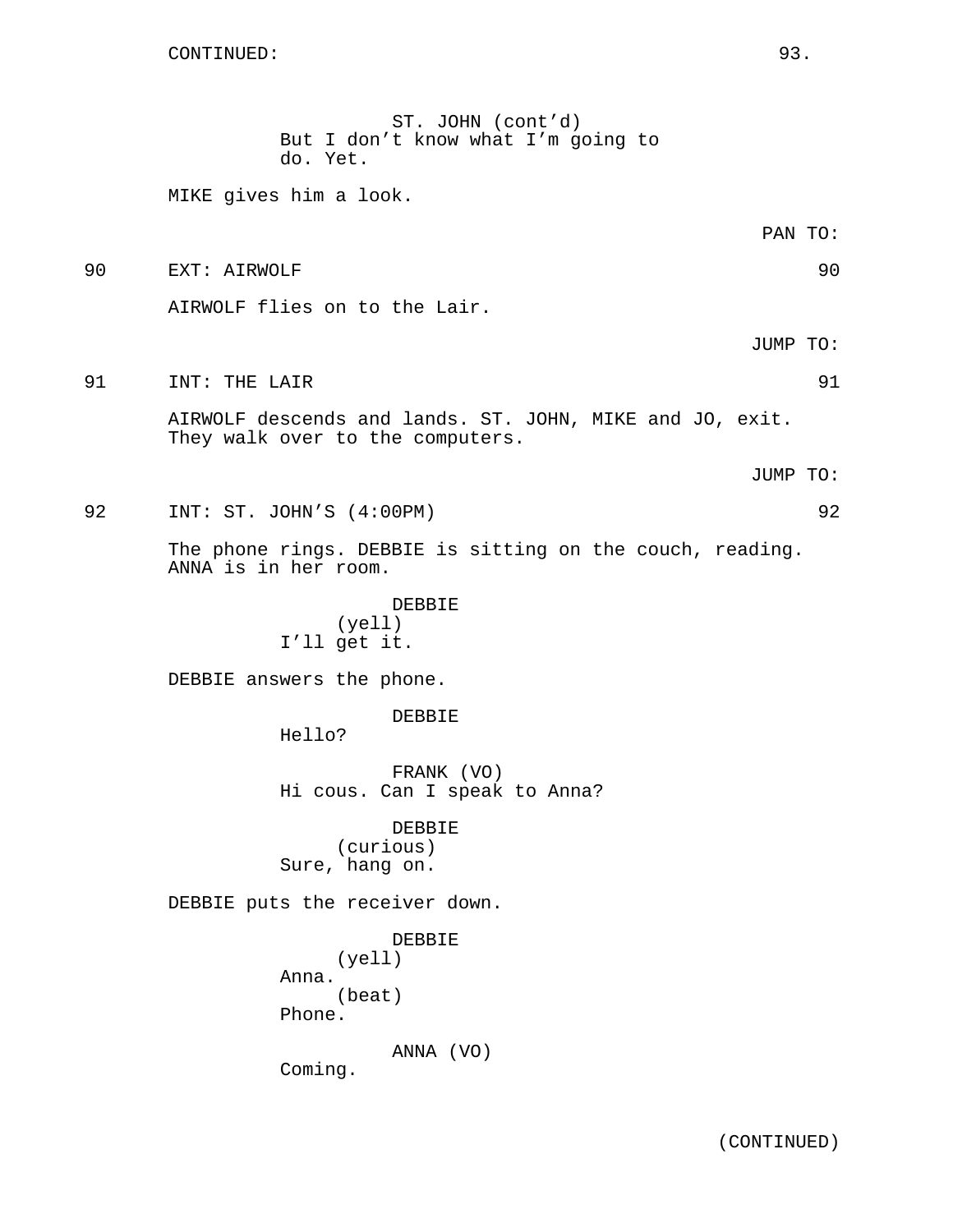DEBBIE goes back to reading. ANNA enters, and picks up the receiver. ANNA Hello? FRANK (VO) Hi, it's Frank. ANNA Hi, What's... FRANK (VO) I was wondering, if you'd like to join Jo and I, for dinner tonight? ANNA I... FRANK (VO) It would give Deb and St. John some time a... ANNA Sure, I'd love to. FRANK (VO) Great. I'll see ya in about an hour and a half, okay? ANNA Okay. See ya then. Bye. FRANK (VO) Bye. ANNA hangs up. DEBBIE addresses ANNA without looking up from her book. DEBBIE What'd Frank want?

> ANNA He invited me to join him and Jo for dinner.

DEBBIE looks up from her book.

DEBBIE (surprise) Really! When?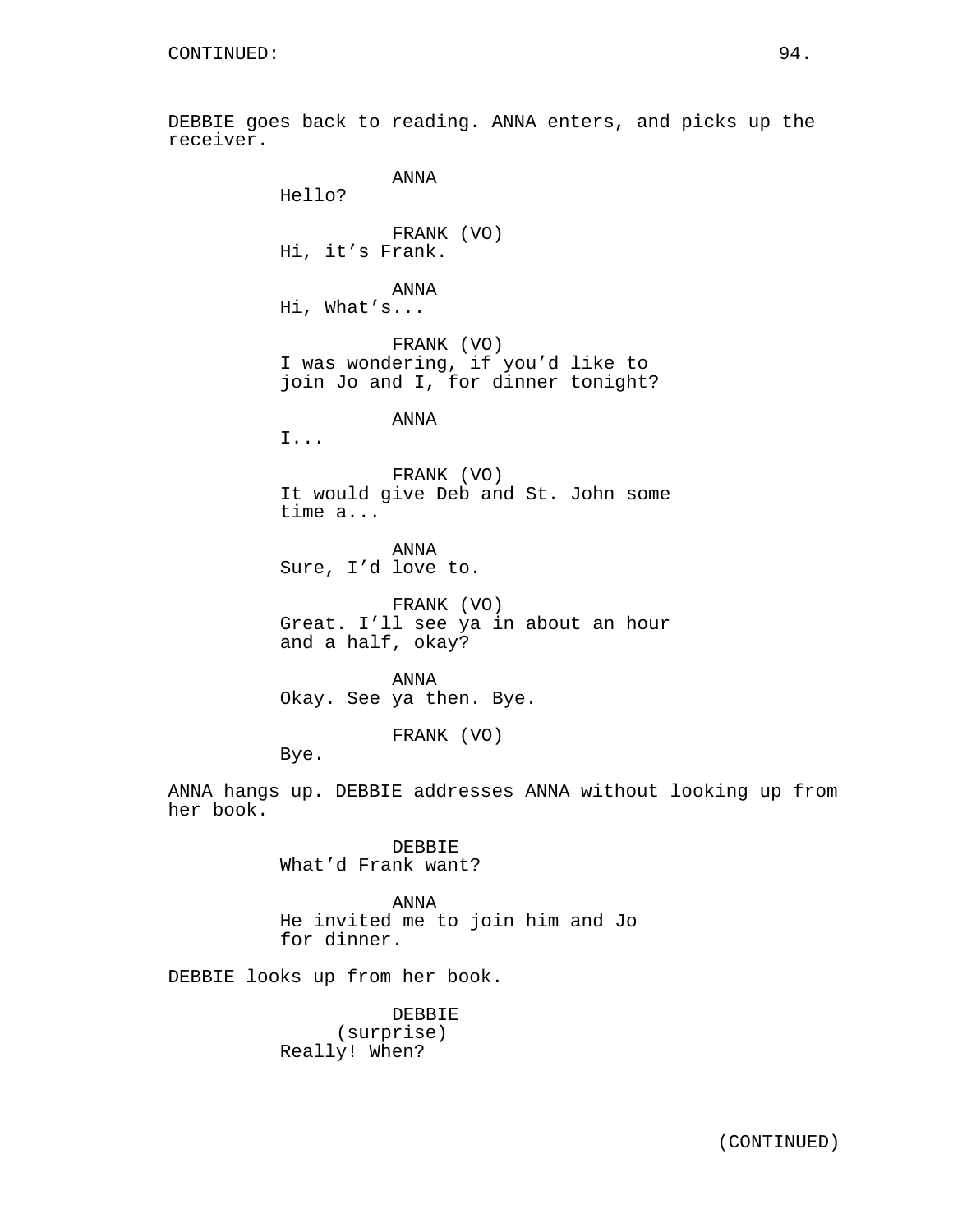ANNA Tonight. He'll be here in about 90 minutes.

DEBBIE says next line as she looks back at her book.

DEBBIE

You better go get ready then.

## ANNA

Right.

ANNA goes to her room. Once DEBBIE hears the door close, she puts her book down and rises from the couch. She has a look on her face, that says she's planning something. She heads to the kitchen.

JUMP TO:

93 INT: THE LAIR (4:05PM) 93

ST. JOHN, MIKE, and JO, are still at the computers. JO's watch beeps.

> JO Sorry guys, I gotta split.

# MIKE

(teasingly) Hot date with Frank, again?

JO gives him a "very funny" smile.

MIKE Have fun. Don't do anything I wouldn't do.

ST. JOHN That doesn't leave much that they can't do, Mike.

MIKE Very funny, St. John.

JO See you two tomorrow.

ST. JOHN / MIKE

Bye.

JO walks off. ST. JOHN and MIKE return to the computers.

JUMP TO: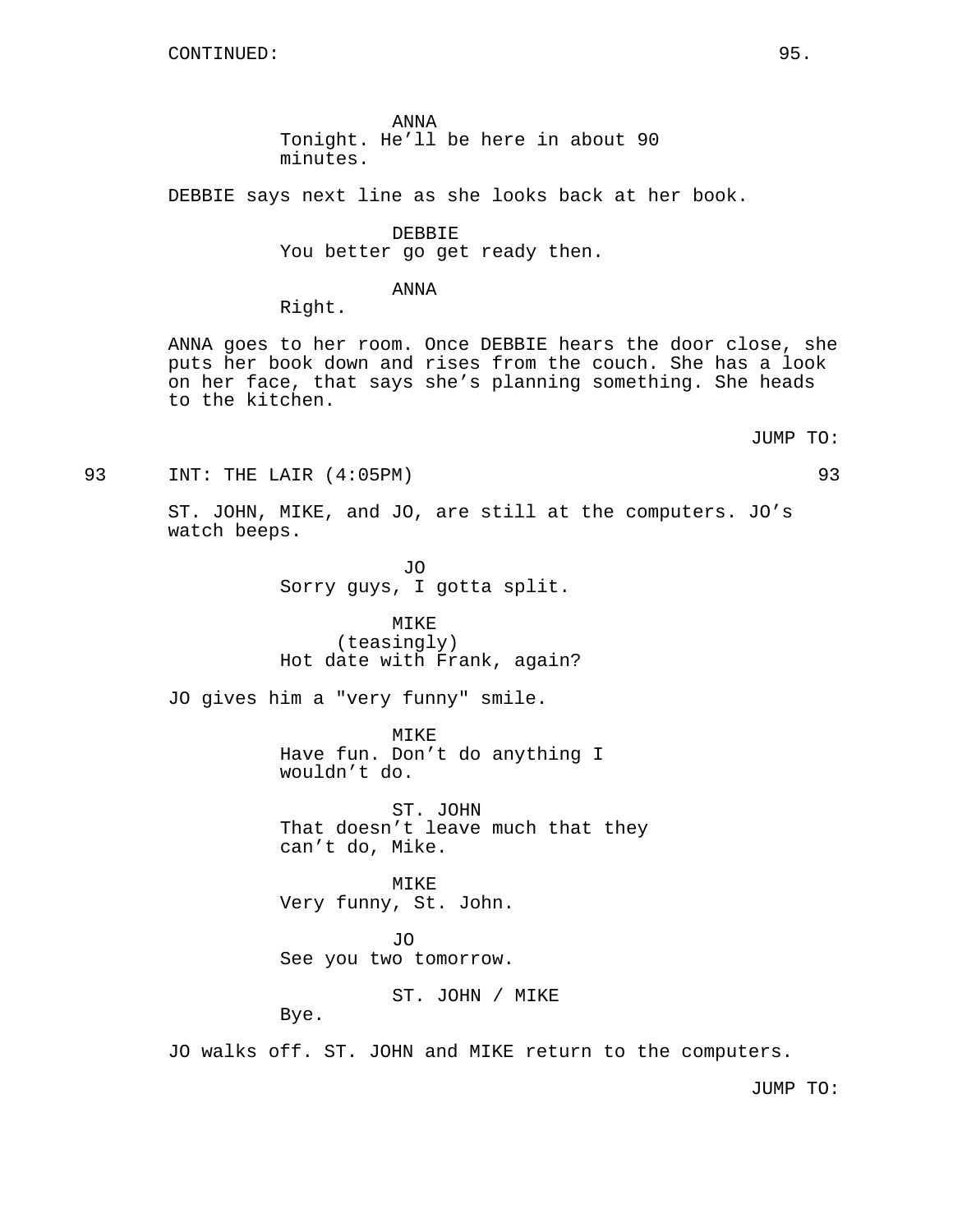94 INT: ST. JOHN'S - KITCHEN (5:20PM) 94

DEBBIE has the table set for two. Two lit candles, and two glasses are on the table. Soft romantic music is playing on the stereo. A bottle of champagne is chilling in an ice bucket, beside the table. ANNA enters the living room.

> ANNA Planning a nice romantic evening, are you?

DEBBIE Yeh. I just hope that Stj...

Knock on door.

ANNA I'll get it.

PAN TO:

95 LIVING ROOM 95

ANNA walks over to the door.

ANNA

Coming.

PAN TO:

96 DOOR 96

ANNA opens the door. It's FRANK. DEBBIE walks into the living room.

> FRANK You ready?

> > ANNA

Yep.

DEBBIE Can you stay for...

FRANK Sorry. Maybe next time. Jo is waiting in the car.

DEBBIE I take it the guys are back then?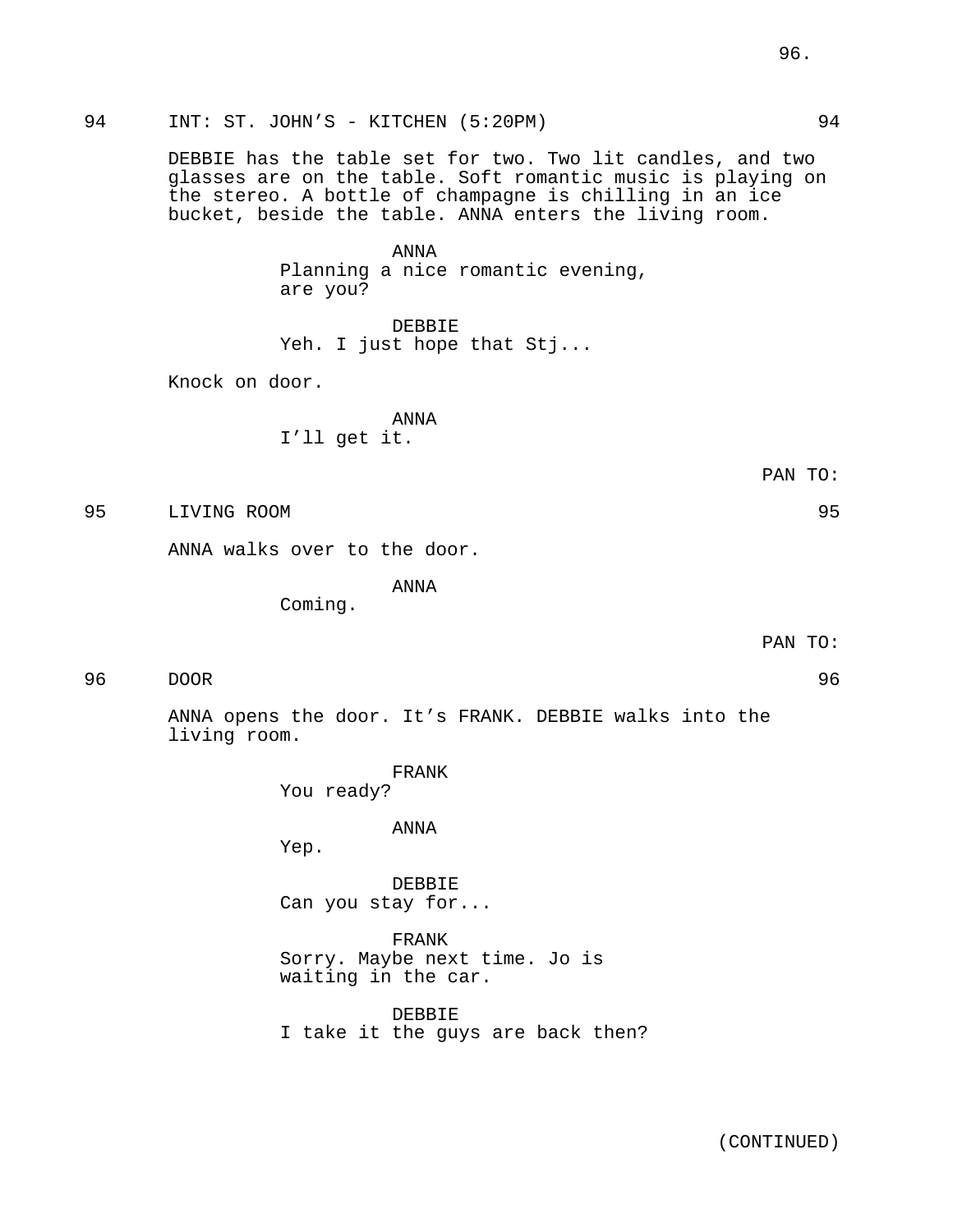### FRANK

Yeh.

FRANK notices the setting.

## FRANK

St. John should be home in about 1/2 an hour. He and Mike are tying up some loose ends at the La...

DEBBIE cuts him off as ANNA still does not know about Airwolf or the Lair.

DEBBIE

I see.

FRANK Well, come on Anna. Let's go.

### DEBBIE

Have fun.

ANNA

You too. Bye.

DEBBIE

Bye.

## FRANK

Bye.

ANNA exits, closing the door behind her. DEBBIE walks upstairs to change.

JUMP TO:

97 EXT: SANTINI AIR (5:30PM) 97

ST. JOHN and MIKE are walking to their cars.

MIKE See ya tomorrow bud.

## ST. JOHN See ya, Mike.

They get in their cars and drive off.

JUMP TO: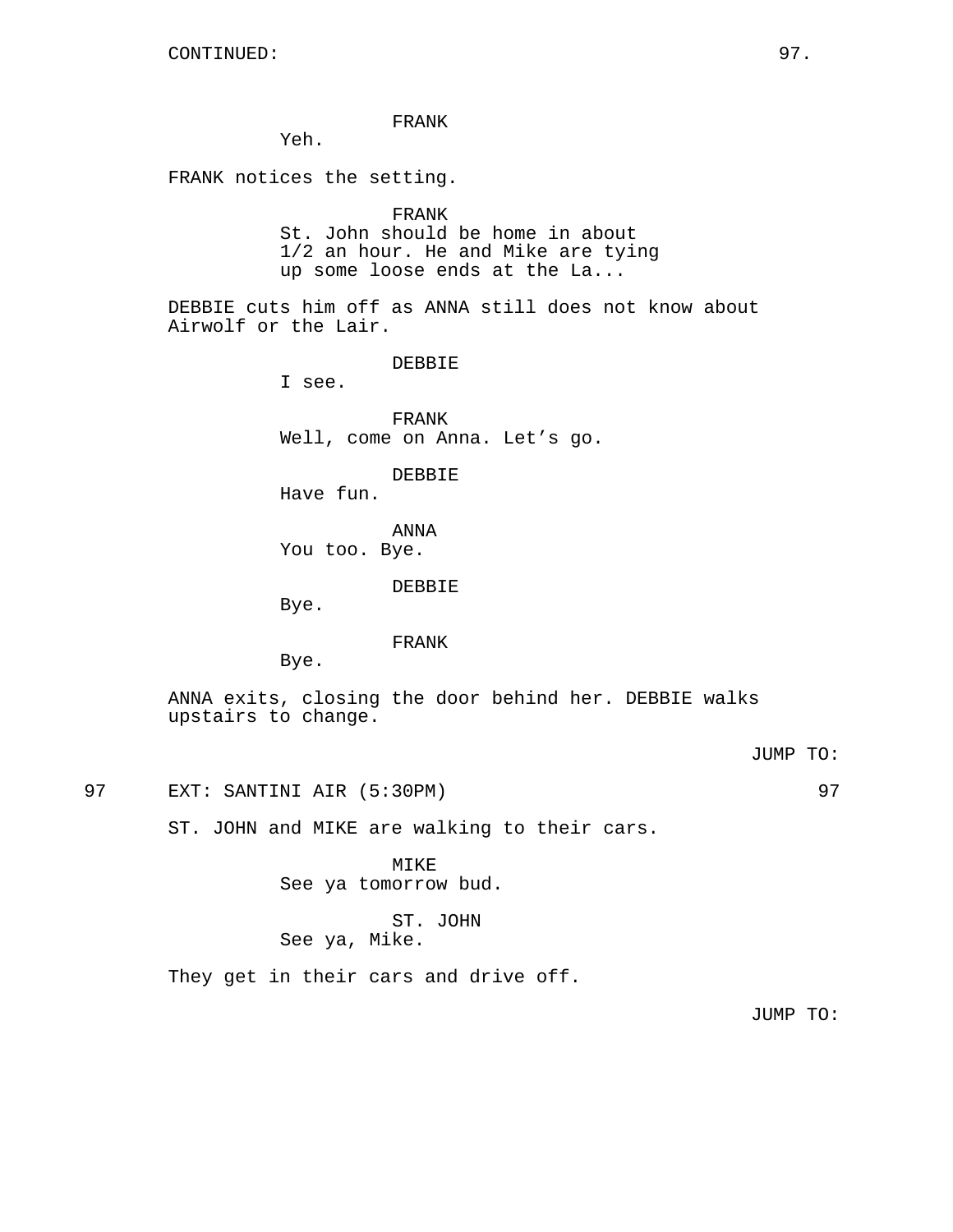98 INT: ST. JOHN'S - LIVING ROOM (5:59PM) 98

The door opens. ST. JOHN enters. The lights are dim. The fire is lighting. The candles are still lit. The music is still playing.

> ST. JOHN What's all this?

DEBBIE (walk to him) An early celebration.

ST. JOHN

Wh...

DEBBIE wraps her arms around him.

DEBBIE

Because... (beat) you have tonight free... (beat) Who knows what will happen on Friday. ( kiss him) Come on.

She takes his hand in hers and leads him to the kitchen.

CONTINUE TO:

99 INT: KITCHEN 99

DEBBIE Why don't you open the champagne while...

ST. JOHN I thought you didn't drink?

DEBBIE (turn and look at him) I don't. (beat) But tonight is special. (beat) One bottle of champagne can't kill me... (beat) Besides, I figured what the hell, what's the worst that can happen? (beat) (MORE)

(CONTINUED)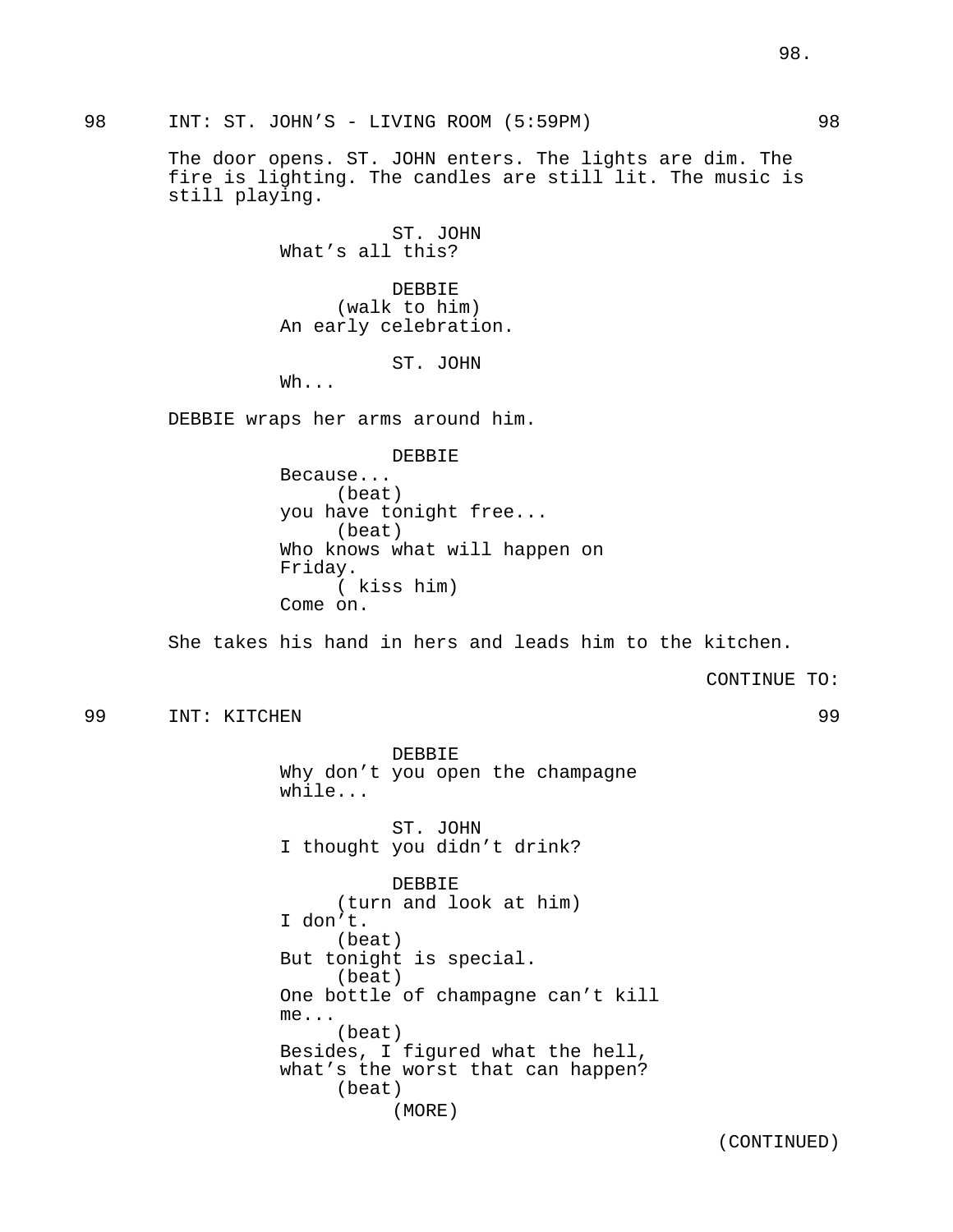DEBBIE (cont'd) I get drunk and you take take advantage of me?

He smiles and kisses her. They break the kiss. She goes to get dinner. He opens, and pours, the champagne.

> ST. JOHN You know... (beat) Mike and I were just discussing this, this afternoon.

She returns with two plates of spaghetti.

DEBBIE Discussing what?

ST. JOHN

This.

(beat) Our anniversary.

DEBBIE 1/2 anniversary.

ST. JOHN

Right.

DEBBIE puts the plates on the table. ST. JOHN hands her a glass of champagne.

> ST. JOHN A toast. To a perfect evening.

He smiles and she smiles back. They clink glasses and take a drink.

> DEBBIE To the next 6 months. May they be as wonderful, if not better then, the last 6 months.

They clink glasses, and take a drink.

DEBBIE Now, we better sit down and eat this... (beat) ...before it goes cold.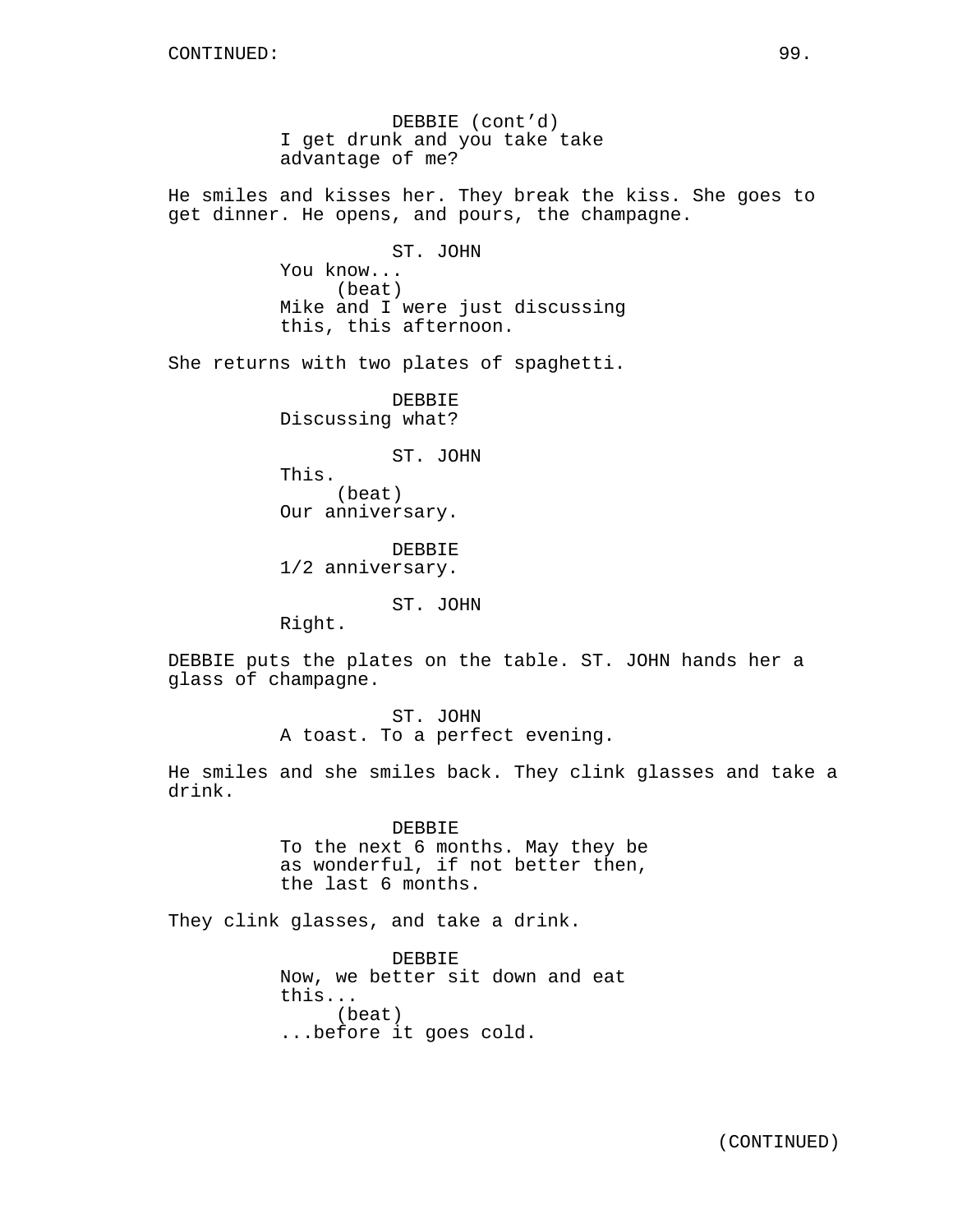ST. JOHN It won't go cold that fast. There's still steam rising from it.

100 TIME FLIES 100

He grabs her, pulls her to him, and kisses her. He releases her, and they sit at the table.

They eat dinner, and dessert, and drink most of the champagne. ST. JOHN is surprised that DEBBIE is not more intoxicated than she appears.

CONTINUE TO:

CONTINUE TO:

101 TIME RESUMES 101

DEBBIE rises from the table and goes to ST. JOHN.

DEBBIE Dance with me Stj.

She offers him her hand. He takes it, and rises from the table.

PAN TO:

102 LIVING ROOM 102

They dance in front of the fire.

CONTINUE TO:

103 TIME FLIES 103

They dance for a while, then stop and sit on the floor. They cuddle in front of the fire.

CONTINUE TO:

104 TIME RESUMES 104

DEBBIE looks at him.

DEBBIE

I lo...

ST. JOHN puts a finger on her lips.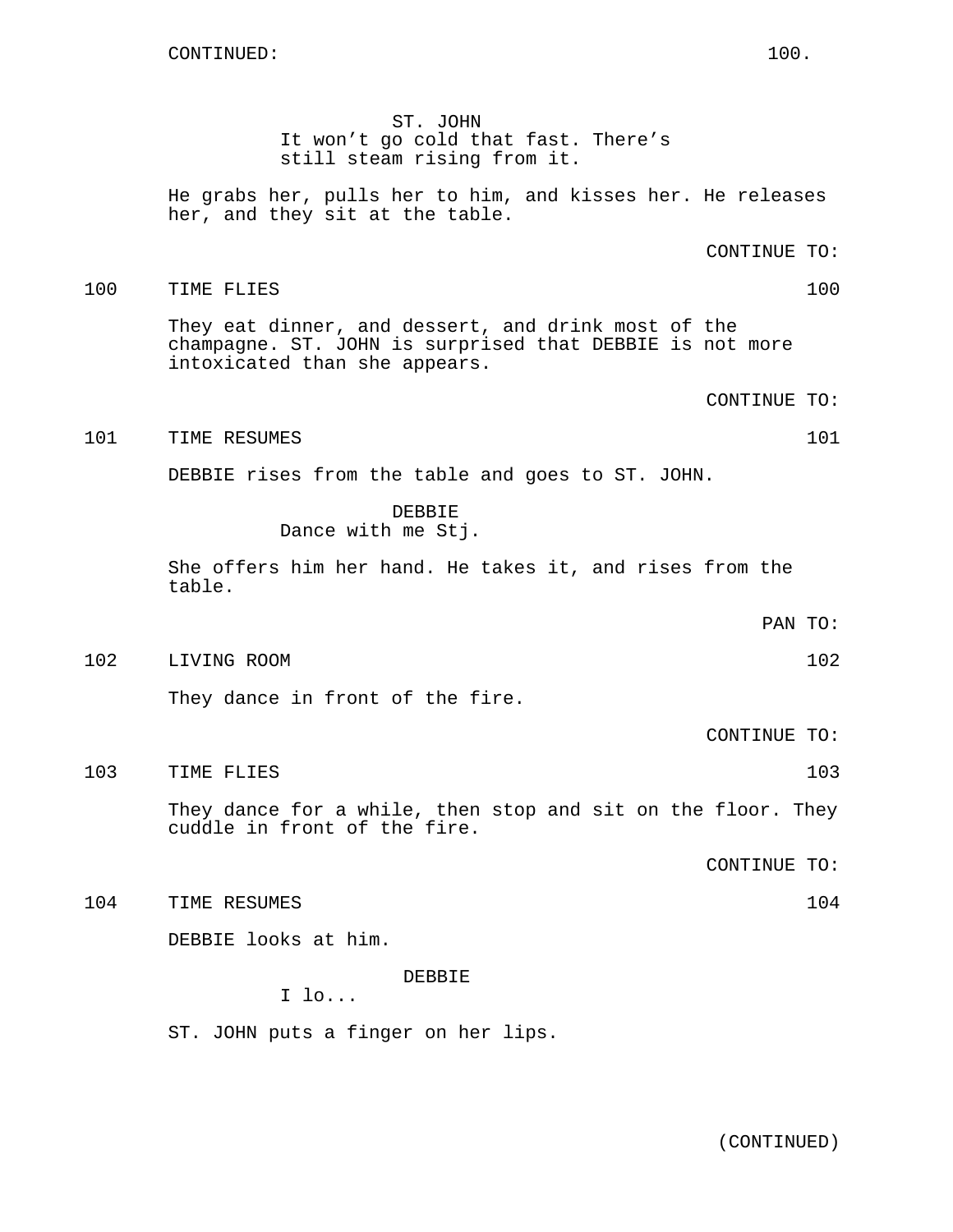# ST. JOHN

Sh.

She kisses him. She leans back and he leans forward. She is laying on the floor, flat on her back. He positions himself on top of her. He releases her lips, and kisses her neck.

JUMP TO:

105 INT: FRANK'S - LIVING ROOM (9:00PM) 105

FRANK, JO, JASON, KAREN, MIKE, and ANNA, are sitting around the table.

> JO So it's agreed then?

EVERYONE nods.

ANNA They're gonna be so surprised!

JASON You sure this'll work?

MIKE It's perfect.

FRANK Okay then. Let's get started.

ANNA

Frank?

FRANK

Yeh.

ANNA Do you think it would be okay if I spent the night here?

FRANK No problem. (beat) In fact, why don't you tell Deb that Jo's gonna fly you home tomorrow, and stay here, till Saturday?

ANNA (smile) Thanks Frank. (beat) (MORE)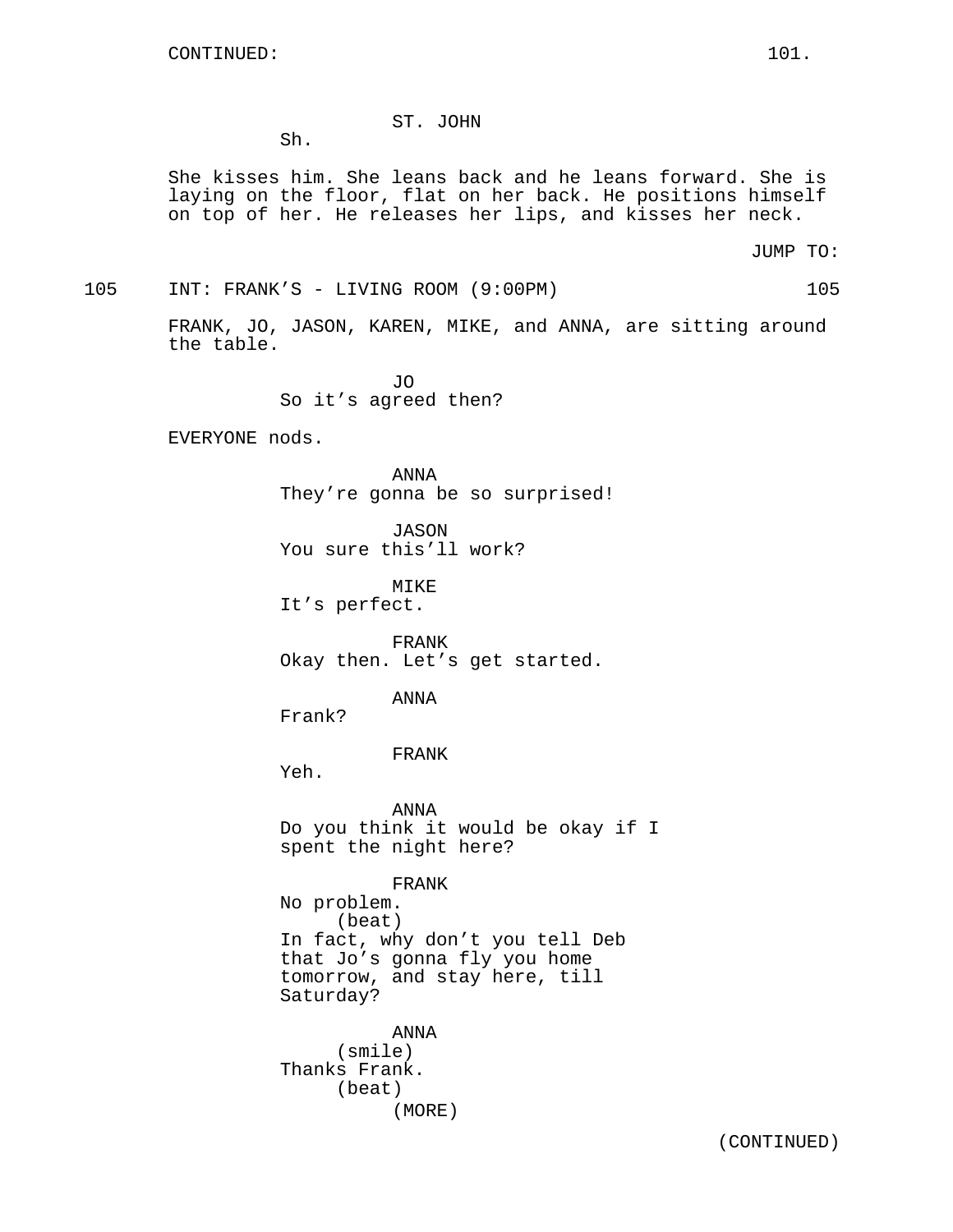ANNA (cont'd) I'll call them now, and let them know I'm staying here tonight.

ANNA goes to the phone.

106 INT: ST. JOHN'S - LIVING ROOM (9:05PM) 106

ST. JOHN and DEBBIE are cuddled on the floor. the phone rings. ST. JOHN reaches for it.

> ST. JOHN Hello? (beat) Hi. Do you... (beat x2) Okay, I'll tell her. (beat) Bye.

ST. JOHN hangs up the phone.

DEBBIE Who was it?

ST. JOHN

Anna.

DEBBIE (raise eyebrow) What'd...

ST. JOHN She's spending the night at Frank's.

DEBBIE (smile) Really!

ST. JOHN

Yeh.

DEBBIE (smile) In that case, c'mer.

She pulls him close to her, and kisses him. They fall to the floor, and make love.

JUMP TO: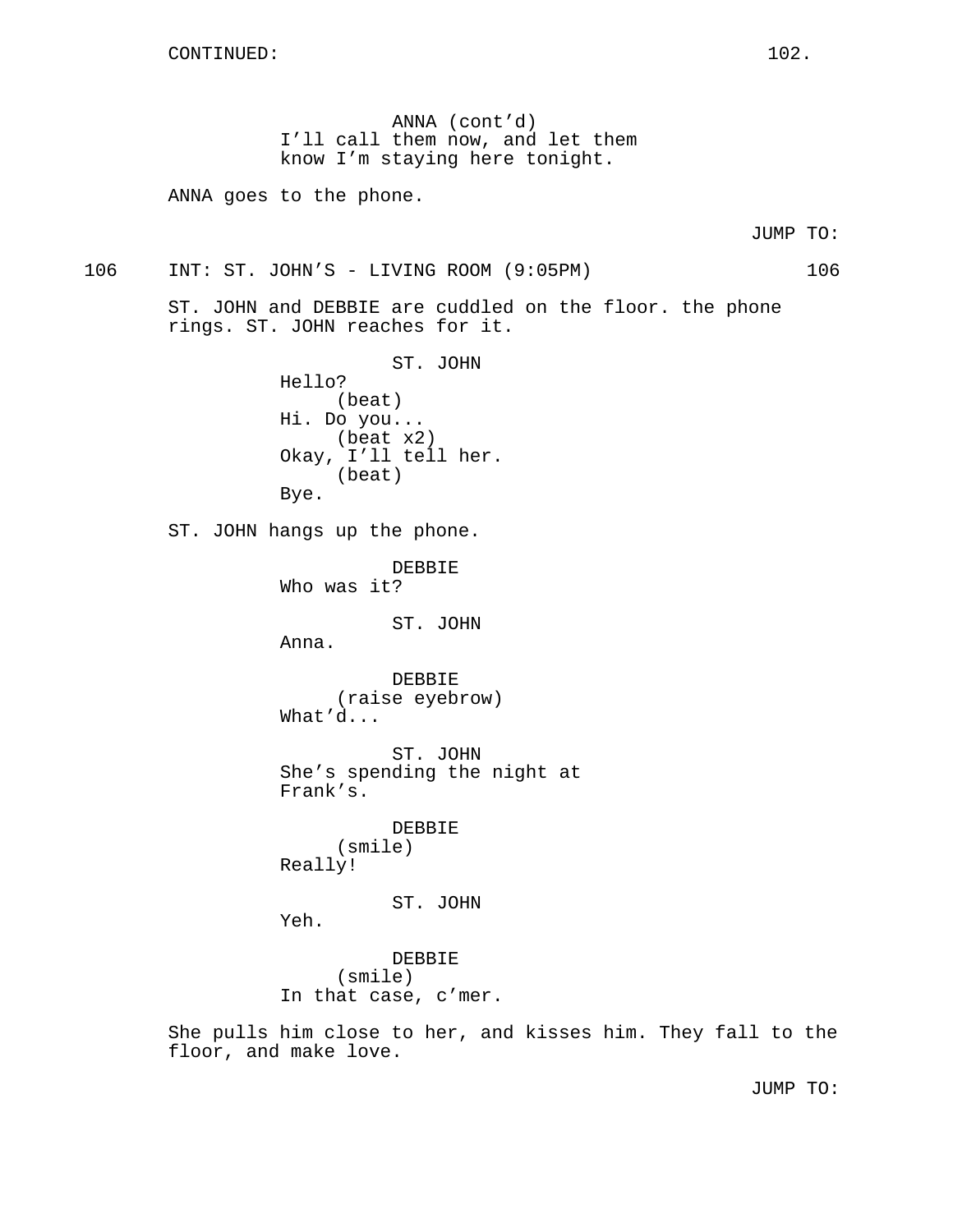# **WEDNESDAY APRIL 28th 1993**

107 INT: ST. JOHN'S - LIVING ROOM (5:00AM) 107

Door opens. JO and ANNA enter. JO closes the door.

ANNA

Sh.

ANNA goes to her room, to get her stuff. JO writes DEBBIE a note.

# NOTE

Deb,

Anna's not feeling well. Must've been something she ate last night. I'm flying her home. See ya later.

Jo.

PS: Jason might need you two later. Bye.

ANNA returns. JO folds the note over. She writes "Debbie" on the front, and leaves it on the table. They exit.

JUMP TO:

108 INT: ST. JOHN'S (9:30AM) 108

ST. JOHN and DEBBIE are coming down the stairs. DEBBIE sees the note, when she reaches the bottom. She goes to the table, picks it up, and reads it. ST. JOHN comes up behind her.

> ST. JOHN What is it?

DEBBIE Anna. Jo says she wasn't feeling well, so she's flying her home.

ST. JOHN

Oh.

DEBBIE It also says that Jase might be needing us later.

ST. JOHN Come on, let's grab something to eat on the way to office.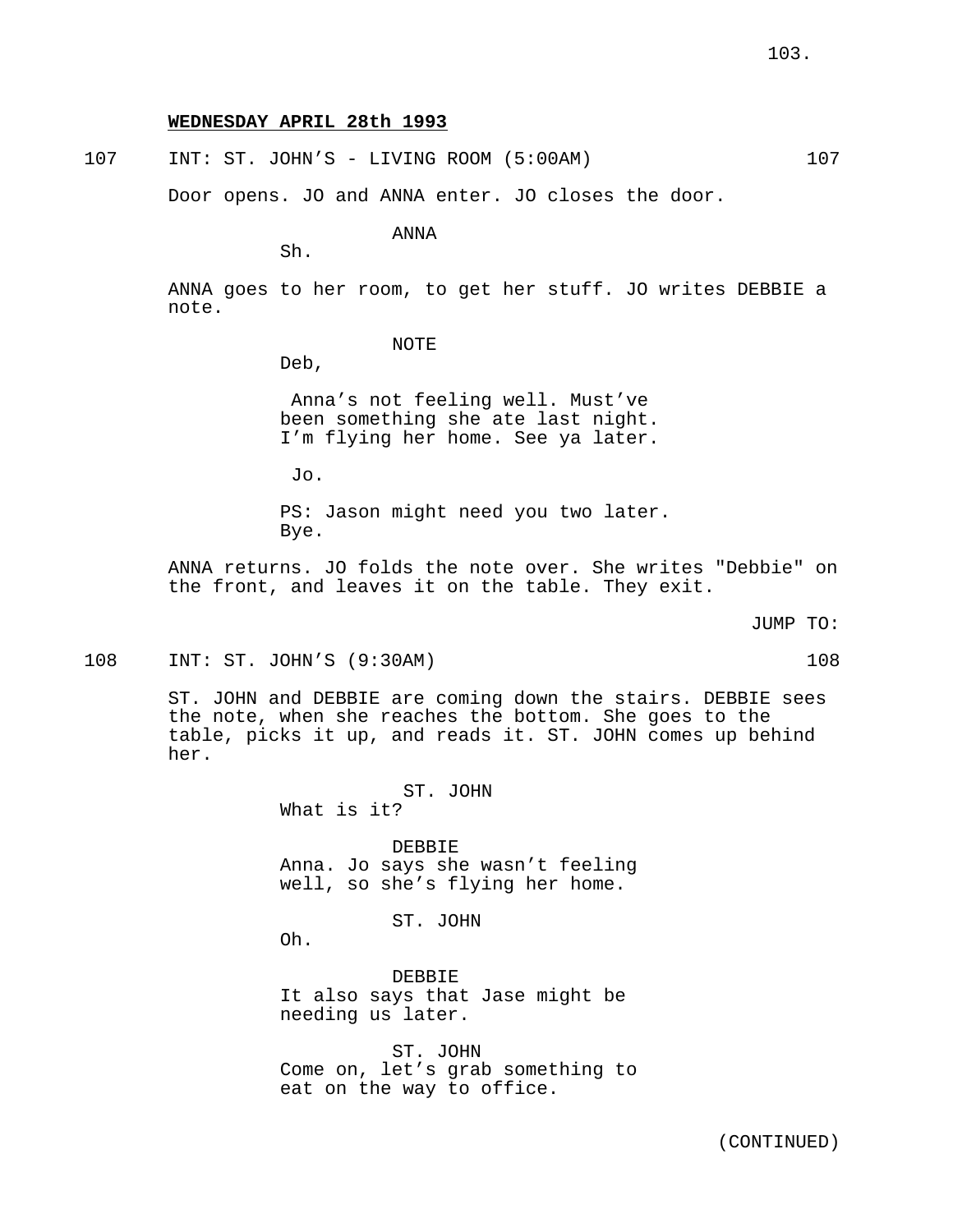DEBBIE puts the note down and they head for the door. ST. JOHN By the way... (beat) What's with the "Jase" thing? They exit.

JUMP TO:

109 INT: SANTINI AIR - OFFICE (10:30AM) 109

ST. JOHN and DEBBIE are walking through the hanger to the office. MIKE is on the phone. They enter as he hangs it up.

> MIKE Yes we do. (beat) Yes. (beat) Today? (beat) What time? (beat) 11:00. (beat) No problem. (beat) See you then, bye.

MIKE addresses DEBBIE and ST. JOHN as he hangs up the phone.

MIKE Morning guys.

DEBBIE / ST. JOHN Morning Mike.

ST. JOHN Who was on the phone? Please tell me it wasn't Jason already?

MIKE No, it wasn't Jason. (beat) It was Stephen Cannell.

DEBBIE Stephen  $J$  Cannell? The TV producer?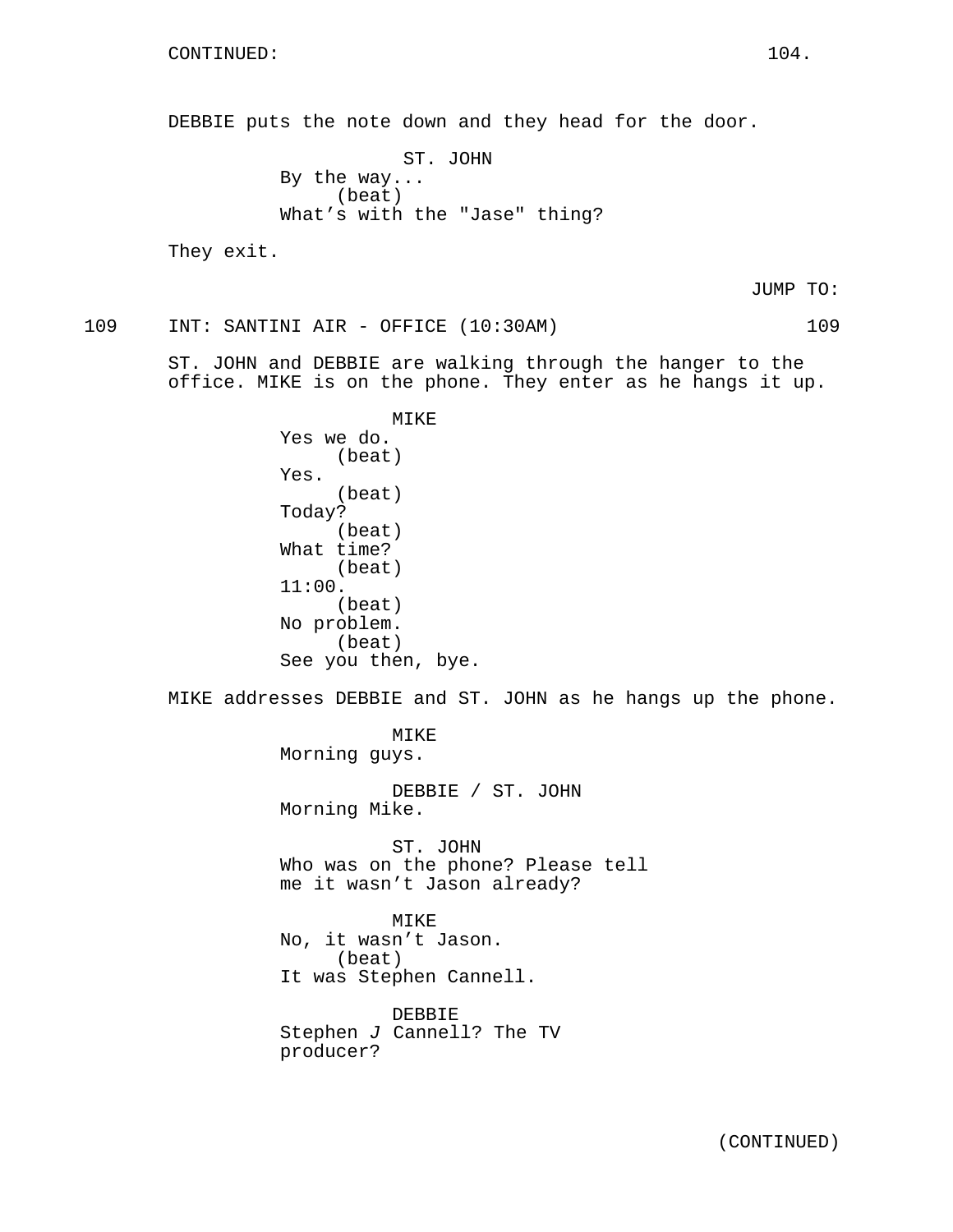MIKE Yeh, I think so. ST. JOHN What did he want? MIKE He wanted to charter a chopper for the day. DEBBIE I bet he's scouting the area for location shots. MIKE Maybe. DEBBIE What time is he going to be here? MIKE 11:00. DEBBIE I love all his shows. I'd really like to meet him. ST. JOHN What shows were his? DEBBIE Let's see... (beat) In the 80's he had lots of them. (beat) "The A-Team", "Riptide", "Hunter", "Hardcastle & McCormick", "21 Jumpstreet", "Booker"... ST. JOHN I didn't think he had so many. MIKE But they're all canceled. Are there any on right now? DEBBIE Well... (beat) There's "Scene of the Crime" and "The Commish".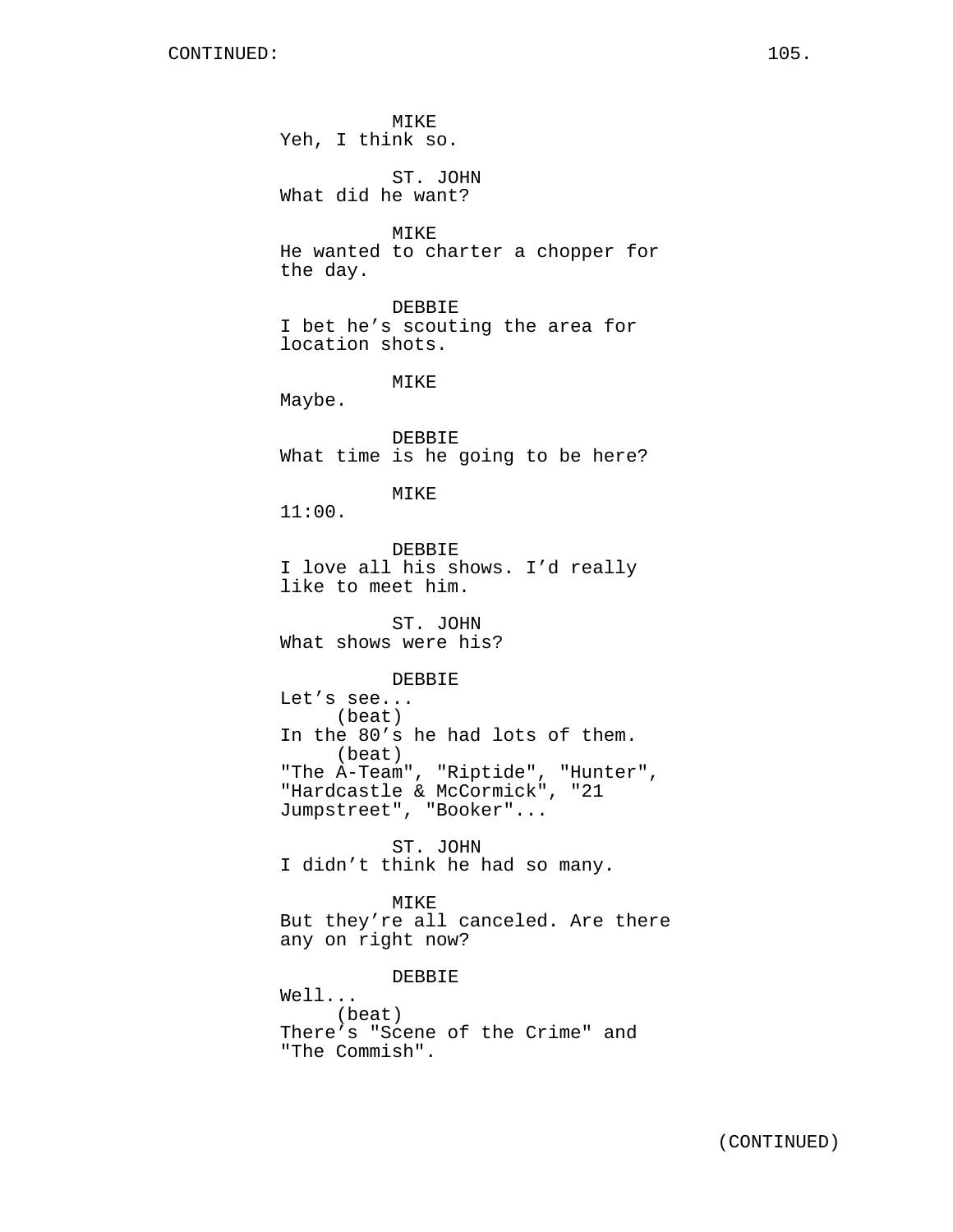MIKE Maybe he's working on a new one. DEBBIE Maybe. MIKE If you two are still here when he gets here... DEBBIE What do you mean if? MIKE Didn't Jo tell you? ST. JOHN Tell us what? MIKE Jason mi... DEBBIE ...might need us. (beat) Yeh, she did. (beat) Any idea what for? MIKE Probably a surveillance recon. ST. JOHN On what? MIKE How should I know? JUMP TO:

110 INT: DNS HQ - JASON'S OFFICE (11:10AM) 110

JASON is on his computer. The phone rings. He picks it up while typing.

JASON

Locke.

JASON perks to attention and stops typing, when he hears the voice on the other end.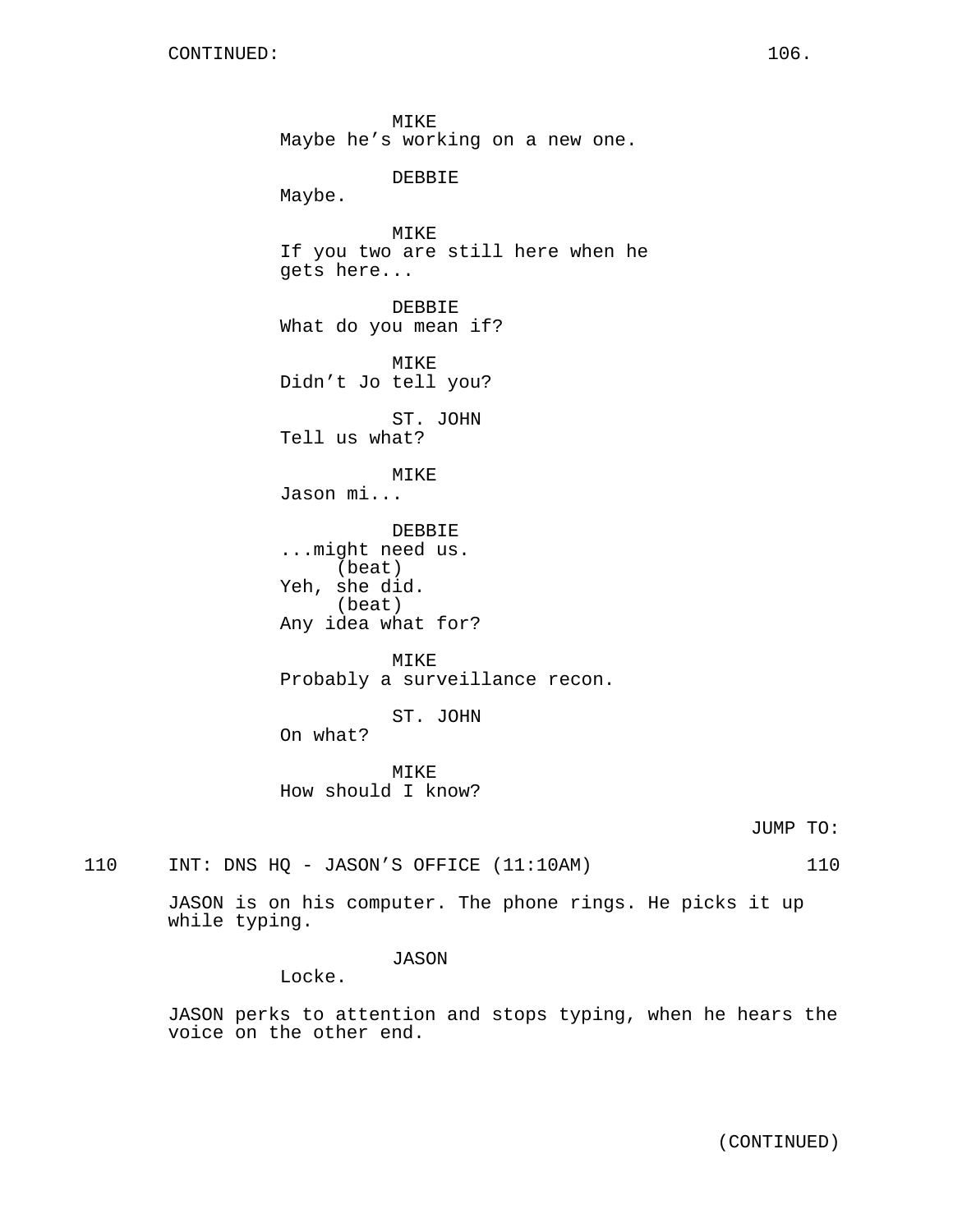JASON Yes sir. (beat) Yes sir. (beat) I'll put the AIRWOLF team on it right away.

JASON picks up a pen, and writes something down.

JASON Yes sir, I got it. (beat) Bye sir.

JASON hangs up and finishes writing down what he was writing down. He then picks up the phone and calls SANTINI AIR.

JUMP TO:

111 INT: SANTINI AIR (HANGER) 111

ST. JOHN, DEBBIE, and MIKE, are talking to STEPHEN J CANNELL, and one of his men. The phone in the office rings.

ST. JOHN

Excuse me.

ST. JOHN walks to the office.

CONTINUE TO:

112 INT: OFFICE 112 112

ST. JOHN enters and answers the phone.

ST. JOHN

Santini Air.

JASON (VO) It's Jason. I've got an assignment for you.

ST. JOHN It'll be just me and Deb. Mike's got a charter, and Jo's not here.

JASON (VO) That's fine. It's just a simple recon anyway.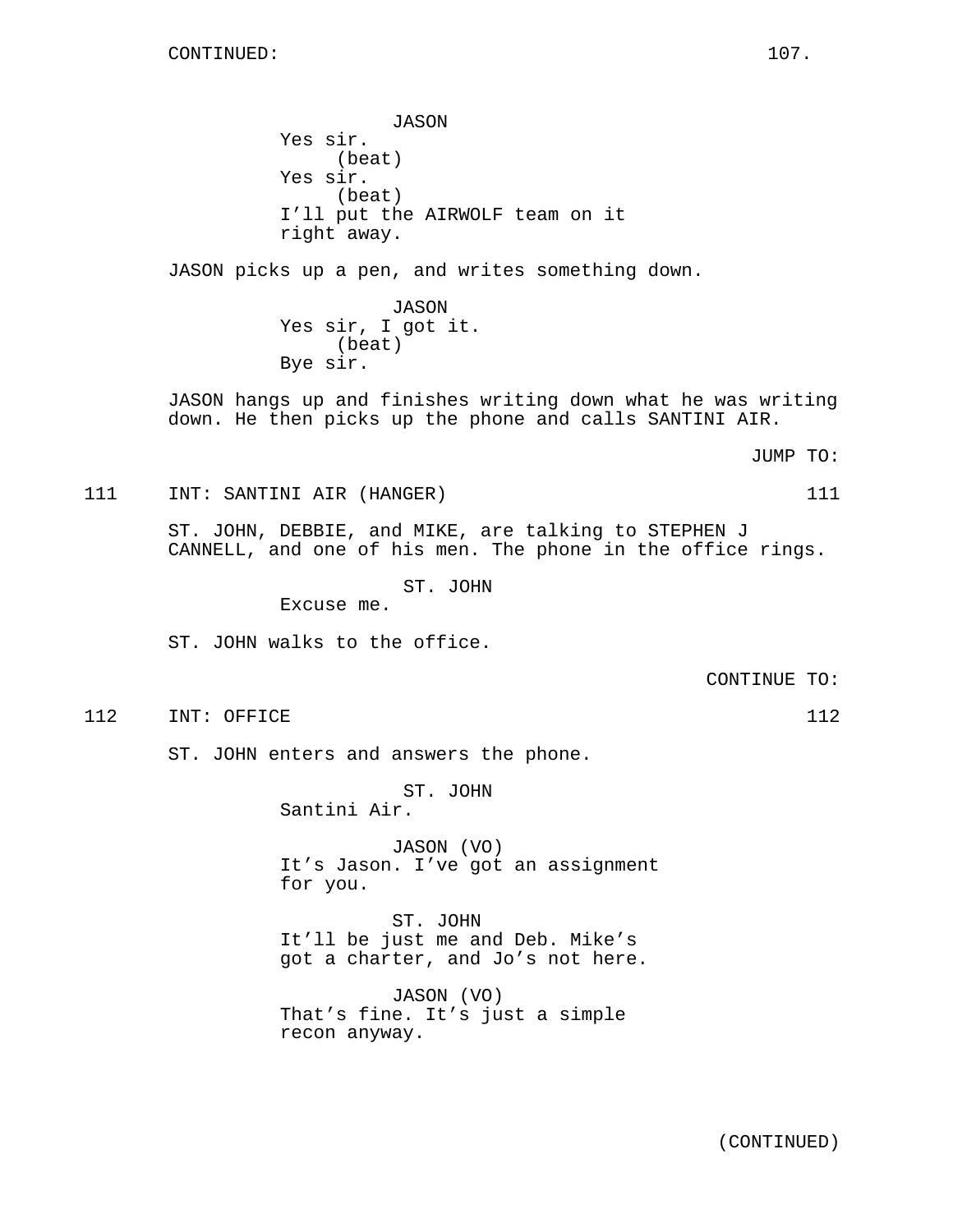ST. JOHN

JASON (VO) The old Foster chemical plant, and the Howard Estate.

ST. JOHN writes the names down.

ST. JOHN

Got it.

Where?

JASON (VO) Call me as soon as you get back.

ST. JOHN Right. Bye Jason.

JASON (VO)

Bye.

ST. JOHN hangs up. He grabs his jacket and DEBBIE's, puts the slip of paper in his pocket, and exits.

CONTINUE TO:

113 INT: HANGER 113 113

ST. JOHN walks back to the group.

ST. JOHN Sorry to interrupt but... (look at Debbie) We have to go. (hand her her jacket) It was nice meeting you Mr. Cannell.

STEPHEN Please, call me Stephen.

ST. JOHN Okay, Stephen.

DEBBIE Enjoy your trip. I hope you find what you're looking for.

STEPHEN

Thanks.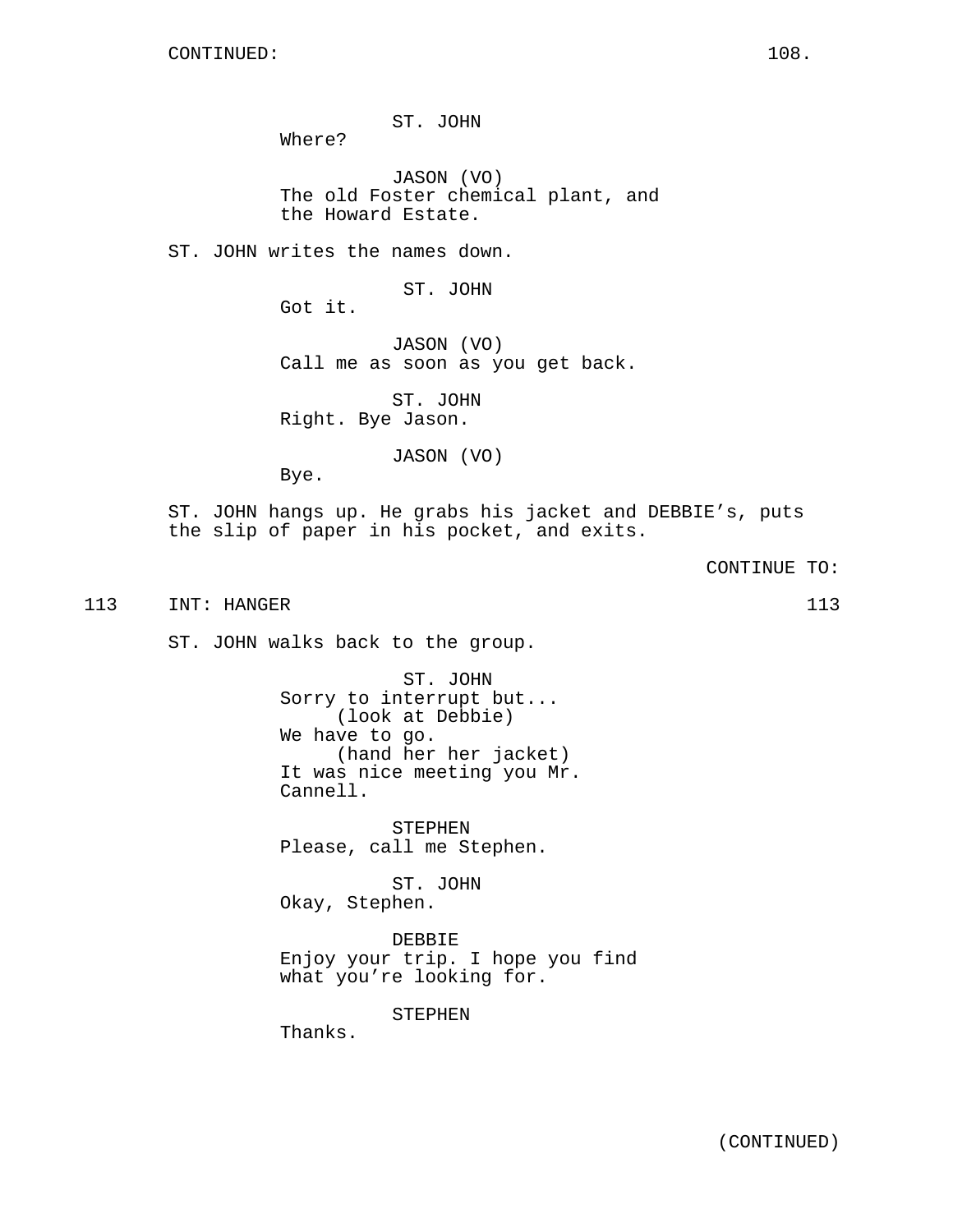DEBBIE

Bye.

MIKE / STEPHEN

Bye.

ST. JOHN

Bye.

ST. JOHN and DEBBIE exit hanger. MIKE and STEPHEN walk to office.

CONTINUE TO:

114 TIME FLIES 114

ST. JOHN and DEBBIE enter ST. JOHN's jeep and drive to the Lair. They enter the Lair, and go to Airwolf. DEBBIE gets in the back, and ST. JOHN gets in the front, of AIRWOLF. As DEBBIE activates the back computers, ST. JOHN starts up AIRWOLF. They put on their headphones. ST. JOHN takes her up, and out. They fly off to destination one -- The old Foster Chemical Plant.

CONTINUE TO:

115 TIME RESUMES 115

ST. JOHN ETA to Plant?

DEBBIE (consult computer) 30 minutes. (beat) What exactly, are we looking for?

ST. JOHN Jason never said. All he wants are the recon tapes.

CONTINUE TO:

116 TIME FLIES 116 116

AIRWOLF continues to the plant. She gets there, and they take pictures, and videotape, from every angle. (North, North-East, East, South-East, South, South-West, West, North-West)

CONTINUE TO: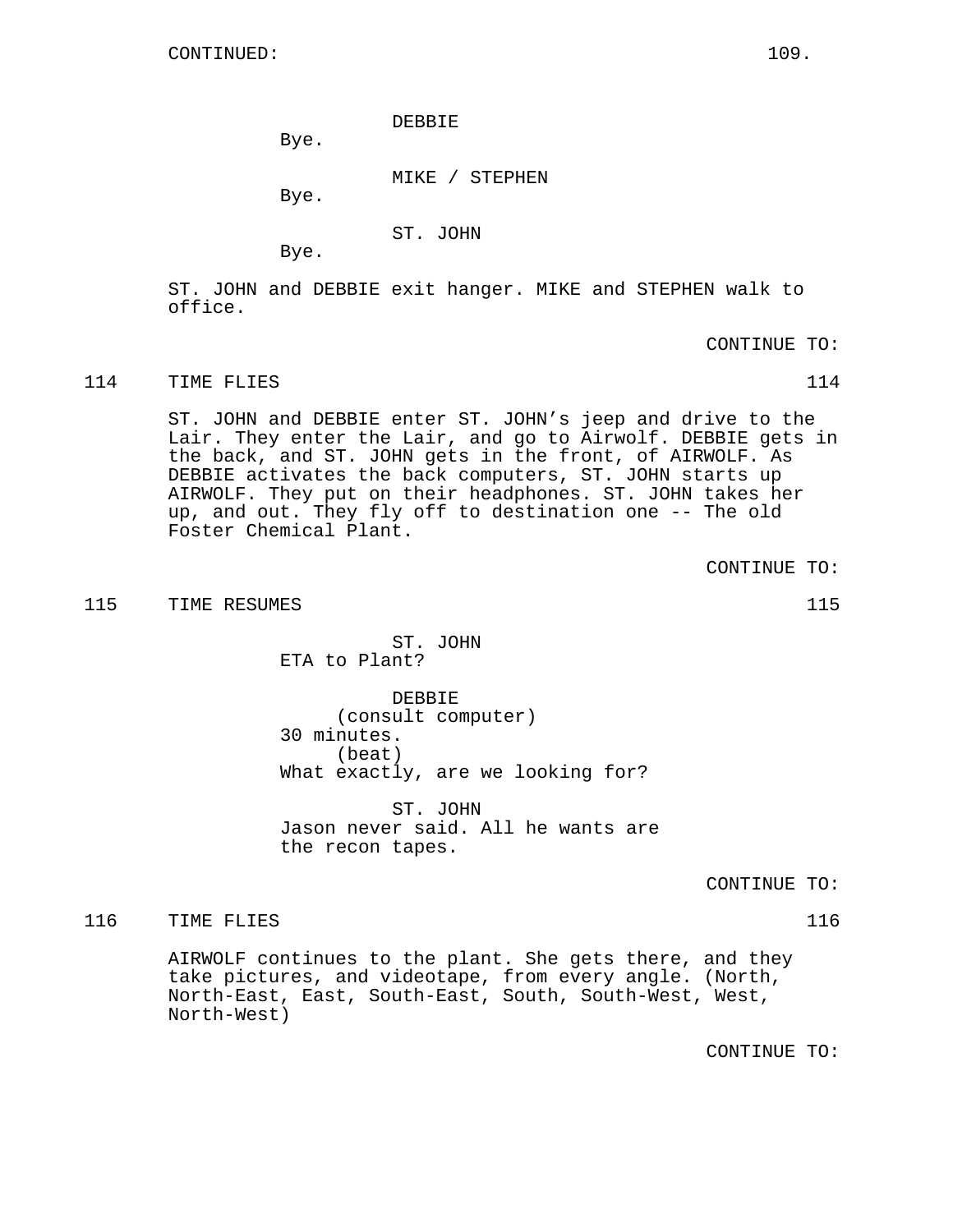# 117 TIME RESUMES 117

They've just finished the West angle.

DEBBIE Okay. That does it from this angle. Just one left.

ST. JOHN flies to the North-West corner. DEBBIE activates the camera's again, and orders the computer to do a full diagnostic surveillance from this angle. The computer begins to carry out her instructions.

> DEBBIE You said we had one more stop?

ST. JOHN After this, it's off to the Howard Estate.

DEBBIE You really have no idea what Jase wants these tapes for?

ST. JOHN

(beat) We'll find out when we get back.

DEBBIE

We will?

None.

ST. JOHN Jason wants us to call once we return to the Lair. (beat) I guess whatever he's looking for, must be real important.

DEBBIE returns her attention to the computer. After a few more minutes, the computer displays the message "NORTH WEST ANGLE COMPLETED."

> DEBBIE Okay, that does it. Let's roll. ST. JOHN You got it.

> > CONTINUE TO: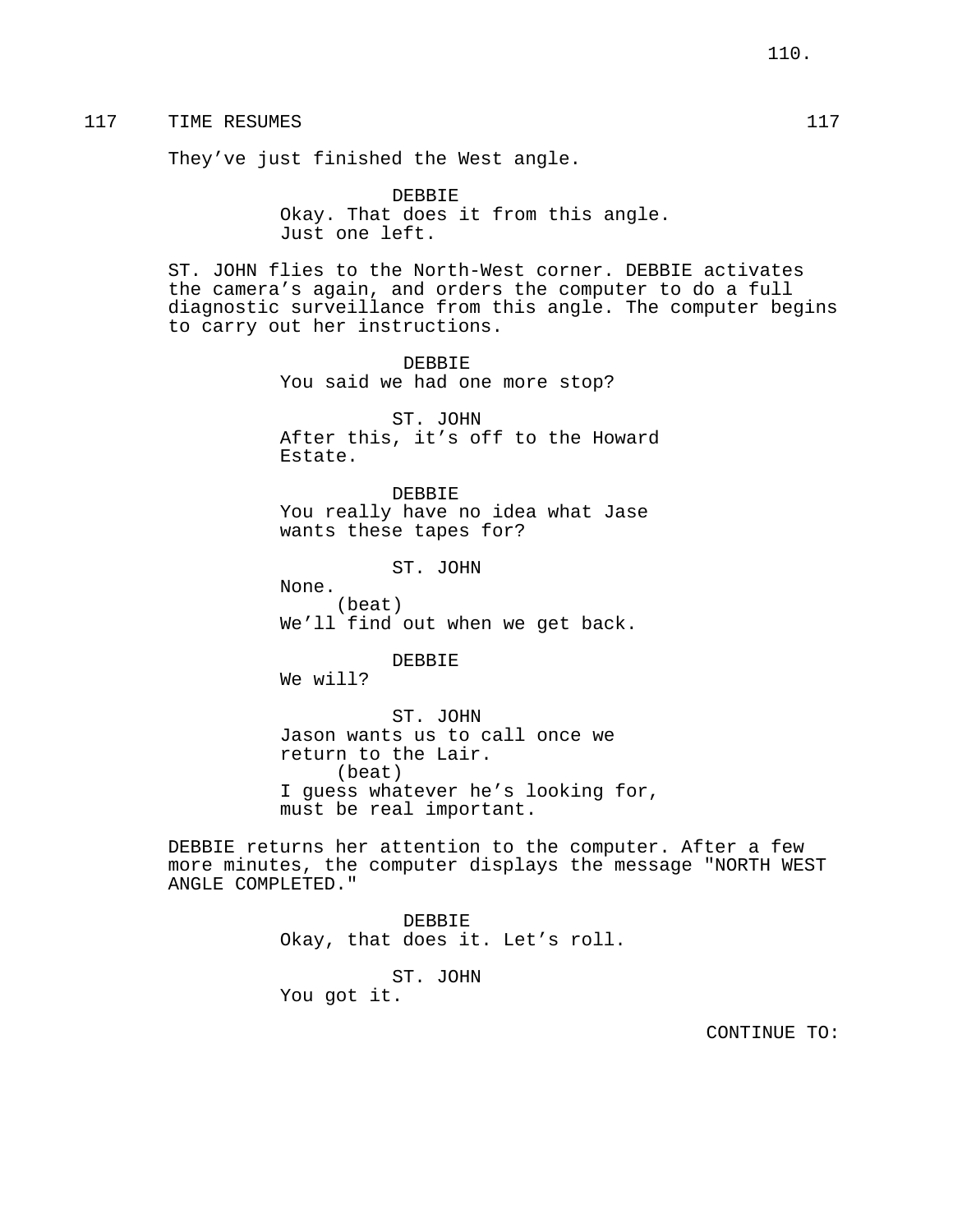#### 118 TIME FLIES 118 118

AIRWOLF flies straight up, and turns around. Then flies to the Howard Estate. AIRWOLF videotapes the Estate from every angle. (North, North-East, East, South-East, South, South-West, West, North-West)

CONTINUE TO:

#### 119 TIME RESUMES 119

The computer displays the message "NORTH WEST ANGLE COMPLETED."

> DEBBIE Let's take her home Stj.

ST. JOHN Whatever you say.

ST. JOHN flies AIRWOLF towards the Lair. Short pause.

ST. JOHN How would like to learn how to fly?

DEBBIE Are you serious?

ST. JOHN I told you I teach you last month, in Montego. Remember.

DEBBIE How could I forget.

ST. JOHN How about we start with lesson one, tomorrow?

DEBBIE If Jase doesn't need you, right?

ST. JOHN

Right.

DEBBIE Sure. Can't wait.

ST. JOHN Want to come up here, and take over?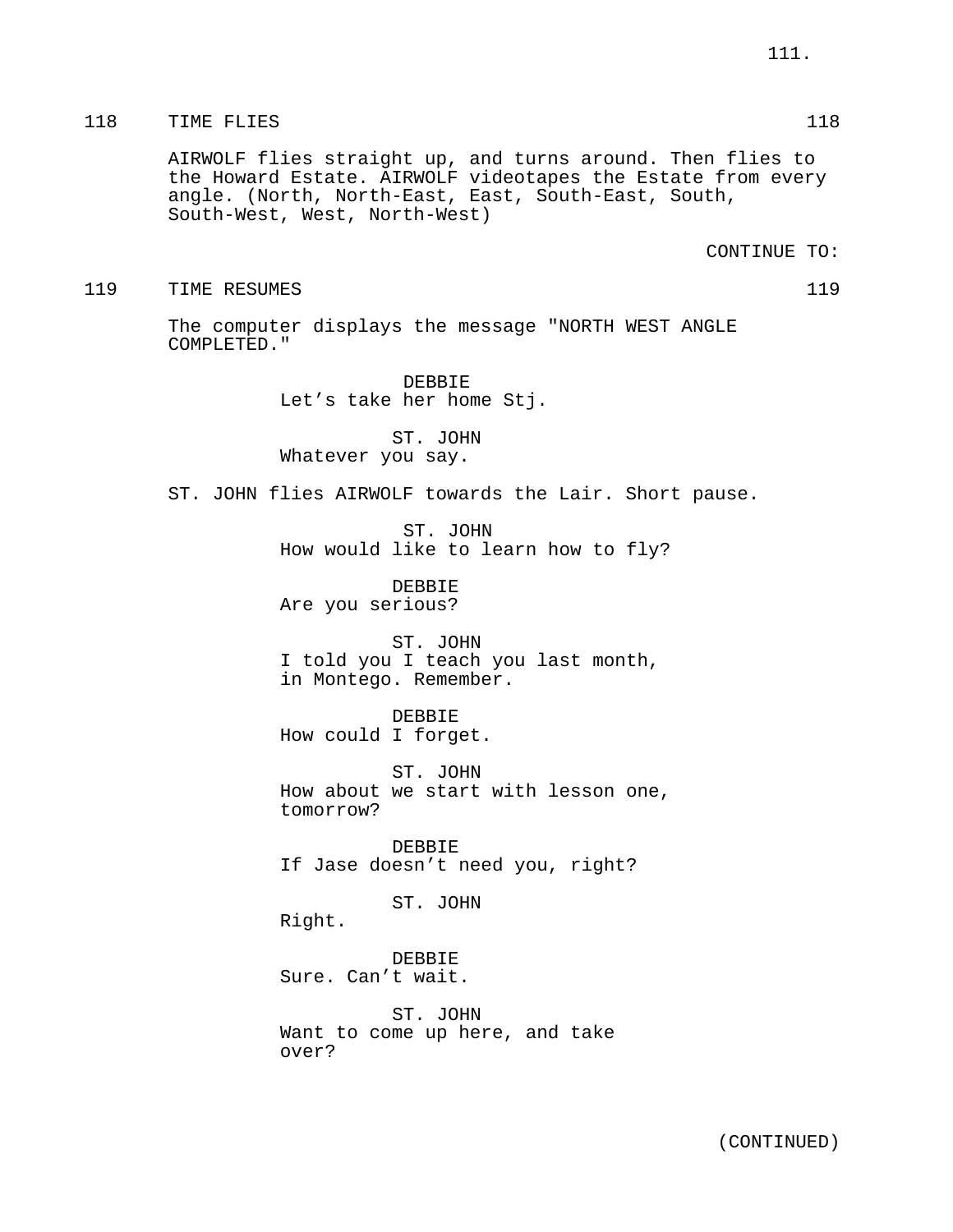DEBBIE What, you mean fly Airwolf? Now? ST. JOHN You have nothing to worry about, I'll be right here. DEBBIE I don't think so, Stj. (beat) Maybe after a few lessons. (beat) I mean, I know she's hard to control. ST. JOHN Where'd you hear that? I... DEBBIE Maybe you mentioned it before. ST. JOHN I don't think so. DEBBIE Then maybe Mike mentioned to it to me. Or, maybe I read it when I was studying the computer systems manual. (beat) Are you saying she isn't? ST. JOHN I don't find her that hard to control. DEBBIE But you've had years behind a normal chopper.

ST. JOHN

True.

AIRWOLF flies back to the Lair.

CUT TO: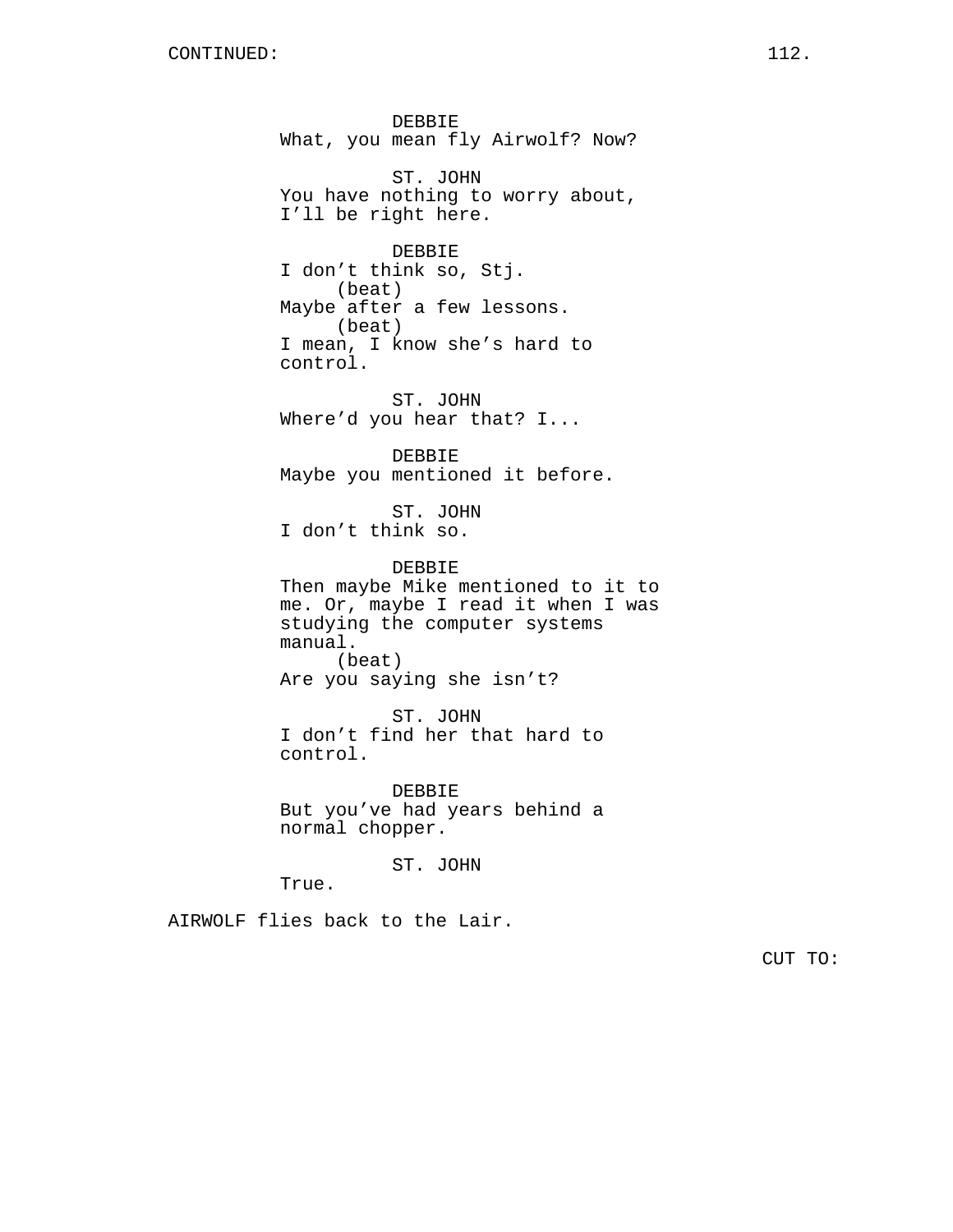AIRWOLF descends and lands. CONTINUE TO: 121 INT: AIRWOLF 121 121

ST. JOHN shuts her down and removes his headphones. DEBBIE shuts down the computer systems, and removes her headphones. She ejects a video cassette. Then picks up all the tapes, and films, and exits. ST. JOHN also exits.

CONTINUE TO:

122 EXT: AIRWOLF 122

ST. JOHN Got the tapes?

DEBBIE And the films. Right here. (beat) I guess this means we're off to DNS now, right?

ST. JOHN First we'll watch the tapes. (beat) Then call Jason.

They walk over to the computers. When they get there, DEBBIE hands ST. JOHN a tape.

> DEBBIE Here's the first one.

ST. JOHN (take it) Thanks.

ST. JOHN sits and inserts it into a tape player. He plays the tape. DEBBIE places the remaining tapes on the table, beside ST. JOHN. Then she goes over to the phone.

> ST. JOHN Who are you calling?

> > DEBBIE

Mike.

120 INT: THE LAIR (6:30PM) 120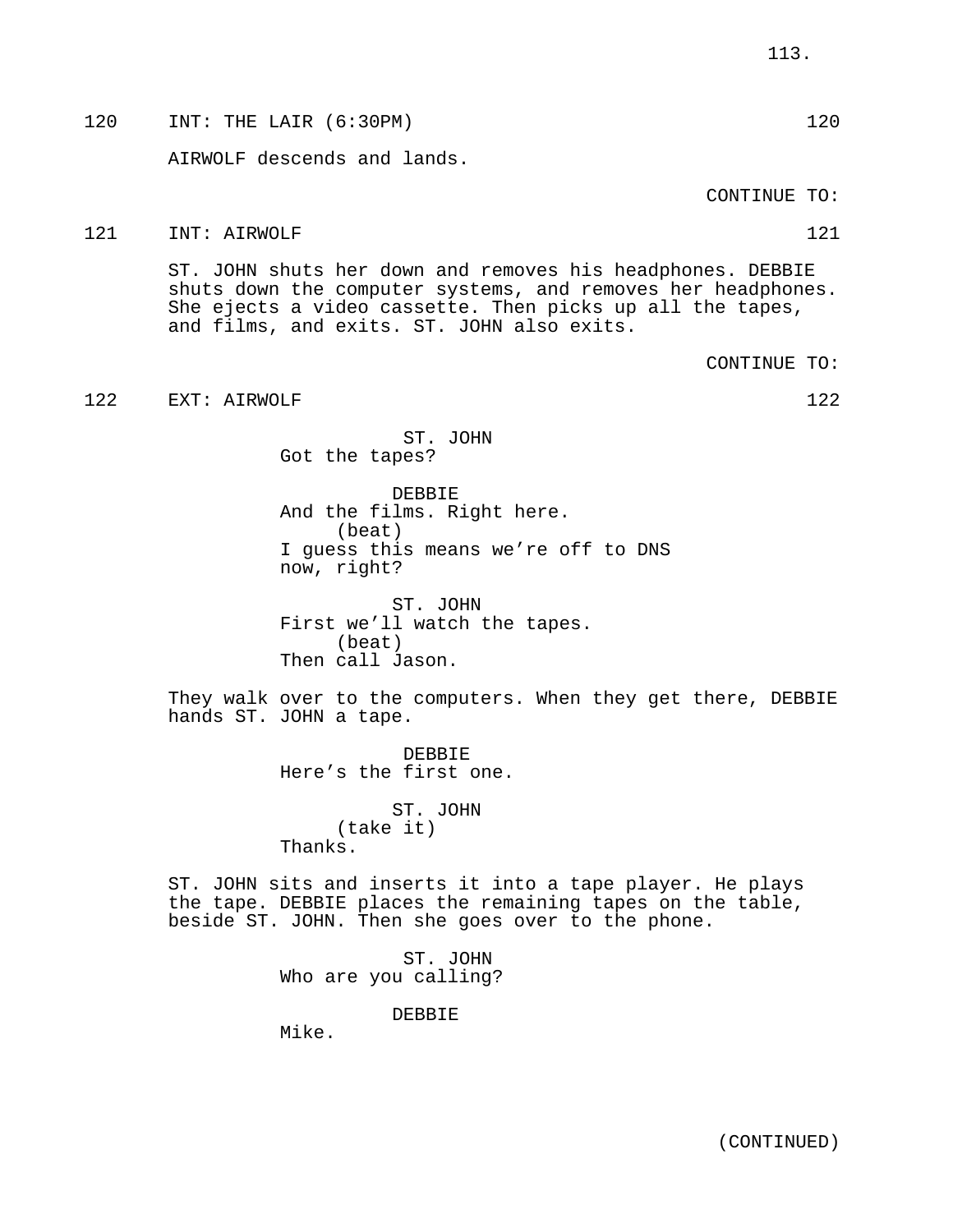ST. JOHN Mike? Why?

DEBBIE To see how the flight with Step... Mr. Cannell went.

ST. JOHN goes back to the tape. The phone, at SANTINI AIR, is ringing. The machine answers it. DEBBIE hangs up.

> DEBBIE No one's at Santini Air.

ST. JOHN (consult watch) It's after 5:00. It's closed.

DEBBIE I'll try him at home.

ST. JOHN is again watching the tape. DEBBIE dials MIKE's number. After three rings, his machine answers. She hangs up.

> DEBBIE He's not at home either.

ST. JOHN Maybe he has a date.

DEBBIE Yeh, I guess.

DEBBIE dials JO's number.

ST. JOHN

Now who...

DEBBIE Jo. I want to see if she's back yet.

JO's phone rings. After three rings, her machine picks up. DEBBIE leaves a message.

> DEBBIE Jo. Debbie. Call me when you get in. Bye.

DEBBIE hangs up.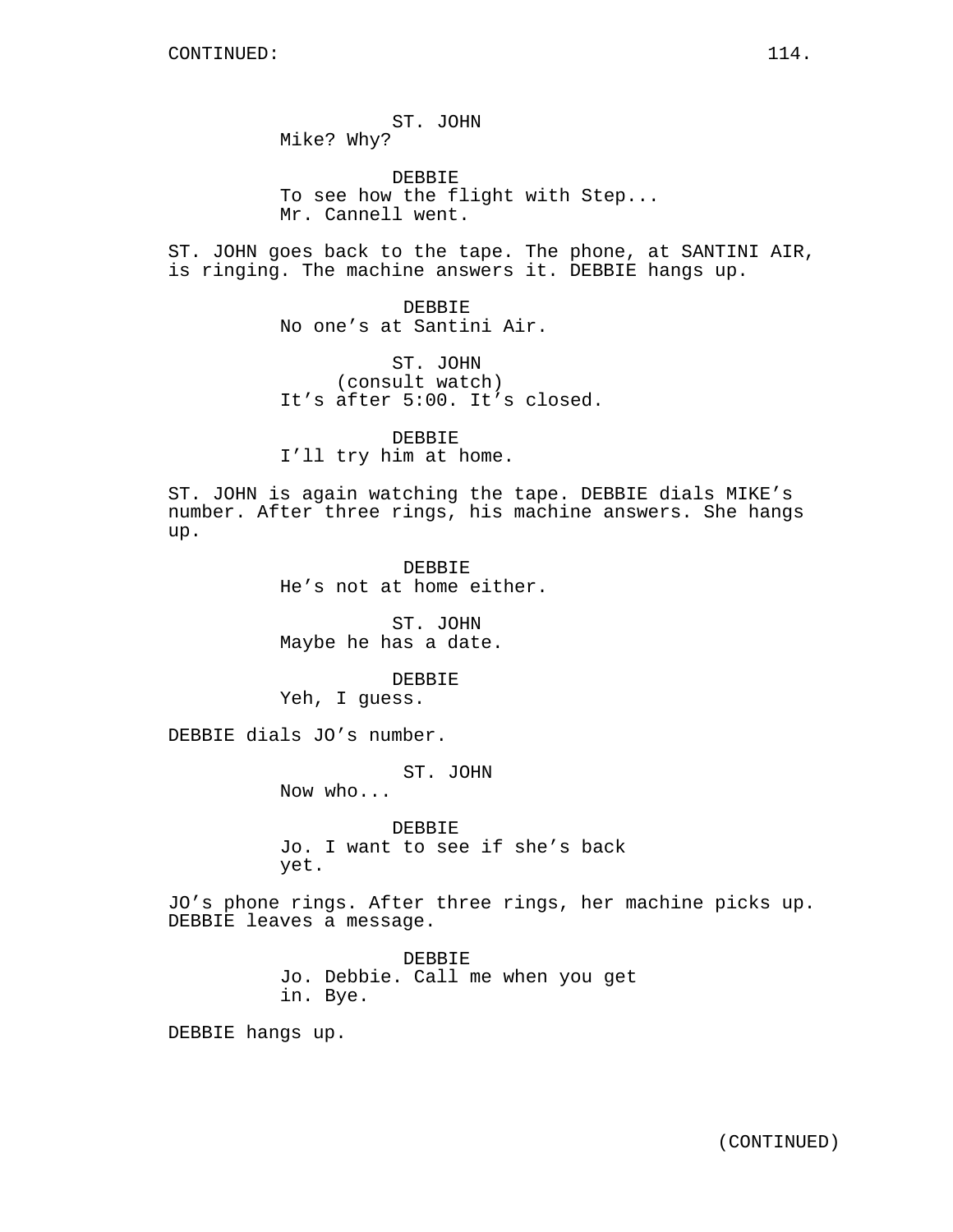DEBBIE I'll try Frank.

DEBBIE calls FRANK's. ST. JOHN is watching the tape. The phone rings, and rings, and rings.

# DEBBIE

No answer.

ST. JOHN answers, without looking at her.

ST. JOHN Isn't his machine picking up?

DEBBIE No. He must have forgotten to turn it on again.

DEBBIE hangs up.

ST. JOHN Maybe they're all out together.

**DEBBIE** 

Maybe.

DEBBIE walks over to him. She stands behind him, and massages his shoulders. He leans back in the chair.

> ST. JOHN Umm. That feels good.

DEBBIE (whisper in his ear) It would feel better without the flight suit.

ST. JOHN (turn to her) Hold that thought.

ST. JOHN stops the tape and rewinds it.

ST. JOHN I'll call Jason, and tell him we're on our way. Then we can...

DEBBIE smiles. He rises from the chair, and goes to the phone. He calls JASON, direct, but the DNS OPERATOR answers.

> OPERATOR (VO) Good evening. To whom do you wish to speak?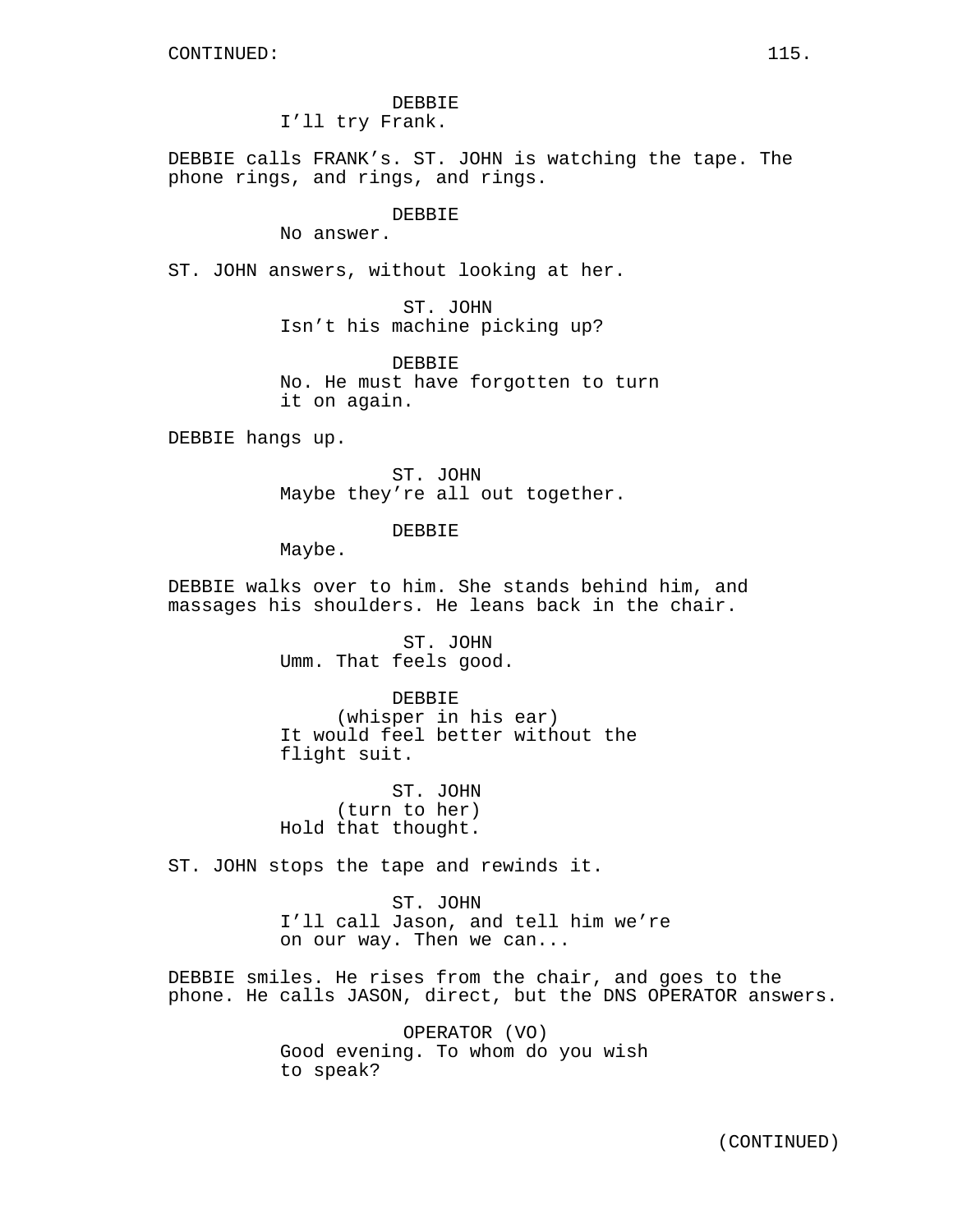ST. JOHN Jason Locke.

OPERATOR (VO) One moment please.

The tape is finished rewinding, and DEBBIE ejects it.

OPERATOR (VO) I'm sorry sir but Mr. Locke has left the building. Is there a message?

ST. JOHN No, that's okay. I'll call back. Bye.

ST. JOHN hangs up and starts to dial JASON's home number.

DEBBIE What is it?

ST. JOHN Jason's not at the office.

ST. JOHN completes the number. It rings three times, then the machine answers.

> ST. JOHN Jason, it's me. Call me.

ST. JOHN hangs up, and calls KAREN's. Her phone rings three times, then the machine picks up. ST. JOHN hangs up.

DEBBIE

Well?

ST. JOHN He's not at home, or at Karen's.

DEBBIE So where is everyone? (beat) You don't think something has happened do you?

ST. JOHN

I don't know.

ST. JOHN goes back to the computer and accesses the E-MAIL file. The computer displays "No Mail." ST. JOHN tells the computer that he wishes to send a letter. The computer accesses the "send letter" file. ST. JOHN types the following letter to JASON.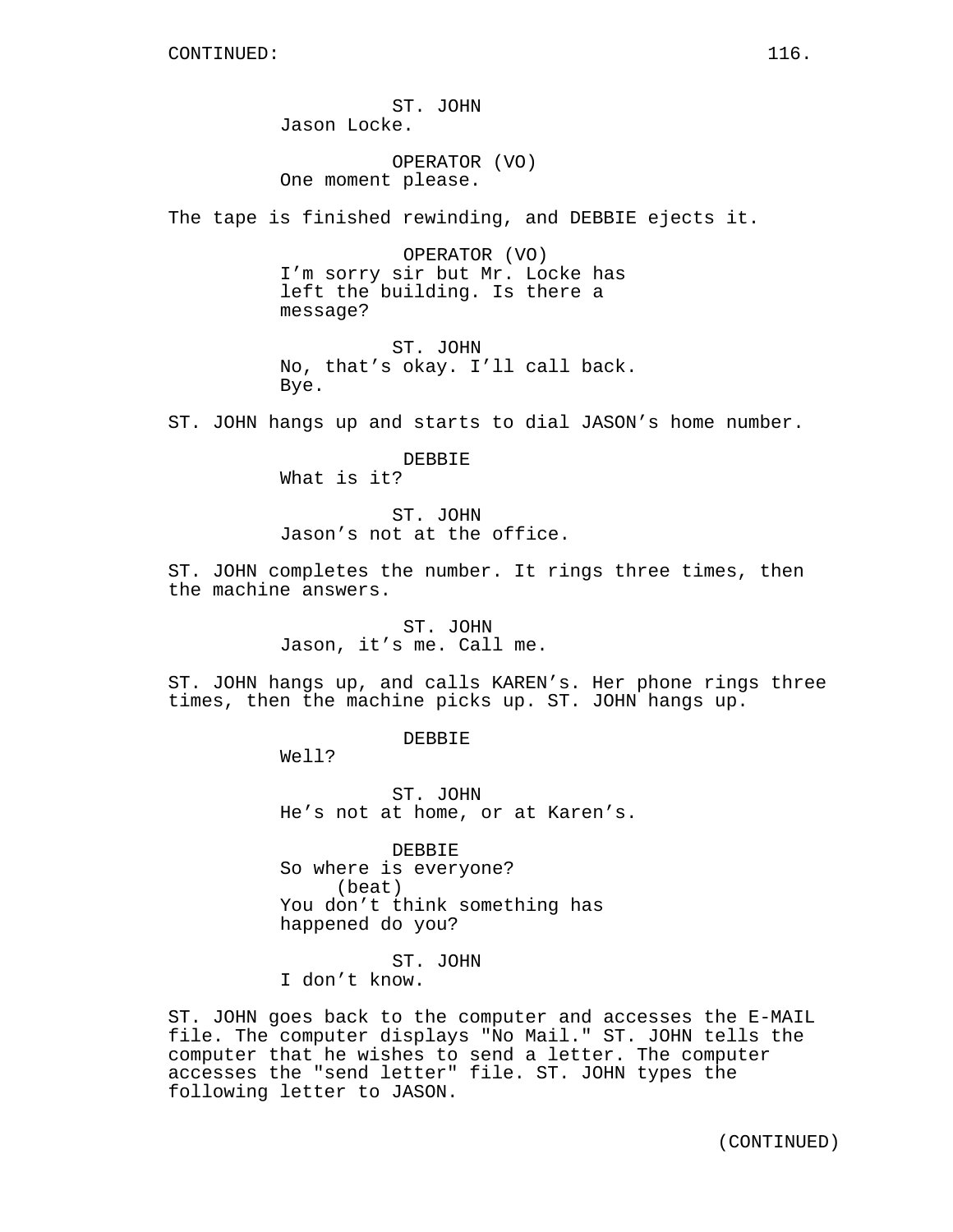LETTER Locke. Where are you? Call me. HAWKE.

ST. JOHN then tells the computer to send. The letter leaves. (It goes to JASON's DNS computer, home computer, and SANTINI AIR.) ST. JOHN then prepares another letter for JO and MIKE.

> LETTER Guys, where are you? If J asks for the cassettes, tell him the lady has them at home. SJH.

ST. JOHN tells the computer to send. The letter leaves. (Three copies are sent. One to SANTINI AIR. One to JO's home computer. And one to MIKE's home computer.) ST. JOHN turns to DEBBIE.

> ST. JOHN Now. What do you say we get out of here?

DEBBIE But I thought Jase wanted...

ST. JOHN "Jase" knows where to find them.

DEBBIE

But...

ST. JOHN walks over to her and kisses her.

## DEBBIE

Let's go.

They walk to the tunnel, and exit.

JUMP TO:

123 INT: FRANK'S (7:30PM) 123

FRANK, JO, MIKE, JASON, KAREN, and ANNA, are all sitting around the living room table, discussing the surprise party.

> MIKE What do ya say we break for dinner?

JO Sounds like an idea.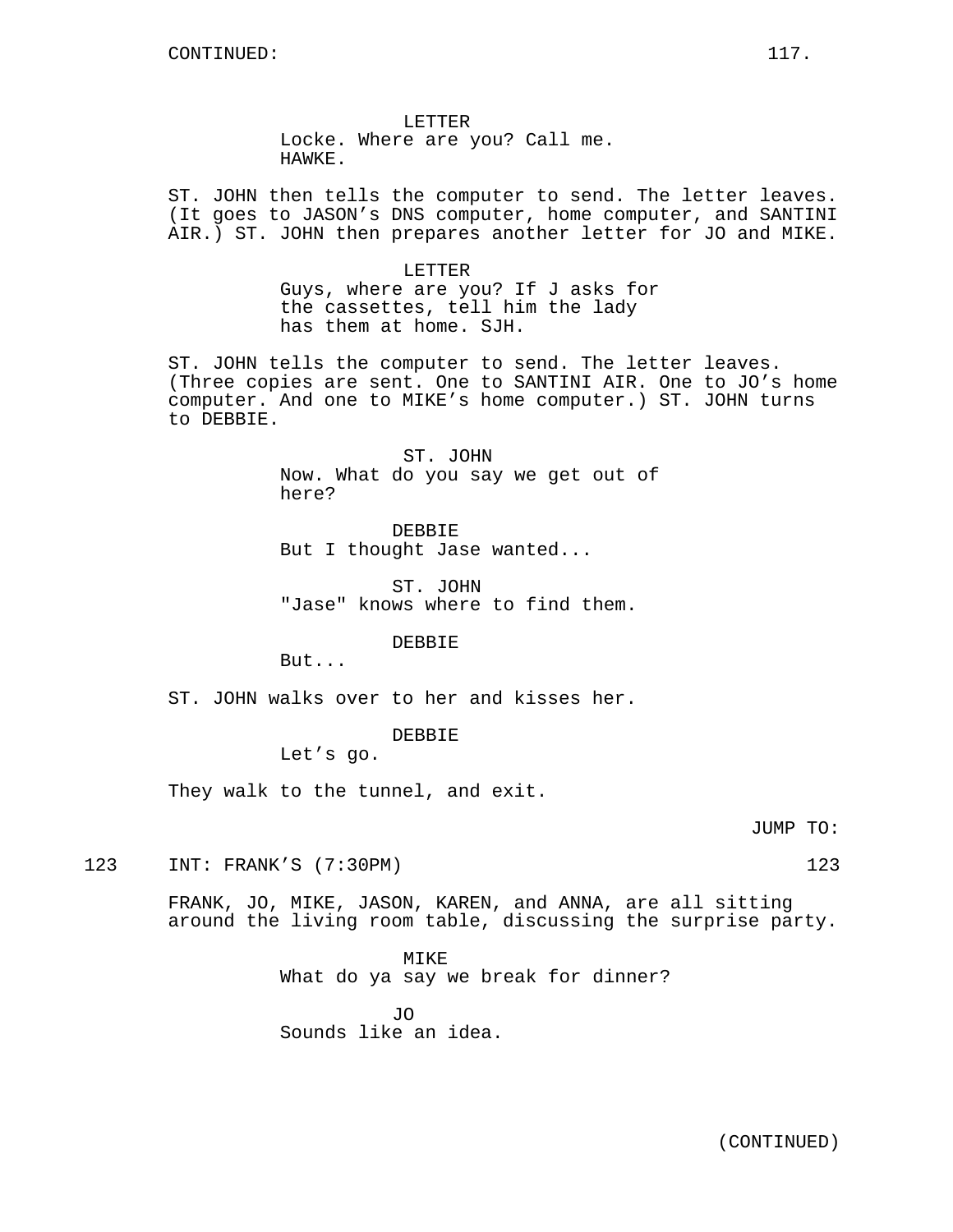JASON

Let's go.

They rise, and head out.

JUMP TO:

124 INT: ST. JOHN'S - LIVING ROOM (8:00PM) 124

ST. JOHN and DEBBIE are cuddled on the couch. They are watching a movie and eating a bowl of popcorn.

> DEBBIE Aren't you worried about them?

ST. JOHN They probably just all went out for dinner.

DEBBIE

You sure?

ST. JOHN If they were in trouble, we'd know.

DEBBIE What do you mean? How?

ST. JOHN There are ways.

DEBBIE waits for him to continue. When he doesn't she addresses him.

> DEBBIE That's all you're going to say. "There are ways".

ST. JOHN For now, yeh.

DEBBIE

Oh, I get it. It's one of those, "on a need to know basis", and right know I don't need to know, right?

ST. JOHN I didn't say that. (beat) Now, can we just watch the movie, and not talk about this anymore.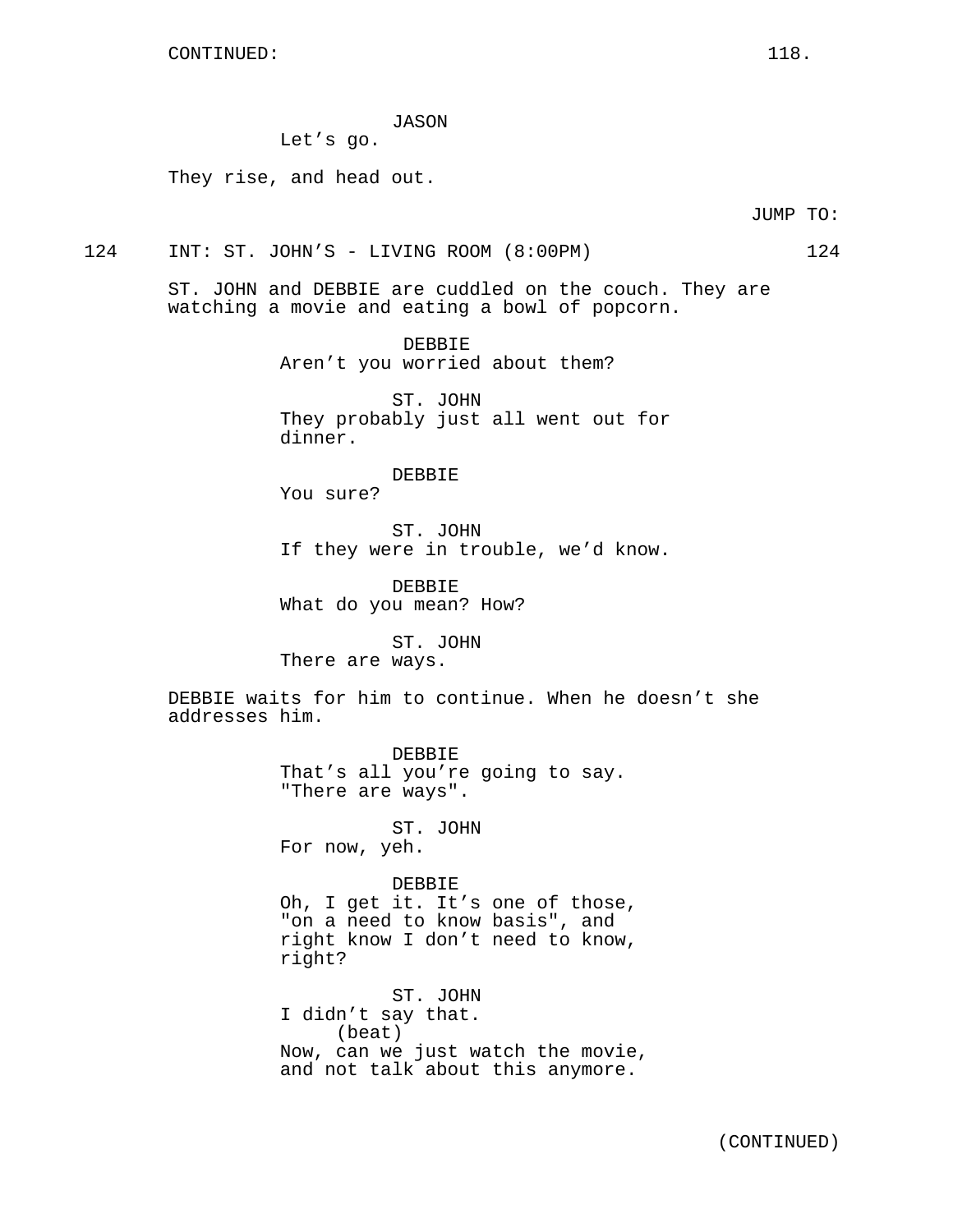DEBBIE (look at him) I have a better idea.

She kisses him. He pulls her close.

CUT TO:

#### **THURSDAY APRIL 29th 1993**

125 INT: SANTINI AIR - OFFICE (11:00AM) 125

MIKE, JO, and JASON, are all discussing something. ST. JOHN and DEBBIE enter. They all shut-up.

> ST. JOHN Where were you guys last night?

> > MIKE

What?

DEBBIE We tried calling, but no one was home.

JO Ah... (beat) Well, I...

JO pauses. After a few moments DEBBIE looks at them.

DEBBIE Stj said you probably all went out somewhere, together.

MIKE That's right. We did.

JASON So, where are those tapes from yesterday?

ST. JOHN Don't you guys check your messages?

JASON What messages?

ST. JOHN turns on the computer, and goes to E-MAIL. The computer displays the message: MESSAGE WAITING.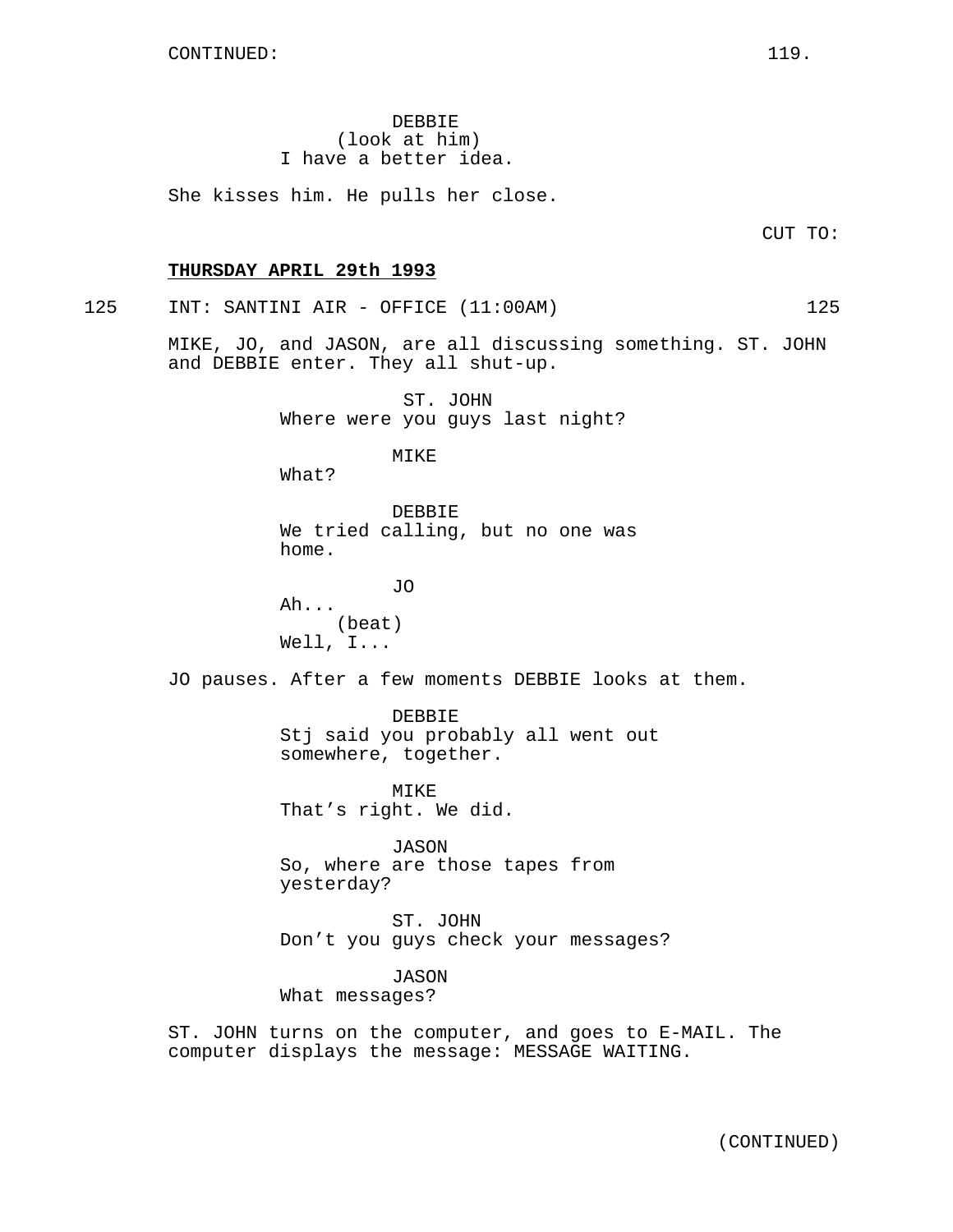JASON Oh, those messages.

ST. JOHN retrieves the note, and the computer displays it.

LETTER Guys, where are you? If J asks for the cassettes, tell him the lady has them at home. SJH.

JASON So, they're at the Lair.

ST. JOHN Yes they are.

JASON Guess I'll just go get them then. Bye.

EVERYONE

Bye.

JASON exits. ST. JOHN tells the computer to erase the note. It does.

> DEBBIE So Mike. How did the flight with Stephen go yesterday?

Stephen?

MIKE Stephen J. Cannell.

JO

JO The TV Producer?

MIKE

Yeh. (beat) It went fine. In fact, he wants to go back up this afternoon.

DEBBIE

Really?

MIKE Yeh, really. Want to come?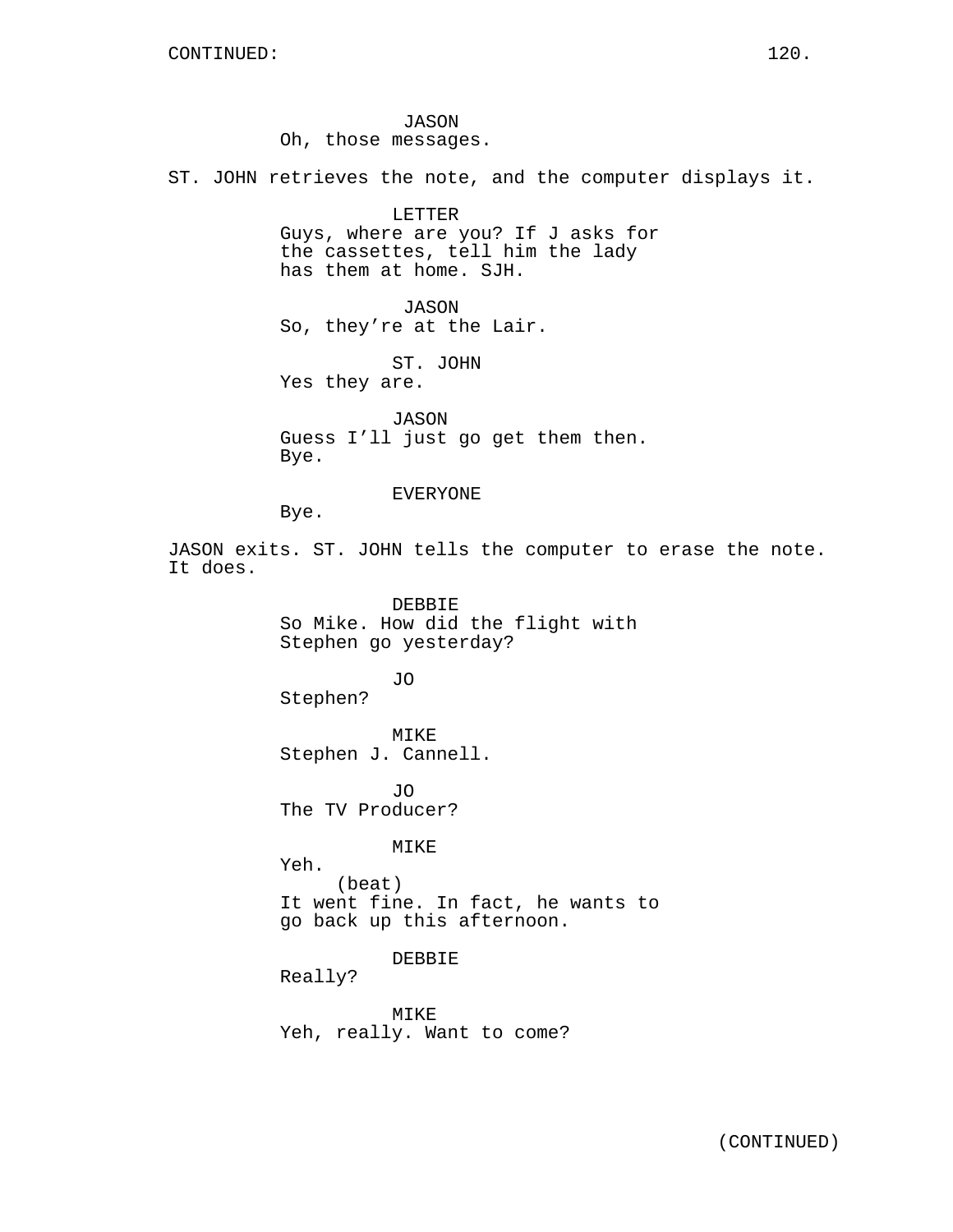DEBBIE I'd love to. ST. JOHN Wait, I thought I was going to teach you to fly this afternoon? DEBBIE (look at him) We can do that anytime. This is a once in a lifetime opportunity. ST. JOHN But... DEBBIE Please. ST. JOHN Oh, okay. DEBBIE (kiss him) Thanks Stj. (To Mike) What time is Stephen getting here? MIKE

Around noon.

JUMP TO:

126 INT: LAIR (NOON) 126

JASON enters. He goes to the computers, and gathers up the tapes, and films. Then he exits.

JUMP TO:

127 INT: SANTINI AIR - OFFICE (1:30PM) 127

MIKE, DEBBIE, and STEPHEN, are getting ready to leave. ST. JOHN turns to DEBBIE.

> ST. JOHN I'll see you tonight.

> > DEBBIE

See ya.

DEBBIE kisses him, then turns to JO.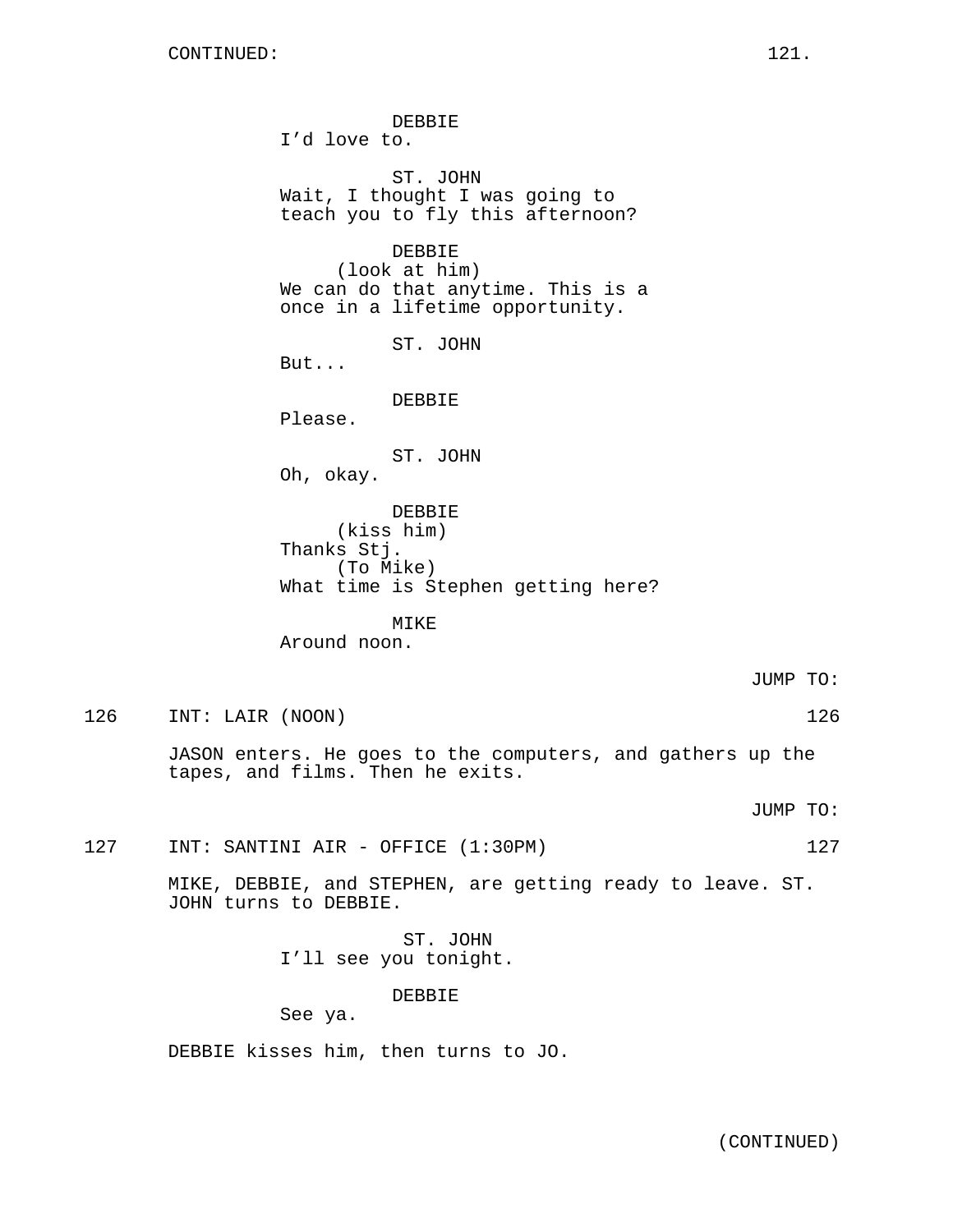DEBBIE

Bye.

JO

Bye guys.

MIKE / STEPHEN

Bye.

MIKE, DEBBIE, and STEPHEN exit. ST. JOHN turns to JO.

ST. JOHN So, what's on our agenda for today?

JO Let's check.

JO sits at the computer and types a command. ST. JOHN leans on the back of her chair. They are both looking at the computer screen. The phone rings. JO answers it.

> JO Santini Air.

> > CUT TO:

128 EXT: SANTINI AIR (5:00PM) 128

The chopper lands, and shuts down. MIKE, DEBBIE, and STEPHEN, exit. They walk over to STEPHEN's car.

> DEBBIE Good luck on your new project.

> > STEPHEN

Thanks.

MIKE

Bye.

STEPHEN

Bye.

STEPHEN gets into his car, and drives off. DEBBIE and MIKE, walk to the hanger.

CONTINUE TO: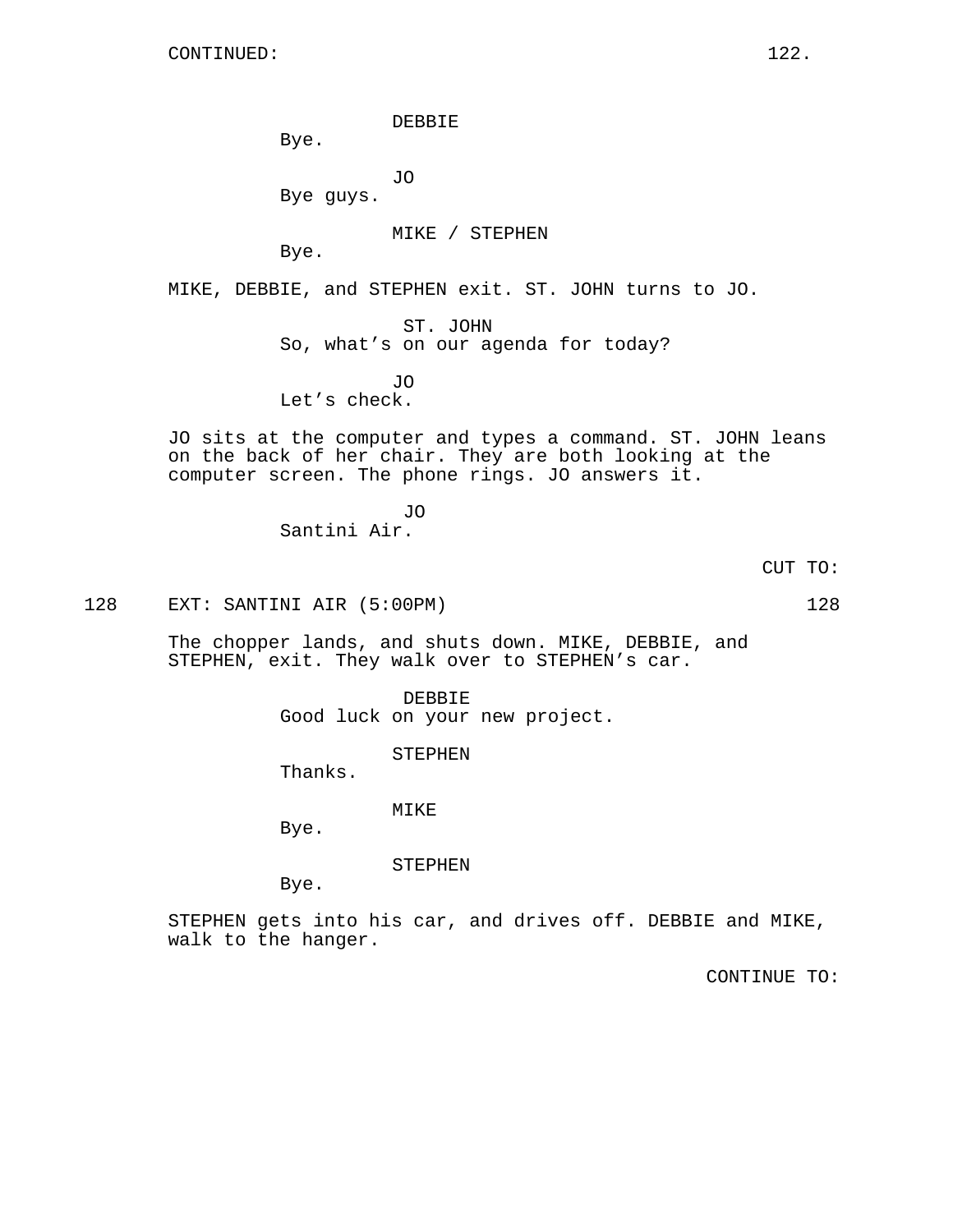129 INT: HANGER 129

MIKE and DEBBIE enter.

MIKE St. John? (beat) Jo?

No answer.

# DEBBIE Stj, you here?

Still no answer. They continue to the office.

CONTINUE TO:

130 INT: OFFICE 130

They enter. It's empty.

MIKE Guess they left already.

DEBBIE Maybe they left a message. You check the machine, I'll check the computer.

DEBBIE checks the computer. E-MAIL says: NO MESSAGES. MIKE checks the machine, no messages. DEBBIE walks over to the desk. MIKE turns to her.

> MIKE What do you say we grab a bite to eat?

DEBBIE Let me call St. John first, and see if he's at home.

DEBBIE picks up the phone and calls ST. JOHN. She gets the machine, and leaves the following message.

> DEBBIE Hi Stj. It's me. It's 5:00, and we're back. Where are you? (beat) I'll see you when I get in, or when you get in. (beat) Mike and I are gonna grab something to eat, then he'll take me home.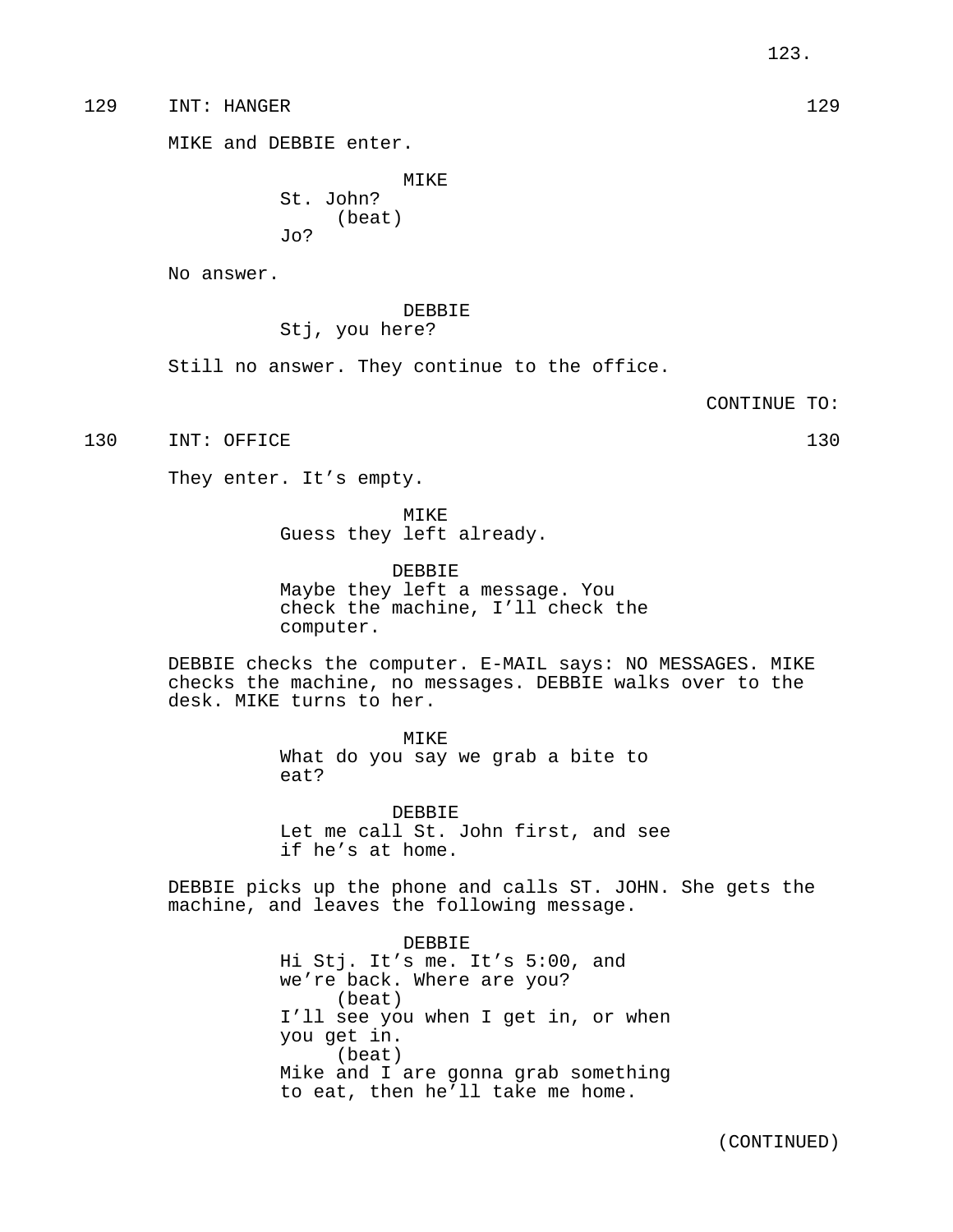(beat) Love you. Bye.

DEBBIE hangs up. MIKE looks at her.

MIKE

Where do you want to go?

#### DEBBIE

I don't know. Surprise me.

MIKE flashes her a smile, and they exit the office.

CONTINUE TO:

## 131 TIME FLIES 131

They exit the hanger, and get into MIKE's car. They drive off. They drive to a restaurant. They park the car. They enter restaurant. They order dinner, and eat it. They order dessert, and eat it.

CONTINUE TO:

132 TIME RESUMES (6:30PM) 132

DEBBIE Excuse me for a second. I'm just gonna call and see if St. John is home yet.

# MIKE

No problem.

DEBBIE rises, and goes to a pay phone.

PAN TO:

#### PAY PHONE 133

She calls the apartment. The machine answers. She thinks about leaving a message, then decides against it. She hangs up.

> DEBBIE He's not there. Jase must have them working on something.

She heads back to the table.

PAN TO: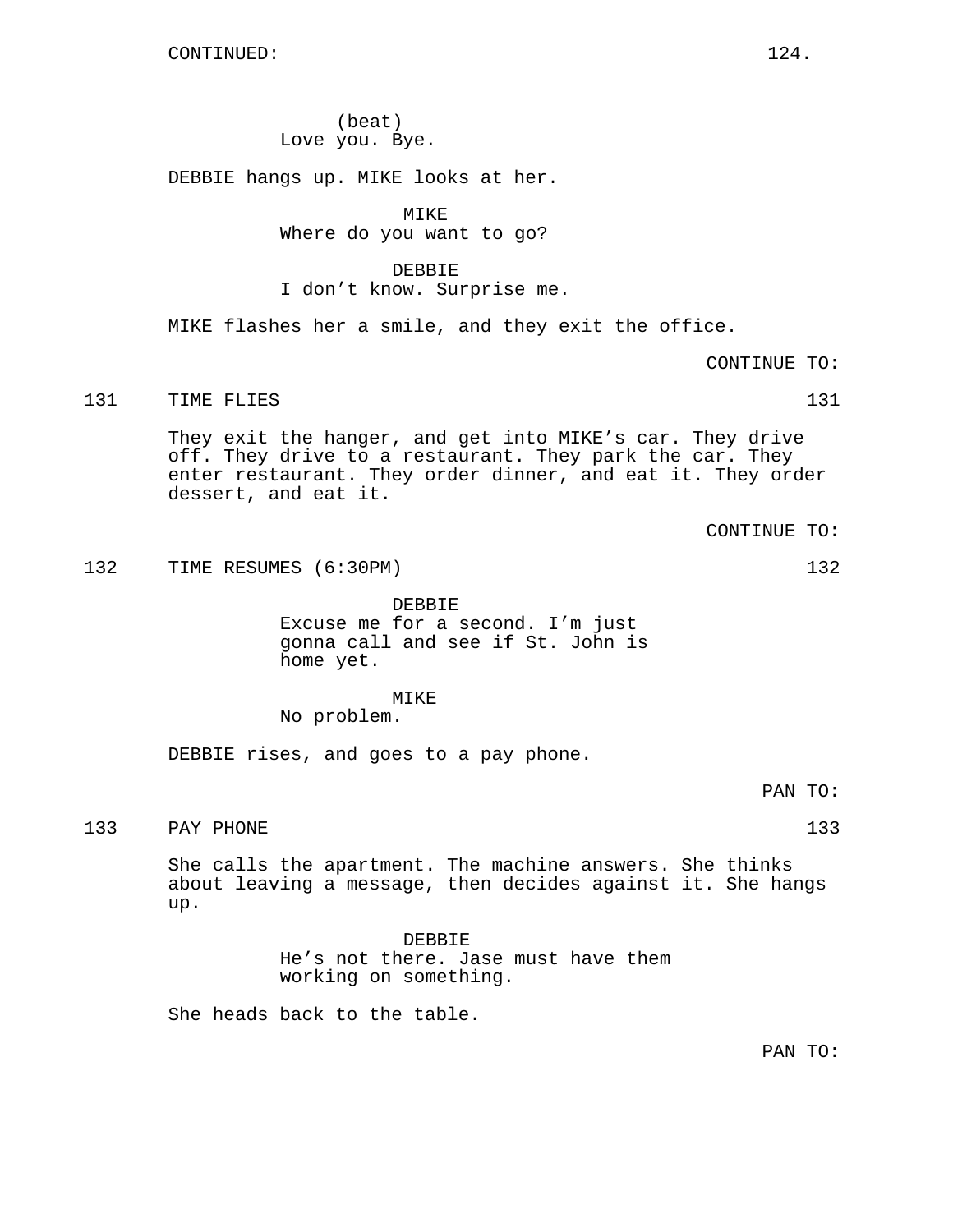134 TABLE 134

MIKE has just paid the waiter. The waiter is leaving as she is approaching.

MIKE

Well?

DEBBIE Still not home.

MIKE

In that case, why don't we go see a movie or something?

DEBBIE

Mike, I really...

MIKE

Or would you rather sit at the apartment, alone, and wait for St. John, who, could be with The Lady, till late?

#### **DEBBIE**

I... (beat) Okay. Since you put it that way. I'm all yours. Let's go.

They rise from the table, and exit.

CUT TO:

135 INT: ST. JOHN'S (8:00PM) 135

Door opens. ST. JOHN enters.

ST. JOHN

Deb?

He closes the door and walks in.

ST. JOHN Honey? You here? (beat) Deb?

ST. JOHN notices the red light on his answering machine is flashing. He rewinds the tape, and plays back the messages. There's only one, and it's from DEBBIE.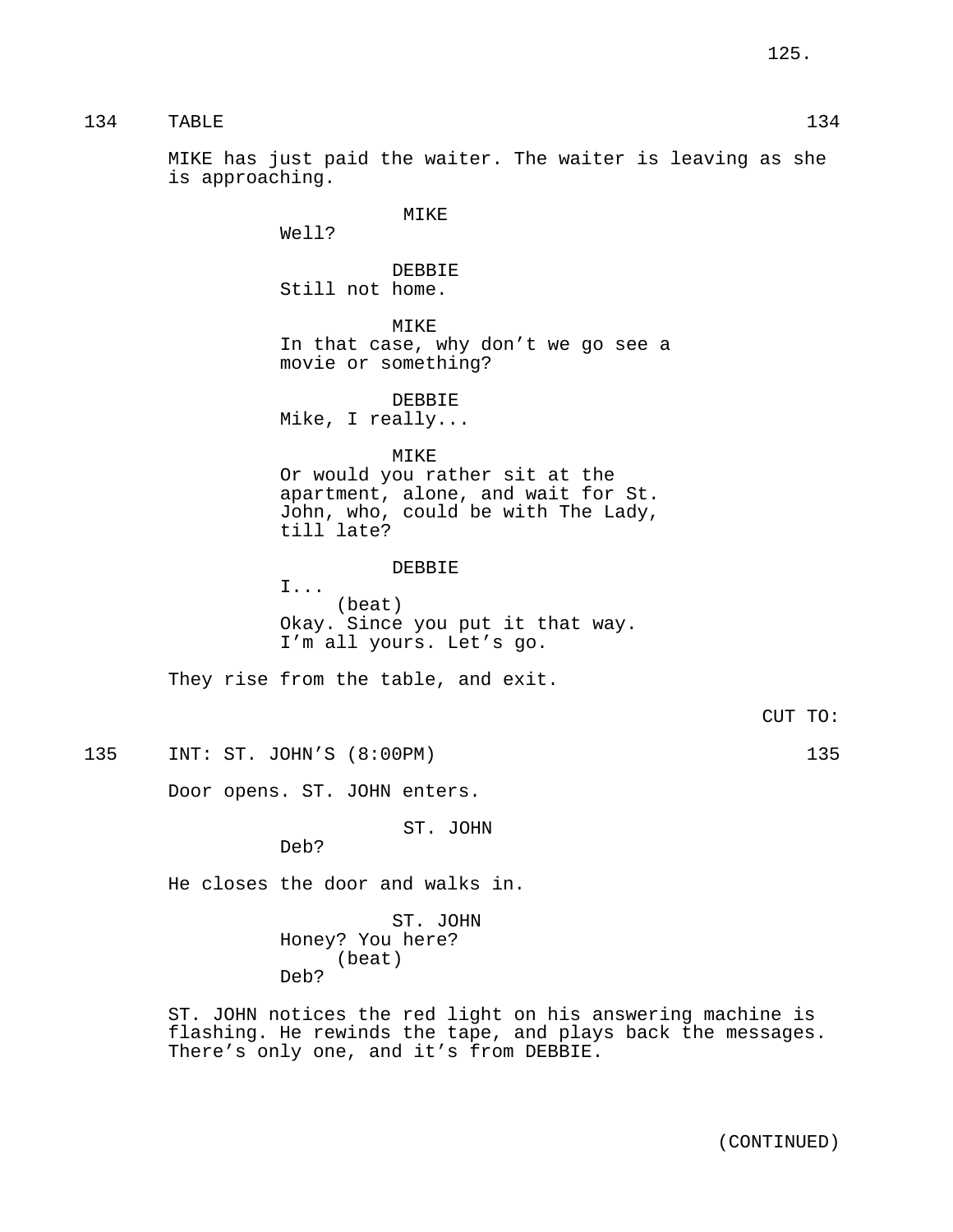DEBBIE (MESSAGE) Hi Stj. It's me. It's 5:00, and we're back. Where are you? (beat) I'll see you when I get in, or when you get in. (beat) Mike and I are gonna grab something to eat, then he'll take me home. (beat) Love you. Bye.

ST. JOHN stops the tape and looks at his watch.

JUMP TO:

136 INT: MIKE'S CAR (9:00PM) 136

DEBBIE and MIKE are in the car. MIKE is driving her back to the apartment. After a few minutes, they reach the building. MIKE stops the car, and turns to her.

> DEBBIE Thanks Mike. I really had a good time.

She leans over and kisses him on the cheek. As she is backing away, he kisses her. She resists at first, but then gives in and kisses him back. They break the kiss. They both just look at each other.

> MIKE I'm sorry. I... I shouldn't have done that.

> > DEBBIE

Mike, I...

MIKE turns away from her and looks at the floor.

MIKE

Night Deb.

DEBBIE opens the car door.

DEBBIE

Night Mike.

DEBBIE gets out.

CONTINUE TO: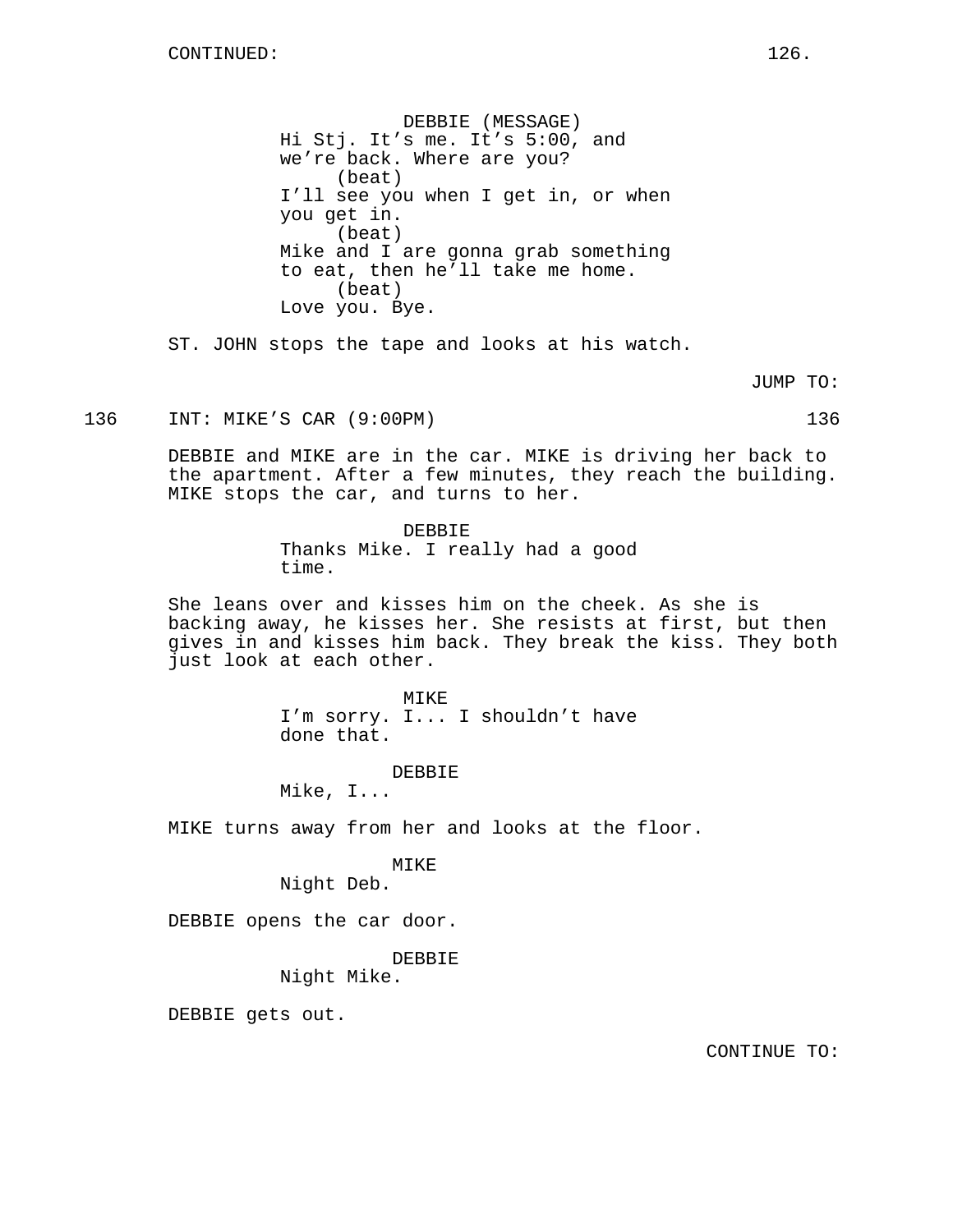137 EXT: ST. JOHN'S BUILDING 137 137

DEBBIE closes the car door. MIKE drives off. DEBBIE watches the car go, then walks to the building entrance.

CONTINUE TO:

138 INT: ST. JOHN'S 138

ST. JOHN is laying on the couch. It looks like he is asleep. The door opens and DEBBIE enters.

DEBBIE

Stj.

She sees him on the couch. She quietly turns around and quietly closes and locks, the door. She turns back around, and ST. JOHN is standing right in front of her. She is startled, and jumps.

> DEBBIE (walking past him) Don't do that!

ST. JOHN (follow her) Where were you?

DEBBIE

What?

ST. JOHN places his hand on her shoulder and turns her around.

ST. JOHN

I said...

DEBBIE (shake his hand off) I know what you said. (beat) I want to know what you meant?

ST. JOHN How much of Monday night was an act, Deb? And how much was real?

DEBBIE

What?

ST. JOHN That scene with Mike! How long has this been going on?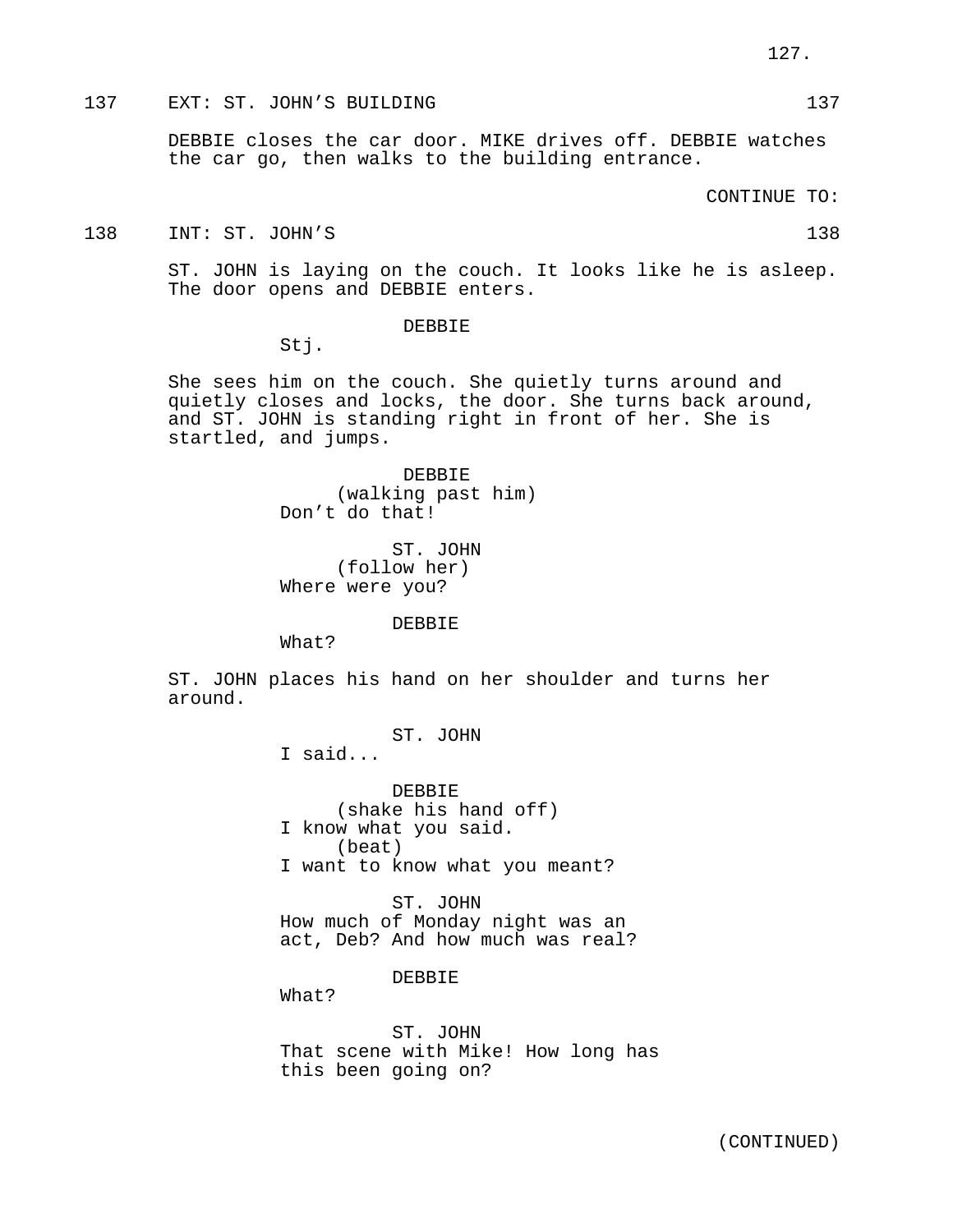DEBBIE How long has what been going on?

ST. JOHN You and Mike! How long?

DEBBIE I don't know what you're talking about.

She moves away from him.

ST. JOHN Don't lie to me Deb. I know you were with Mike. You said so.

He plays the answering machine message.

ST. JOHN That message, was over 4 hours ago! What were you two doing? Or do I want to know?

DEBBIE Stj, it's not what you think. Mike and I are just friends, you know that.

ST. JOHN Now it all makes sense.

DEBBIE What makes sense?

ST. JOHN This is the real reason you don't want Mike and Anna to get together.

DEBBIE

What?

ST. JOHN You've had feelings for him since day one. Haven't you?

DEBBIE Stj, please, I...

ST. JOHN turns and heads for the door.

ST. JOHN I've been such an idiot.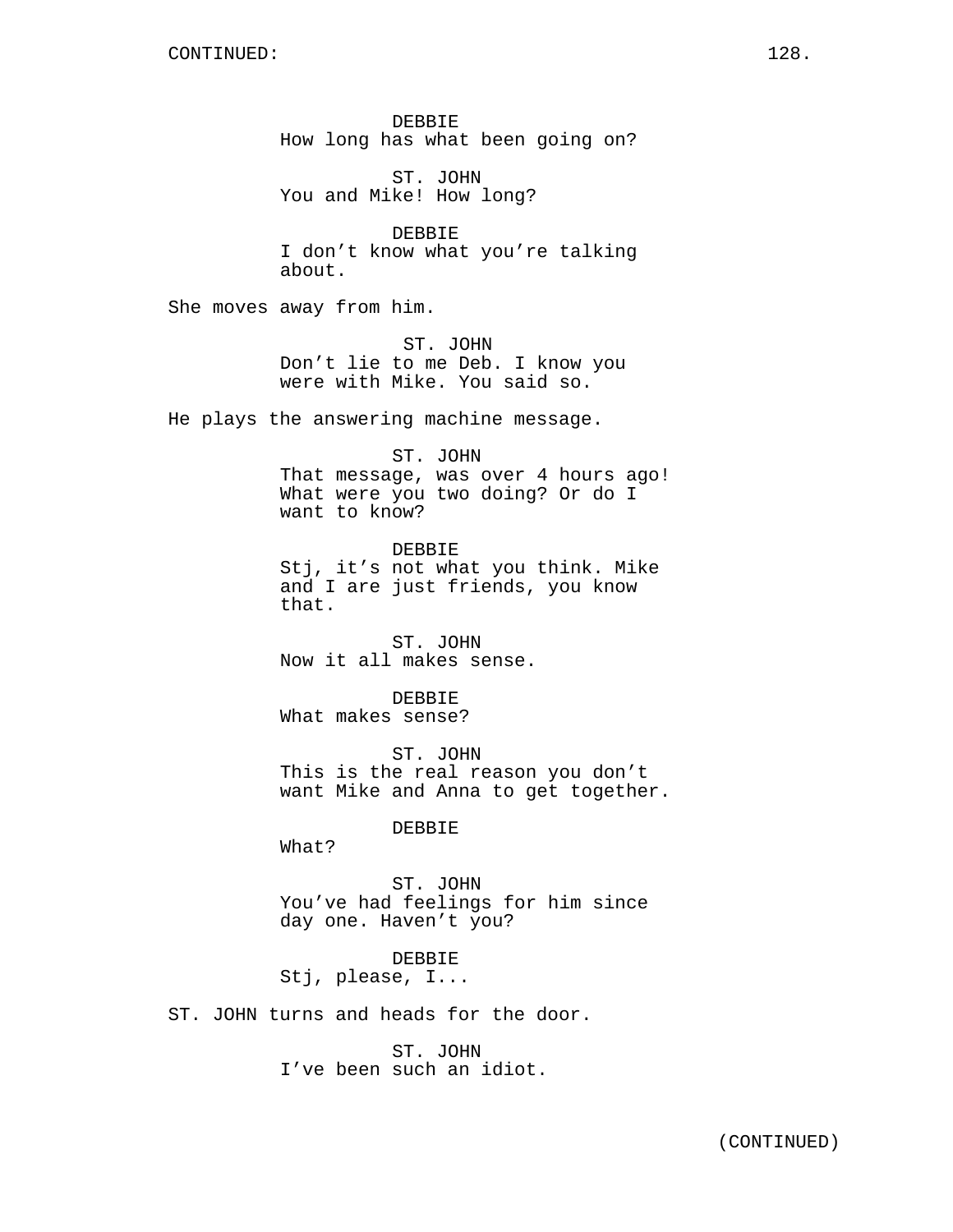DEBBIE Where are you going?

ST. JOHN To see Mike.

DEBBIE St. John, don't do this, you're...

She places her hand on his shoulder.

DEBBIE

...over reacting. There is nothing going on between me and Mike. Nothing.

He removes her hand from his shoulder and opens the door. He exits. She takes a deep breath, and runs after him.

CONTINUE TO:

139 INT: HALLWAY 139

DEBBIE St. John. (beat) St. John, stop!

PAN TO:

140 ELEVATOR 140

He gets to the elevator, as the doors open.

DEBBIE St. John, I lo... (the doors close) ...ve you!

She stands at the elevator for a few seconds, then runs back to the apartment.

PAN TO:

141 INT: ST. JOHN'S 141

She enters and slams the door.

PAN TO: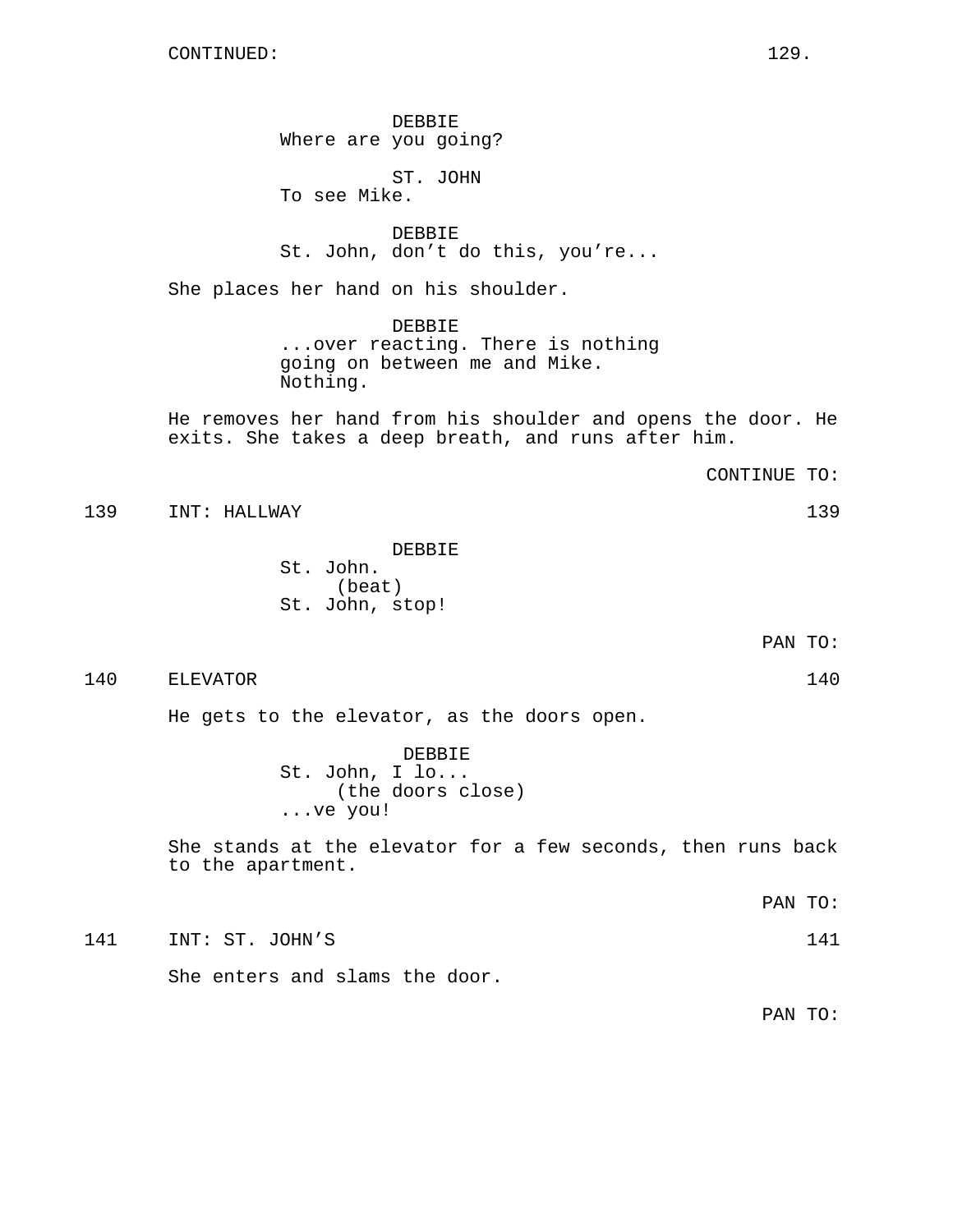| 142 | <b>BEDROOM</b>                                                              | 142 |
|-----|-----------------------------------------------------------------------------|-----|
|     | She runs into the bedroom, throws herself on the bed, and<br>starts crying. |     |
|     | JUMP TO:                                                                    |     |
| 143 | EXT: ST. JOHN'S BUILDING                                                    | 143 |
|     | ST. JOHN's jeep comes flying out of the parking garage.                     |     |
|     | CUT TO:                                                                     |     |
| 144 | INT: MIKE'S - LIVING ROOM (10:00PM)                                         | 144 |
|     | The phone rings. He goes to it. He answers it.                              |     |
|     | MIKE<br>Hello?                                                              |     |
|     | CONTINUE TO SPLIT SCREEN:                                                   |     |
| 145 | SPLIT SCREEN: MIKE'S LIVING ROOM / ST. JOHN'S BEDROOM                       | 145 |
|     | DEBBIE<br>(crying)<br>Mike, I                                               |     |
|     | MIKE<br>Deb? What's wrong?                                                  |     |
|     | DEBBIE<br>It's it's St. John.                                               |     |
|     | MIKE<br>What happened? Is he                                                |     |
|     | DEBBIE<br>I've never seen him so mad, Mike.                                 |     |
|     | MIKE<br>What do you mean?                                                   |     |
|     | DEBBIE<br>$He$ well, we                                                     |     |
|     | MIKE waits for her to continue, but she doesn't.                            |     |
|     | MIKE<br>What What happened?                                                 |     |
|     |                                                                             |     |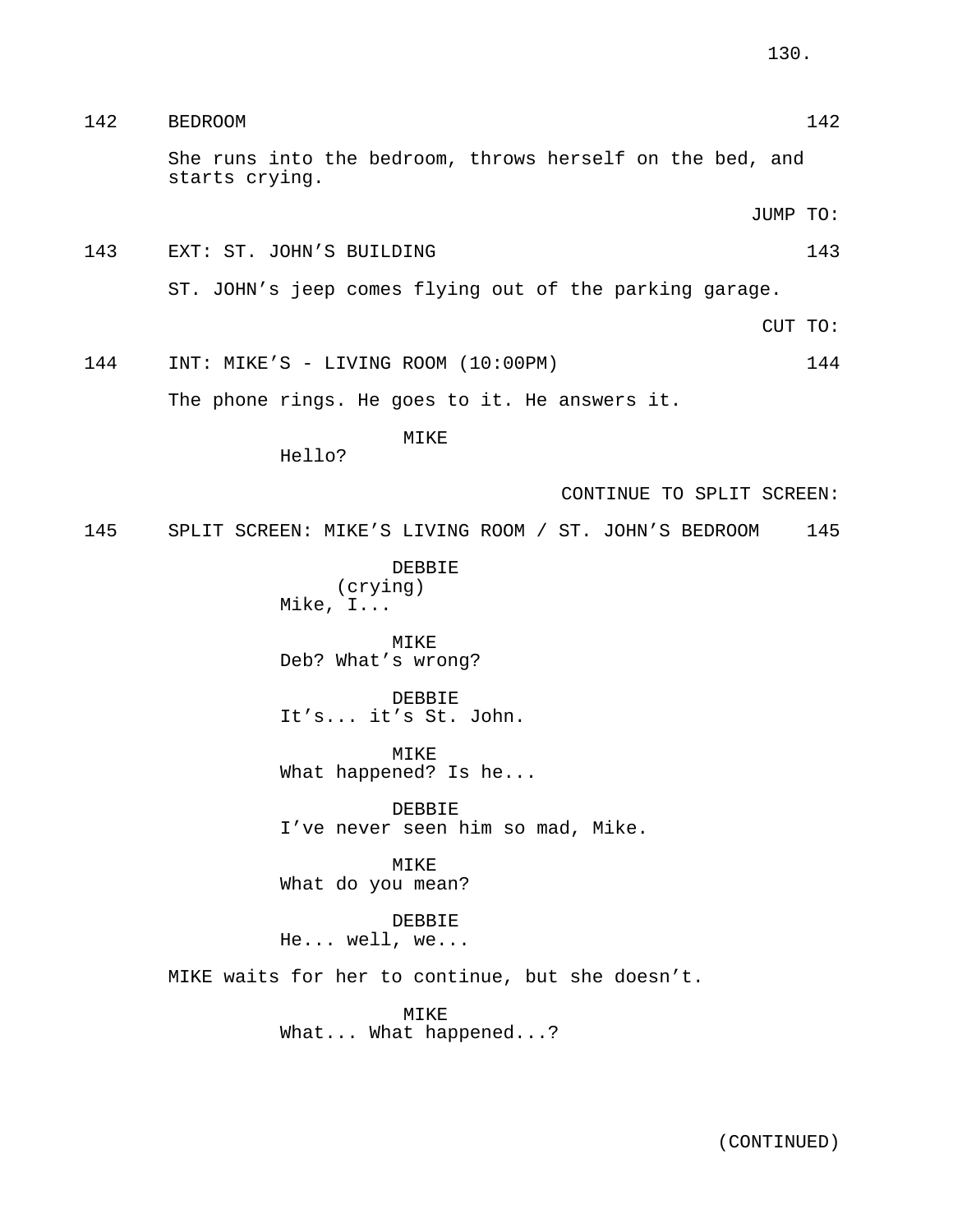DEBBIE He thinks that... he thinks that you and I are... you know. MIKE What! DEBBIE I told him he was wrong, but... but he just wouldn't listen. He stormed out of here a while ago... I think he's on his way to see you... Be careful Mike, he's... MIKE Don't worry, I... There is a loud knock on MIKE's door. ST. JOHN (VO) MIKE! Open this door! DEBBIE I'm sorry Mike. I... MIKE Don't be. It... ST. JOHN (VO) I know you're in there Mike! MIKE (yell to St. John) I'm coming. MIKE whispers back into the phone. MIKE See ya later. (mutter) I hope. (clearly) Bye. DEBBIE Bye. Both of them hang up the phone.

CONTINUE TO SINGLE SCREEN: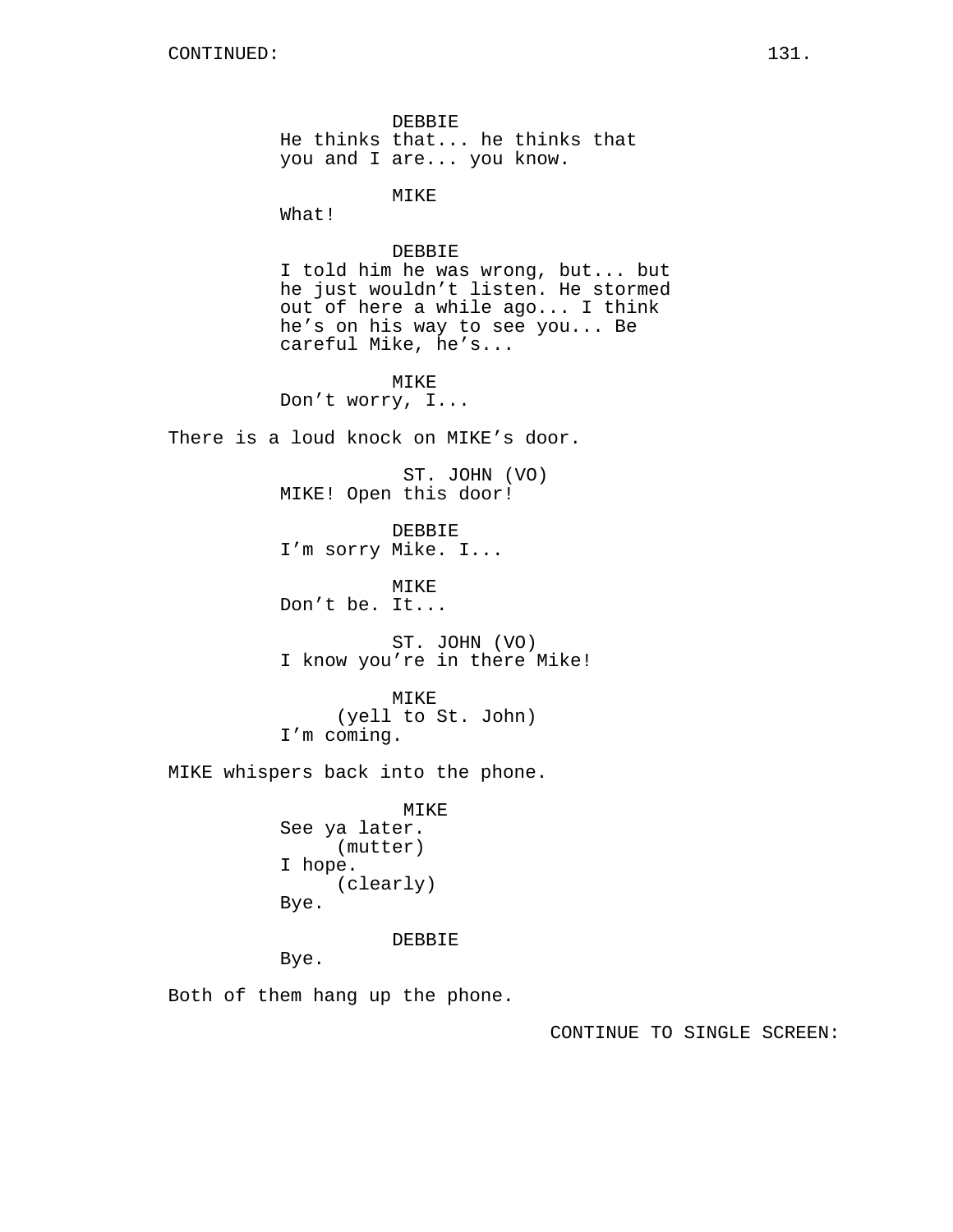146 MIKE'S 146

MIKE walks over to the door.

ST. JOHN (VO)

MIKE!

MIKE Coming!

MIKE opens the door.

MIKE What is it? What's so...

ST. JOHN decks him. MIKE falls to the floor.

MIKE What the hell was that for?

ST. JOHN Don't play games with me Mike.

MIKE What are you talking about?

CUT TO:

147 DREAM SEQUENCE: FRANK'S PLACE 147

# **SATURDAY, OCTOBER 31, 1992 - HALLOWEEN PARTY - 9:00PM**

FRANK, JO, DEBBIE, and ANNA, are talking. ST. JOHN and MIKE enter, and walk over to them. (FRANK: Frankenstein. JO: Starfleet Commander, command. DEBBIE: Princess. ANNA: Pirate. ST. JOHN: Knight. MIKE: Vampire, Classic.) MIKE walks right up to DEBBIE, and looks her in the eye. He takes her hand, and rises it to his lips. He kisses it.

> MIKE May I have this dance, my lady?

DEBBIE I'd be honored.

They dance a dance. The song ends.

DEBBIE

I...

MIKE It's such a beautiful night out. (beat) (MORE)

(CONTINUED)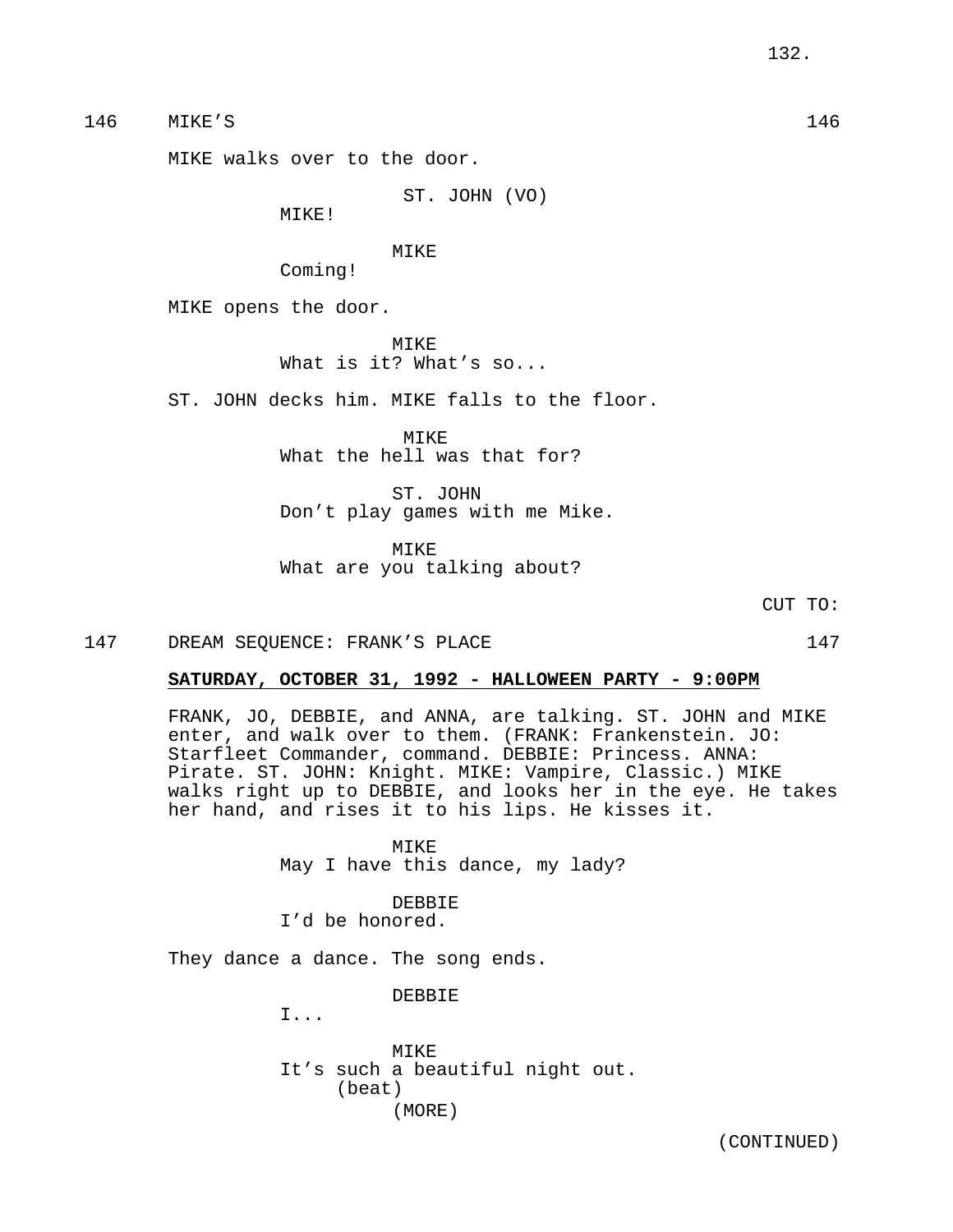MIKE (cont'd) Would you like to accompany me on a walk through the garden?

DEBBIE

I'd love to.

He takes her hand in his. They exit the room and walk through the garden. They stop at the fountain. She turns to him, and their eyes lock. He rises his hand to her chin, and pulls her lips to his. He kisses her. She kisses him back. She wraps her arms around his neck. He breaks the kiss. He kisses her neck. Then, something unusual happens. MIKE turns into a real vampire. He bares his fangs, and plugs them in her neck. She collapses in his arms. He stops, and picks her up. Then he flies up to the open window in her room. He flies in. He lies her on the bed. He goes to the dressing room table, and picks up the glass. He returns to the side of the bed, and sits down. He then bites his wrist, and pours some blood into the glass. He hears her sigh, and brings the glass to her lips. He pours the blood into her mouth. She opens her eyes, and drinks. When the glass is empty, she looks at MIKE, and rises her arms. She wraps them around his neck, and pulls him down on the bed. She kisses him as he positions himself on top of her. They make love. First, as mortals do, then, when they reach the point of ecstasy, as vampires do. They plunge their fangs into each other's necks. As she is sucking MIKE's blood, she...

FADE TO:

## **FRIDAY APRIL 30th 1993**

148 INT: ST. JOHN'S - BEDROOM (9:00AM) 148

...awakens with a start. She is fully clothed, as she fell asleep waiting for ST. JOHN to return.

DEBBIE

What the...

She notices that she's alone. ST. JOHN's not there. She looks at the clock. It reads: 9:00am. She calls out for ST. JOHN.

DEBBIE

St. John.

She gets off the bed and exits.

CONTINUE TO: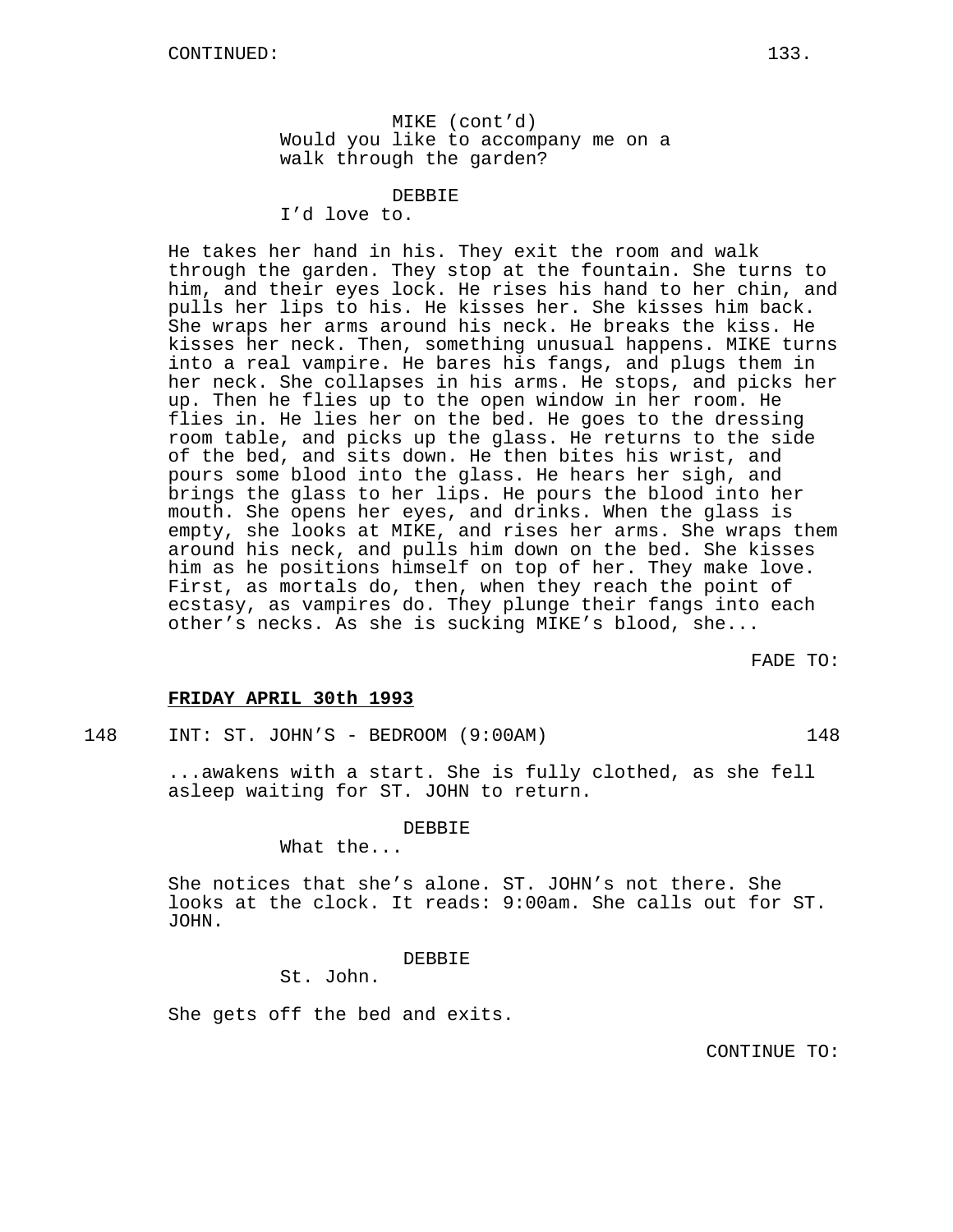## 149 INT: LIVING ROOM 149

She descends the stairs, calling him.

DEBBIE St. John? (beat) Stj? (beat) Honey, you here?

She gets downstairs. She goes to check the first floor bedroom. She opens the door. It's empty.

JUMP TO:

150 INT: SANTINI AIR (11:00AM) 150

MIKE is sitting at the desk. He has a few cuts and bruises, and a black eye. DEBBIE walks in. He looks up. She runs to him.

> DEBBIE Mike, What...

MIKE It's nothing, really.

DEBBIE Did St. John do that?

MIKE doesn't answer. She takes that for a yes.

DEBBIE

I'm sorry.

MIKE What are you doing here, anyway?

DEBBIE (lean on desk) Looking for St. John. (beat) He didn't come home last night.

MIKE

Well, I haven't seen him since...

MIKE falls silent.

DEBBIE

Since...

JO enters and looks at MIKE.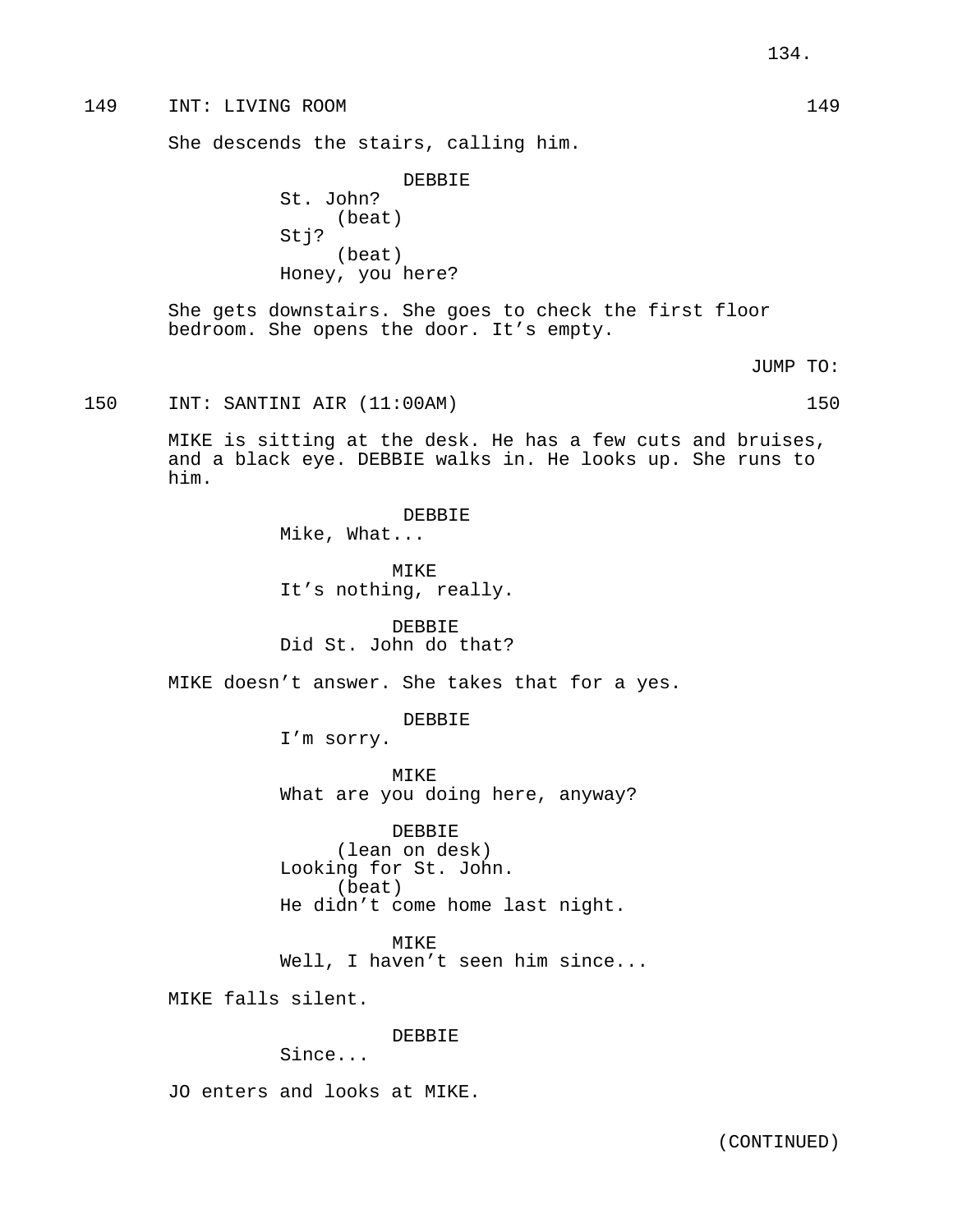JO What happened to you? MIKE Ahhhh... JO Don't tell me. (beat) Another jealous boyfriend, right? MIKE Something like that. Short pause. JO Where's St. John? DEBBIE That's what I'd like to know!  $\overline{J}$ O What do you mean? DEBBIE Well we, kinda, had a fight last night, and he stormed out. (beat) I haven't seen him since. JO A fight? About what? DEBBIE and MIKE exchange a look. DEBBIE It's a long story. But it was all just a little misunderstanding. Really. (beat) Do you have any idea where he could be, Jo? JO (think) The cabin. He usually goes there when he wants to be alone. DEBBIE Yeh, maybe. DEBBIE drifts off.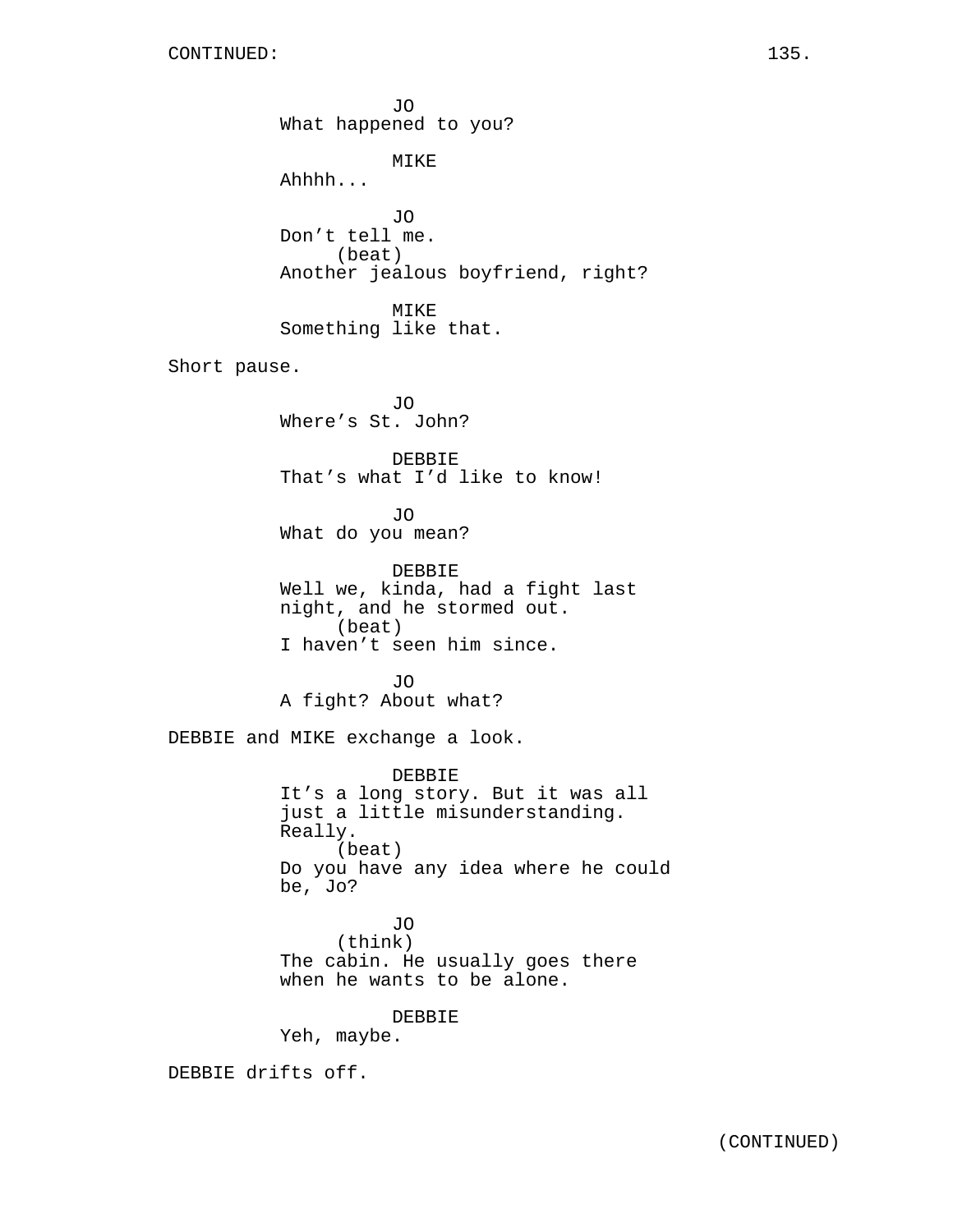JO Why don't you two stay here, in case he calls in. I'll go check the cabin.

DEBBIE doesn't answer.

Bye.

Sure, Jo. Thanks. JO I'll radio you when I get there.

**MTKE** 

MIKE Okay. Bye.

JO

JO exits. MIKE looks at DEBBIE. She looks like she is about to start crying. MIKE gets up from his chair, and goes to her. He puts his arms around her, and holds her. She starts crying.

> DEBBIE Damn it Mike! I...

MIKE (stroke her hair) Sh, sh. (beat) It's going to be all right. You'll see.

She continues to cry on his shoulder. He comforts her.

CUT TO:

#### 151 EXT: STRINGFELLOW'S CABIN (12:30PM) 151

JO lands the chopper, shuts it down, and exits. She sees ST. JOHN's motorcycle outside the cabin, and walks over.

PAN TO:

# 152 INT: CABIN 152

ST. JOHN is sitting on the couch. He is holding a picture of him and DEBBIE taken at Disneyworld. On the radio is the song "HARD HABIT TO BREAK" by Chicago. ST. JOHN is drunk. There are empty bottles all around.

PAN TO: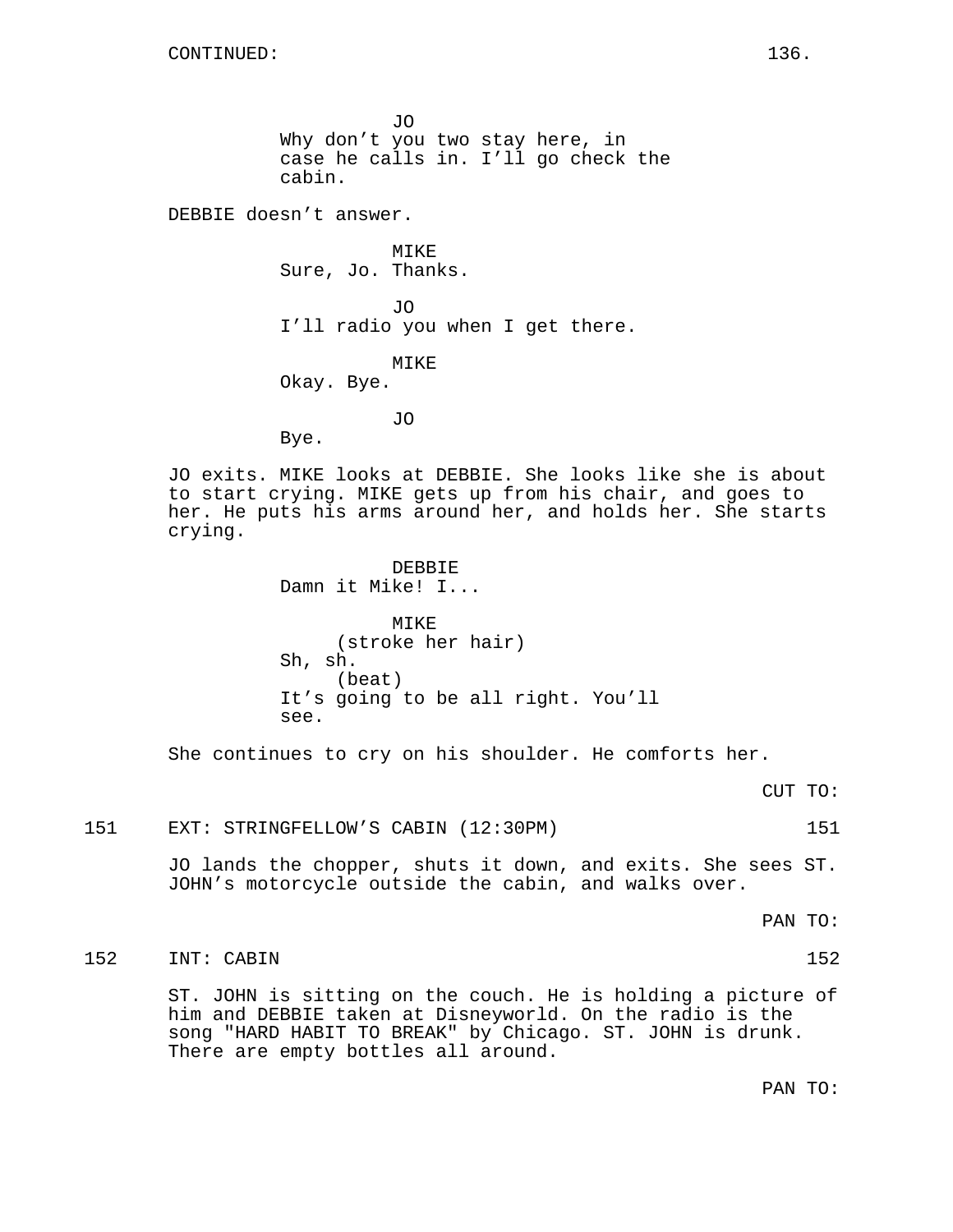153 EXT: CABIN 153 JO reaches the door. She can hear the radio. She knocks. JO St. John? I know you're in there. Open the door. (knock again) St. John. ST. JOHN opens the door then walks away from it. JO enters. CONTINUE TO: 154 INT: CABIN 154 ST. JOHN sits back on the couch. JO closes the door, and walks over. She sits beside him. JO Want to talk about it? ST. JOHN No. JO It would help to... ST. JOHN I said no. (rise) I don't want to talk about it. ST. JOHN walks over to the fireplace, and leans on the mantle. JO rises, mad. JO Okay, fine. Be that way. (walk to the door) If that's the way you feel, I'll leave. Sorry I bothered you. I... ST. JOHN (turn to her)(softly) Jo, wait. JO stops and turns to him. ST. JOHN I'm sorry. I didn't mean to yell at you.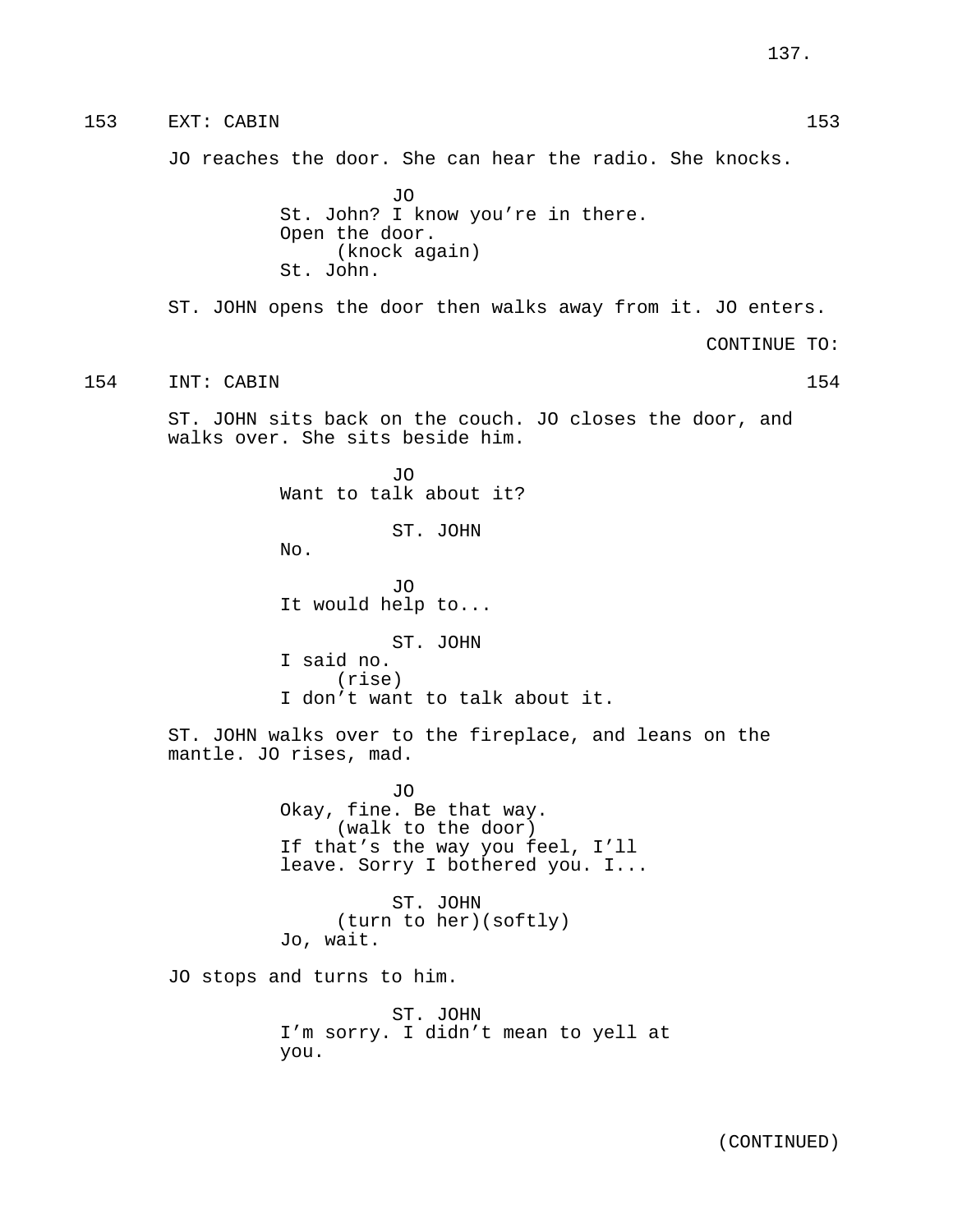JO (walk to him) Look, I know you and Debbie had a fight, but... (beat) ...you being up here all by yourself, isn't helping matters... (beat) She's really worried about you, St John. (beat) I'm sure that whatever the fight was about can be... ST. JOHN Jo, I don't think you under... JO The two of you love each other so much. (beat) Can't you just go to her, and try to work it out? (beat) Don't throw away six months, over a few bad minutes. ST. JOHN It's not that simple Jo. JO Why not? ST. JOHN Because... (beat) I really don't want to get into this right now. You understand. JO Not really. (beat) But will you at least come back with me? (beat) Have dinner with Frank and me? ST. JOHN I don't... JO It will do you good.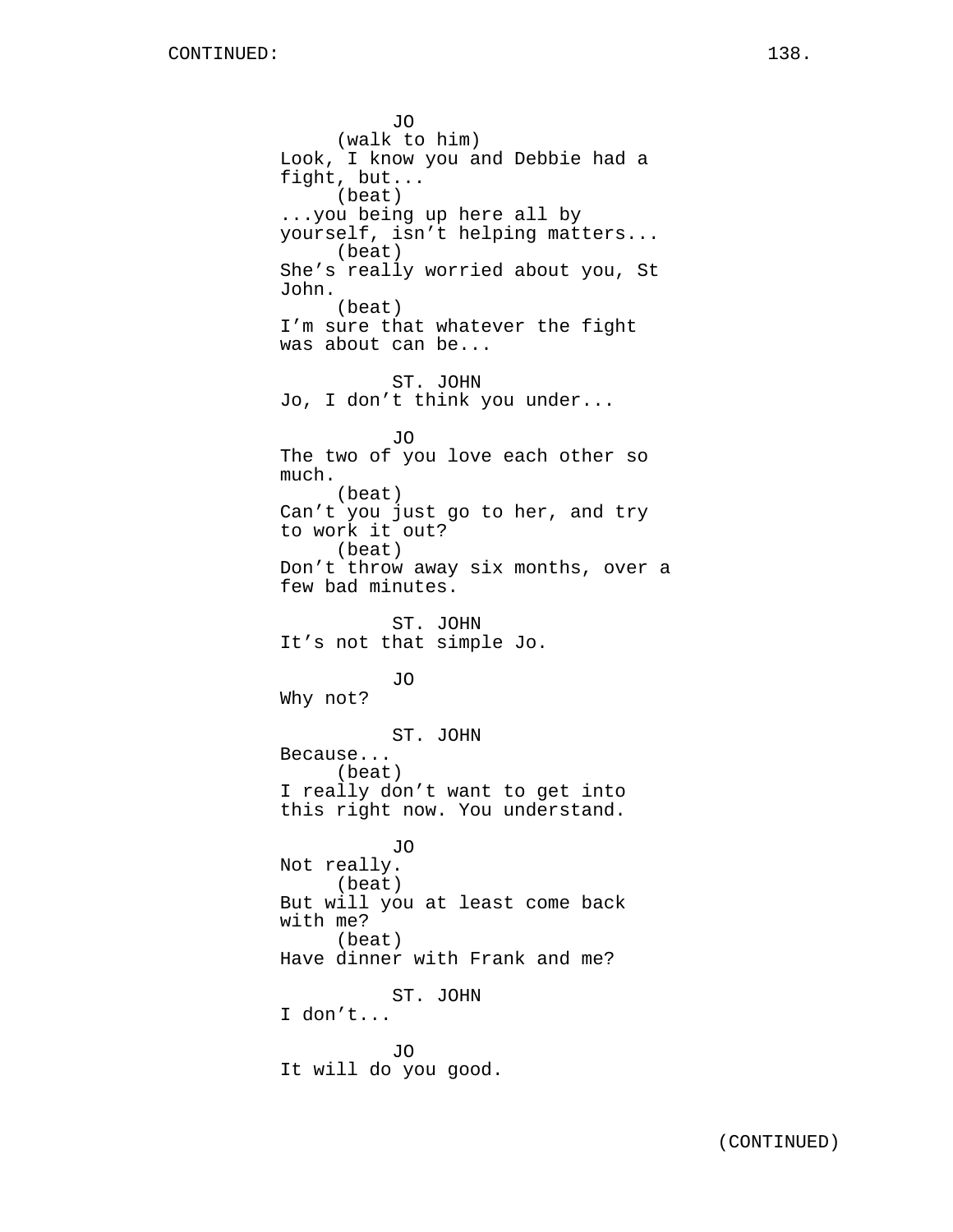ST. JOHN I'll think about it.

JUMP TO:

155 INT: ST JOHN'S (1:30PM) 155

DEBBIE is sitting on the couch. She's holding a picture of her and ST. JOHN taken in ASPEN. On the radio is the song "YOU'RE THE INSPIRATION" by Chicago. DEBBIE is staring at the photo for a few moments, then the phone rings. She dives it. Hoping it's ST JOHN.

Hello?

FRANK (VO)

DEBBIE

Hi cous.

DEBBIE (disappointment) Oh. Hi, Frank.

FRANK (VO) "Oh hi Frank?" What sort of...

DEBBIE Sorry. I was hoping it was St John.

FRANK (VO) Still no word, hunh?

DEBBIE

No, nothing. I just wish I knew where he was. I wish he'd call. Something.

FRANK (VO) Look, Jo and I were wondering, if you'd like to join us for dinner tonight?

DEBBIE I don't know Frank, I...

FRANK (VO) I'll be there to pick you up at 5:00.

DEBBIE But Frank, I...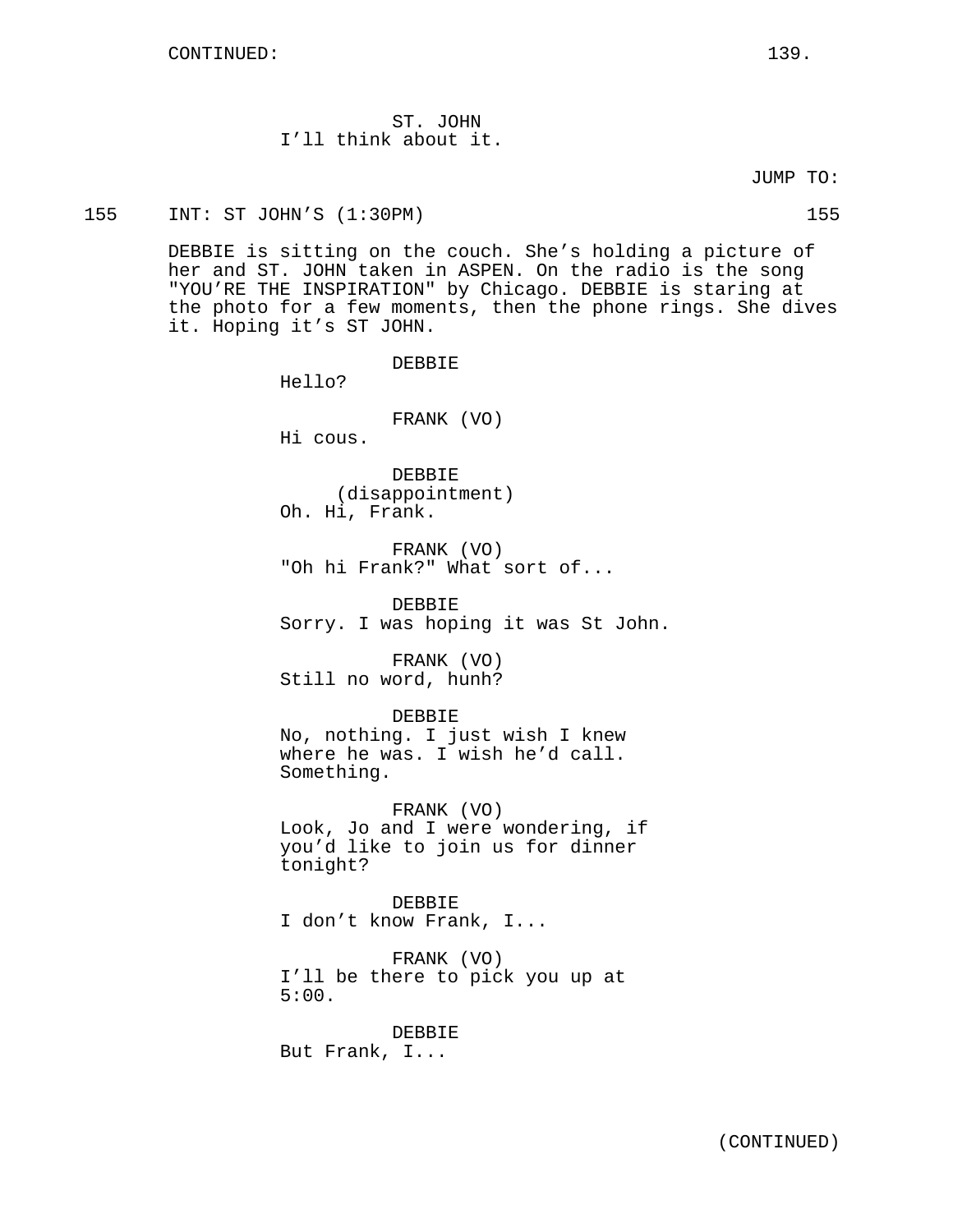FRANK (VO) No buts, cous. See ya at 5:00.

# DEBBIE

Frank, I...

The sound of FRANK hanging up is heard on the line.

## DEBBIE Frank? Frank!

DEBBIE hangs up. She looks back at the photo, with tears in her eyes.

CUT TO:

156 INT: FRANK'S - LIVING ROOM 156

FRANK hangs up the phone. He turns to ANNA, JASON, KAREN, and MIKE.

> FRANK Well that takes care of that.

ANNA It didn't sound like...

FRANK When I get there... (beat) I'll make sure she comes. Even if I have to pick her up and carry her out of the apartment

KAREN Jo said that St. John was definitely coming, right?

FRANK

Yeh. (beat) I wonder what they fought over?

MIKE looks at the floor. ANNA looks at FRANK.

ANNA Frank, I don't think that's any of...

FRANK All I meant was... (beat) ...they've been together for six months. Six months, and I've never (MORE)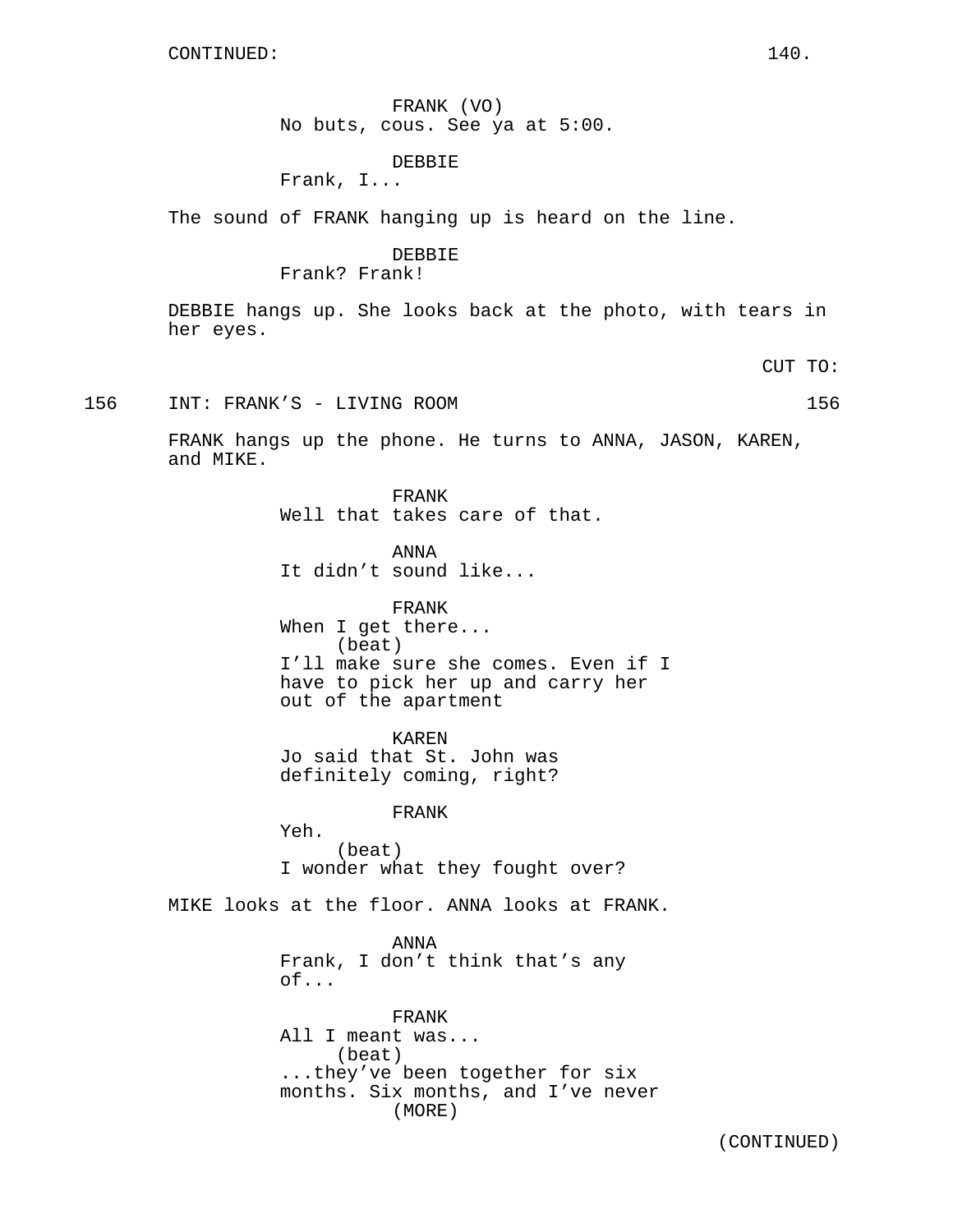FRANK (cont'd) seen them even raise their voices towards each other.

MIKE Who knows what it was. Last night, I thought we'd have to cancel this little party all together.

JASON notices that MIKE said last night not this morning.

JASON Wait, you mean... you knew about this, last night?

MIKE

Ahhh... yeh.

ANNA How could you have...

MIKE Deb called me.

157 EXT: SANTINI AIR (5:00PM) 157

A chopper lands. ST. JOHN and JO exit. They go over to JO's car and drive off.

JUMP TO:

158 INT: FRANK'S CAR (5:45PM) 158

FRANK is driving. DEBBIE is sitting in the front, staring out the window.

> DEBBIE Frank, I still don't think I should have left the apartment. I mean, what if he calls and I'm not there? He'll think..

> FRANK Hey cous, listen. It's only dinner. (beat) I'll take you straight back afterwards if you want. Promise.

DEBBIE stares out the window. FRANK drives on.

JUMP TO:

JUMP TO: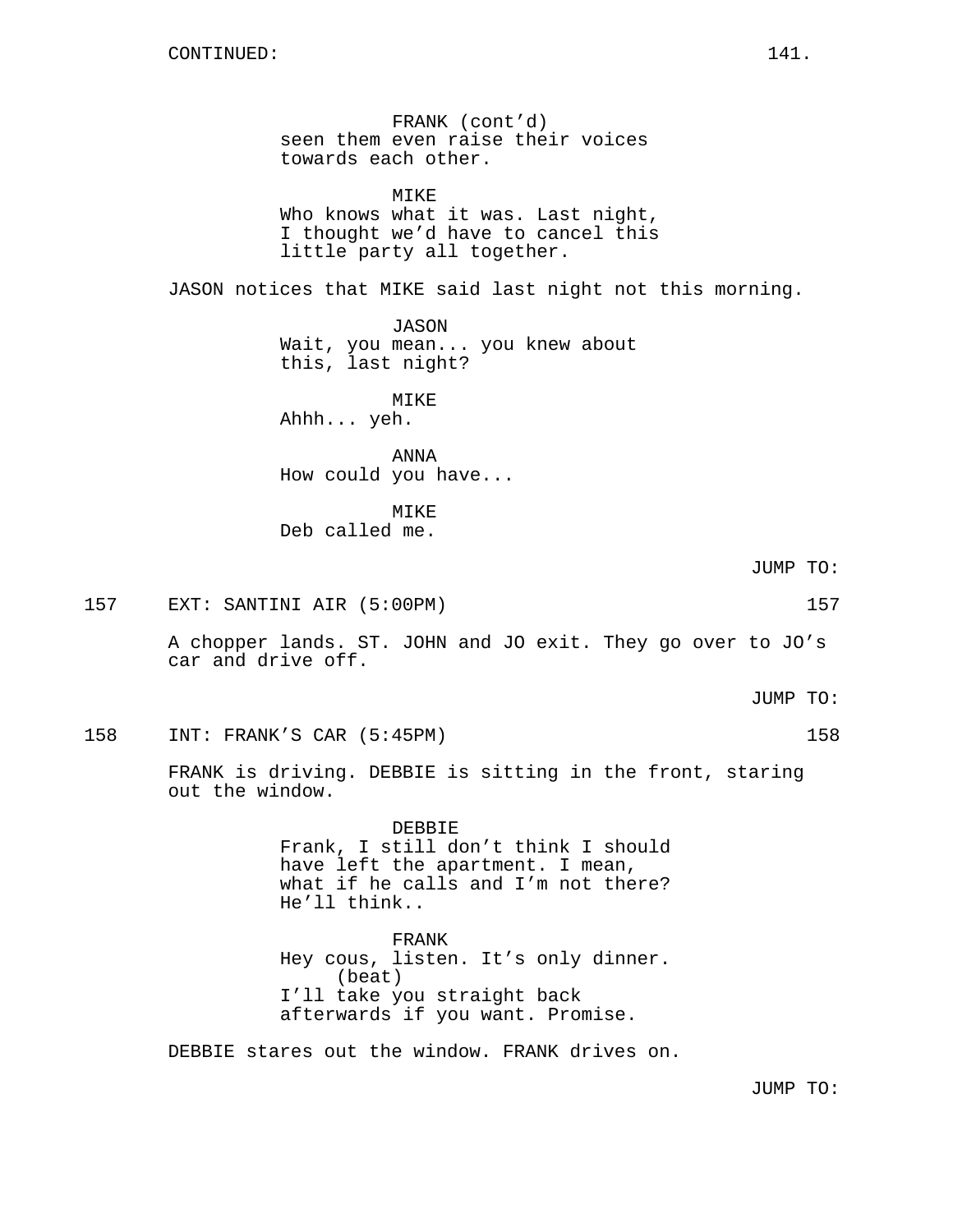159 INT: FRANK'S - LIVING ROOM 159

JASON, KAREN, and MIKE, are sitting on the couch. ANNA is looking out the window. JO's car pulls up.

> ANNA Jo and St. John are here.

ANNA returns to the gang. They pretend to playing a game of cards. ST. JOHN and JO enter. ST. JOHN looks to JO.

> ST. JOHN You said...

JO No I didn't. Not really.

ST. JOHN turns to leave. JASON stops him.

JASON I need to talk to you for a moment.

ST. JOHN opens his mouth to say something.

JASON

Now.

ST. JOHN and JASON go to the study. ANNA goes back to the window. After a few seconds, FRANK's car pulls up.

> ANNA Well, Frank and Debbie, are here now.

ANNA goes back to MIKE, JO, and KAREN. They pretend to play cards. FRANK and DEBBIE walk in. DEBBIE sees ANNA.

> DEBBIE Anna? What are you...

ANNA Long story.

DEBBIE How'd you...

ANNA I never left.

DEBBIE You mean you've been here, at Frank's, the whole time?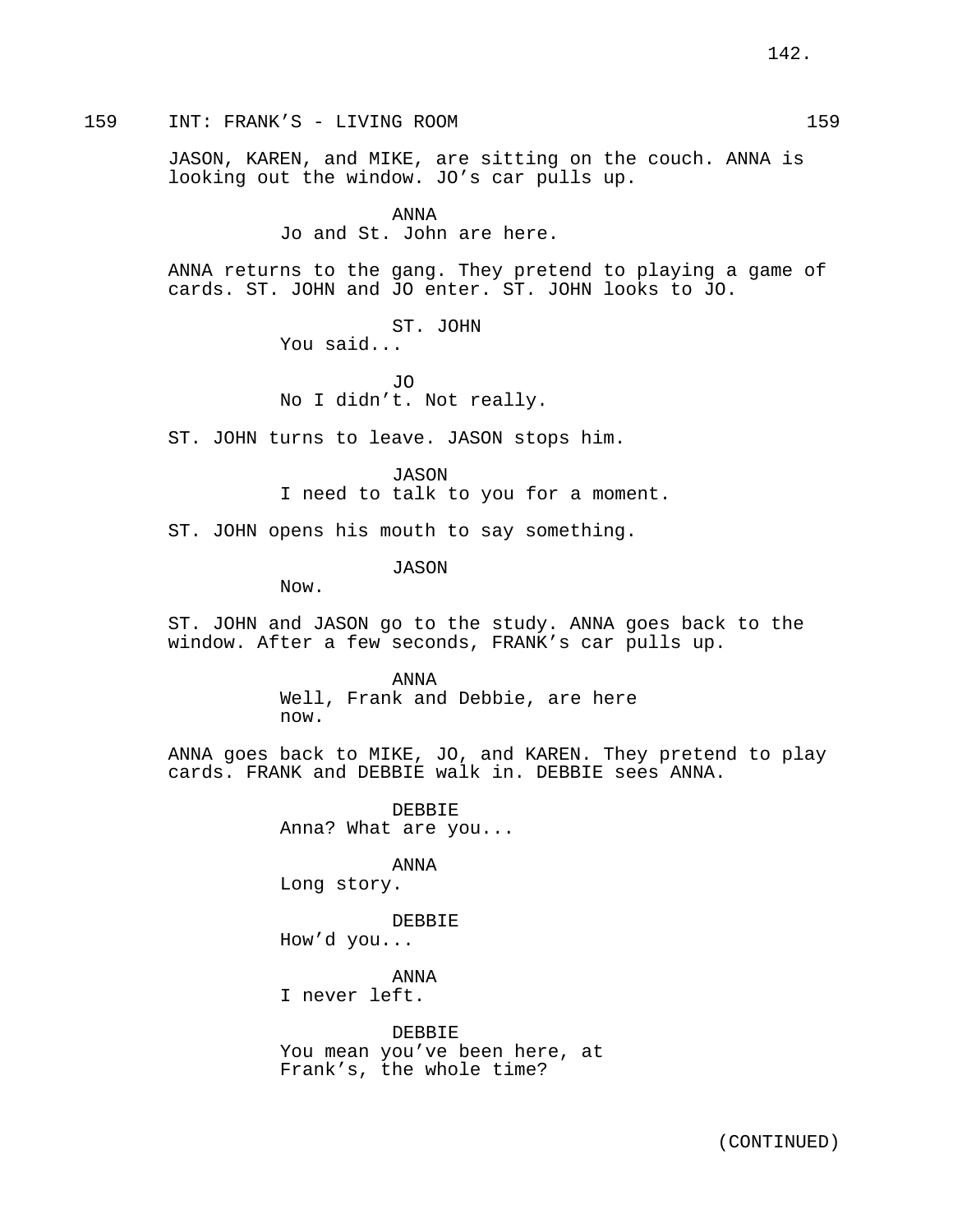## ANNA

Yep.

ST. JOHN and JASON exit the study. DEBBIE looks at ST. JOHN, and ST. JOHN looks at her. DEBBIE is about to say something, but she can tell that ST. JOHN is still mad. MIKE moves from the floor, to the second sofa. FRANK and JASON, join KAREN and JO, on the main sofa. ANNA sits on the sofa that MIKE is on. DEBBIE sits in one armchair. ST. JOHN sits in the other armchair. Which, is on the opposite side of the room. There is an uneasy silence for a few moments.

> JO I think I'll go get the punch. (turn to Frank) Frank, help me?

#### FRANK

Sure.

JO and FRANK head to the kitchen.

PAN TO:

160 MIKE AND ANNA 160

MIKE leans over and whispers to her.

MIKE (whisper) This is ridiculous.

ANNA

(whisper) What do you suqqest we do?

MIKE

(whisper) I have a plan.

JO and FRANK return with the punch. They put the bowl, and glasses, on the table. EVERYONE pours themselves a glass. MIKE rises from the sofa, and goes to the stereo. He puts on the Chicago CD and selects a song. He chooses "I DON'T WANT TO LIVE WITHOUT YOUR LOVE". ANNA walks over to ST. JOHN, and asks him to dance. He accepts. JASON and KAREN, and, JO and FRANK, join them. MIKE walks over to DEBBIE.

PAN TO: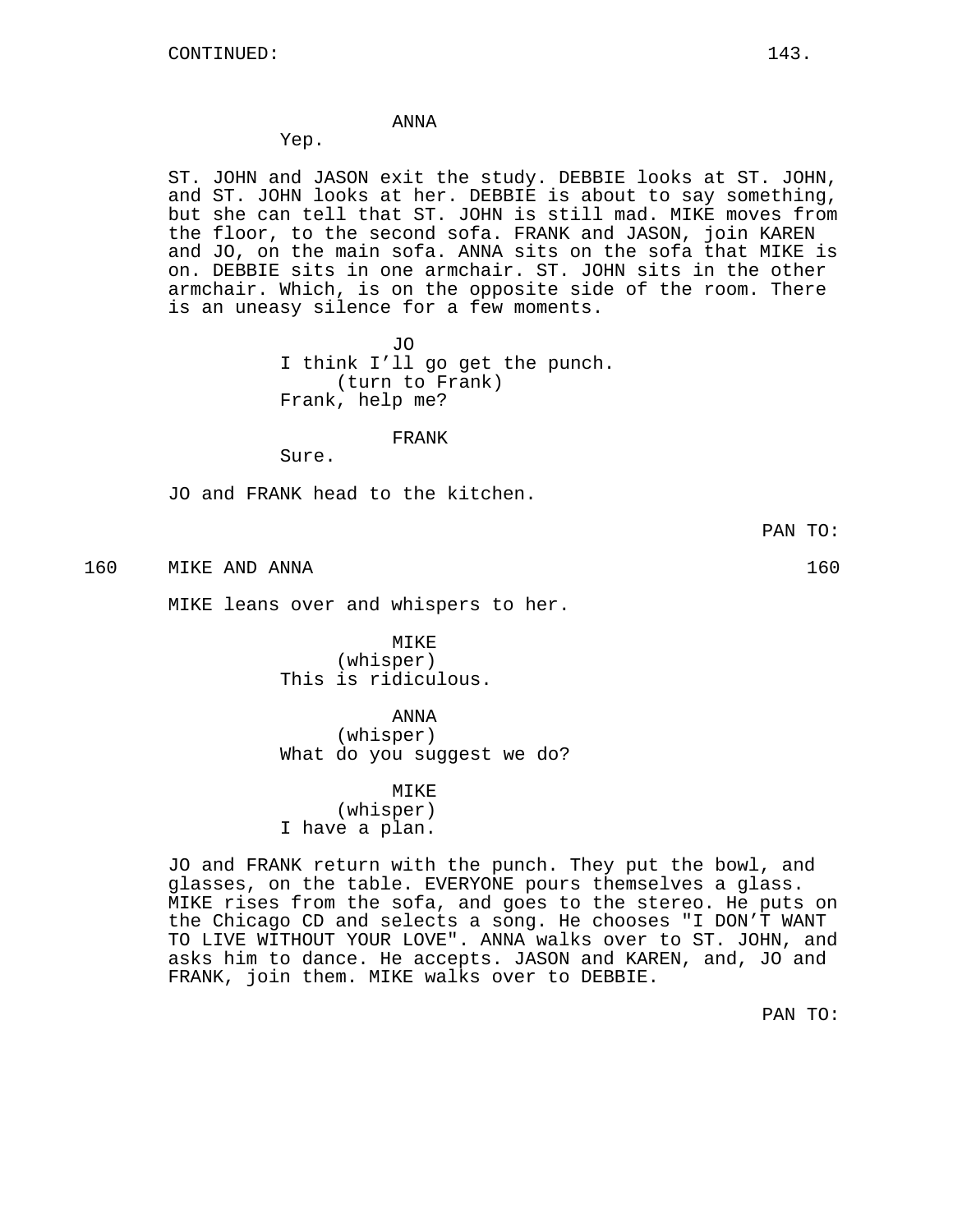ST. JOHN watches as MIKE approaches DEBBIE. MIKE offers her his hand. At first she refuses, but then he says something and she accepts.

> ST. JOHN (mutter) I knew it. ANNA What? ST. JOHN I said, I knew it. ANNA Knew what? ST. JOHN That there was something going on with them. ANNA With who? ST. JOHN Mike and Deb. ANNA What? Mike and Debbie? I don't... (beat) No, I can't believe that. (beat) How long? ST. JOHN That's what I'd like to know. ANNA Wait, what makes you think that... ST. JOHN When I got home last night, around 8:00, she wasn't there. But... (beat) ...there was a message on the machine that said she was having dinner with Mike.

So?

ANNA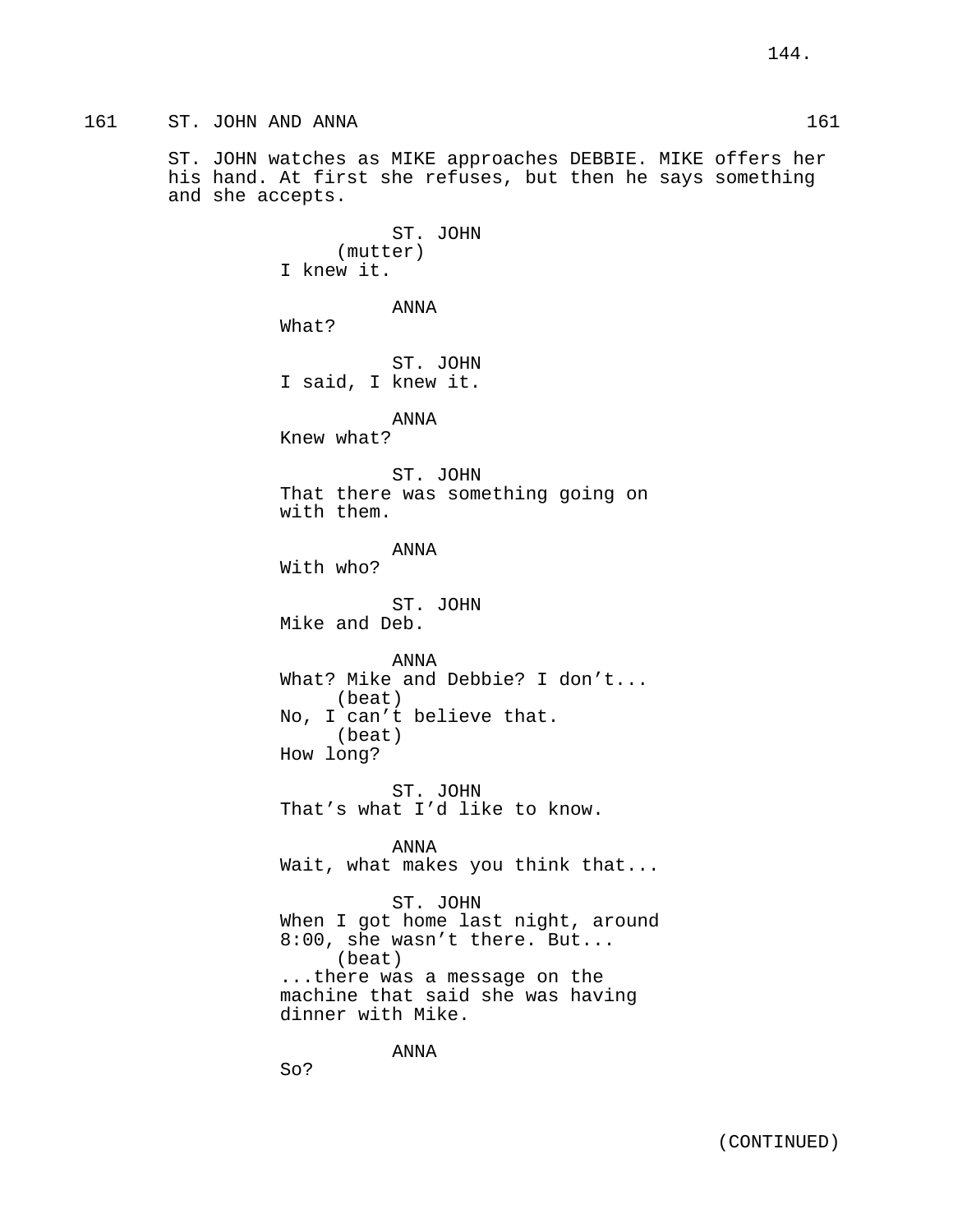ST. JOHN The message was recorded at 5:00.

ANNA

So?

ST. JOHN She didn't get home till 9:00. That's 4 hours. It doesn't take 4 hours to have dinner!

ANNA It could. Depends on where they went.

ST. JOHN

What?

ANNA Do you know where she called you from?

ST. JOHN Yeh, Santini Air.

ANNA Do you know where they went for dinner?

ST. JOHN

I... (beat) No.

ANNA How long does it take to get from Santini Air to a restaurant?

ST. JOHN Ahhh. 30-40 minutes, depending on traffic.

ANNA And, how far from there to your building?

ST. JOHN Ahhh... (beat) ...an hour to an hour and a half, depending...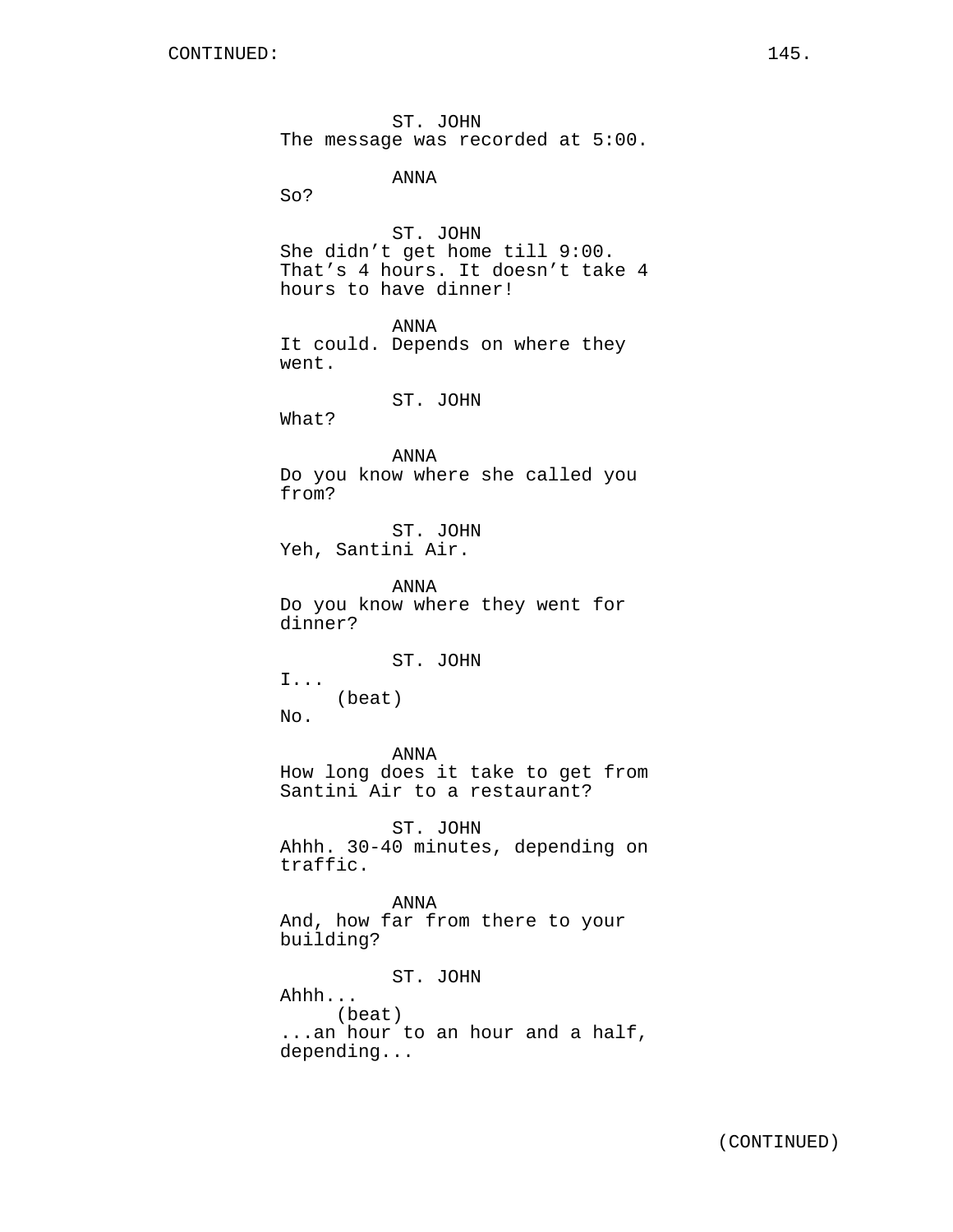ANNA ...on traffic. Right... (beat) So, we now have, at the most, 2 hours and 15 minutes, accounted for, right?

ST. JOHN

Right.

ANNA Okay. Once at the restaurant, they had to get seated, order, wait for the order, then...

ST. JOHN Okay, okay. So maybe I over reacted.

ANNA

Maybe?

ST. JOHN But look at them, they seem so...

ANNA (look at them) St John, they're friends. That's all. Don't go making mountains out of molehills.

The song ends. ANNA and ST. JOHN separate.

ANNA I'll see you later, okay?

ST. JOHN

Sure.

ANNA walks over to MIKE who is walking over to the stereo.

PAN TO:

162 MIKE 162 MIKE 162

MIKE

Okay, now for step two.

MIKE selects another song, "HARD FOR ME TO SAY I'M SORRY", from the same CD. DEBBIE goes to get another glass of punch, so does ST. JOHN. Everyone else, is dancing. DEBBIE and ST. JOHN both reach the table simultaneously.

PAN TO: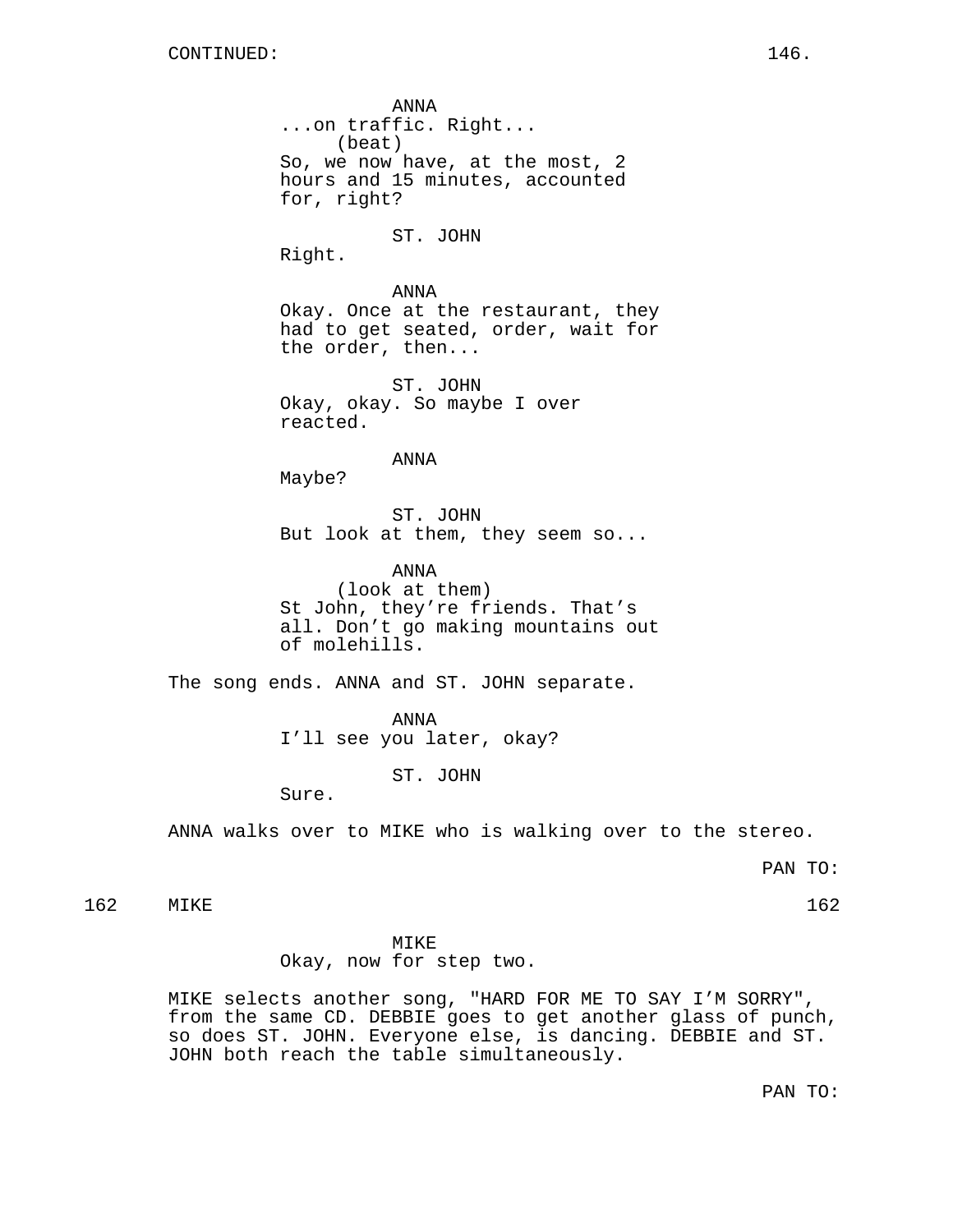163 ST. JOHN AND DEBBIE 163

He looks at her and offers her his hand. She looks at him, and takes it. They dance.

> ST. JOHN I'm sorry.

DEBBIE No, I'm sorry. I never should have...

ST. JOHN No, I over reacted. I...

DEBBIE I should have...

ST. JOHN shuts her up with a kiss. She melts into his arms.

PAN TO:

164 MIKE AND ANNA 164

MIKE Well, I'd say we successfully completed that mission. (beat) Wouldn't you?

ANNA Yeh Major, we did. (beat) By the way, what happened to you?

MIKE

What?

ANNA You look like you were hit by a Mac truck.

MIKE Oh. Nothing, really.

PAN TO: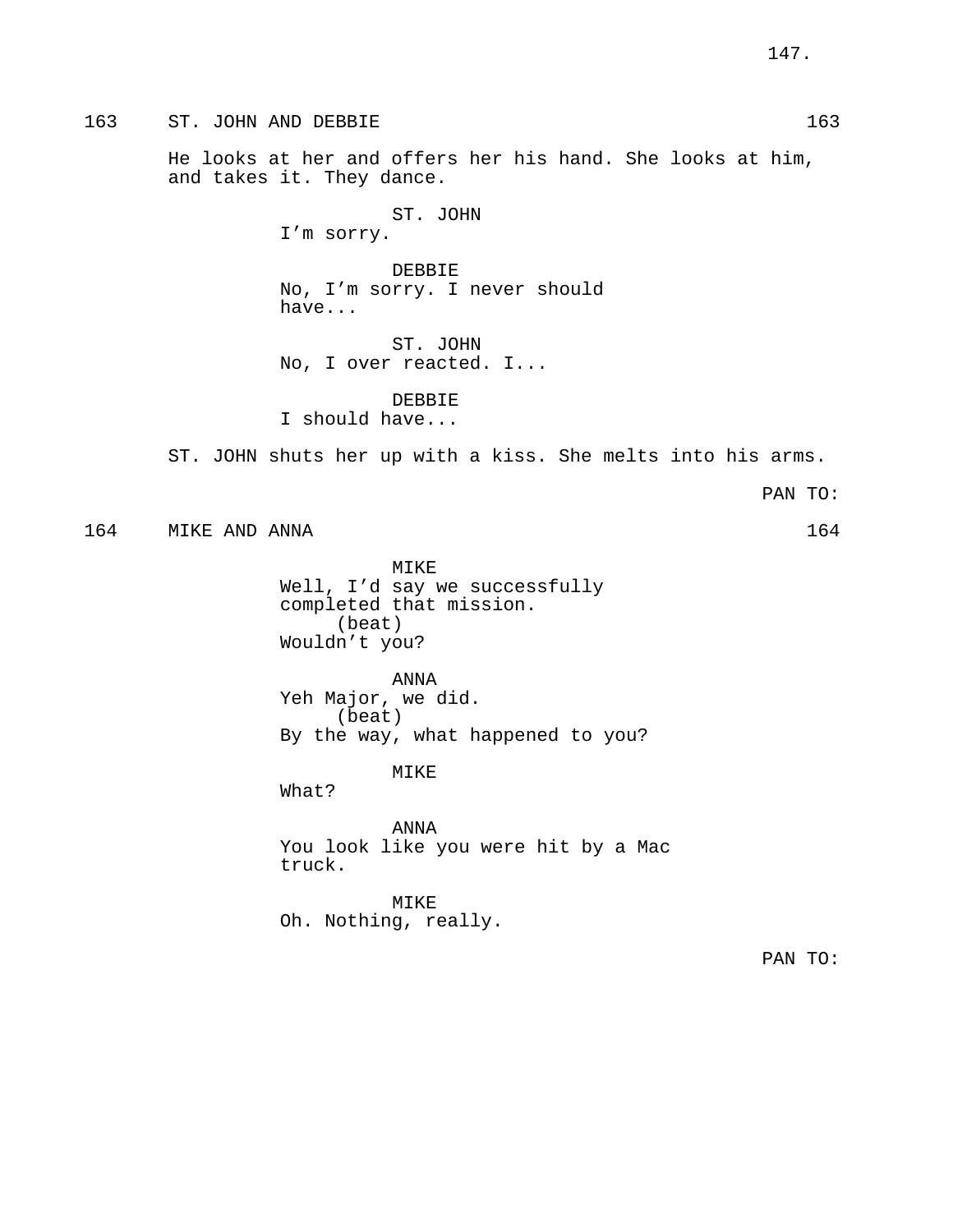# 165 ST. JOHN AND DEBBIE 165

They break the kiss.

ST. JOHN I guess I owe Mike an apology for last night too.

DEBBIE Yeh, I guess so. You know, I hate to see two friends mad at each other.

They finish the dance. When the song ends, ST. JOHN walks over to MIKE. ANNA walks over to DEBBIE.

## PAN TO:

166 ST. JOHN AND MIKE 2008 166 ST. JOHN AND MIKE

ST. JOHN Can I speak with you for a moment?

# MIKE

Sure.

ST. JOHN and MIKE walk to a corner.

PAN TO:

167 DEBBIE AND ANNA 167 (167)

DEBBIE watches them as they walk to a corner. She doesn't notice ANNA standing beside her. She watches ST. JOHN and MIKE talk, then shake hands. DEBBIE smiles.

> ANNA Debbie? (beat) Debbie? (beat) DEBBIE!

DEBBIE Sorry, what were you saying?

ANNA I said... oh never mind.

ANNA goes to the punch bowl, and pours herself a glass.

CONTINUE TO: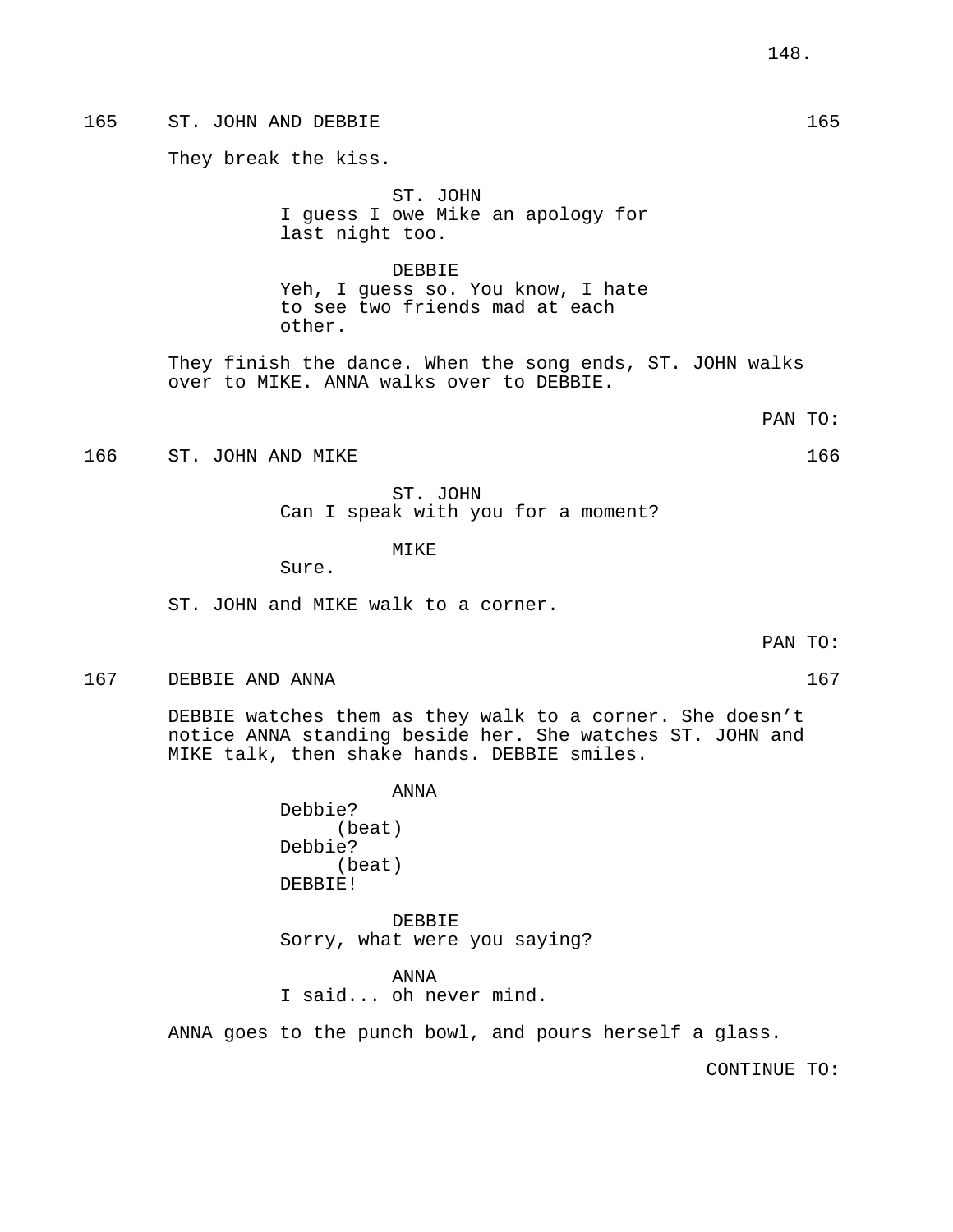JO and FRANK disappear into the kitchen again. They come out with a cake. The cake says: HAPPY 1/2 ANNIVERSARY. They sing HAPPY ANNIVERSARY, to the tune of Happy Birthday. ST. JOHN and DEBBIE cut the cake. They eat the cake, then play a game of TRIVIAL PURSUIT. JASON and KAREN leave. They play a few card games.

CONTINUE TO:

# **SATURDAY MAY 1st 1993**

169 TIME RESUMES (MIDNIGHT) 169

FRANK's grandfather clock, chimes midnight.

MIKE Gee, is it that time already?

ANNA (disappointment) You have to go?

MIKE 'Fraid so. Early day tomorrow.

JO (remember) That's right. Jason wants us to...

MIKE looks at her, and she stops talking. ST. JOHN remembers.

> ST. JOHN Is that tomorrow?

MTKF. Well actually, it's in 8 hours.

ST. JOHN (turn to Debbie) In that case... we better get going too.

ST JOHN, DEBBIE, and MIKE, rise.

DEBBIE

Night guys.

JO / ANNA

Night.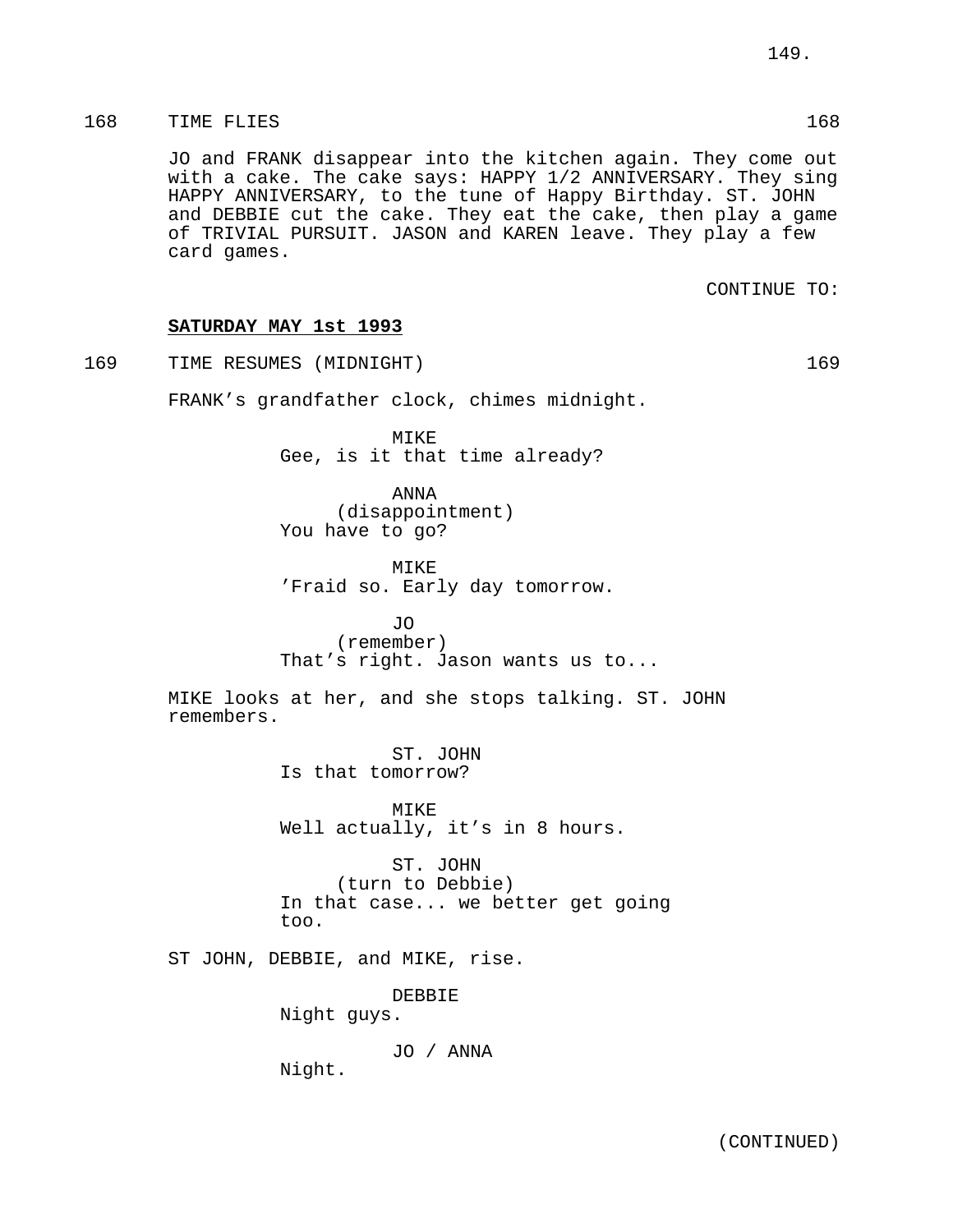FRANK I'll walk you to the door.

MIKE / ST. JOHN

Night.

CONTINUE TO:

170 FRONT FOYER 170

FRANK walks them to the door. ST. JOHN remembers something.

ST. JOHN

Eh, Mike?

MIKE

Yeh bud?

ST. JOHN You think you could drive us...

MIKE (smile) Sure. No problem.

ST. JOHN

Thanks.

They reach the door. FRANK opens it.

FRANK Night guys.

DEBBIE / ST. JOHN / MIKE Night.

ST. JOHN, DEBBIE, and MIKE, exit. FRANK watches as they enter MIKE's car. (ST. JOHN and DEBBIE get in the back.) The car drives off. FRANK closes the door.

CONTINUE TO:

171 LIVING ROOM 171

FRANK enters the room, as ANNA says her line.

ANNA So, Jo. (beat) Do you know what happened to Mike?

(CONTINUED)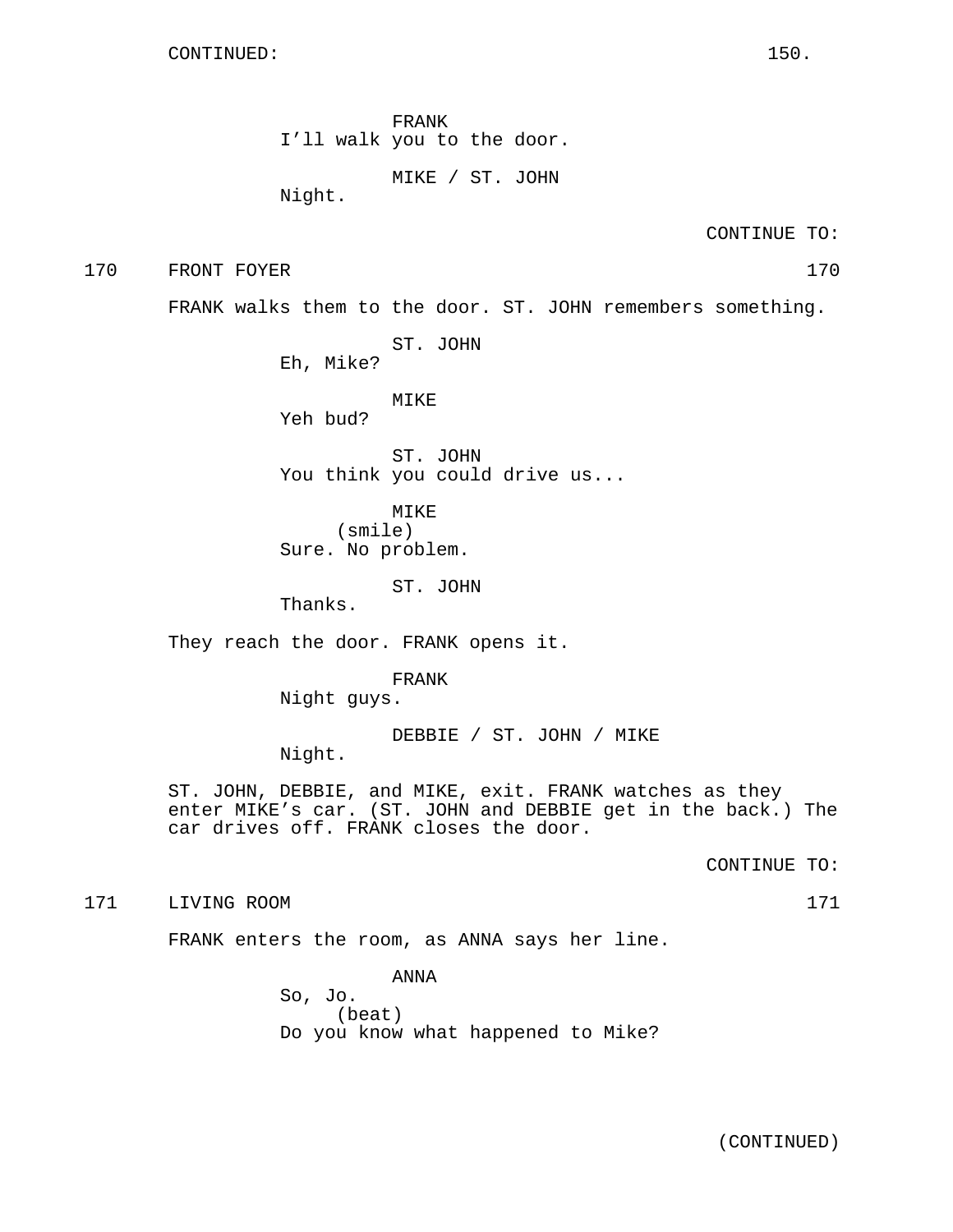JO No. He never said.

# **SUNDAY MAY 2nd 1993**

## 172 EXT: SANTINI AIR - CHOPPER (8:00AM) 172

ST. JOHN, DEBBIE, ANNA, JO, and MIKE, are all standing around, saying their good byes.

> MIKE I guess this is good bye ladies. So, until next time...

ANNA Bye Mike, bye Jo. Hope to see you guys soon.

JO

Bye.

DEBBIE

Bye guys.

MIKE / JO

Bye.

ST. JOHN See you two when I get back. And, if Jason...

MIKE

Yeh, we know.

ANNA gets in the back of the chopper. DEBBIE gets in the front. ST. JOHN gets in and starts up the chopper. Everyone waves good bye as the chopper takes off. MIKE and JO watch the chopper leave. Then they turn and walk to the hanger. JO looks at MIKE.

> JO You know, Mike... (beat) You never did tell me what happened to your face? MIKE (innocently) Didn't I?

CUT TO: